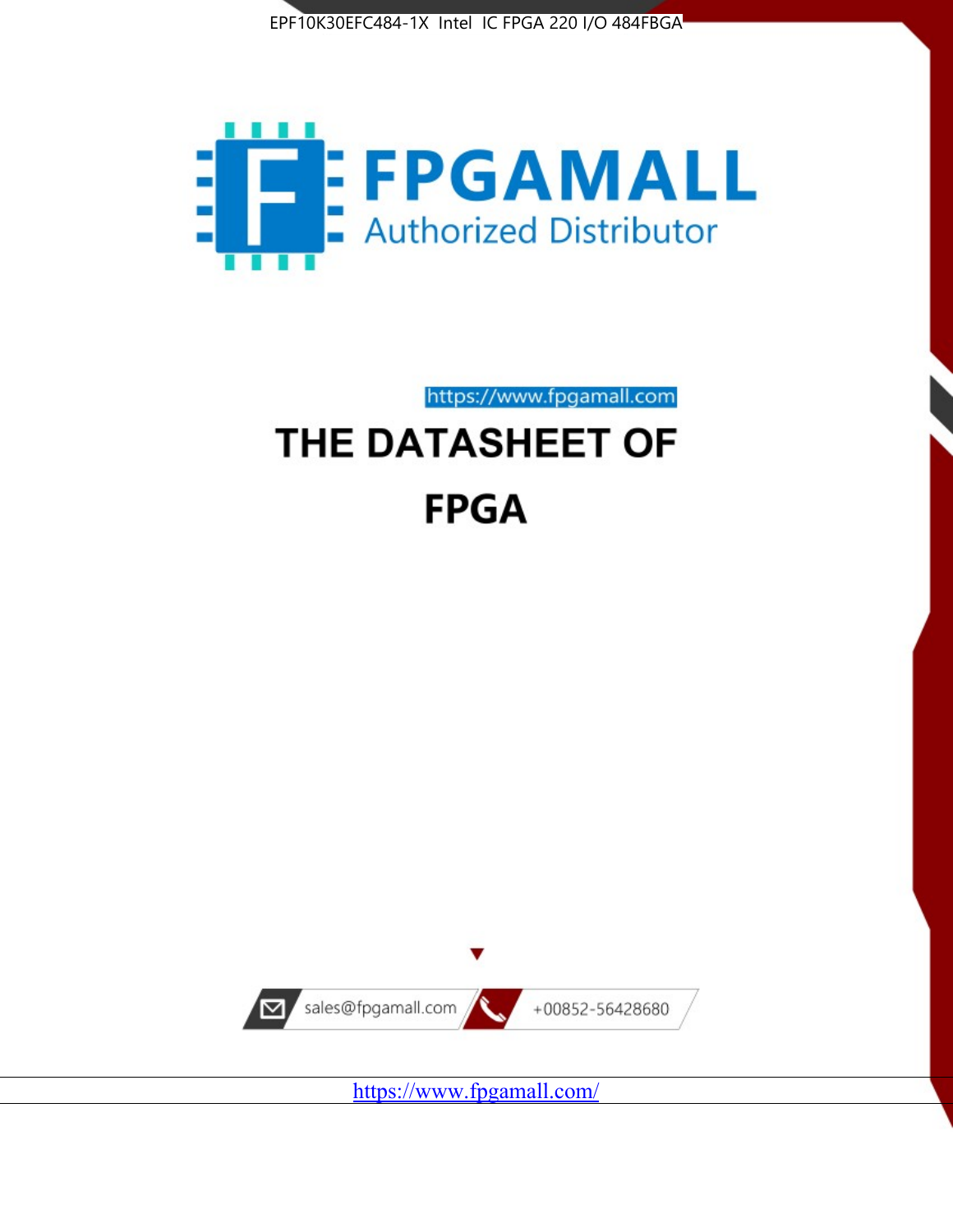#### EPF10K30EFC484-1X Intel IC FPGA 220 I/O 484FBGA



### **FLEX 10KE**

### **Embedded Programmable Logic Device**

**January 2003, ver. 2.5 Data Sheet**

**Features...** ■ Embedded programmable logic devices (PLDs), providing system-on-a-programmable-chip (SOPC) integration in a single device

- Enhanced embedded array for implementing megafunctions such as efficient memory and specialized logic functions
- Dual-port capability with up to 16-bit width per embedded array block (EAB)
- Logic array for general logic functions
- High density
	- 30,000 to 200,000 typical gates (see Tables 1 and 2)
	- Up to 98,304 RAM bits (4,096 bits per EAB), all of which can be used without reducing logic capacity
- System-level features
	- MultiVolt<sup>™</sup> I/O pins can drive or be driven by 2.5-V, 3.3-V, or 5.0-V devices
	- Low power consumption
	- Bidirectional I/O performance  $(t_{SI}$  and  $t_{CO}$ ) up to 212 MHz
	- Fully compliant with the PCI Special Interest Group (PCI SIG) *PCI Local Bus Specification, Revision 2.2* for 3.3-V operation at 33 MHz or 66 MHz
	- -1 speed grade devices are compliant with *PCI Local Bus Specification, Revision 2.2*, for 5.0-V operation
	- Built-in Joint Test Action Group (JTAG) boundary-scan test (BST) circuitry compliant with IEEE Std. 1149.1-1990, available without consuming additional device logic



For information on 5.0-V FLEX<sup>®</sup> 10K or 3.3-V FLEX 10KA devices, see the *FLEX 10K Embedded Programmable Logic Family Data Sheet*.

| iable 1.1 LLA TUNL DEVICET CAULES |           |                               |  |  |
|-----------------------------------|-----------|-------------------------------|--|--|
| Feature                           | EPF10K30E | EPF10K50E<br><b>EPF10K50S</b> |  |  |
| Typical gates (1)                 | 30,000    | 50,000                        |  |  |
| Maximum system gates              | 119,000   | 199,000                       |  |  |
| Logic elements (LEs)              | 1,728     | 2,880                         |  |  |
| EABs                              | 6         | 10                            |  |  |
| <b>Total RAM bits</b>             | 24,576    | 40,960                        |  |  |
| Maximum user I/O pins             | 220       | 254                           |  |  |

#### *Table 1. FLEX 10KE Device Features*

#### **Altera Corporation 1**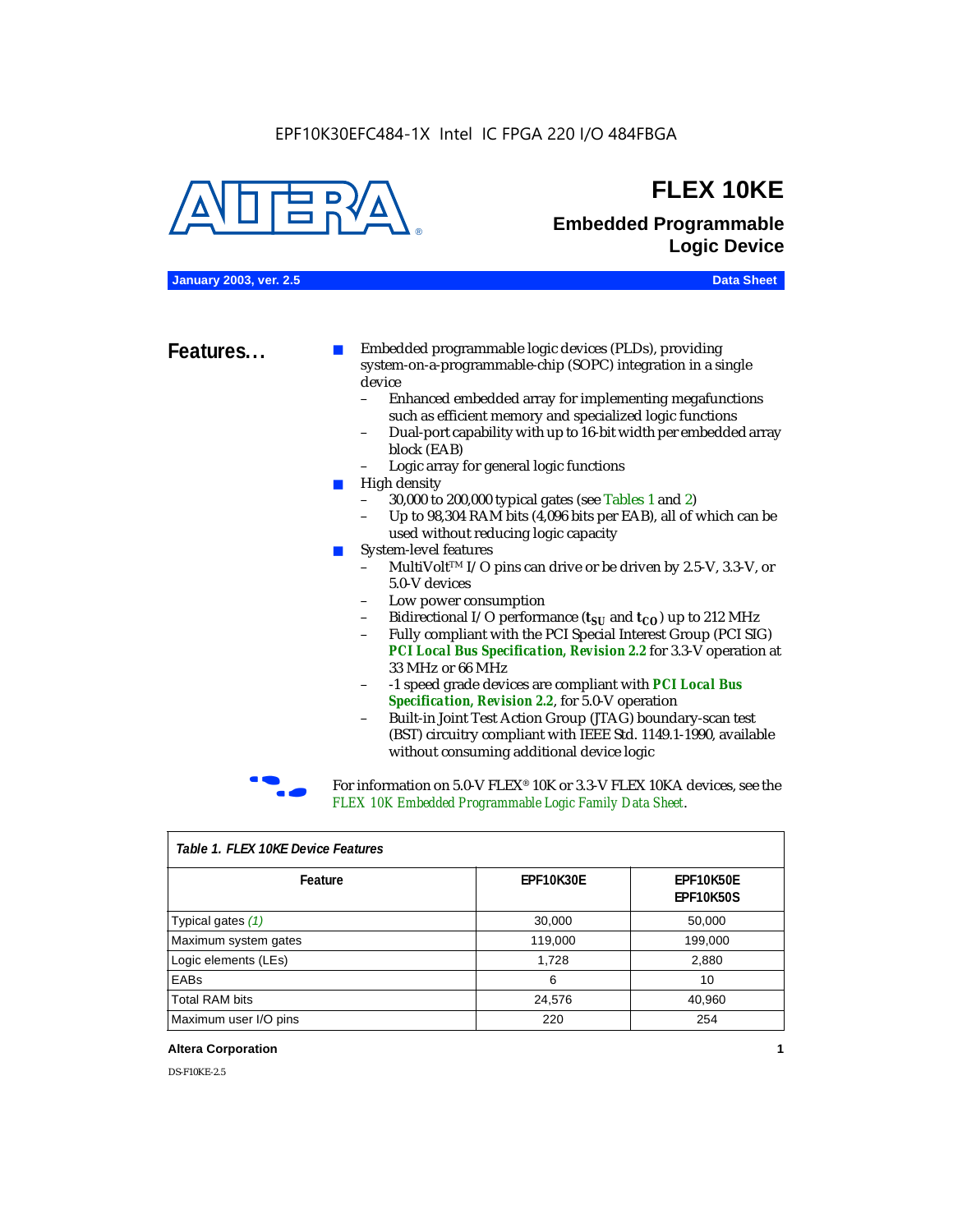| Table 2. FLEX 10KE Device Features |                |                   |                                        |  |  |
|------------------------------------|----------------|-------------------|----------------------------------------|--|--|
| Feature                            | EPF10K100E (2) | <b>EPF10K130E</b> | <b>EPF10K200E</b><br><b>EPF10K200S</b> |  |  |
| Typical gates (1)                  | 100,000        | 130,000           | 200,000                                |  |  |
| Maximum system gates               | 257,000        | 342,000           | 513,000                                |  |  |
| Logic elements (LEs)               | 4,992          | 6,656             | 9,984                                  |  |  |
| <b>EABs</b>                        | 12             | 16                | 24                                     |  |  |
| <b>Total RAM bits</b>              | 49,152         | 65,536            | 98,304                                 |  |  |
| Maximum user I/O pins              | 338            | 413               | 470                                    |  |  |

#### *Note to tables:*

(1) The embedded IEEE Std. 1149.1 JTAG circuitry adds up to 31,250 gates in addition to the listed typical or maximum system gates.

(2) New EPF10K100B designs should use EPF10K100E devices.

### **...and More Features**

- Fabricated on an advanced process and operate with a 2.5-V internal supply voltage
- In-circuit reconfigurability (ICR) via external configuration devices, intelligent controller, or JTAG port
- ClockLockTM and ClockBoostTM options for reduced clock delay/skew and clock multiplication
- Built-in low-skew clock distribution trees
- 100% functional testing of all devices; test vectors or scan chains are not required
- Pull-up on I/O pins before and during configuration
- Flexible interconnect
	- FastTrack<sup>®</sup> Interconnect continuous routing structure for fast, predictable interconnect delays
	- Dedicated carry chain that implements arithmetic functions such as fast adders, counters, and comparators (automatically used by software tools and megafunctions)
	- Dedicated cascade chain that implements high-speed, high-fan-in logic functions (automatically used by software tools and megafunctions)
	- Tri-state emulation that implements internal tri-state buses
	- Up to six global clock signals and four global clear signals
- Powerful I/O pins
	- Individual tri-state output enable control for each pin
	- Open-drain option on each I/O pin
	- Programmable output slew-rate control to reduce switching noise
	- Clamp to  $V_{\text{CCIO}}$  user-selectable on a pin-by-pin basis
	- Supports hot-socketing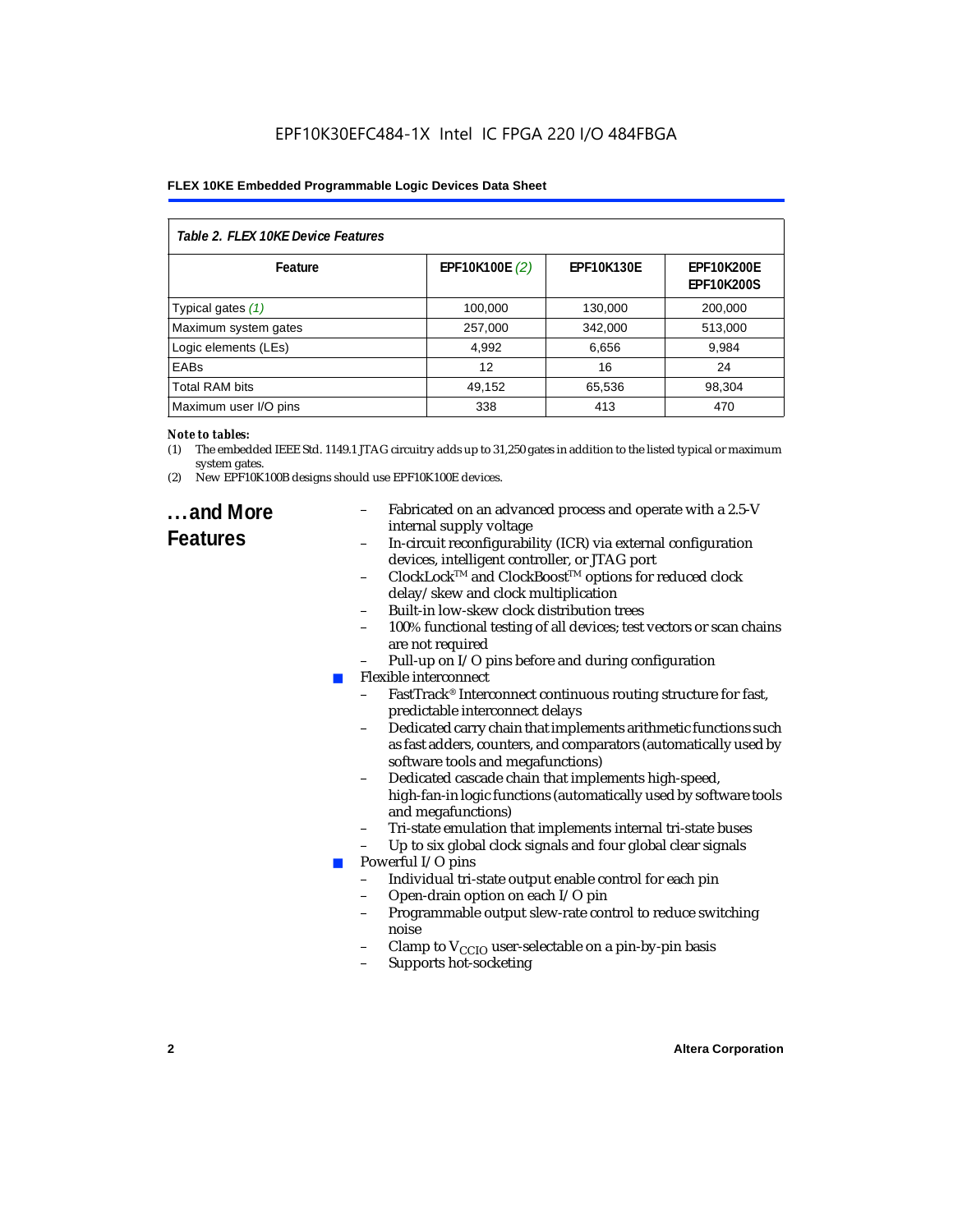- Software design support and automatic place-and-route provided by Altera's development systems for Windows-based PCs and Sun SPARCstation, and HP 9000 Series 700/800
- Flexible package options
	- Available in a variety of packages with 144 to 672 pins, including the innovative FineLine BGA<sup>TM</sup> packages (see Tables 3 and 4)
	- SameFrame™ pin-out compatibility between FLEX 10KA and FLEX 10KE devices across a range of device densities and pin counts
- Additional design entry and simulation support provided by EDIF 2 0 0 and 3 0 0 netlist files, library of parameterized modules (LPM), DesignWare components, Verilog HDL, VHDL, and other interfaces to popular EDA tools from manufacturers such as Cadence, Exemplar Logic, Mentor Graphics, OrCAD, Synopsys, Synplicity, VeriBest, and Viewlogic

| Table 3. FLEX 10KE Package Options & I/O Pin Count<br><i>Notes <math>(1)</math>, <math>(2)</math></i> |                        |                        |                                       |                                   |                |                                   |                |                       |                                   |
|-------------------------------------------------------------------------------------------------------|------------------------|------------------------|---------------------------------------|-----------------------------------|----------------|-----------------------------------|----------------|-----------------------|-----------------------------------|
| <b>Device</b>                                                                                         | 144-Pin<br><b>TOFP</b> | 208-Pin<br><b>POFP</b> | 240-Pin<br><b>POFP</b><br><b>ROFP</b> | 256-Pin<br>FineLine<br><b>BGA</b> | 356-Pin<br>BGA | 484-Pin<br>FineLine<br><b>BGA</b> | 599-Pin<br>PGA | 600-Pin<br><b>BGA</b> | 672-Pin<br>FineLine<br><b>BGA</b> |
| EPF10K30E                                                                                             | 102                    | 147                    |                                       | 176                               |                | 220                               |                |                       | 220(3)                            |
| EPF10K50E                                                                                             | 102                    | 147                    | 189                                   | 191                               |                | 254                               |                |                       | 254(3)                            |
| <b>EPF10K50S</b>                                                                                      | 102                    | 147                    | 189                                   | 191                               | 220            | 254                               |                |                       | 254(3)                            |
| EPF10K100E                                                                                            |                        | 147                    | 189                                   | 191                               | 274            | 338                               |                |                       | 338(3)                            |
| EPF10K130E                                                                                            |                        |                        | 186                                   |                                   | 274            | 369                               |                | 424                   | 413                               |
| EPF10K200E                                                                                            |                        |                        |                                       |                                   |                |                                   | 470            | 470                   | 470                               |
| EPF10K200S                                                                                            |                        |                        | 182                                   |                                   | 274            | 369                               | 470            | 470                   | 470                               |

#### *Notes:*

- (1) FLEX 10KE device package types include thin quad flat pack (TQFP), plastic quad flat pack (PQFP), power quad flat pack (RQFP), pin-grid array (PGA), and ball-grid array (BGA) packages.
- (2) Devices in the same package are pin-compatible, although some devices have more I/O pins than others. When planning device migration, use the I/O pins that are common to all devices.
- (3) This option is supported with a 484-pin FineLine BGA package. By using SameFrame pin migration, all FineLine BGA packages are pin-compatible. For example, a board can be designed to support 256-pin, 484-pin, and 672-pin FineLine BGA packages. The Altera software automatically avoids conflicting pins when future migration is set.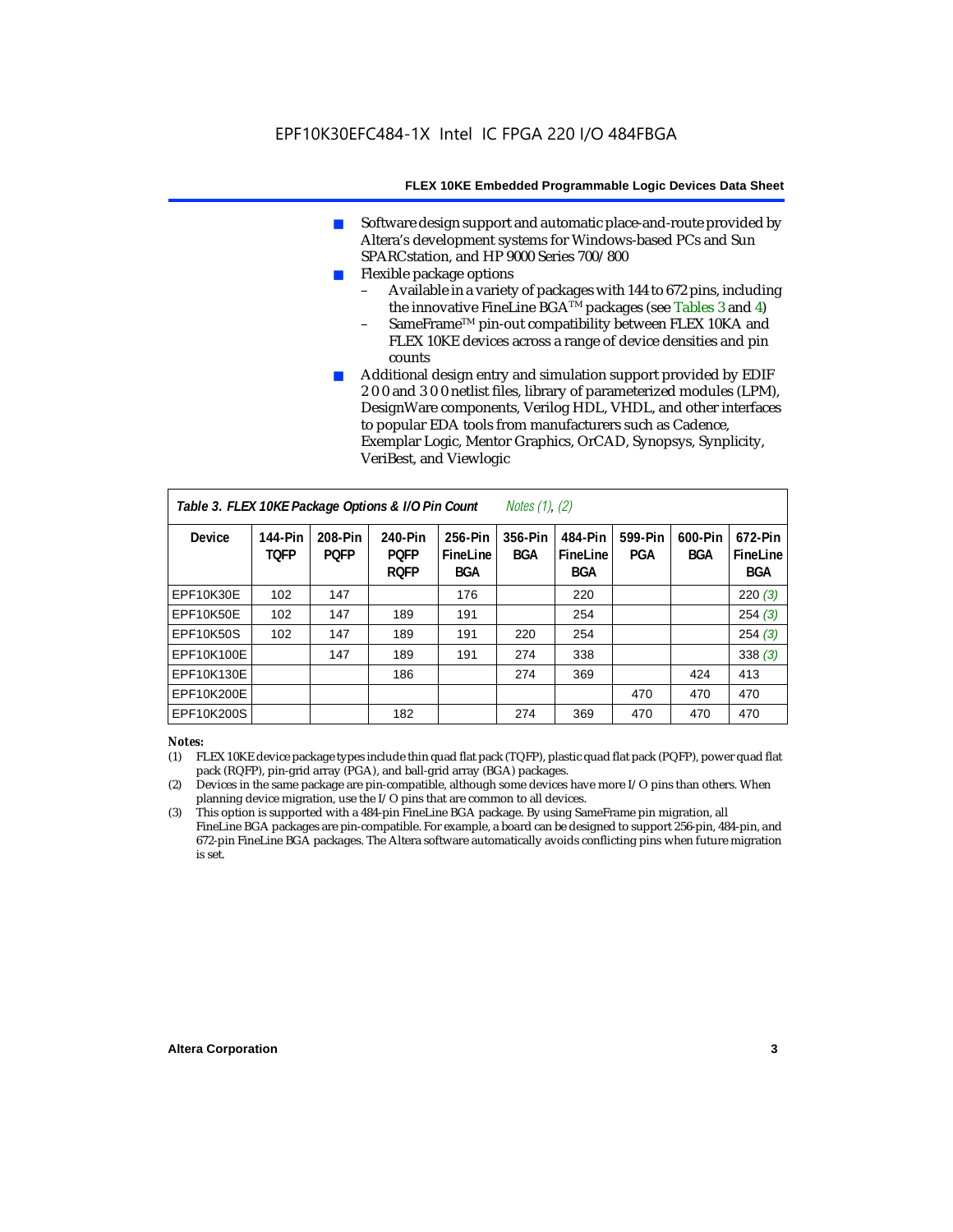| Table 4. FLEX 10KE Package Sizes          |                            |                                                      |                                       |                                   |                       |                            |                                   |                              |                                   |
|-------------------------------------------|----------------------------|------------------------------------------------------|---------------------------------------|-----------------------------------|-----------------------|----------------------------|-----------------------------------|------------------------------|-----------------------------------|
| <b>Device</b>                             | 144-<br>Pin<br><b>TOFP</b> | 208-Pin<br><b>POFP</b>                               | 240-Pin<br><b>POFP</b><br><b>ROFP</b> | 256-Pin<br>FineLine<br><b>BGA</b> | $356 -$<br>Pin<br>BGA | 484-Pin<br>FineLine<br>BGA | 599-Pin<br><b>PGA</b>             | $600 -$<br>Pin<br><b>BGA</b> | 672-Pin<br>FineLine<br><b>BGA</b> |
| Pitch (mm)                                | 0.50                       | 0.50                                                 | 0.50                                  | 1.0                               | 1.27                  | 1.0                        |                                   | 1.27                         | 1.0                               |
| Area $(mm2)$                              | 484                        | 936                                                  | 1.197                                 | 289                               | 1.225                 | 529                        | 3.904                             | 2,025                        | 729                               |
| Length $\times$ width<br>$(mm \times mm)$ |                            | $22 \times 22$ 30.6 $\times$ 30.6 34.6 $\times$ 34.6 |                                       | $17 \times 17$                    | $35 \times 35$        | $23 \times 23$             | $62.5 \times 62.5$ 45 $\times$ 45 |                              | $27 \times 27$                    |

### **General Description**

Altera FLEX 10KE devices are enhanced versions of FLEX 10K devices. Based on reconfigurable CMOS SRAM elements, the FLEX architecture incorporates all features necessary to implement common gate array megafunctions. With up to 200,000 typical gates, FLEX 10KE devices provide the density, speed, and features to integrate entire systems, including multiple 32-bit buses, into a single device.

The ability to reconfigure FLEX 10KE devices enables 100% testing prior to shipment and allows the designer to focus on simulation and design verification. FLEX 10KE reconfigurability eliminates inventory management for gate array designs and generation of test vectors for fault coverage.

Table 5 shows FLEX 10KE performance for some common designs. All performance values were obtained with Synopsys DesignWare or LPM functions. Special design techniques are not required to implement the applications; the designer simply infers or instantiates a function in a Verilog HDL, VHDL, Altera Hardware Description Language (AHDL), or schematic design file.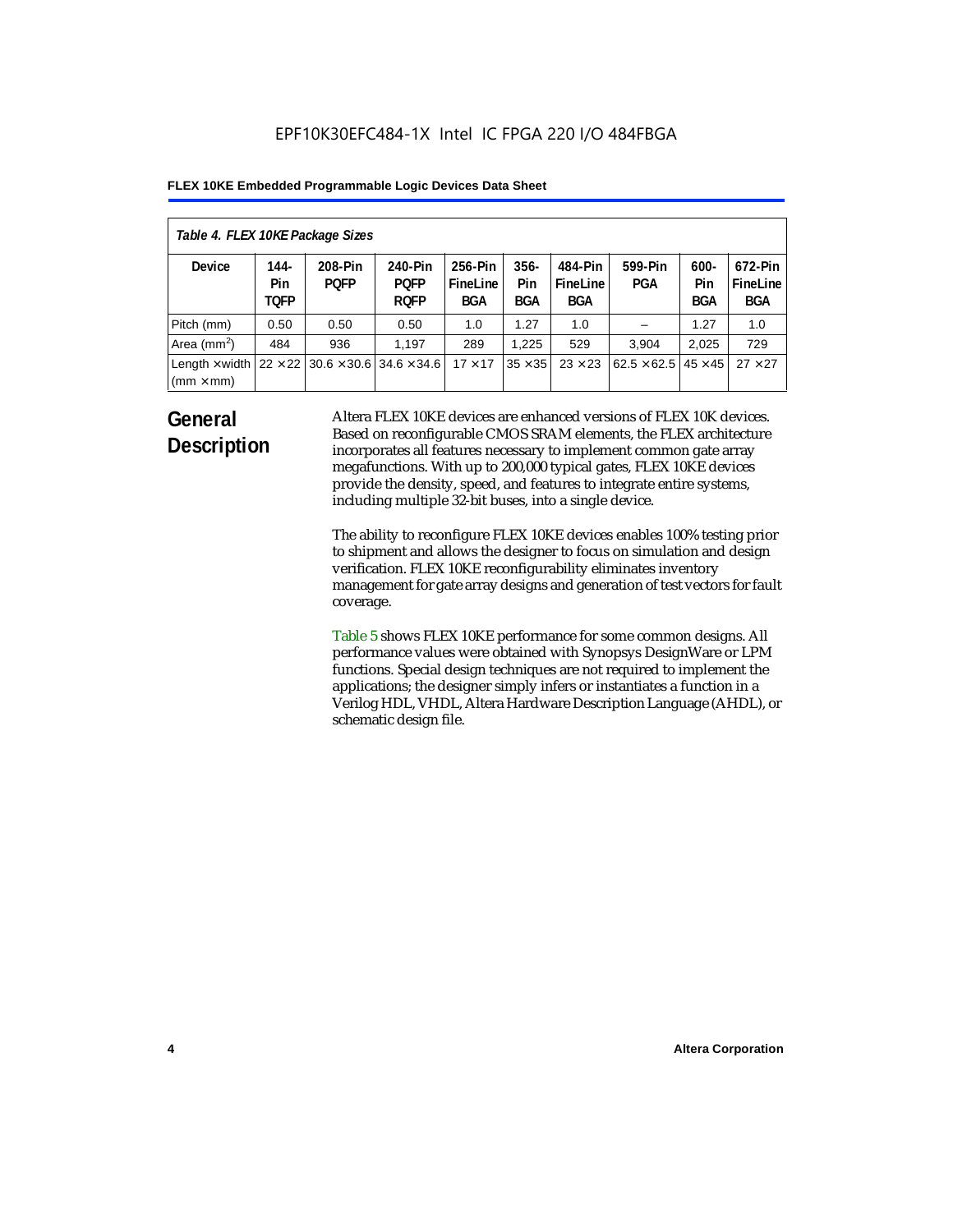| Table 5. FLEX 10KE Performance                   |                       |             |                |                |                |            |  |
|--------------------------------------------------|-----------------------|-------------|----------------|----------------|----------------|------------|--|
| Application                                      | <b>Resources Used</b> |             |                | Performance    |                |            |  |
|                                                  | <b>LEs</b>            | <b>EABs</b> | -1 Speed Grade | -2 Speed Grade | -3 Speed Grade |            |  |
| 16-bit loadable counter                          | 16                    | $\Omega$    | 285            | 250            | 200            | <b>MHz</b> |  |
| 16-bit accumulator                               | 16                    | $\Omega$    | 285            | 250            | 200            | <b>MHz</b> |  |
| 16-to-1 multiplexer $(1)$                        | 10                    | $\Omega$    | 3.5            | 4.9            | 7.0            | ns         |  |
| 16-bit multiplier with 3-stage<br>pipeline $(2)$ | 592                   | $\Omega$    | 156            | 131            | 93             | <b>MHz</b> |  |
| $256 \times 16$ RAM read cycle<br>speed $(2)$    | $\Omega$              | 1           | 196            | 154            | 118            | <b>MHz</b> |  |
| $256 \times 16$ RAM write cycle<br>speed $(2)$   | $\Omega$              | 1           | 185            | 143            | 106            | <b>MHz</b> |  |

#### *Notes:*

(1) This application uses combinatorial inputs and outputs.

This application uses registered inputs and outputs.

Table 6 shows FLEX 10KE performance for more complex designs. These designs are available as Altera MegaCore® functions.

| Table 6. FLEX 10KE Performance for Complex Designs             |                 |                |                |                |              |
|----------------------------------------------------------------|-----------------|----------------|----------------|----------------|--------------|
| Application                                                    | <b>LEs Used</b> | Performance    |                |                | <b>Units</b> |
|                                                                |                 | -1 Speed Grade | -2 Speed Grade | -3 Speed Grade |              |
| 8-bit, 16-tap parallel finite impulse<br>response (FIR) filter | 597             | 192            | 156            | 116            | <b>MSPS</b>  |
| 8-bit, 512-point fast Fourier                                  | 1,854           | 23.4           | 28.7           | 38.9           | $\mu s(1)$   |
| transform (FFT) function                                       |                 | 113            | 92             | 68             | <b>MHz</b>   |
| a16450 universal asynchronous<br>receiver/transmitter (UART)   | 342             | 36             | 28             | 20.5           | <b>MHz</b>   |

## *Note:*<br>(1) 1

These values are for calculation time. Calculation time = number of clocks required/ $f_{max}$ . Number of clocks required = ceiling [log 2 (points)/2]  $\times$  [points +14 + ceiling]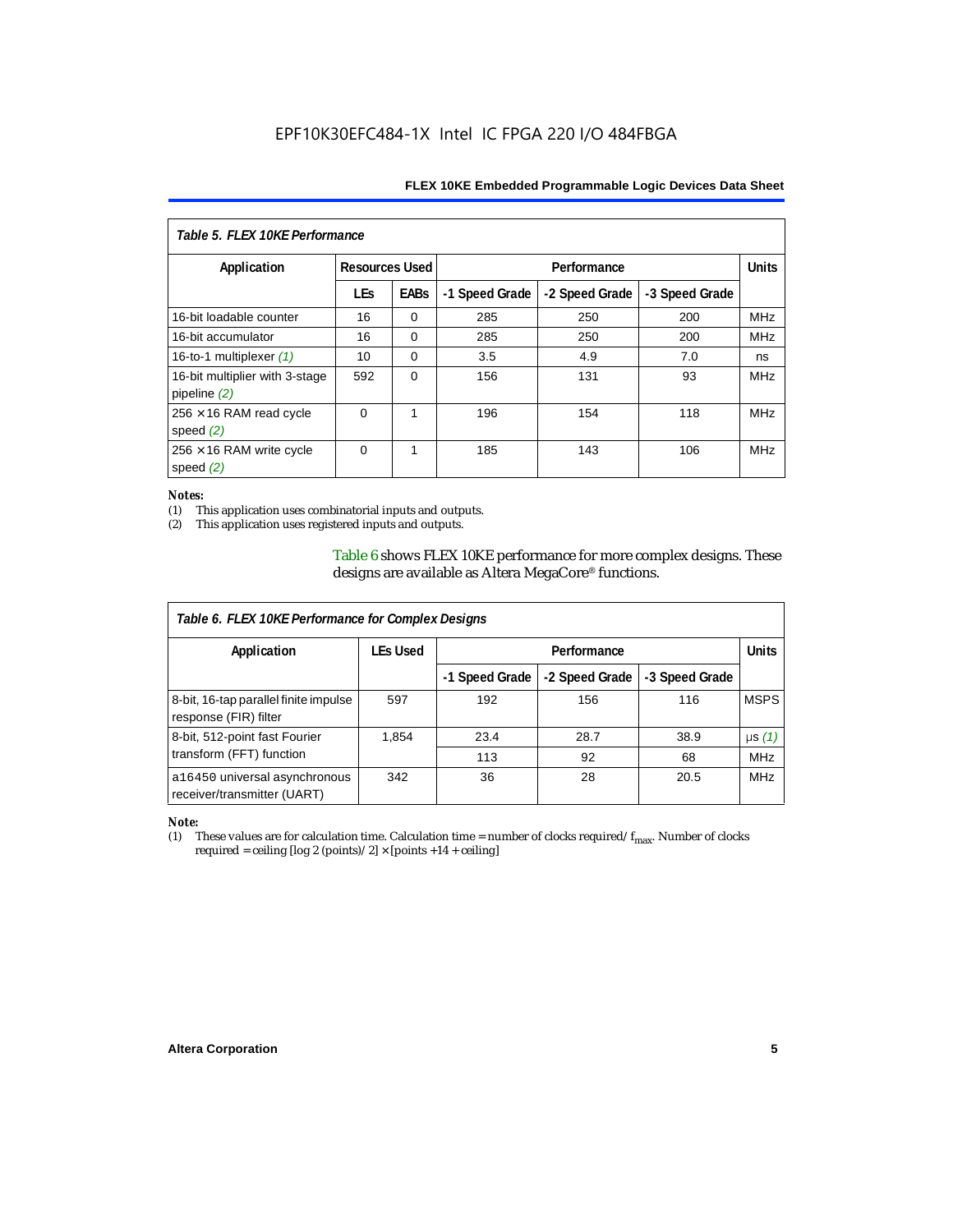Similar to the FLEX 10KE architecture, embedded gate arrays are the fastest-growing segment of the gate array market. As with standard gate arrays, embedded gate arrays implement general logic in a conventional "sea-of-gates" architecture. Additionally, embedded gate arrays have dedicated die areas for implementing large, specialized functions. By embedding functions in silicon, embedded gate arrays reduce die area and increase speed when compared to standard gate arrays. While embedded megafunctions typically cannot be customized, FLEX 10KE devices are programmable, providing the designer with full control over embedded megafunctions and general logic, while facilitating iterative design changes during debugging.

Each FLEX 10KE device contains an embedded array and a logic array. The embedded array is used to implement a variety of memory functions or complex logic functions, such as digital signal processing (DSP), wide data-path manipulation, microcontroller applications, and datatransformation functions. The logic array performs the same function as the sea-of-gates in the gate array and is used to implement general logic such as counters, adders, state machines, and multiplexers. The combination of embedded and logic arrays provides the high performance and high density of embedded gate arrays, enabling designers to implement an entire system on a single device.

FLEX 10KE devices are configured at system power-up with data stored in an Altera serial configuration device or provided by a system controller. Altera offers the EPC1, EPC2, and EPC16 configuration devices, which configure FLEX 10KE devices via a serial data stream. Configuration data can also be downloaded from system RAM or via the Altera BitBlaster™, ByteBlasterMV™, or MasterBlaster download cables. After a FLEX 10KE device has been configured, it can be reconfigured in-circuit by resetting the device and loading new data. Because reconfiguration requires less than 85 ms, real-time changes can be made during system operation.

FLEX 10KE devices contain an interface that permits microprocessors to configure FLEX 10KE devices serially or in-parallel, and synchronously or asynchronously. The interface also enables microprocessors to treat a FLEX 10KE device as memory and configure it by writing to a virtual memory location, making it easy to reconfigure the device.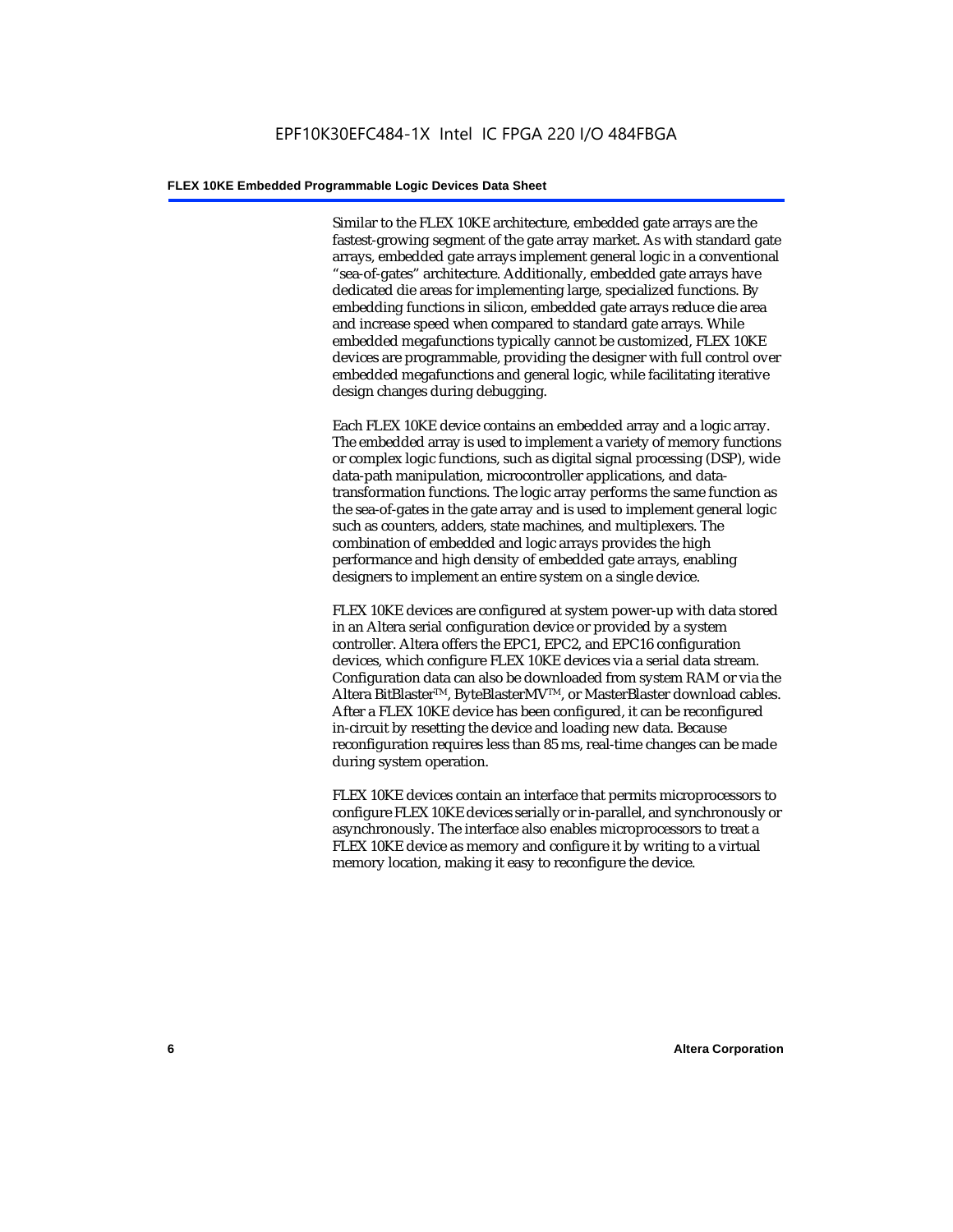For more information on FLEX device configuration, see the following documents:

- *Configuration Devices for APEX & FLEX Devices Data Sheet*
- *BitBlaster Serial Download Cable Data Sheet*
- *ByteBlasterMV Parallel Port Download Cable Data Sheet*
- *MasterBlaster Download Cable Data Sheet*
- *Application Note 116 (Configuring APEX 20K, FLEX 10K, & FLEX 6000 Devices)*

FLEX 10KE devices are supported by the Altera development systems, which are integrated packages that offer schematic, text (including AHDL), and waveform design entry, compilation and logic synthesis, full simulation and worst-case timing analysis, and device configuration. The Altera software provides EDIF 2 0 0 and 3 0 0, LPM, VHDL, Verilog HDL, and other interfaces for additional design entry and simulation support from other industry-standard PC- and UNIX workstation-based EDA tools.

The Altera software works easily with common gate array EDA tools for synthesis and simulation. For example, the Altera software can generate Verilog HDL files for simulation with tools such as Cadence Verilog-XL. Additionally, the Altera software contains EDA libraries that use devicespecific features such as carry chains, which are used for fast counter and arithmetic functions. For instance, the Synopsys Design Compiler library supplied with the Altera development system includes DesignWare functions that are optimized for the FLEX 10KE architecture.

The Altera development system runs on Windows-based PCs and Sun SPARCstation, and HP 9000 Series 700/800.



See the *MAX+PLUS II Programmable Logic Development System & Software Data Sheet* and the *Quartus Programmable Logic Development System & Software Data Sheet* for more information.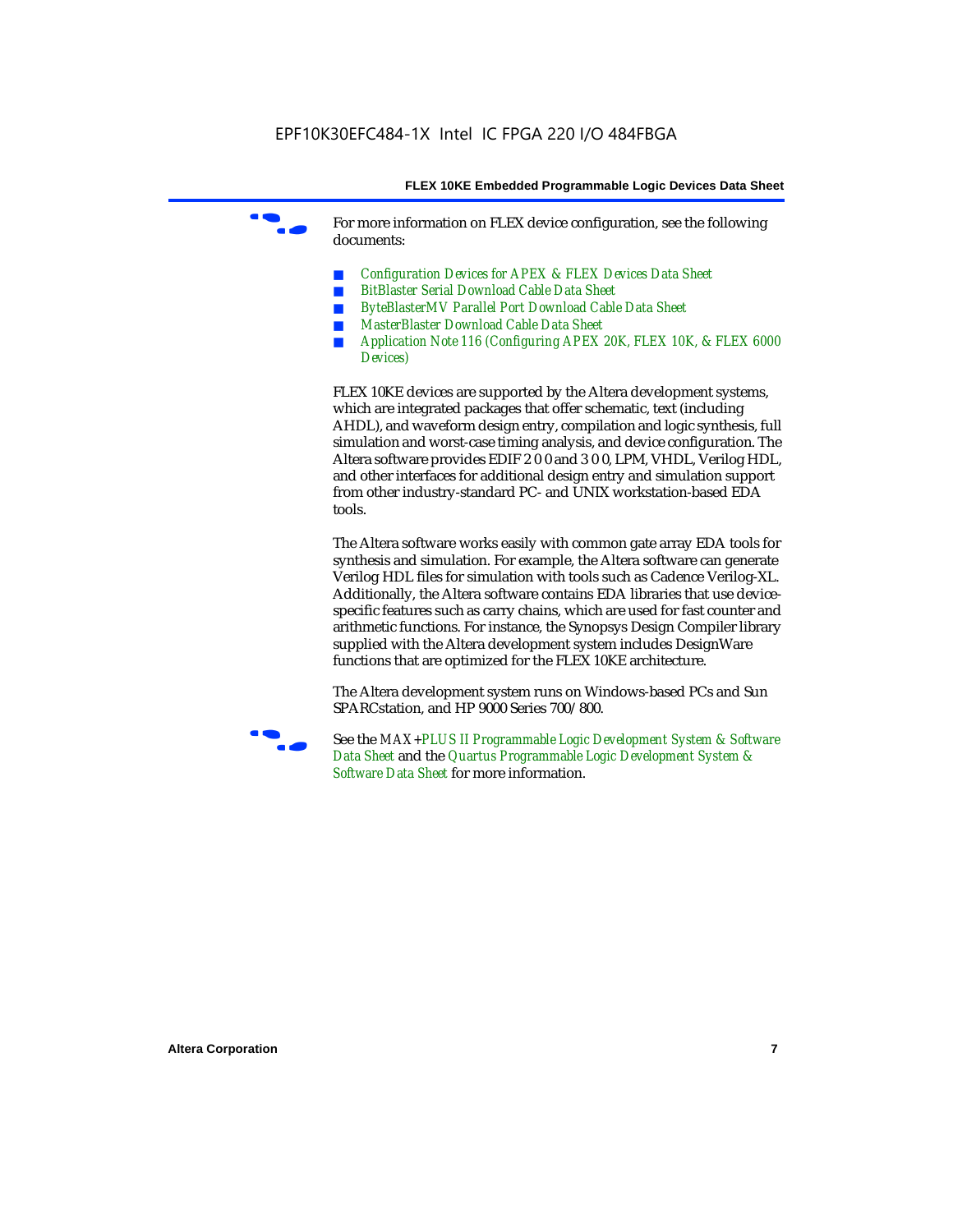| <b>Functional</b><br><b>Description</b> | Each FLEX 10KE device contains an enhanced embedded array to<br>implement memory and specialized logic functions, and a logic array to<br>implement general logic.                                                                                                                                                                                                                                                                                                                                                                                                                                                                                                                                             |
|-----------------------------------------|----------------------------------------------------------------------------------------------------------------------------------------------------------------------------------------------------------------------------------------------------------------------------------------------------------------------------------------------------------------------------------------------------------------------------------------------------------------------------------------------------------------------------------------------------------------------------------------------------------------------------------------------------------------------------------------------------------------|
|                                         | The embedded array consists of a series of EABs. When implementing<br>memory functions, each EAB provides 4,096 bits, which can be used to<br>create RAM, ROM, dual-port RAM, or first-in first-out (FIFO) functions.<br>When implementing logic, each EAB can contribute 100 to 600 gates<br>towards complex logic functions, such as multipliers, microcontrollers,<br>state machines, and DSP functions. EABs can be used independently, or<br>multiple EABs can be combined to implement larger functions.                                                                                                                                                                                                 |
|                                         | The logic array consists of logic array blocks (LABs). Each LAB contains<br>eight LEs and a local interconnect. An LE consists of a four-input look-up<br>table (LUT), a programmable flipflop, and dedicated signal paths for carry<br>and cascade functions. The eight LEs can be used to create medium-sized<br>blocks of logic-such as 8-bit counters, address decoders, or state<br>machines—or combined across LABs to create larger logic blocks. Each<br>LAB represents about 96 usable gates of logic.                                                                                                                                                                                                |
|                                         | Signal interconnections within FLEX 10KE devices (as well as to and from<br>device pins) are provided by the FastTrack Interconnect routing structure,<br>which is a series of fast, continuous row and column channels that run the<br>entire length and width of the device.                                                                                                                                                                                                                                                                                                                                                                                                                                 |
|                                         | Each I/O pin is fed by an I/O element (IOE) located at the end of each row<br>and column of the FastTrack Interconnect routing structure. Each IOE<br>contains a bidirectional I/O buffer and a flipflop that can be used as either<br>an output or input register to feed input, output, or bidirectional signals.<br>When used with a dedicated clock pin, these registers provide exceptional<br>performance. As inputs, they provide setup times as low as 0.9 ns and<br>hold times of 0 ns. As outputs, these registers provide clock-to-output<br>times as low as 3.0 ns. IOEs provide a variety of features, such as JTAG<br>BST support, slew-rate control, tri-state buffers, and open-drain outputs. |
|                                         |                                                                                                                                                                                                                                                                                                                                                                                                                                                                                                                                                                                                                                                                                                                |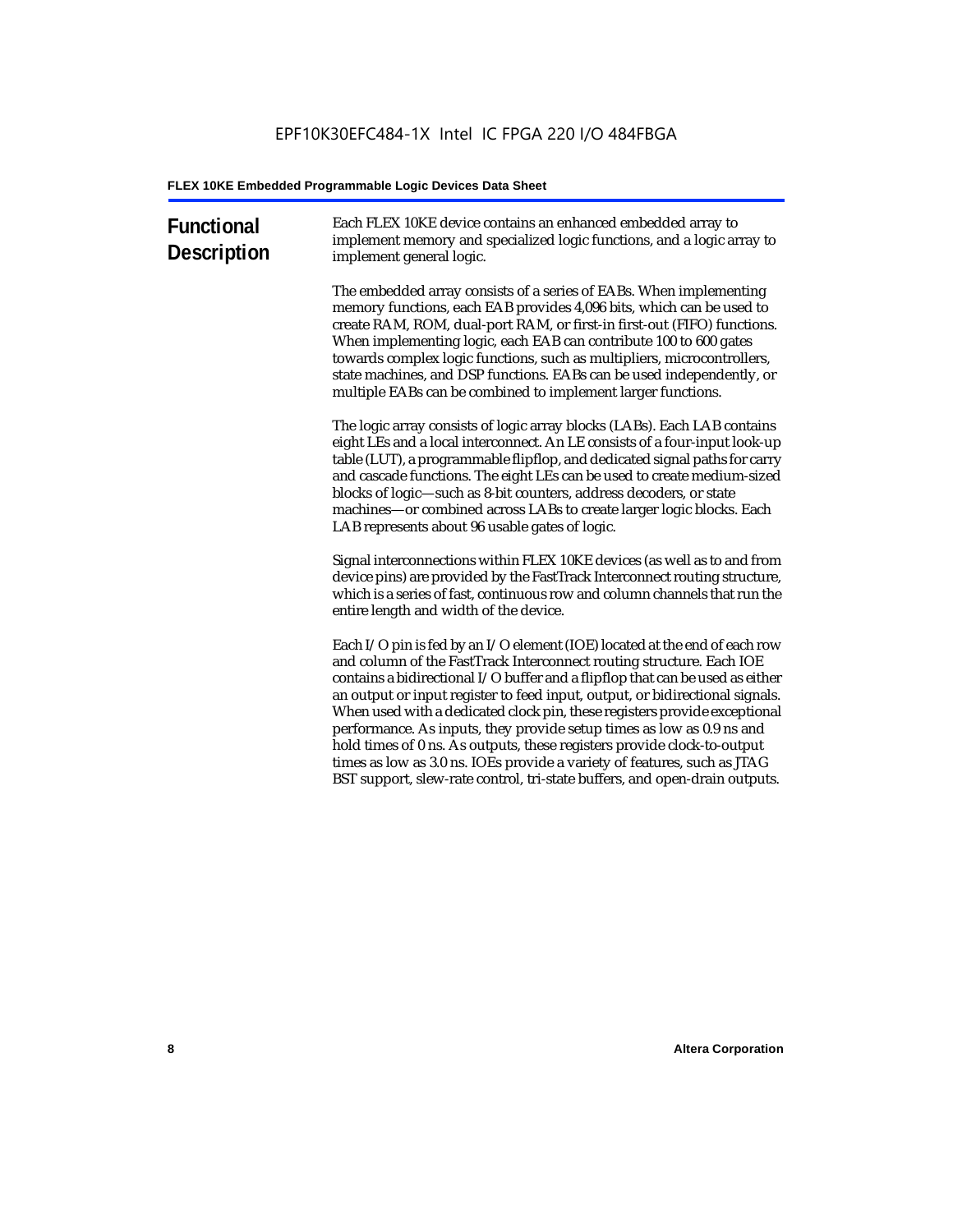Figure 1 shows a block diagram of the FLEX 10KE architecture. Each group of LEs is combined into an LAB; groups of LABs are arranged into rows and columns. Each row also contains a single EAB. The LABs and EABs are interconnected by the FastTrack Interconnect routing structure. IOEs are located at the end of each row and column of the FastTrack Interconnect routing structure.



FLEX 10KE devices provide six dedicated inputs that drive the flipflops' control inputs and ensure the efficient distribution of high-speed, lowskew (less than 1.5 ns) control signals. These signals use dedicated routing channels that provide shorter delays and lower skews than the FastTrack Interconnect routing structure. Four of the dedicated inputs drive four global signals. These four global signals can also be driven by internal logic, providing an ideal solution for a clock divider or an internally generated asynchronous clear signal that clears many registers in the device.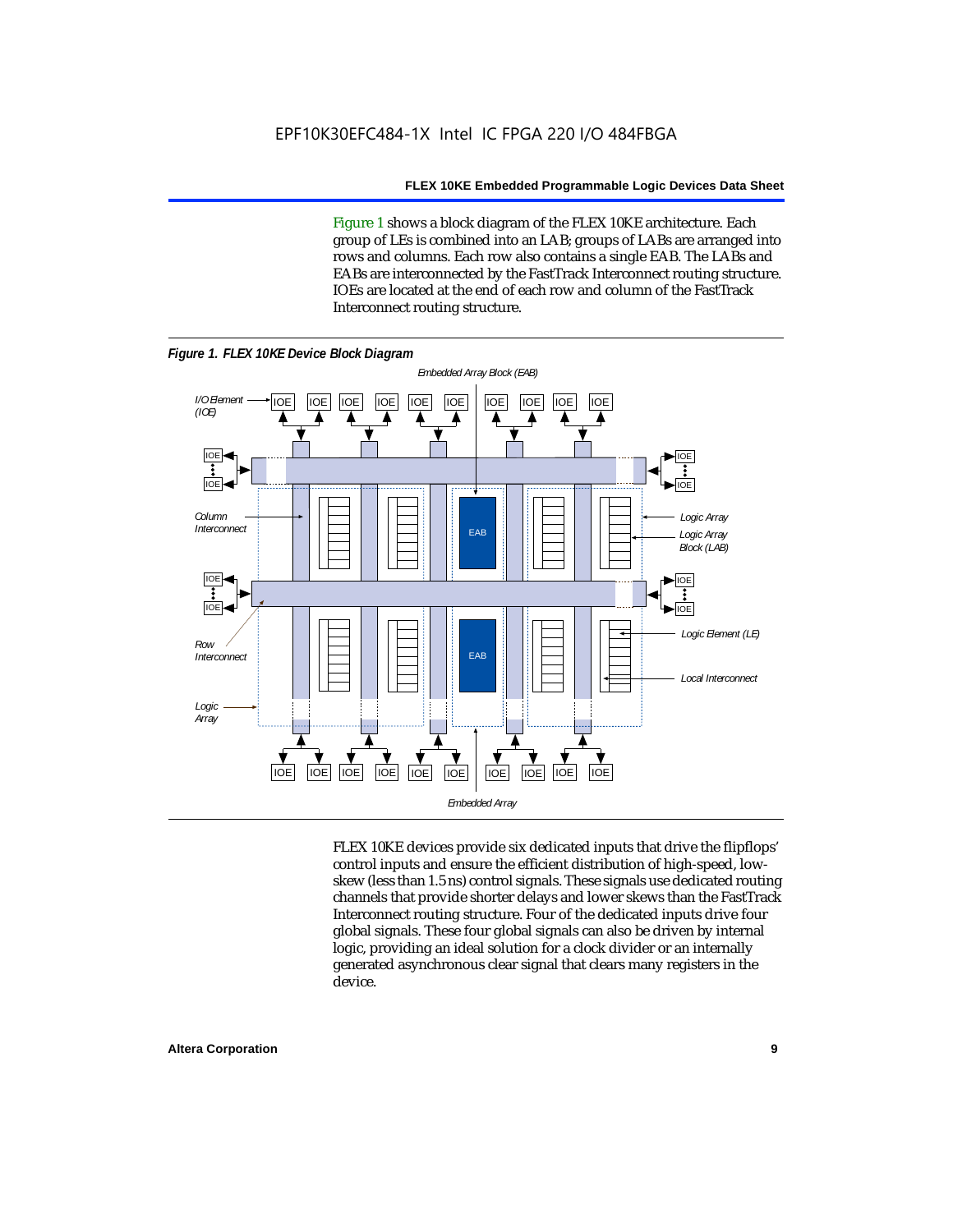#### **Embedded Array Block**

The EAB is a flexible block of RAM, with registers on the input and output ports, that is used to implement common gate array megafunctions. Because it is large and flexible, the EAB is suitable for functions such as multipliers, vector scalars, and error correction circuits. These functions can be combined in applications such as digital filters and microcontrollers.

Logic functions are implemented by programming the EAB with a readonly pattern during configuration, thereby creating a large LUT. With LUTs, combinatorial functions are implemented by looking up the results, rather than by computing them. This implementation of combinatorial functions can be faster than using algorithms implemented in general logic, a performance advantage that is further enhanced by the fast access times of EABs. The large capacity of EABs enables designers to implement complex functions in one logic level without the routing delays associated with linked LEs or field-programmable gate array (FPGA) RAM blocks. For example, a single EAB can implement any function with 8 inputs and 16 outputs. Parameterized functions such as LPM functions can take advantage of the EAB automatically.

The FLEX 10KE EAB provides advantages over FPGAs, which implement on-board RAM as arrays of small, distributed RAM blocks. These small FPGA RAM blocks must be connected together to make RAM blocks of manageable size. The RAM blocks are connected together using multiplexers implemented with more logic blocks. These extra multiplexers cause extra delay, which slows down the RAM block. FPGA RAM blocks are also prone to routing problems because small blocks of RAM must be connected together to make larger blocks. In contrast, EABs can be used to implement large, dedicated blocks of RAM that eliminate these timing and routing concerns.

The FLEX 10KE enhanced EAB adds dual-port capability to the existing EAB structure. The dual-port structure is ideal for FIFO buffers with one or two clocks. The FLEX 10KE EAB can also support up to 16-bit-wide RAM blocks and is backward-compatible with any design containing FLEX 10K EABs. The FLEX 10KE EAB can act in dual-port or single-port mode. When in dual-port mode, separate clocks may be used for EAB read and write sections, which allows the EAB to be written and read at different rates. It also has separate synchronous clock enable signals for the EAB read and write sections, which allow independent control of these sections.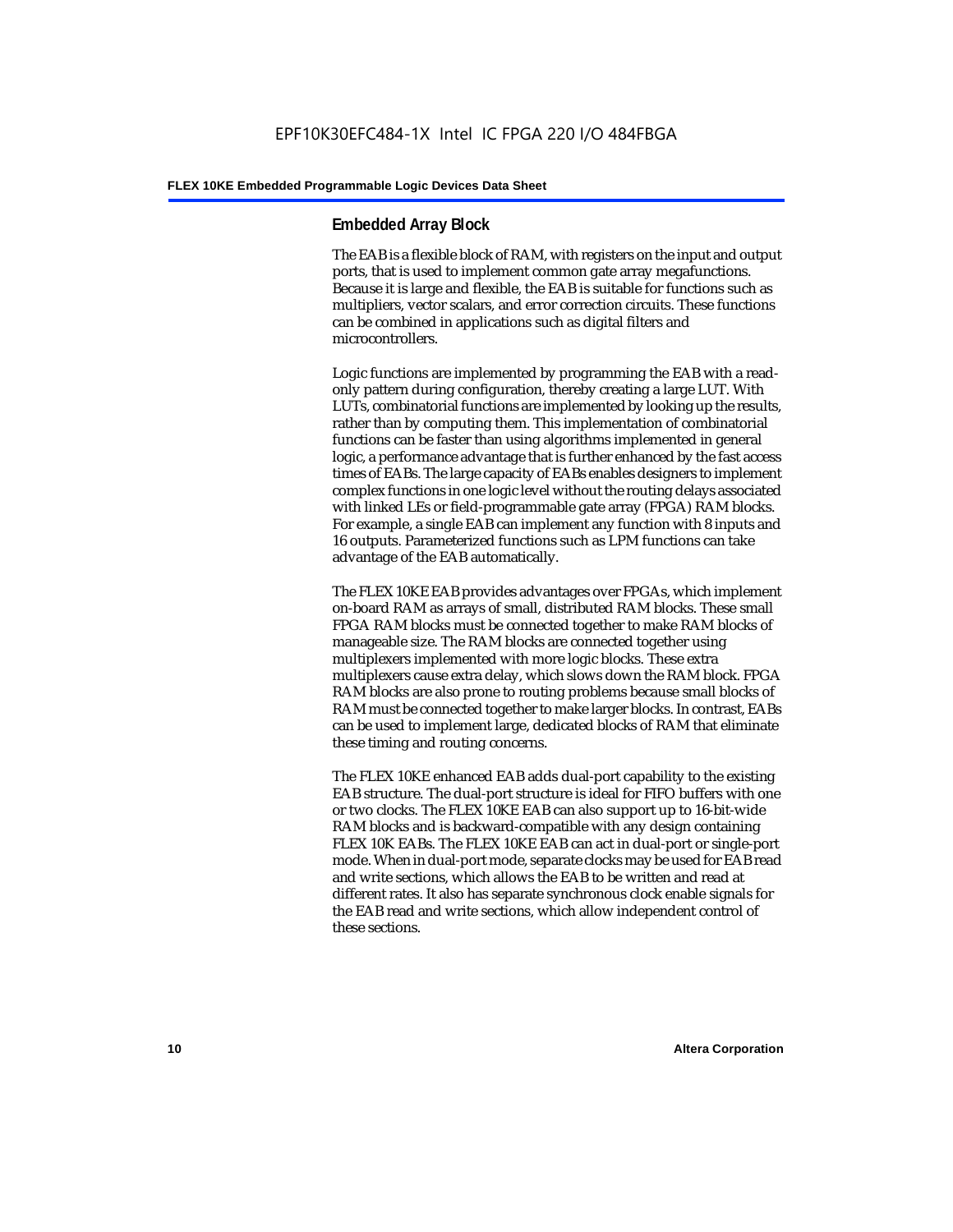The EAB can also be used for bidirectional, dual-port memory applications where two ports read or write simultaneously. To implement this type of dual-port memory, two EABs are used to support two simultaneous read or writes.

Alternatively, one clock and clock enable can be used to control the input registers of the EAB, while a different clock and clock enable control the output registers (see Figure 2).



#### *Notes:*

- (1) All registers can be asynchronously cleared by EAB local interconnect signals, global signals, or the chip-wide reset.
- (2) EPF10K30E and EPF10K50E devices have 88 EAB local interconnect channels; EPF10K100E, EPF10K130E, and EPF10K200E devices have 104 EAB local interconnect channels.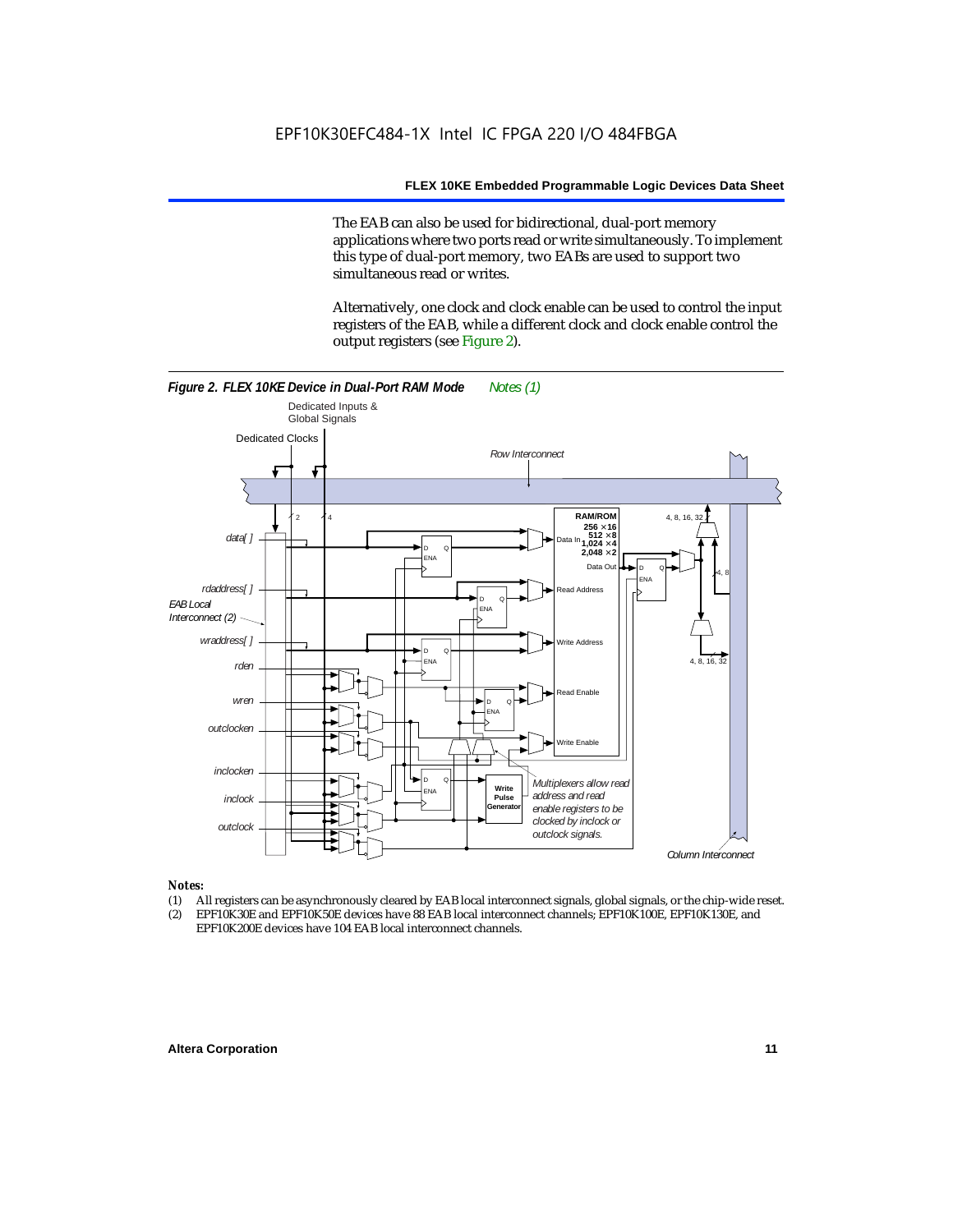The EAB can also use Altera megafunctions to implement dual-port RAM applications where both ports can read or write, as shown in Figure 3.



The FLEX 10KE EAB can be used in a single-port mode, which is useful for backward-compatibility with FLEX 10K designs (see Figure 4).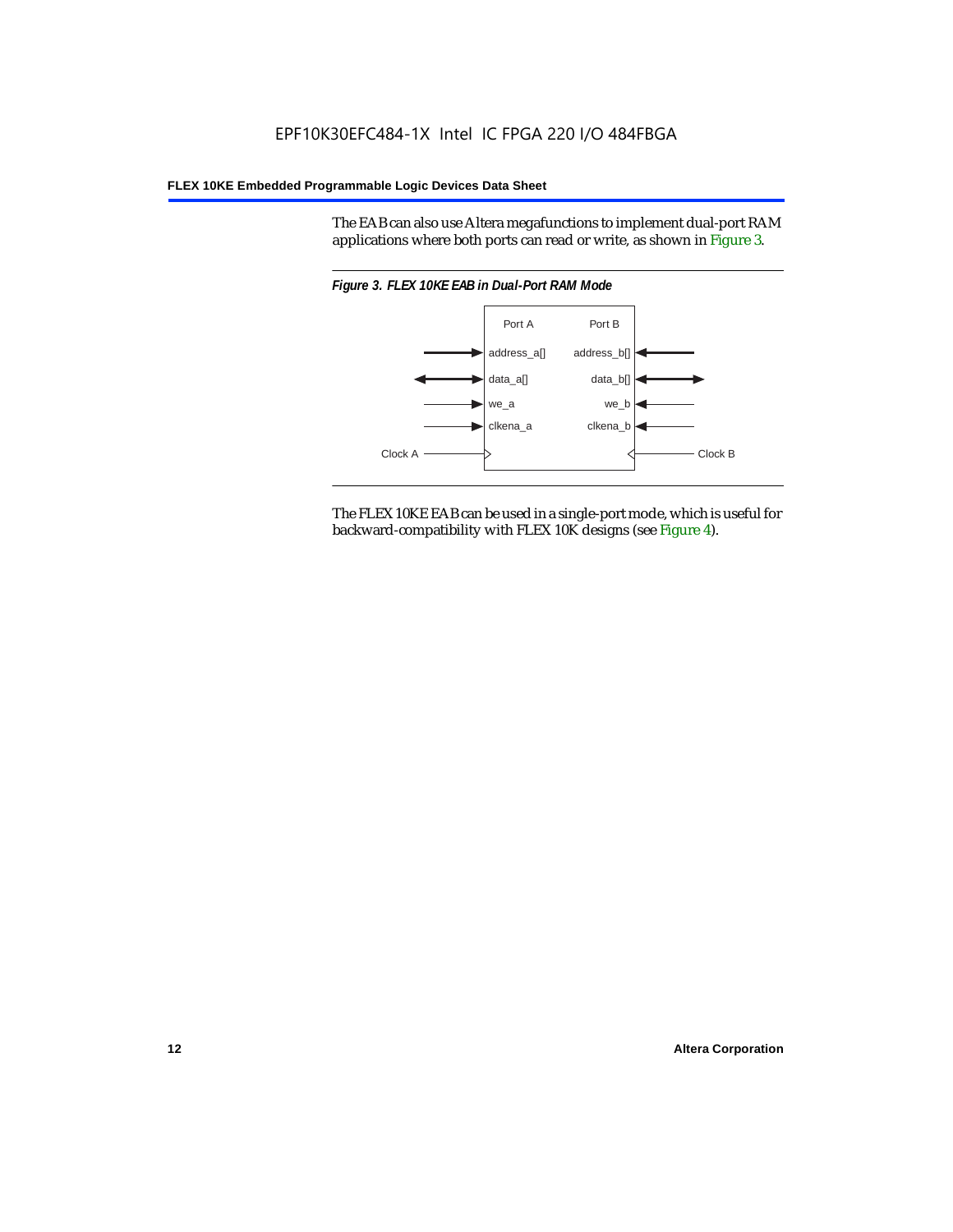

#### *Figure 4. FLEX 10KE Device in Single-Port RAM Mode*

### *Note:*<br>(1) **F**

(1) EPF10K30E, EPF10K50E, and EPF10K50S devices have 88 EAB local interconnect channels; EPF10K100E, EPF10K130E, EPF10K200E, and EPF10K200S devices have 104 EAB local interconnect channels.

> EABs can be used to implement synchronous RAM, which is easier to use than asynchronous RAM. A circuit using asynchronous RAM must generate the RAM write enable signal, while ensuring that its data and address signals meet setup and hold time specifications relative to the write enable signal. In contrast, the EAB's synchronous RAM generates its own write enable signal and is self-timed with respect to the input or write clock. A circuit using the EAB's self-timed RAM must only meet the setup and hold time specifications of the global clock.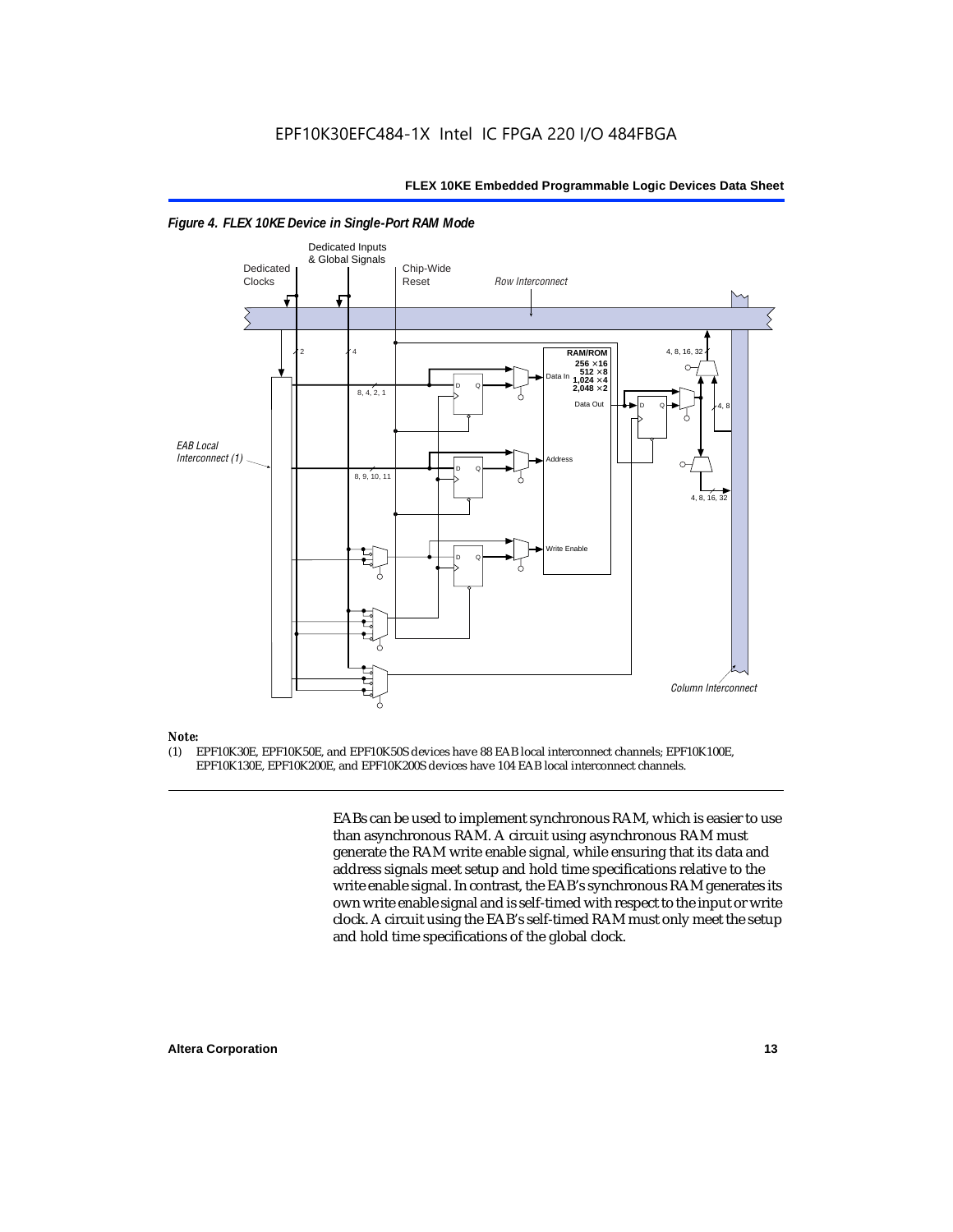When used as RAM, each EAB can be configured in any of the following sizes:  $256 \times 16$ ,  $512 \times 8$ ,  $1,024 \times 4$ , or  $2,048 \times 2$  (see Figure 5).



Larger blocks of RAM are created by combining multiple EABs. For example, two  $256 \times 16$  RAM blocks can be combined to form a  $256 \times 32$ block; two  $512 \times 8$  RAM blocks can be combined to form a  $512 \times 16$  block (see Figure 6).





If necessary, all EABs in a device can be cascaded to form a single RAM block. EABs can be cascaded to form RAM blocks of up to 2,048 words without impacting timing. The Altera software automatically combines EABs to meet a designer's RAM specifications.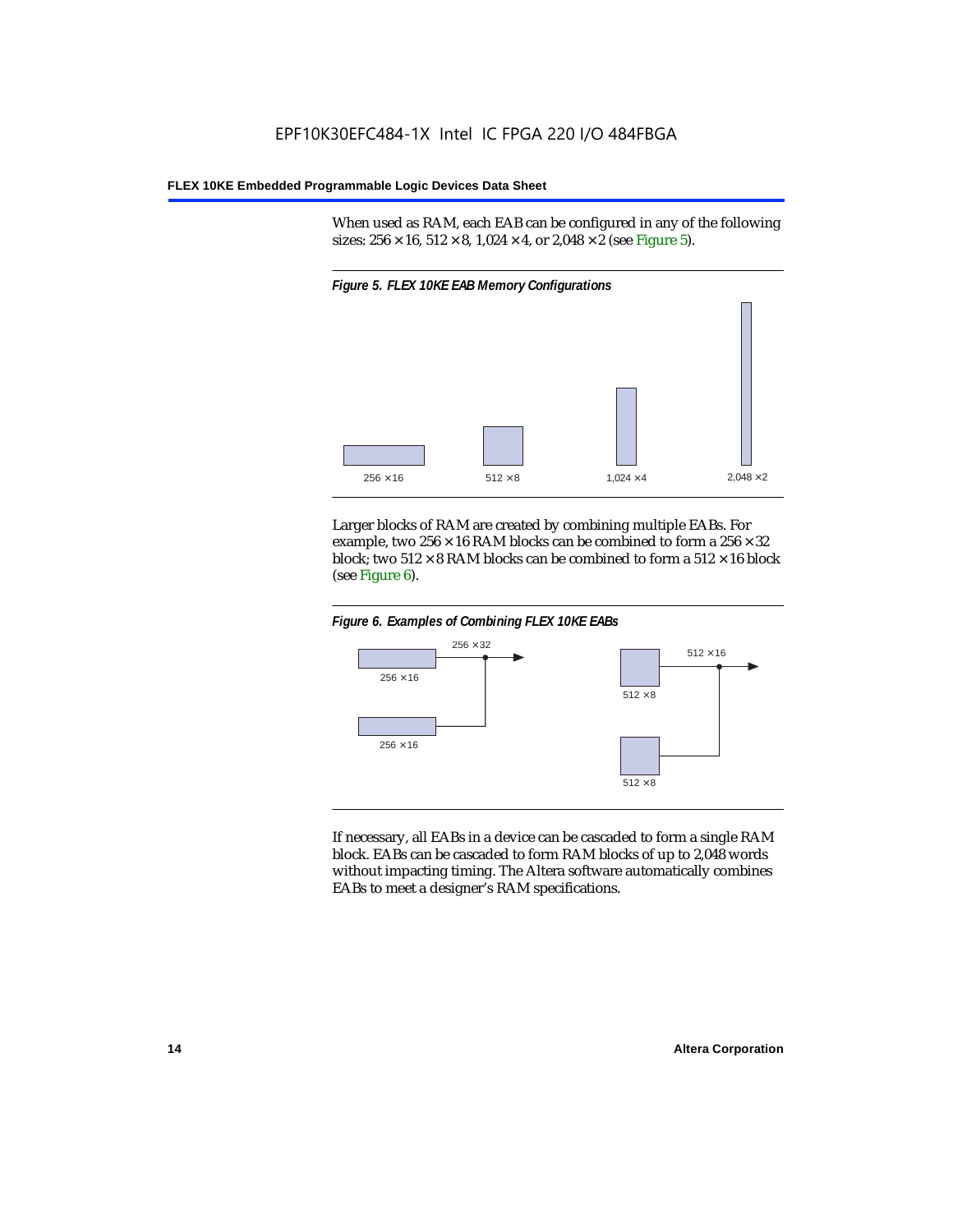EABs provide flexible options for driving and controlling clock signals. Different clocks and clock enables can be used for reading and writing to the EAB. Registers can be independently inserted on the data input, EAB output, write address, write enable signals, read address, and read enable signals. The global signals and the EAB local interconnect can drive write enable, read enable, and clock enable signals. The global signals, dedicated clock pins, and EAB local interconnect can drive the EAB clock signals. Because the LEs drive the EAB local interconnect, the LEs can control write enable, read enable, clear, clock, and clock enable signals.

An EAB is fed by a row interconnect and can drive out to row and column interconnects. Each EAB output can drive up to two row channels and up to two column channels; the unused row channel can be driven by other LEs. This feature increases the routing resources available for EAB outputs (see Figures 2 and 4). The column interconnect, which is adjacent to the EAB, has twice as many channels as other columns in the device.

#### **Logic Array Block**

An LAB consists of eight LEs, their associated carry and cascade chains, LAB control signals, and the LAB local interconnect. The LAB provides the coarse-grained structure to the FLEX 10KE architecture, facilitating efficient routing with optimum device utilization and high performance (see Figure 7).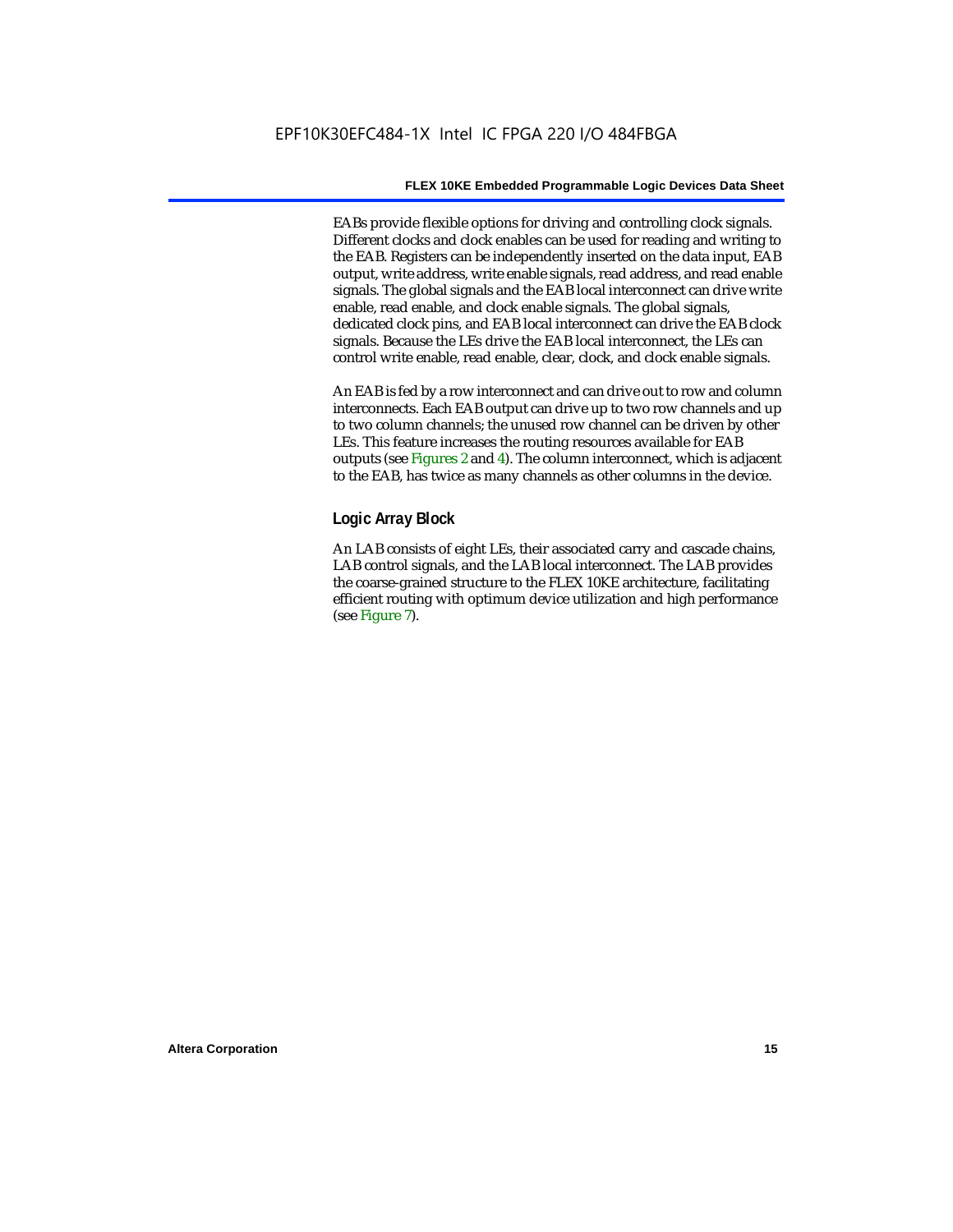#### *Figure 7. FLEX 10KE LAB*



#### *Notes:*

- (1) EPF10K30E, EPF10K50E, and EPF10K50S devices have 22 inputs to the LAB local interconnect channel from the row; EPF10K100E, EPF10K130E, EPF10K200E, and EPF10K200S devices have 26.
- (2) EPF10K30E, EPF10K50E, and EPF10K50S devices have 30 LAB local interconnect channels; EPF10K100E, EPF10K130E, EPF10K200E, and EPF10K200S devices have 34.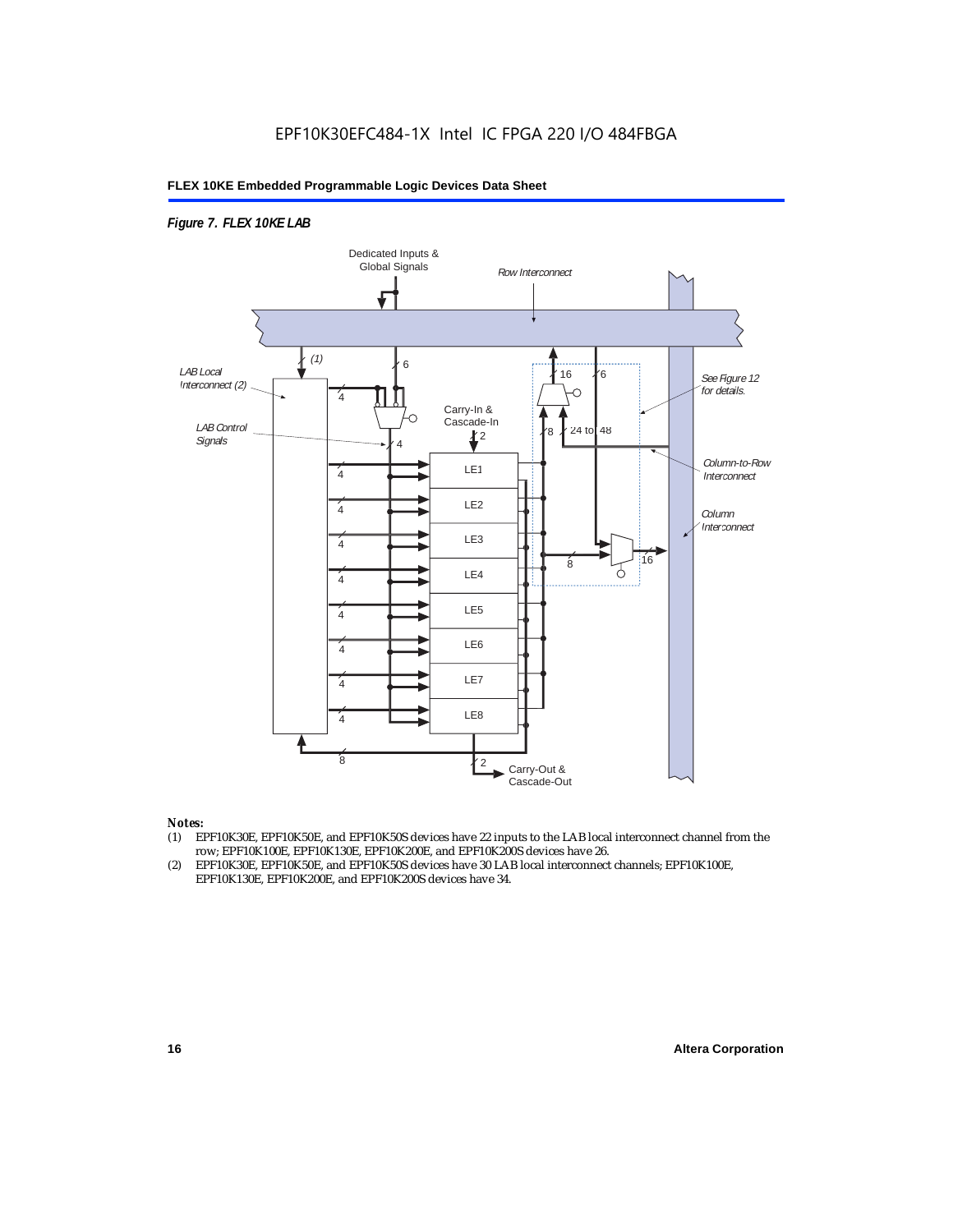Each LAB provides four control signals with programmable inversion that can be used in all eight LEs. Two of these signals can be used as clocks, the other two can be used for clear/preset control. The LAB clocks can be driven by the dedicated clock input pins, global signals, I/O signals, or internal signals via the LAB local interconnect. The LAB preset and clear control signals can be driven by the global signals, I/O signals, or internal signals via the LAB local interconnect. The global control signals are typically used for global clock, clear, or preset signals because they provide asynchronous control with very low skew across the device. If logic is required on a control signal, it can be generated in one or more LE in any LAB and driven into the local interconnect of the target LAB. In addition, the global control signals can be generated from LE outputs.

#### **Logic Element**

The LE, the smallest unit of logic in the FLEX 10KE architecture, has a compact size that provides efficient logic utilization. Each LE contains a four-input LUT, which is a function generator that can quickly compute any function of four variables. In addition, each LE contains a programmable flipflop with a synchronous clock enable, a carry chain, and a cascade chain. Each LE drives both the local and the FastTrack Interconnect routing structure (see Figure 8).

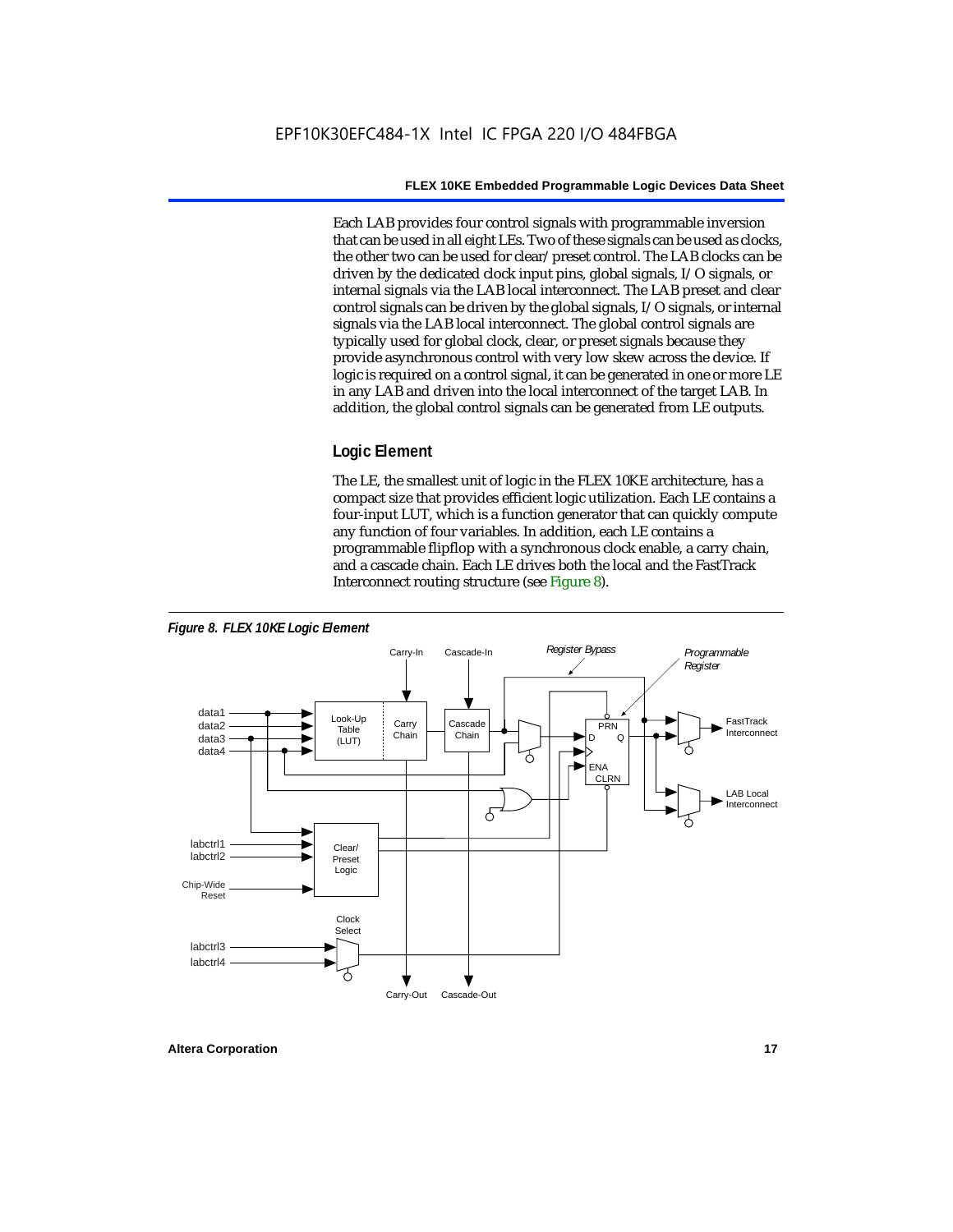The programmable flipflop in the LE can be configured for D, T, JK, or SR operation. The clock, clear, and preset control signals on the flipflop can be driven by global signals, general-purpose I/O pins, or any internal logic. For combinatorial functions, the flipflop is bypassed and the output of the LUT drives the output of the LE.

The LE has two outputs that drive the interconnect: one drives the local interconnect and the other drives either the row or column FastTrack Interconnect routing structure. The two outputs can be controlled independently. For example, the LUT can drive one output while the register drives the other output. This feature, called register packing, can improve LE utilization because the register and the LUT can be used for unrelated functions.

The FLEX 10KE architecture provides two types of dedicated high-speed data paths that connect adjacent LEs without using local interconnect paths: carry chains and cascade chains. The carry chain supports high-speed counters and adders and the cascade chain implements wide-input functions with minimum delay. Carry and cascade chains connect all LEs in a LAB as well as all LABs in the same row. Intensive use of carry and cascade chains can reduce routing flexibility. Therefore, the use of these chains should be limited to speed-critical portions of a design.

#### *Carry Chain*

The carry chain provides a very fast (as low as 0.2 ns) carry-forward function between LEs. The carry-in signal from a lower-order bit drives forward into the higher-order bit via the carry chain, and feeds into both the LUT and the next portion of the carry chain. This feature allows the FLEX 10KE architecture to implement high-speed counters, adders, and comparators of arbitrary width efficiently. Carry chain logic can be created automatically by the Altera Compiler during design processing, or manually by the designer during design entry. Parameterized functions such as LPM and DesignWare functions automatically take advantage of carry chains.

Carry chains longer than eight LEs are automatically implemented by linking LABs together. For enhanced fitting, a long carry chain skips alternate LABs in a row. A carry chain longer than one LAB skips either from even-numbered LAB to even-numbered LAB, or from oddnumbered LAB to odd-numbered LAB. For example, the last LE of the first LAB in a row carries to the first LE of the third LAB in the row. The carry chain does not cross the EAB at the middle of the row. For instance, in the EPF10K50E device, the carry chain stops at the eighteenth LAB and a new one begins at the nineteenth LAB.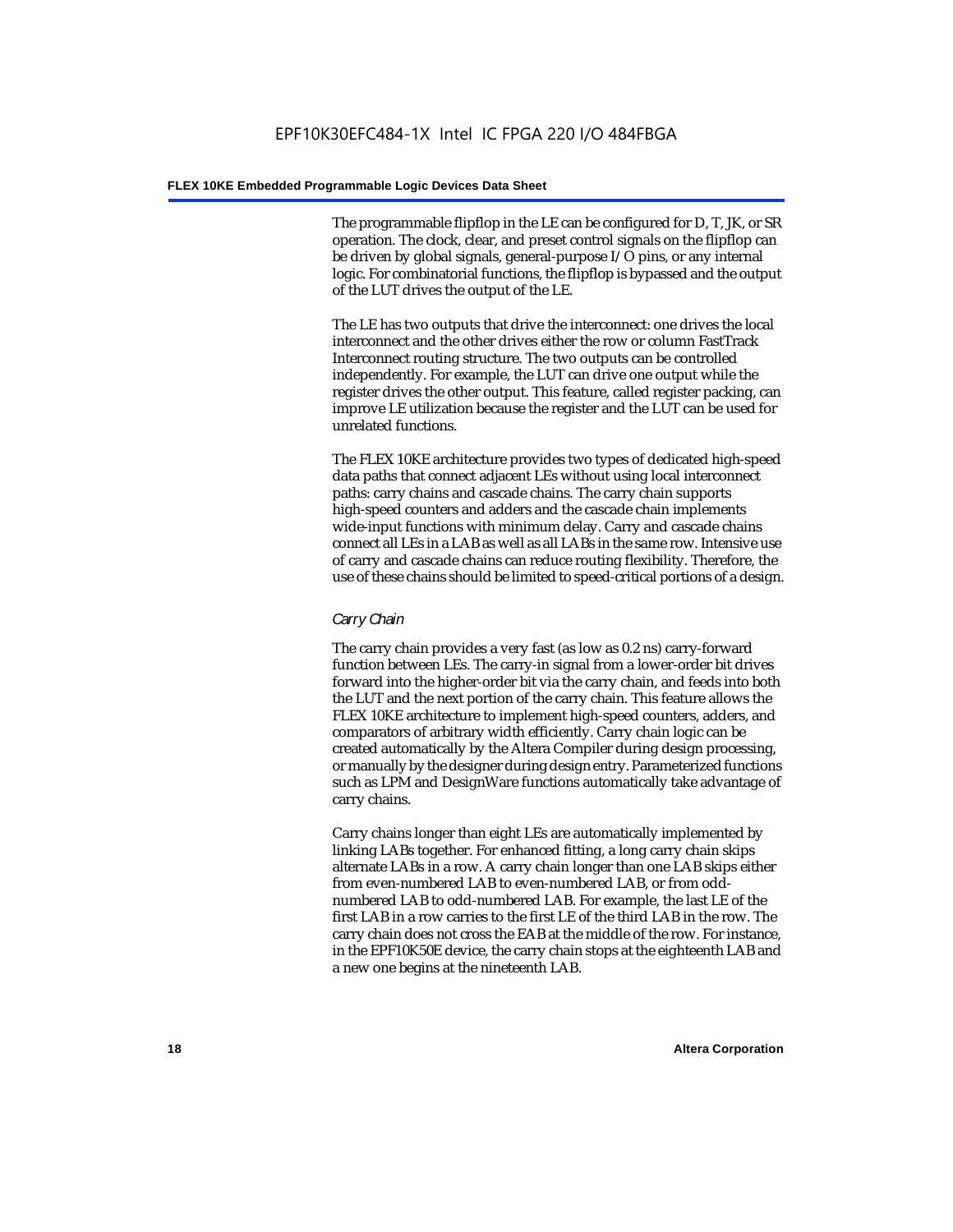Figure 9 shows how an *n*-bit full adder can be implemented in  $n + 1$  LEs with the carry chain. One portion of the LUT generates the sum of two bits using the input signals and the carry-in signal; the sum is routed to the output of the LE. The register can be bypassed for simple adders or used for an accumulator function. Another portion of the LUT and the carry chain logic generates the carry-out signal, which is routed directly to the carry-in signal of the next-higher-order bit. The final carry-out signal is routed to an LE, where it can be used as a general-purpose signal.



*Figure 9. FLEX 10KE Carry Chain Operation (n-Bit Full Adder)*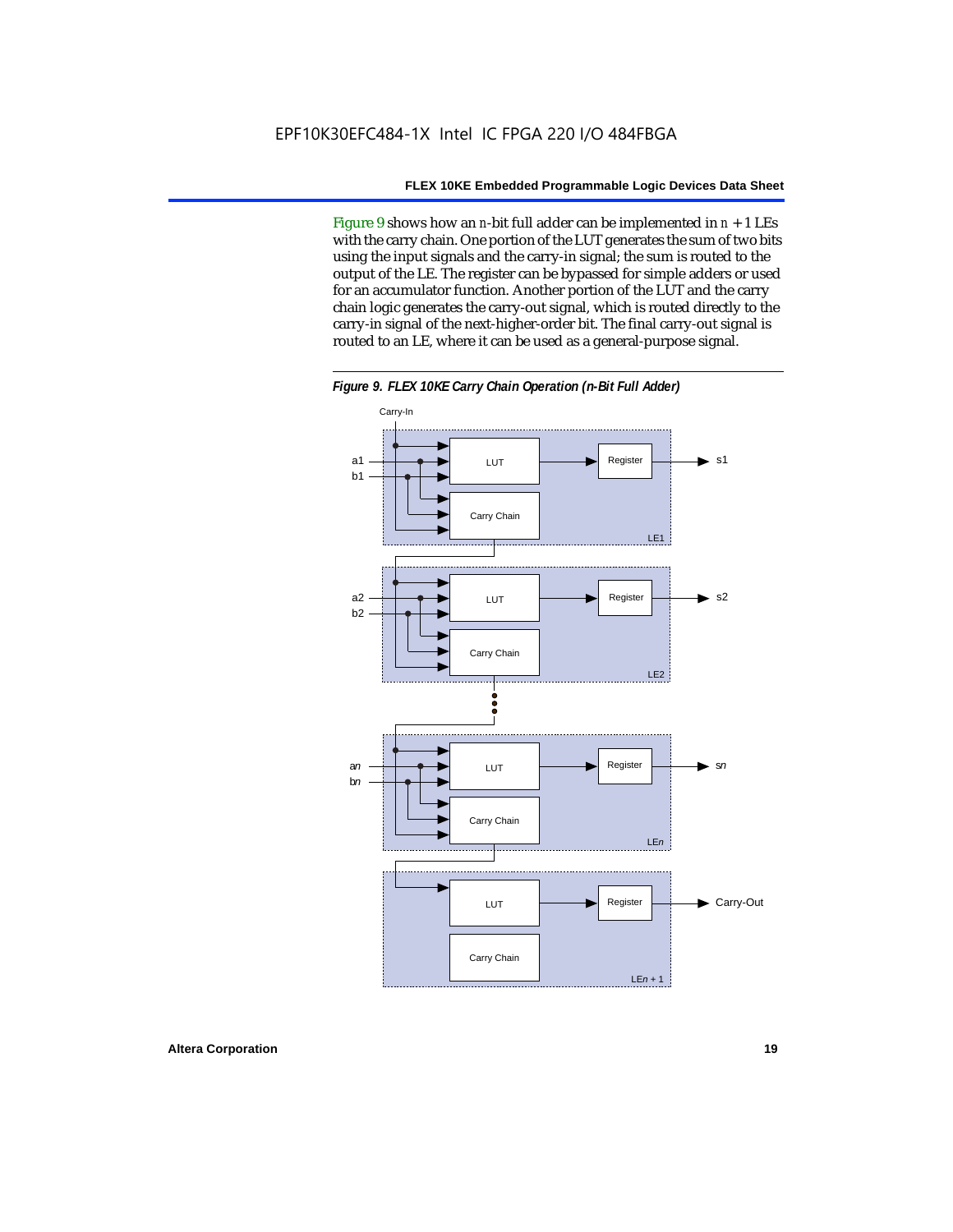#### *Cascade Chain*

With the cascade chain, the FLEX 10KE architecture can implement functions that have a very wide fan-in. Adjacent LUTs can be used to compute portions of the function in parallel; the cascade chain serially connects the intermediate values. The cascade chain can use a logical AND or logical OR (via De Morgan's inversion) to connect the outputs of adjacent LEs. An a delay as low as 0.6 ns per LE, each additional LE provides four more inputs to the effective width of a function. Cascade chain logic can be created automatically by the Altera Compiler during design processing, or manually by the designer during design entry.

Cascade chains longer than eight bits are implemented automatically by linking several LABs together. For easier routing, a long cascade chain skips every other LAB in a row. A cascade chain longer than one LAB skips either from even-numbered LAB to even-numbered LAB, or from odd-numbered LAB to odd-numbered LAB (e.g., the last LE of the first LAB in a row cascades to the first LE of the third LAB). The cascade chain does not cross the center of the row (e.g., in the EPF10K50E device, the cascade chain stops at the eighteenth LAB and a new one begins at the nineteenth LAB). This break is due to the EAB's placement in the middle of the row.

Figure 10 shows how the cascade function can connect adjacent LEs to form functions with a wide fan-in. These examples show functions of 4*n* variables implemented with *n* LEs. The LE delay is 0.9 ns; the cascade chain delay is 0.6 ns. With the cascade chain, 2.7 ns are needed to decode a 16-bit address.



*Figure 10. FLEX 10KE Cascade Chain Operation*

**20 Altera Corporation**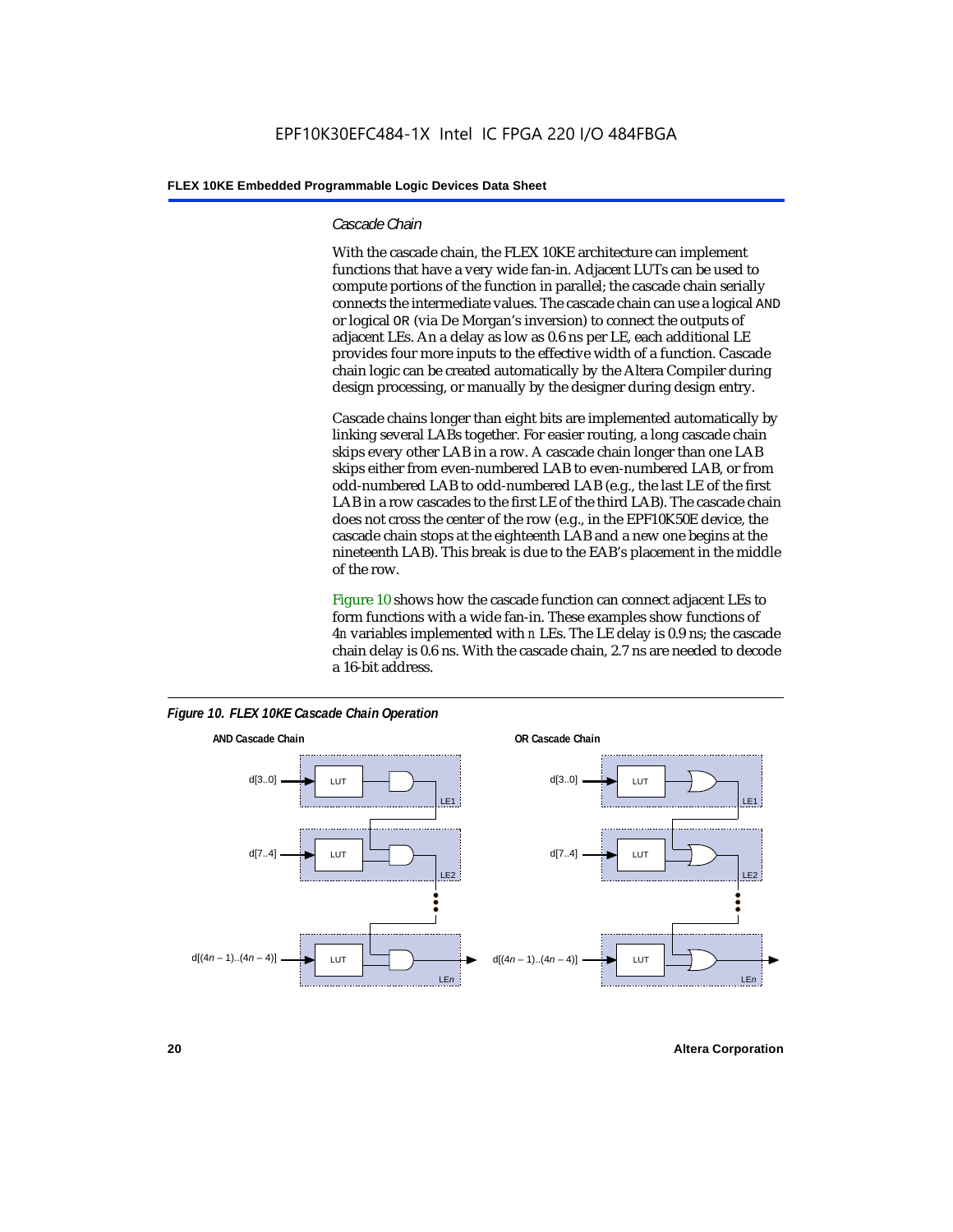#### *LE Operating Modes*

The FLEX 10KE LE can operate in the following four modes:

- Normal mode
- Arithmetic mode
- Up/down counter mode
- Clearable counter mode

Each of these modes uses LE resources differently. In each mode, seven available inputs to the LE—the four data inputs from the LAB local interconnect, the feedback from the programmable register, and the carry-in and cascade-in from the previous LE—are directed to different destinations to implement the desired logic function. Three inputs to the LE provide clock, clear, and preset control for the register. The Altera software, in conjunction with parameterized functions such as LPM and DesignWare functions, automatically chooses the appropriate mode for common functions such as counters, adders, and multipliers. If required, the designer can also create special-purpose functions that use a specific LE operating mode for optimal performance.

The architecture provides a synchronous clock enable to the register in all four modes. The Altera software can set DATA1 to enable the register synchronously, providing easy implementation of fully synchronous designs.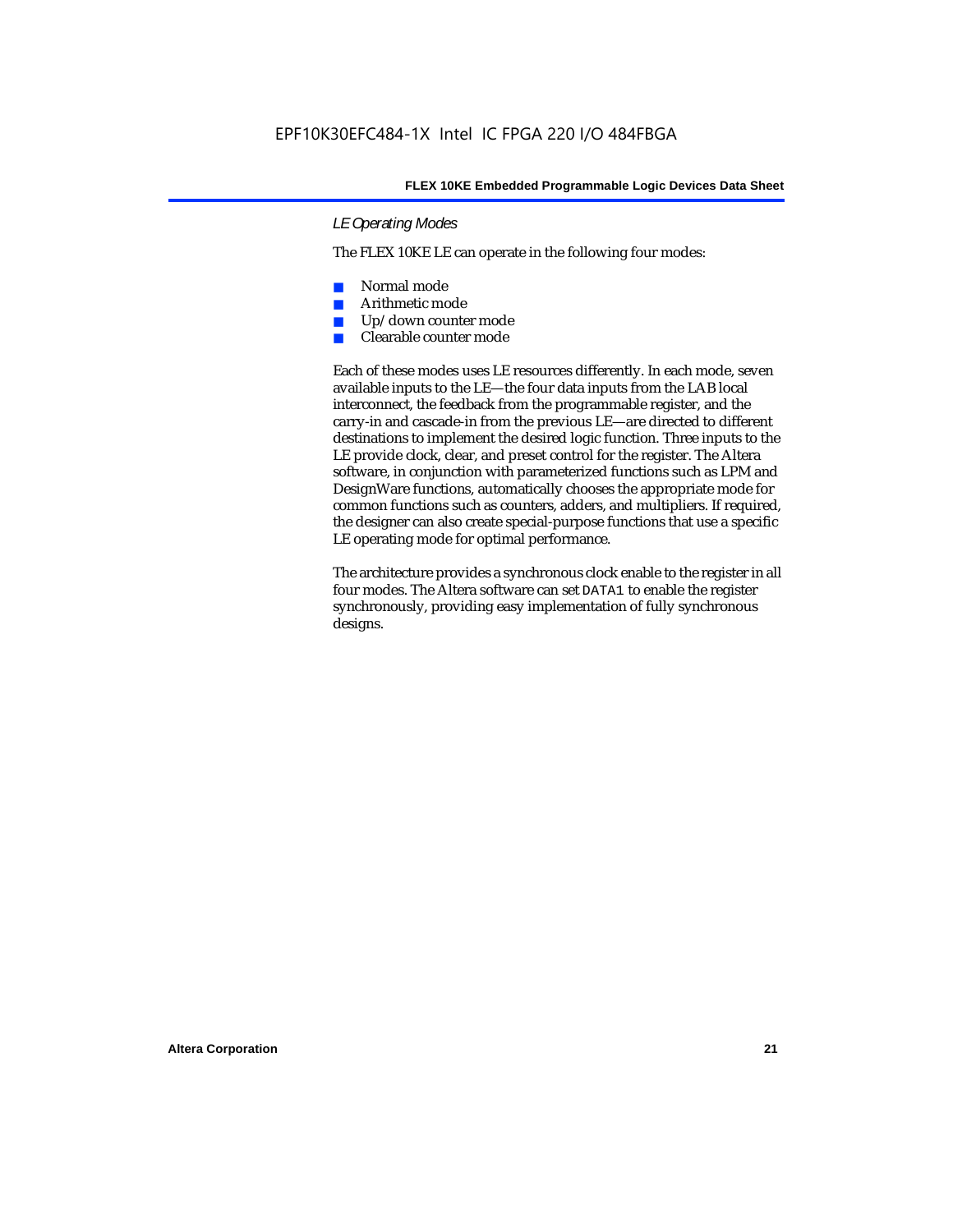#### Figure 11 shows the LE operating modes.

#### *Figure 11. FLEX 10KE LE Operating Modes*









#### **Clearable Counter Mode**

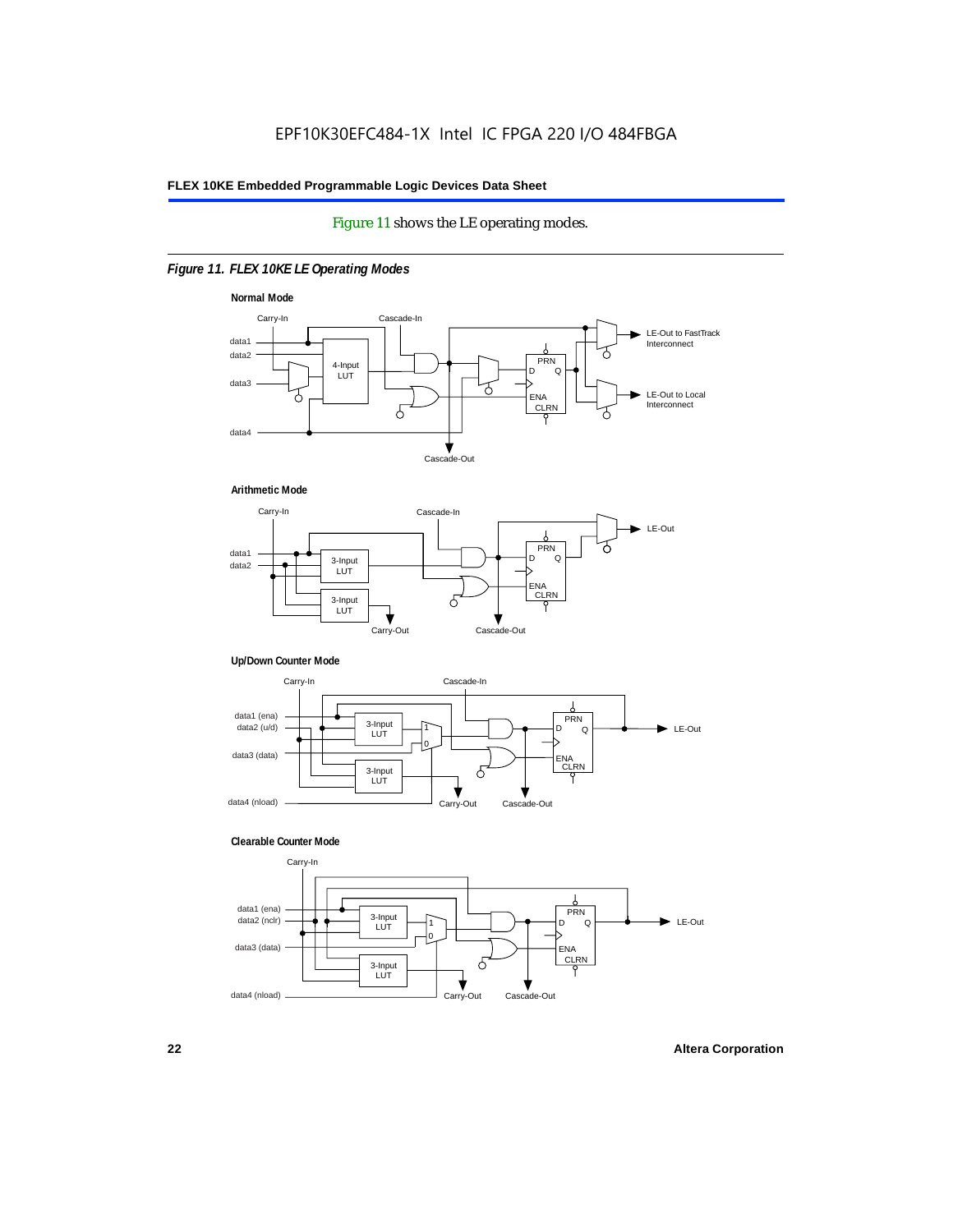#### **Normal Mode**

The normal mode is suitable for general logic applications and wide decoding functions that can take advantage of a cascade chain. In normal mode, four data inputs from the LAB local interconnect and the carry-in are inputs to a four-input LUT. The Altera Compiler automatically selects the carry-in or the DATA3 signal as one of the inputs to the LUT. The LUT output can be combined with the cascade-in signal to form a cascade chain through the cascade-out signal. Either the register or the LUT can be used to drive both the local interconnect and the FastTrack Interconnect routing structure at the same time.

The LUT and the register in the LE can be used independently (register packing). To support register packing, the LE has two outputs; one drives the local interconnect, and the other drives the FastTrack Interconnect routing structure. The DATA4 signal can drive the register directly, allowing the LUT to compute a function that is independent of the registered signal; a three-input function can be computed in the LUT, and a fourth independent signal can be registered. Alternatively, a four-input function can be generated, and one of the inputs to this function can be used to drive the register. The register in a packed LE can still use the clock enable, clear, and preset signals in the LE. In a packed LE, the register can drive the FastTrack Interconnect routing structure while the LUT drives the local interconnect, or vice versa.

#### **Arithmetic Mode**

The arithmetic mode offers 2 three-input LUTs that are ideal for implementing adders, accumulators, and comparators. One LUT computes a three-input function; the other generates a carry output. As shown in Figure 11 on page 22, the first LUT uses the carry-in signal and two data inputs from the LAB local interconnect to generate a combinatorial or registered output. For example, in an adder, this output is the sum of three signals: a, b, and carry-in. The second LUT uses the same three signals to generate a carry-out signal, thereby creating a carry chain. The arithmetic mode also supports simultaneous use of the cascade chain.

#### **Up/Down Counter Mode**

The up/down counter mode offers counter enable, clock enable, synchronous up/down control, and data loading options. These control signals are generated by the data inputs from the LAB local interconnect, the carry-in signal, and output feedback from the programmable register. Use 2 three-input LUTs: one generates the counter data, and the other generates the fast carry bit. A 2-to-1 multiplexer provides synchronous loading. Data can also be loaded asynchronously with the clear and preset register control signals without using the LUT resources.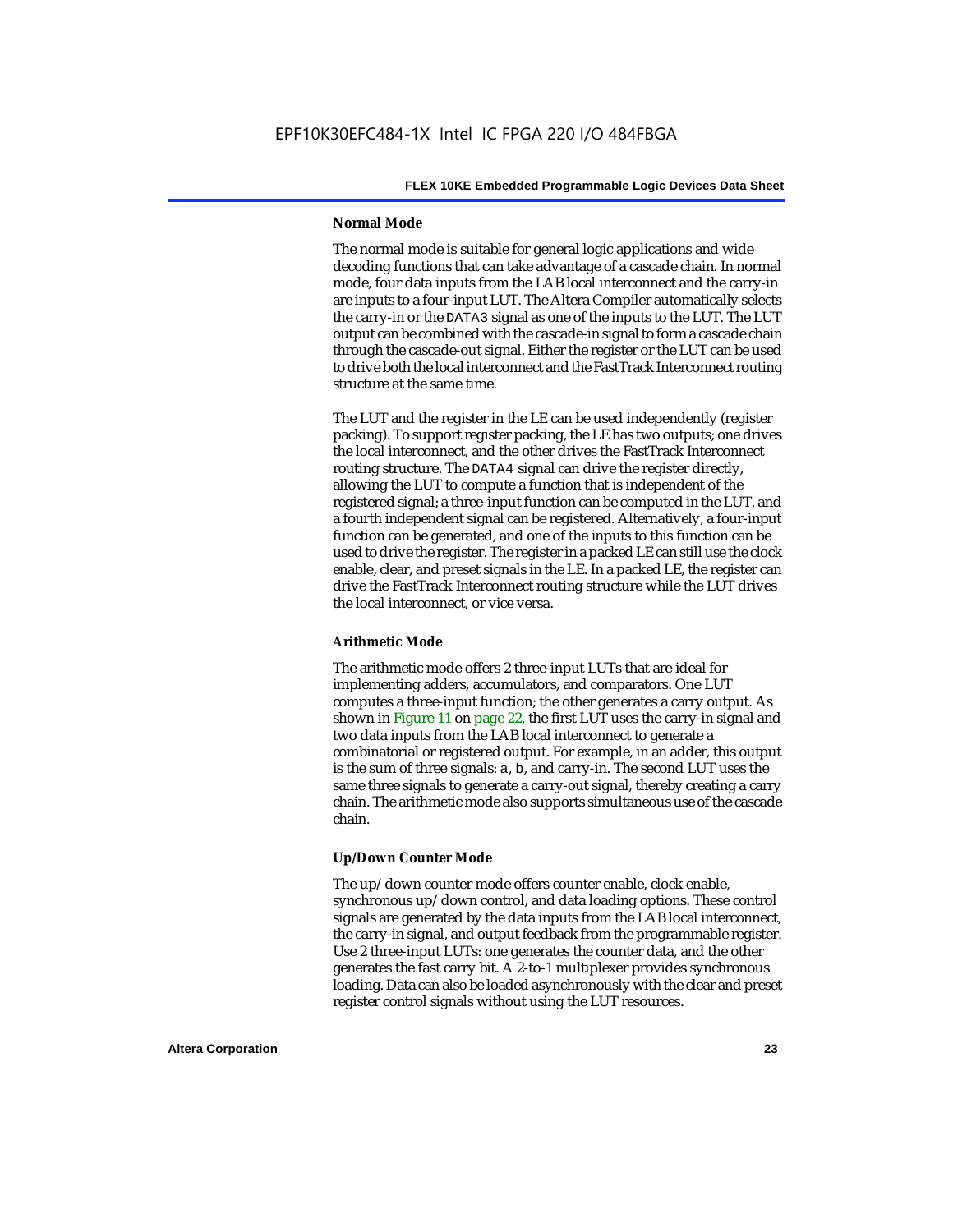#### **Clearable Counter Mode**

The clearable counter mode is similar to the up/down counter mode, but supports a synchronous clear instead of the up/down control. The clear function is substituted for the cascade-in signal in the up/down counter mode. Use 2 three-input LUTs: one generates the counter data, and the other generates the fast carry bit. Synchronous loading is provided by a 2-to-1 multiplexer. The output of this multiplexer is ANDed with a synchronous clear signal.

#### *Internal Tri-State Emulation*

Internal tri-state emulation provides internal tri-states without the limitations of a physical tri-state bus. In a physical tri-state bus, the tri-state buffers' output enable (OE) signals select which signal drives the bus. However, if multiple OE signals are active, contending signals can be driven onto the bus. Conversely, if no OE signals are active, the bus will float. Internal tri-state emulation resolves contending tri-state buffers to a low value and floating buses to a high value, thereby eliminating these problems. The Altera software automatically implements tri-state bus functionality with a multiplexer.

#### *Clear & Preset Logic Control*

Logic for the programmable register's clear and preset functions is controlled by the DATA3, LABCTRL1, and LABCTRL2 inputs to the LE. The clear and preset control structure of the LE asynchronously loads signals into a register. Either LABCTRL1 or LABCTRL2 can control the asynchronous clear. Alternatively, the register can be set up so that LABCTRL1 implements an asynchronous load. The data to be loaded is driven to DATA3; when LABCTRL1 is asserted, DATA3 is loaded into the register.

During compilation, the Altera Compiler automatically selects the best control signal implementation. Because the clear and preset functions are active-low, the Compiler automatically assigns a logic high to an unused clear or preset.

The clear and preset logic is implemented in one of the following six modes chosen during design entry:

- Asynchronous clear
- Asynchronous preset
- Asynchronous clear and preset
- Asynchronous load with clear
- Asynchronous load with preset
- Asynchronous load without clear or preset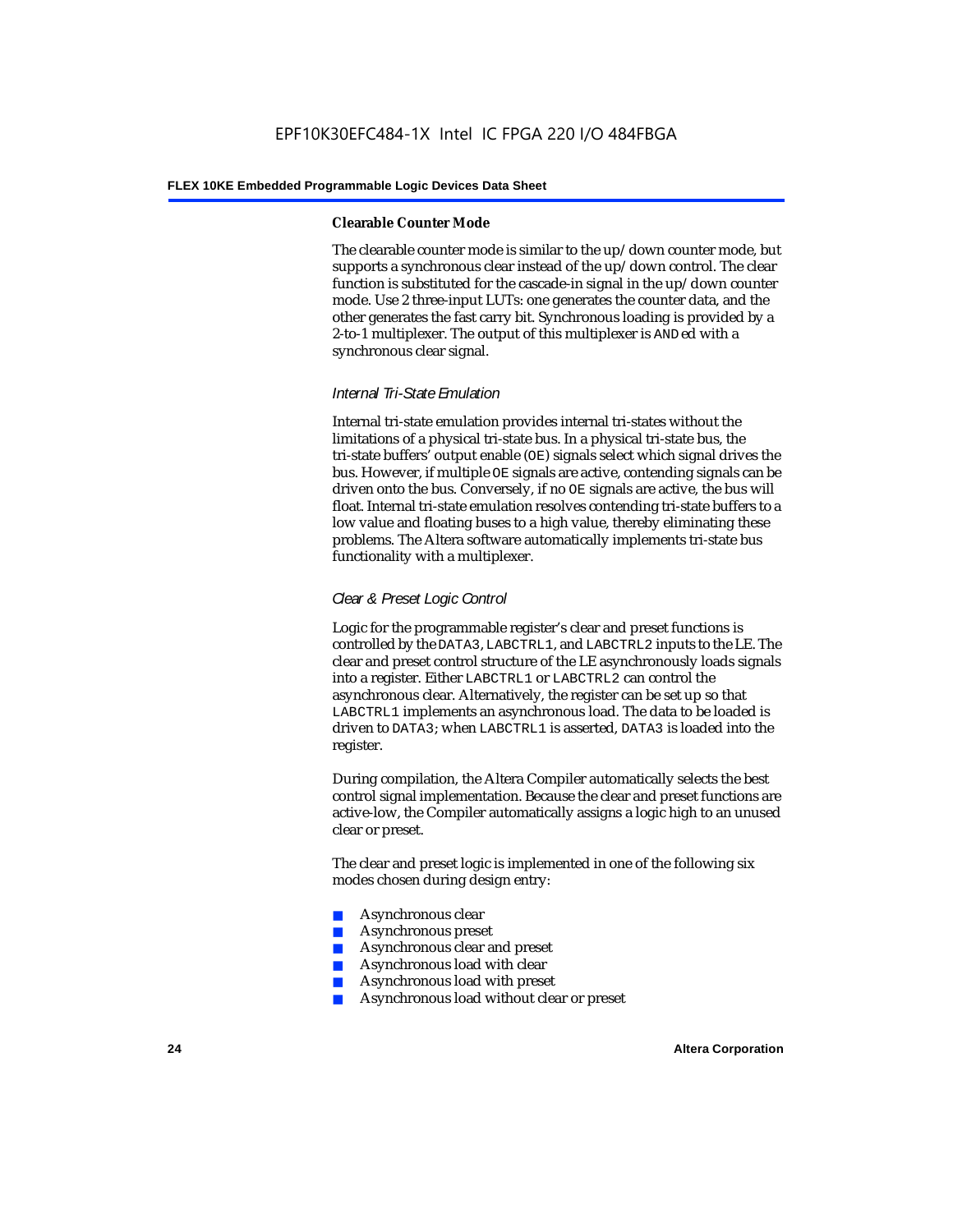In addition to the six clear and preset modes, FLEX 10KE devices provide a chip-wide reset pin that can reset all registers in the device. Use of this feature is set during design entry. In any of the clear and preset modes, the chip-wide reset overrides all other signals. Registers with asynchronous presets may be preset when the chip-wide reset is asserted. Inversion can be used to implement the asynchronous preset. Figure 12 shows examples of how to setup the preset and clear inputs for the desired functionality.



*Figure 12. FLEX 10KE LE Clear & Preset Modes*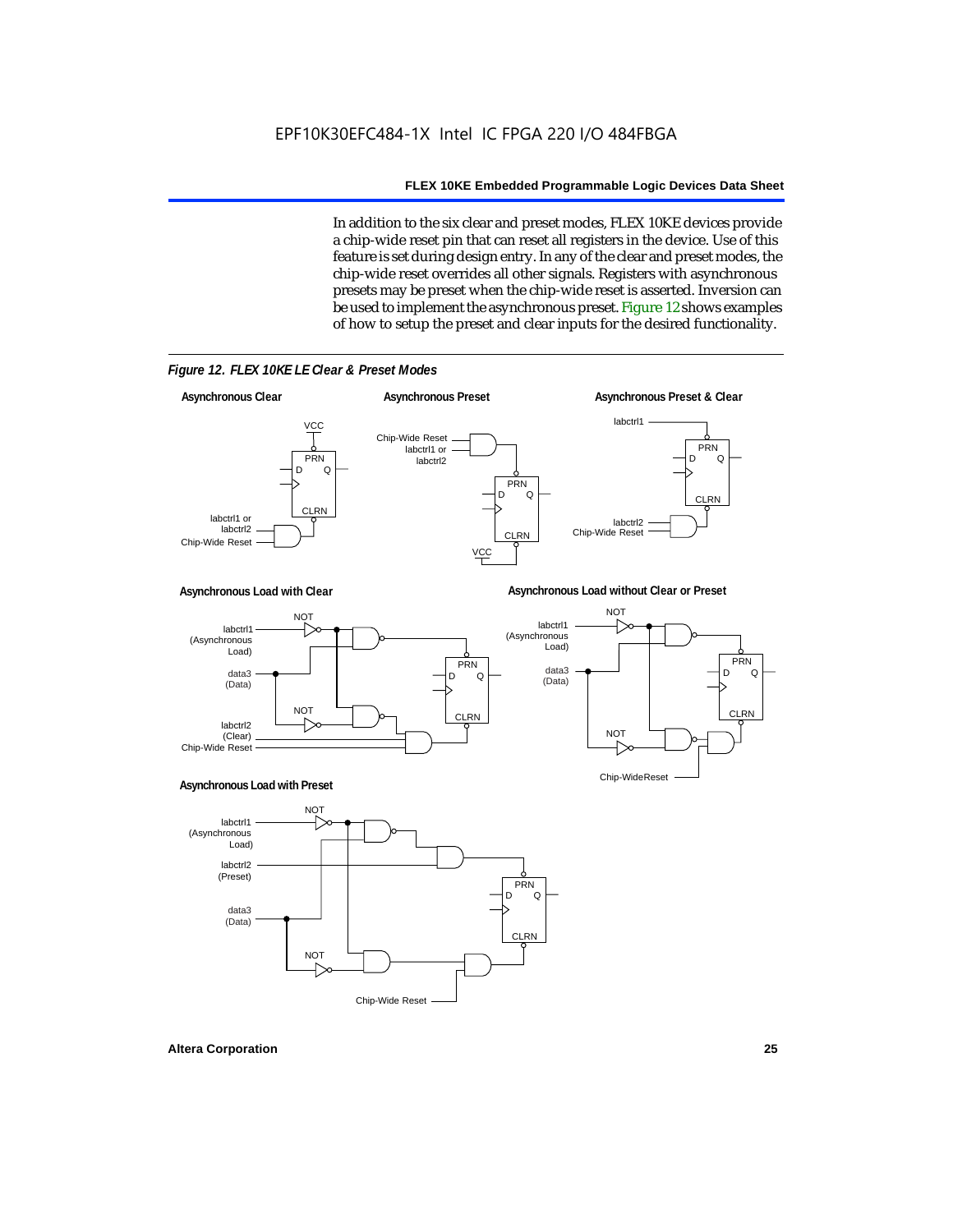#### **Asynchronous Clear**

The flipflop can be cleared by either LABCTRL1 or LABCTRL2. In this mode, the preset signal is tied to VCC to deactivate it.

#### **Asynchronous Preset**

An asynchronous preset is implemented as an asynchronous load, or with an asynchronous clear. If DATA3 is tied to VCC, asserting LABCTRL1 asynchronously loads a one into the register. Alternatively, the Altera software can provide preset control by using the clear and inverting the input and output of the register. Inversion control is available for the inputs to both LEs and IOEs. Therefore, if a register is preset by only one of the two LABCTRL signals, the DATA3 input is not needed and can be used for one of the LE operating modes.

#### **Asynchronous Preset & Clear**

When implementing asynchronous clear and preset, LABCTRL1 controls the preset and LABCTRL2 controls the clear. DATA3 is tied to VCC, so that asserting LABCTRL1 asynchronously loads a one into the register, effectively presetting the register. Asserting LABCTRL2 clears the register.

#### **Asynchronous Load with Clear**

When implementing an asynchronous load in conjunction with the clear, LABCTRL1 implements the asynchronous load of DATA3 by controlling the register preset and clear. LABCTRL2 implements the clear by controlling the register clear; LABCTRL2 does not have to feed the preset circuits.

#### **Asynchronous Load with Preset**

When implementing an asynchronous load in conjunction with preset, the Altera software provides preset control by using the clear and inverting the input and output of the register. Asserting LABCTRL2 presets the register, while asserting LABCTRL1 loads the register. The Altera software inverts the signal that drives DATA3 to account for the inversion of the register's output.

#### **Asynchronous Load without Preset or Clear**

When implementing an asynchronous load without preset or clear, LABCTRL1 implements the asynchronous load of DATA3 by controlling the register preset and clear.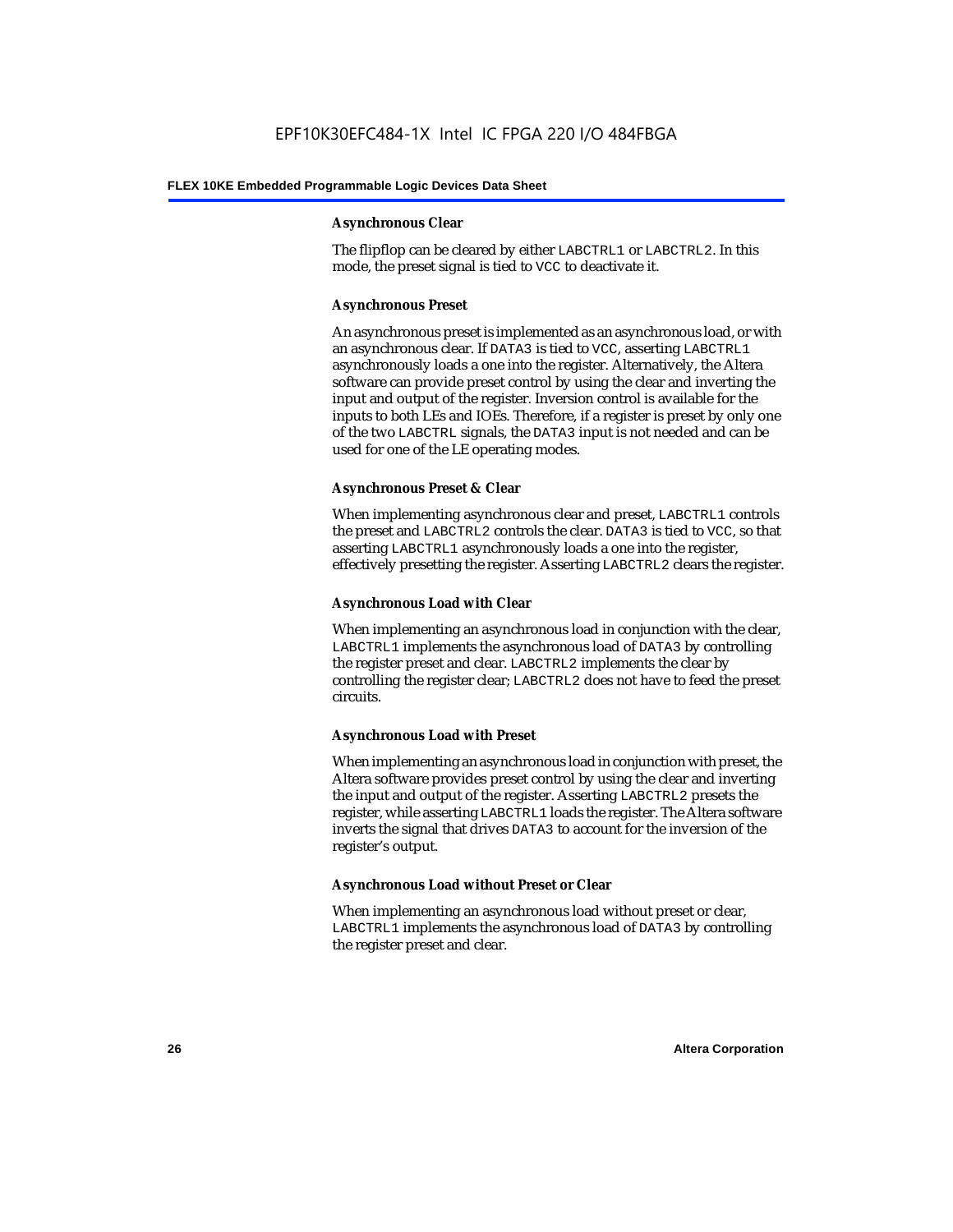#### **FastTrack Interconnect Routing Structure**

In the FLEX 10KE architecture, connections between LEs, EABs, and device I/O pins are provided by the FastTrack Interconnect routing structure, which is a series of continuous horizontal and vertical routing channels that traverses the device. This global routing structure provides predictable performance, even in complex designs. In contrast, the segmented routing in FPGAs requires switch matrices to connect a variable number of routing paths, increasing the delays between logic resources and reducing performance.

The FastTrack Interconnect routing structure consists of row and column interconnect channels that span the entire device. Each row of LABs is served by a dedicated row interconnect. The row interconnect can drive I/O pins and feed other LABs in the row. The column interconnect routes signals between rows and can drive I/O pins.

Row channels drive into the LAB or EAB local interconnect. The row signal is buffered at every LAB or EAB to reduce the effect of fan-out on delay. A row channel can be driven by an LE or by one of three column channels. These four signals feed dual 4-to-1 multiplexers that connect to two specific row channels. These multiplexers, which are connected to each LE, allow column channels to drive row channels even when all eight LEs in a LAB drive the row interconnect.

Each column of LABs or EABs is served by a dedicated column interconnect. The column interconnect that serves the EABs has twice as many channels as other column interconnects. The column interconnect can then drive I/O pins or another row's interconnect to route the signals to other LABs or EABs in the device. A signal from the column interconnect, which can be either the output of a LE or an input from an I/O pin, must be routed to the row interconnect before it can enter a LAB or EAB. Each row channel that is driven by an IOE or EAB can drive one specific column channel.

Access to row and column channels can be switched between LEs in adjacent pairs of LABs. For example, a LE in one LAB can drive the row and column channels normally driven by a particular LE in the adjacent LAB in the same row, and vice versa. This flexibility enables routing resources to be used more efficiently (see Figure 13).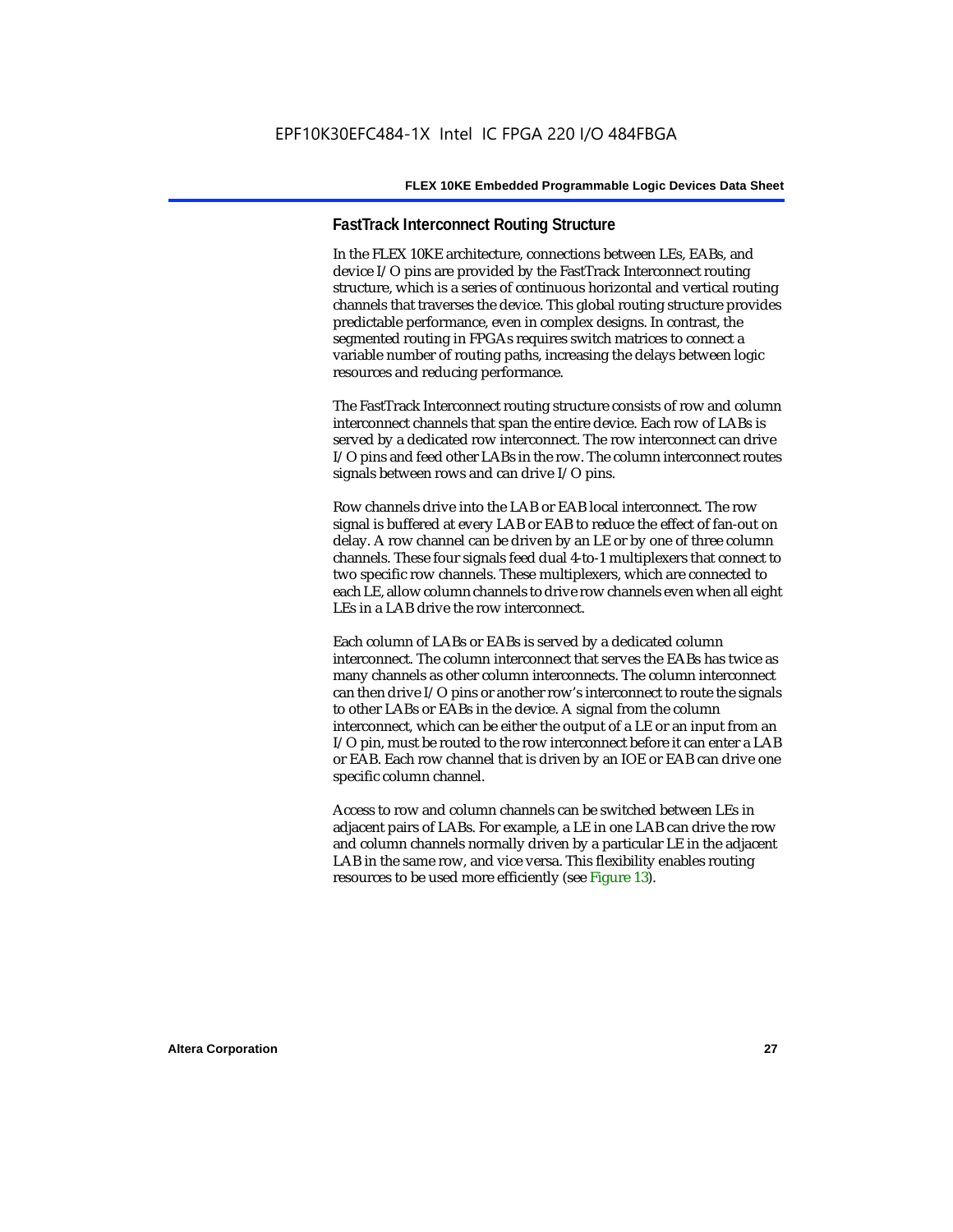#### *Figure 13. FLEX 10KE LAB Connections to Row & Column Interconnect*

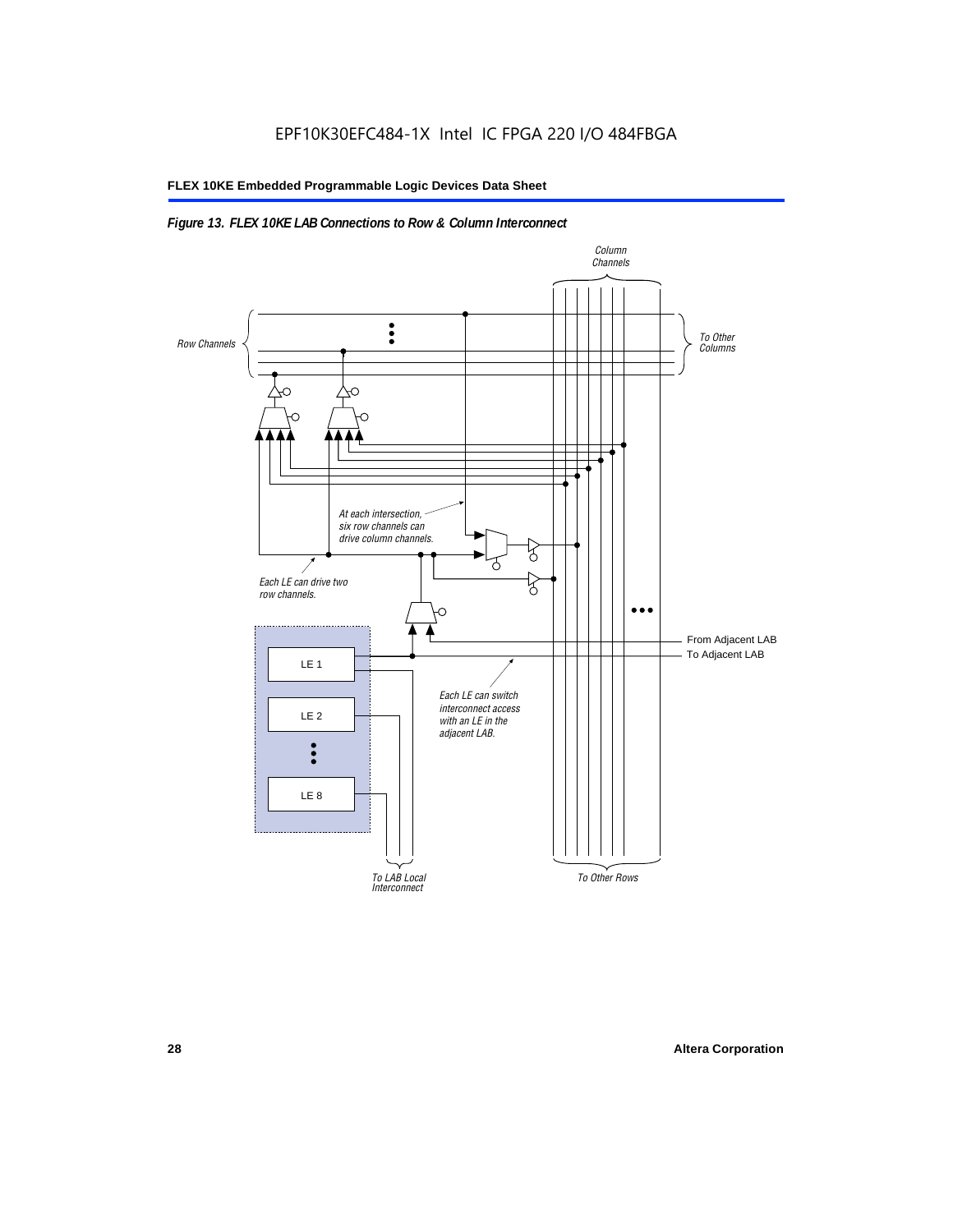For improved routing, the row interconnect consists of a combination of full-length and half-length channels. The full-length channels connect to all LABs in a row; the half-length channels connect to the LABs in half of the row. The EAB can be driven by the half-length channels in the left half of the row and by the full-length channels. The EAB drives out to the fulllength channels. In addition to providing a predictable, row-wide interconnect, this architecture provides increased routing resources. Two neighboring LABs can be connected using a half-row channel, thereby saving the other half of the channel for the other half of the row.

Table 7 summarizes the FastTrack Interconnect routing structure resources available in each FLEX 10KE device.

| Table 7. FLEX 10KE FastTrack Interconnect Resources |             |                     |         |                        |
|-----------------------------------------------------|-------------|---------------------|---------|------------------------|
| Device                                              | <b>Rows</b> | Channels per<br>Row | Columns | Channels per<br>Column |
| <b>EPF10K30E</b>                                    | 6           | 216                 | 36      | 24                     |
| EPF10K50E<br>EPF10K50S                              | 10          | 216                 | 36      | 24                     |
| EPF10K100E                                          | 12          | 312                 | 52      | 24                     |
| EPF10K130E                                          | 16          | 312                 | 52      | 32                     |
| EPF10K200E<br>EPF10K200S                            | 24          | 312                 | 52      | 48                     |

In addition to general-purpose I/O pins, FLEX 10KE devices have six dedicated input pins that provide low-skew signal distribution across the device. These six inputs can be used for global clock, clear, preset, and peripheral output enable and clock enable control signals. These signals are available as control signals for all LABs and IOEs in the device. The dedicated inputs can also be used as general-purpose data inputs because they can feed the local interconnect of each LAB in the device.

Figure 14 shows the interconnection of adjacent LABs and EABs, with row, column, and local interconnects, as well as the associated cascade and carry chains. Each LAB is labeled according to its location: a letter represents the row and a number represents the column. For example, LAB B3 is in row B, column 3.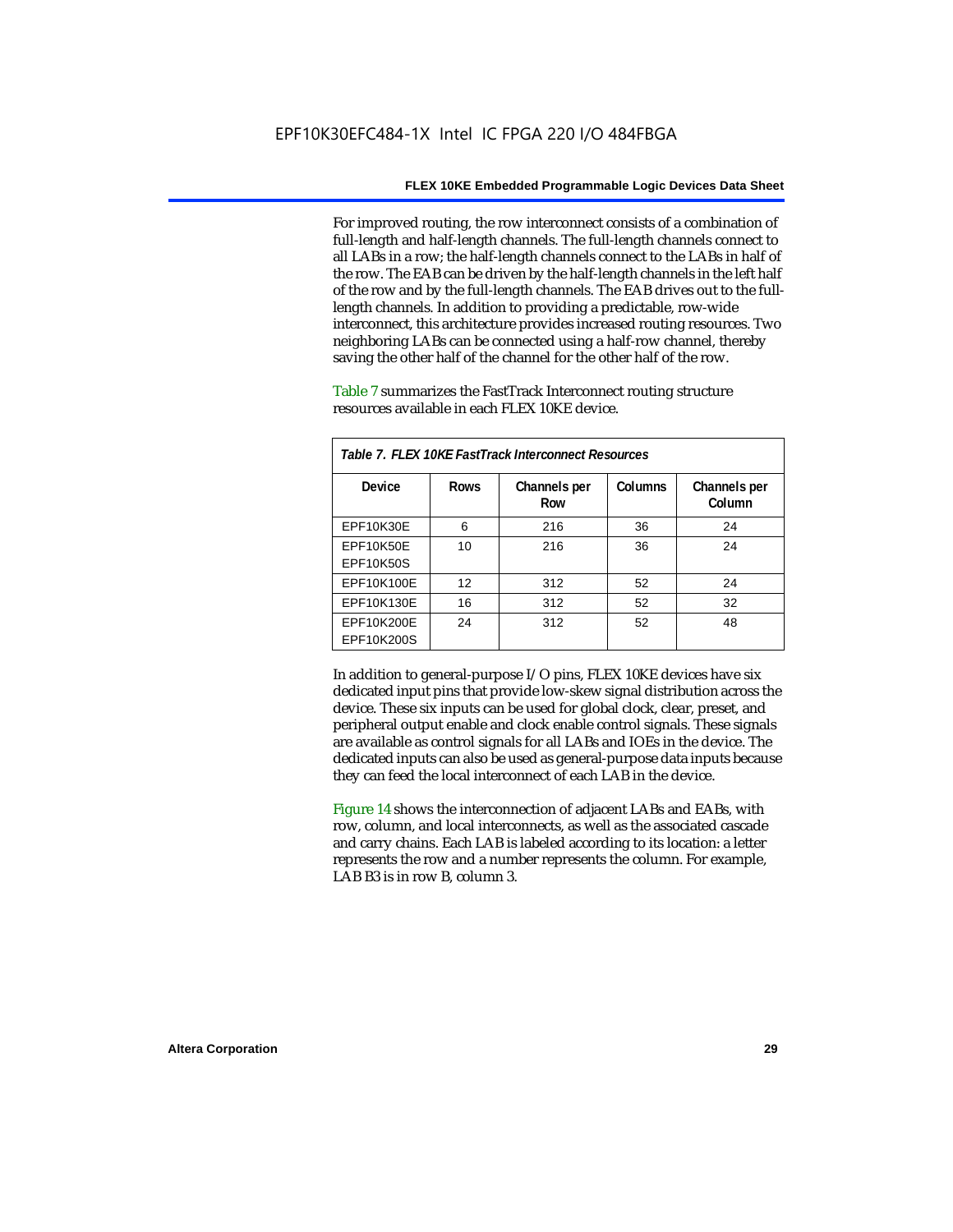



#### **I/O Element**

An IOE contains a bidirectional I/O buffer and a register that can be used either as an input register for external data that requires a fast setup time, or as an output register for data that requires fast clock-to-output performance. In some cases, using an LE register for an input register will result in a faster setup time than using an IOE register. IOEs can be used as input, output, or bidirectional pins. For bidirectional registered I/O implementation, the output register should be in the IOE, and the data input and output enable registers should be LE registers placed adjacent to the bidirectional pin. The Altera Compiler uses the programmable inversion option to invert signals from the row and column interconnect automatically where appropriate. Figure 15 shows the bidirectional I/O registers.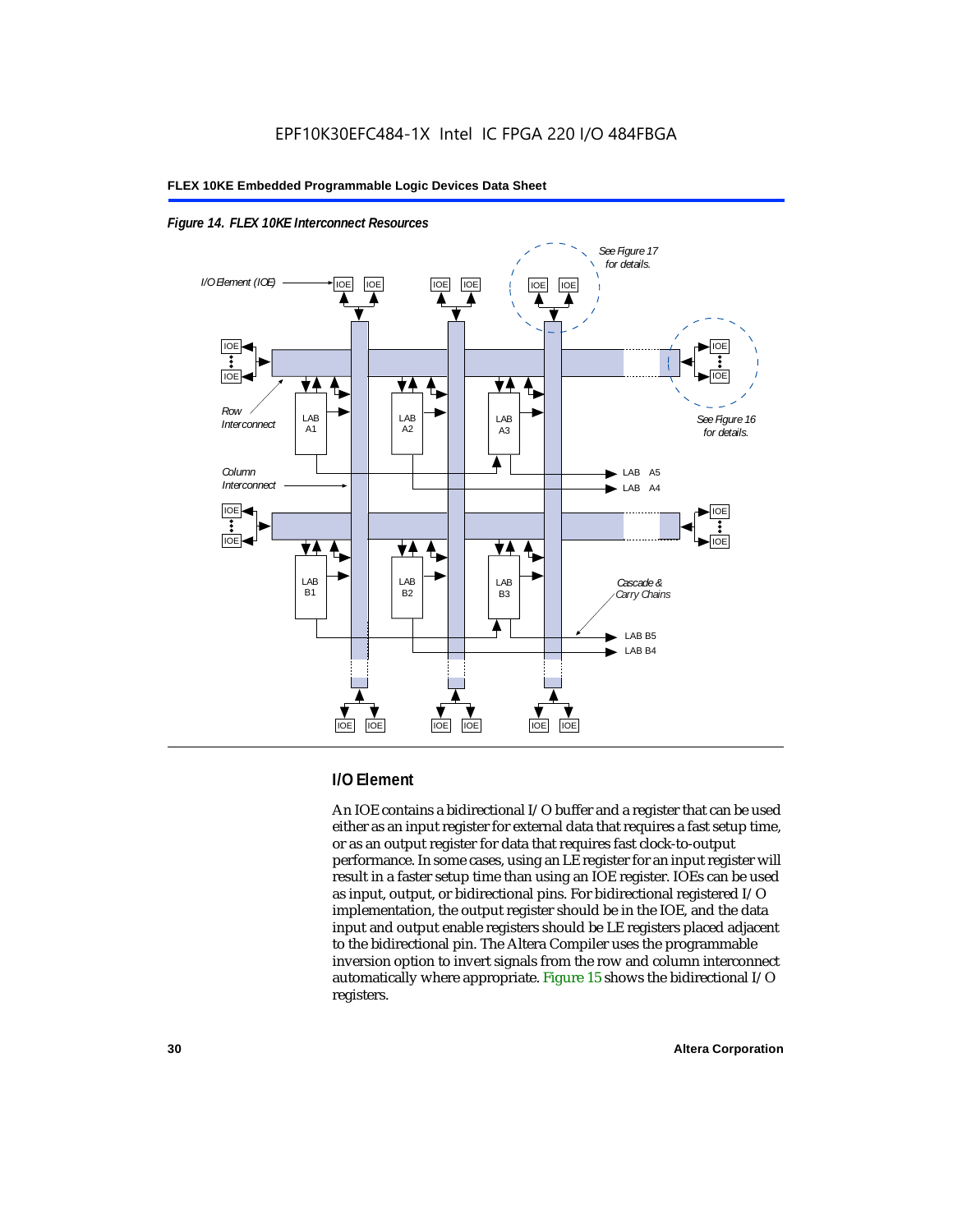



### *Note:*<br>(1) *A*

(1) All FLEX 10KE devices (except the EPF10K50E and EPF10K200E devices) have a programmable input delay buffer on the input path.

#### **Altera Corporation 31**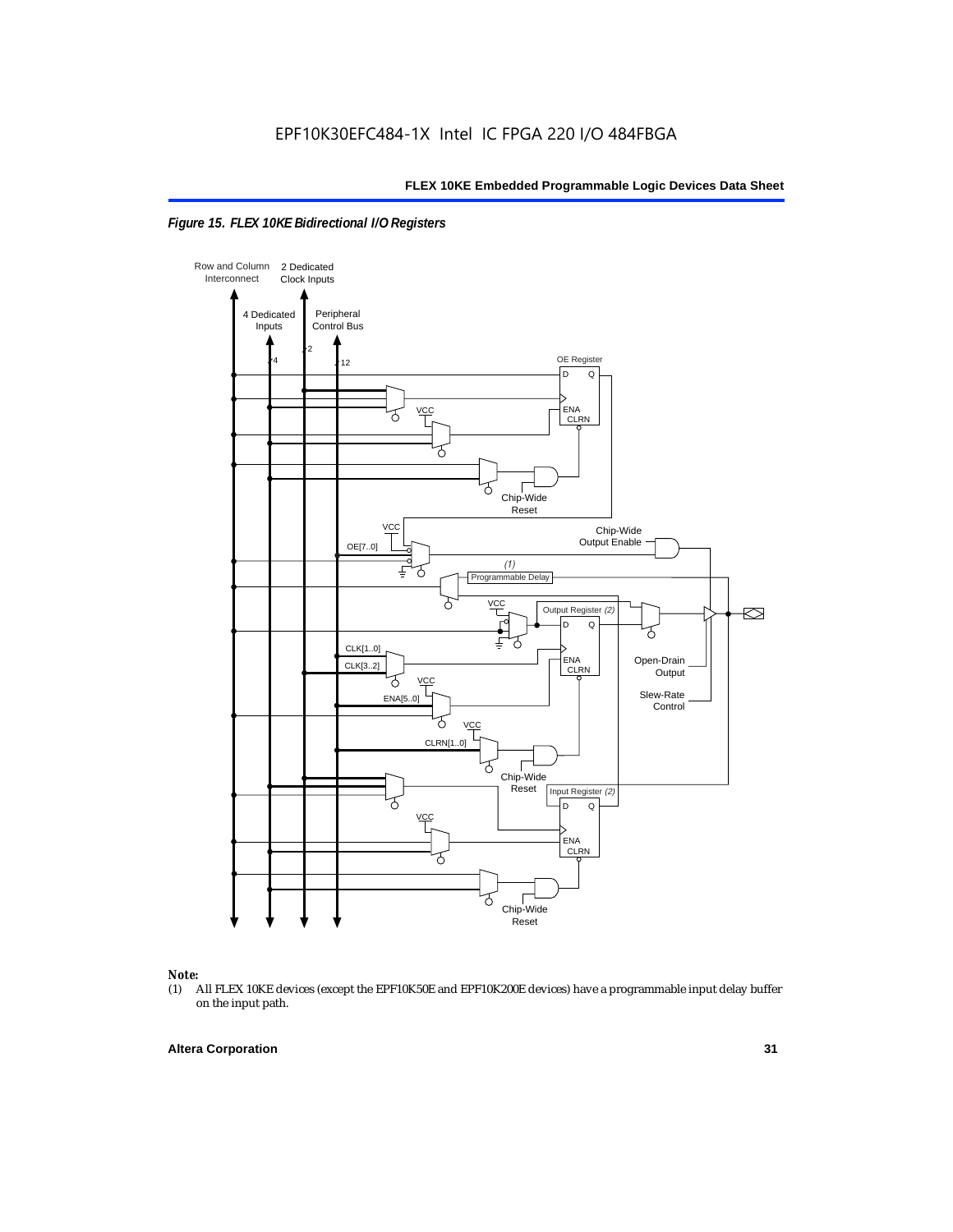On all FLEX 10KE devices (except EPF10K50E and EPF10K200E devices), the input path from the I/O pad to the FastTrack Interconnect has a programmable delay element that can be used to guarantee a zero hold time. EPF10K50S and EPF10K200S devices also support this feature. Depending on the placement of the IOE relative to what it is driving, the designer may choose to turn on the programmable delay to ensure a zero hold time or turn it off to minimize setup time. This feature is used to reduce setup time for complex pin-to-register paths (e.g., PCI designs).

Each IOE selects the clock, clear, clock enable, and output enable controls from a network of I/O control signals called the peripheral control bus. The peripheral control bus uses high-speed drivers to minimize signal skew across the device and provides up to 12 peripheral control signals that can be allocated as follows:

- Up to eight output enable signals
- Up to six clock enable signals
- Up to two clock signals
- Up to two clear signals

If more than six clock enable or eight output enable signals are required, each IOE on the device can be controlled by clock enable and output enable signals driven by specific LEs. In addition to the two clock signals available on the peripheral control bus, each IOE can use one of two dedicated clock pins. Each peripheral control signal can be driven by any of the dedicated input pins or the first LE of each LAB in a particular row. In addition, a LE in a different row can drive a column interconnect, which causes a row interconnect to drive the peripheral control signal. The chipwide reset signal resets all IOE registers, overriding any other control signals.

When a dedicated clock pin drives IOE registers, it can be inverted for all IOEs in the device. All IOEs must use the same sense of the clock. For example, if any IOE uses the inverted clock, all IOEs must use the inverted clock and no IOE can use the non-inverted clock. However, LEs can still use the true or complement of the clock on a LAB-by-LAB basis.

The incoming signal may be inverted at the dedicated clock pin and will drive all IOEs. For the true and complement of a clock to be used to drive IOEs, drive it into both global clock pins. One global clock pin will supply the true, and the other will supply the complement.

When the true and complement of a dedicated input drives IOE clocks, two signals on the peripheral control bus are consumed, one for each sense of the clock.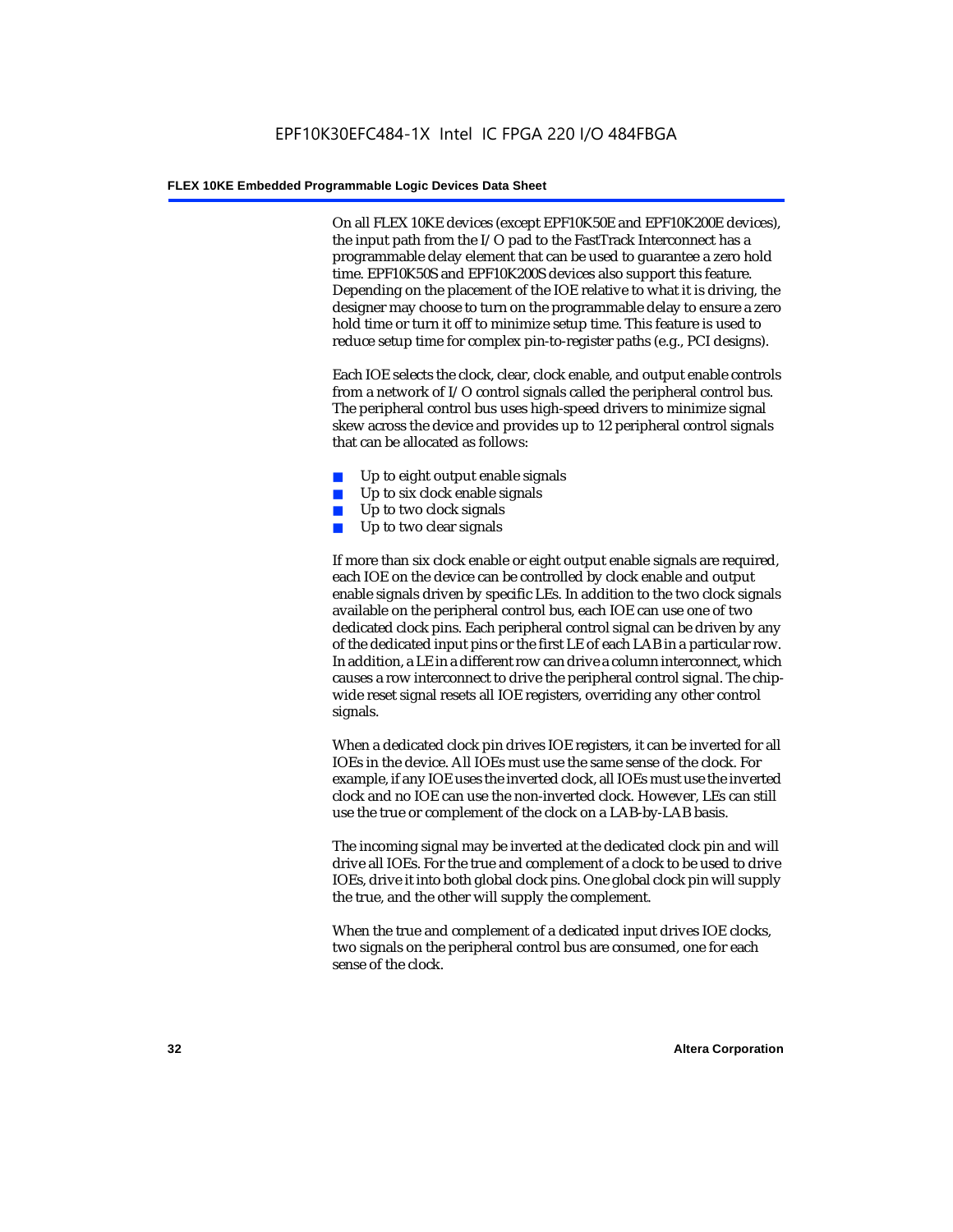When dedicated inputs drive non-inverted and inverted peripheral clears, clock enables, and output enables, two signals on the peripheral control bus will be used.

Tables 8 and 9 list the sources for each peripheral control signal, and show how the output enable, clock enable, clock, and clear signals share 12 peripheral control signals. The tables also show the rows that can drive global signals.

| Table 8. Peripheral Bus Sources for EPF10K30E, EPF10K50E & EPF10K50S Devices |                  |                               |  |  |
|------------------------------------------------------------------------------|------------------|-------------------------------|--|--|
| Peripheral<br><b>Control Signal</b>                                          | <b>EPF10K30E</b> | EPF10K50E<br><b>EPF10K50S</b> |  |  |
| OE0                                                                          | Row A            | Row A                         |  |  |
| OE1                                                                          | Row B            | Row B                         |  |  |
| OE2                                                                          | Row C            | Row D                         |  |  |
| OE3                                                                          | Row D            | Row F                         |  |  |
| OE4                                                                          | Row E            | Row H                         |  |  |
| OE5                                                                          | Row F            | Row J                         |  |  |
| CLKENA0/CLK0/GLOBAL0                                                         | Row A            | Row A                         |  |  |
| CLKENA1/OE6/GLOBAL1                                                          | Row B            | Row C                         |  |  |
| CLKENA2/CLR0                                                                 | Row C            | Row E                         |  |  |
| CLKENA3/OE7/GLOBAL2                                                          | Row D            | Row G                         |  |  |
| CLKENA4/CLR1                                                                 | Row E            | Row I                         |  |  |
| CLKENA5/CLK1/GLOBAL3                                                         | Row F            | Row J                         |  |  |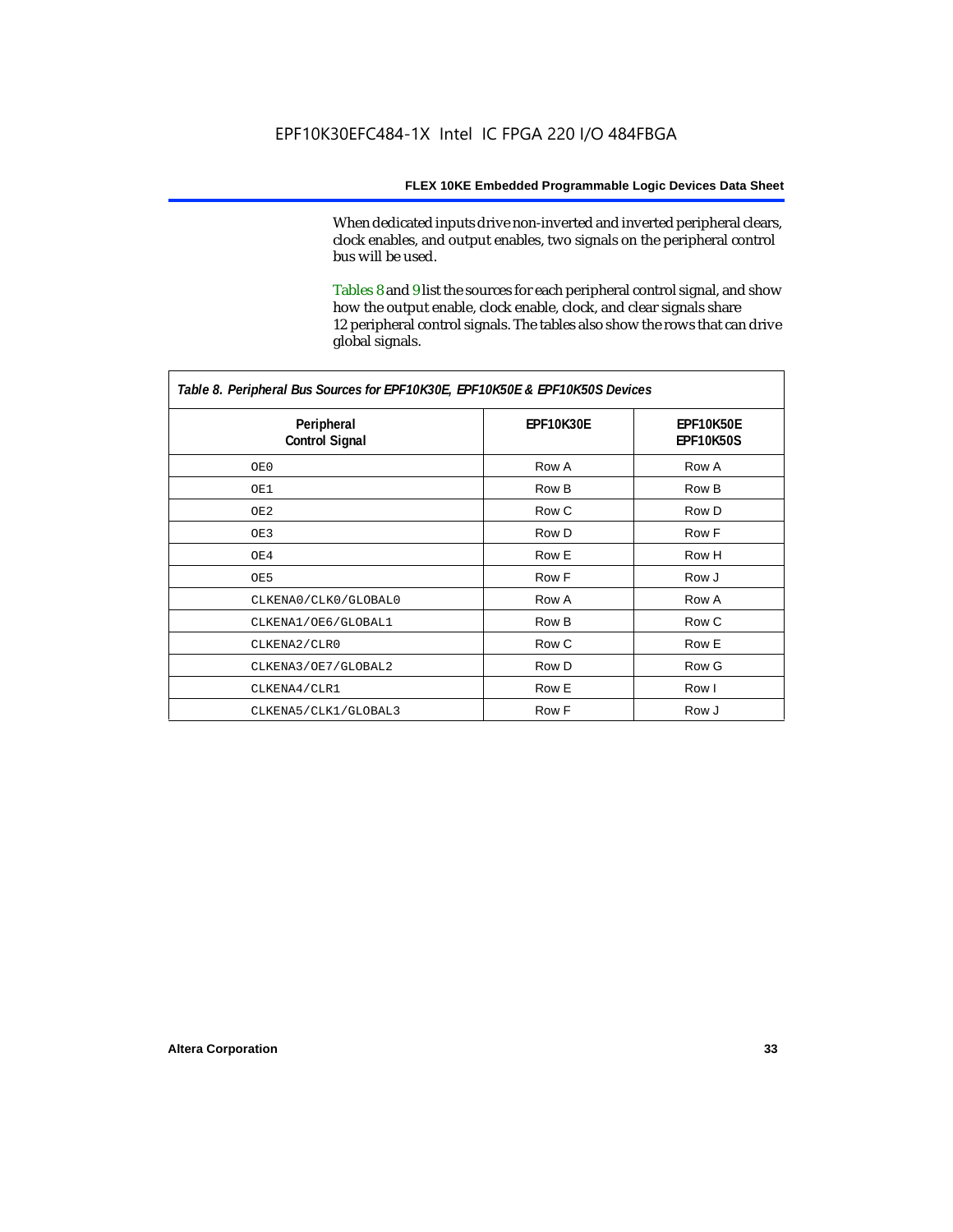| Table 9. Peripheral Bus Sources for EPF10K100E, EPF10K130E, EPF10K200E & EPF10K200S Devices |                   |                   |                                        |  |  |
|---------------------------------------------------------------------------------------------|-------------------|-------------------|----------------------------------------|--|--|
| Peripheral<br><b>Control Signal</b>                                                         | <b>EPF10K100E</b> | <b>EPF10K130E</b> | <b>EPF10K200E</b><br><b>EPF10K200S</b> |  |  |
| OE0                                                                                         | Row A             | Row C             | Row G                                  |  |  |
| OE1                                                                                         | Row C             | Row E             | Row I                                  |  |  |
| OE <sub>2</sub>                                                                             | Row E             | Row G             | Row K                                  |  |  |
| OE3                                                                                         | Row L             | Row N             | Row R                                  |  |  |
| OE4                                                                                         | Row I             | Row K             | Row O                                  |  |  |
| OE5                                                                                         | Row K             | Row M             | Row Q                                  |  |  |
| CLKENA0/CLK0/GLOBAL0                                                                        | Row F             | Row H             | Row L                                  |  |  |
| CLKENA1/OE6/GLOBAL1                                                                         | Row D             | Row F             | Row J                                  |  |  |
| CLKENA2/CLR0                                                                                | Row B             | Row D             | Row H                                  |  |  |
| CLKENA3/OE7/GLOBAL2                                                                         | Row H             | Row J             | Row N                                  |  |  |
| CLKENA4/CLR1                                                                                | Row J             | Row L             | Row P                                  |  |  |
| CLKENA5/CLK1/GLOBAL3                                                                        | Row G             | Row I             | Row M                                  |  |  |

Signals on the peripheral control bus can also drive the four global signals, referred to as GLOBAL0 through GLOBAL3 in Tables 8 and 9. An internally generated signal can drive a global signal, providing the same low-skew, low-delay characteristics as a signal driven by an input pin. An LE drives the global signal by driving a row line that drives the peripheral bus, which then drives the global signal. This feature is ideal for internally generated clear or clock signals with high fan-out. However, internally driven global signals offer no advantage over the general-purpose interconnect for routing data signals. The dedicated input pin should be driven to a known logic state (such as ground) and not be allowed to float.

The chip-wide output enable pin is an active-high pin (DEV\_OE) that can be used to tri-state all pins on the device. This option can be set in the Altera software. On EPF10K50E and EPF10K200E devices, the built-in I/O pin pull-up resistors (which are active during configuration) are active when the chip-wide output enable pin is asserted. The registers in the IOE can also be reset by the chip-wide reset pin.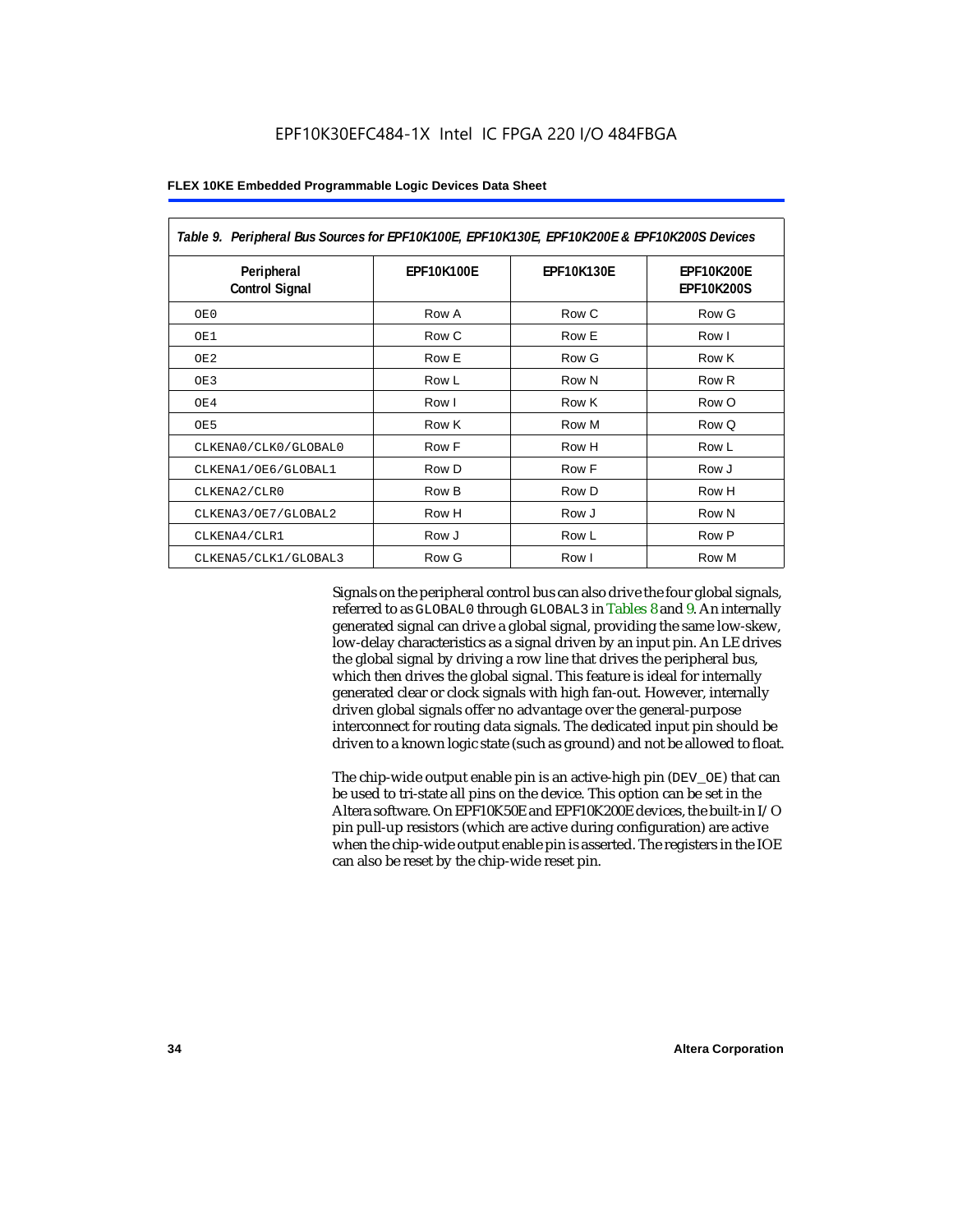*Row-to-IOE Connections*

When an IOE is used as an input signal, it can drive two separate row channels. The signal is accessible by all LEs within that row. When an IOE is used as an output, the signal is driven by a multiplexer that selects a signal from the row channels. Up to eight IOEs connect to each side of each row channel (see Figure 16).



*The values for m and n are provided in Table 10.*





| Table 10. FLEX 10KE Row-to-IOE Interconnect Resources |                      |                          |  |  |  |
|-------------------------------------------------------|----------------------|--------------------------|--|--|--|
| Device                                                | Channels per Row (n) | Row Channels per Pin (m) |  |  |  |
| EPF10K30E                                             | 216                  | 27                       |  |  |  |
| EPF10K50E<br><b>EPF10K50S</b>                         | 216                  | 27                       |  |  |  |
| EPF10K100E                                            | 312                  | 39                       |  |  |  |
| EPF10K130E                                            | 312                  | 39                       |  |  |  |
| EPF10K200E<br>EPF10K200S                              | 312                  | 39                       |  |  |  |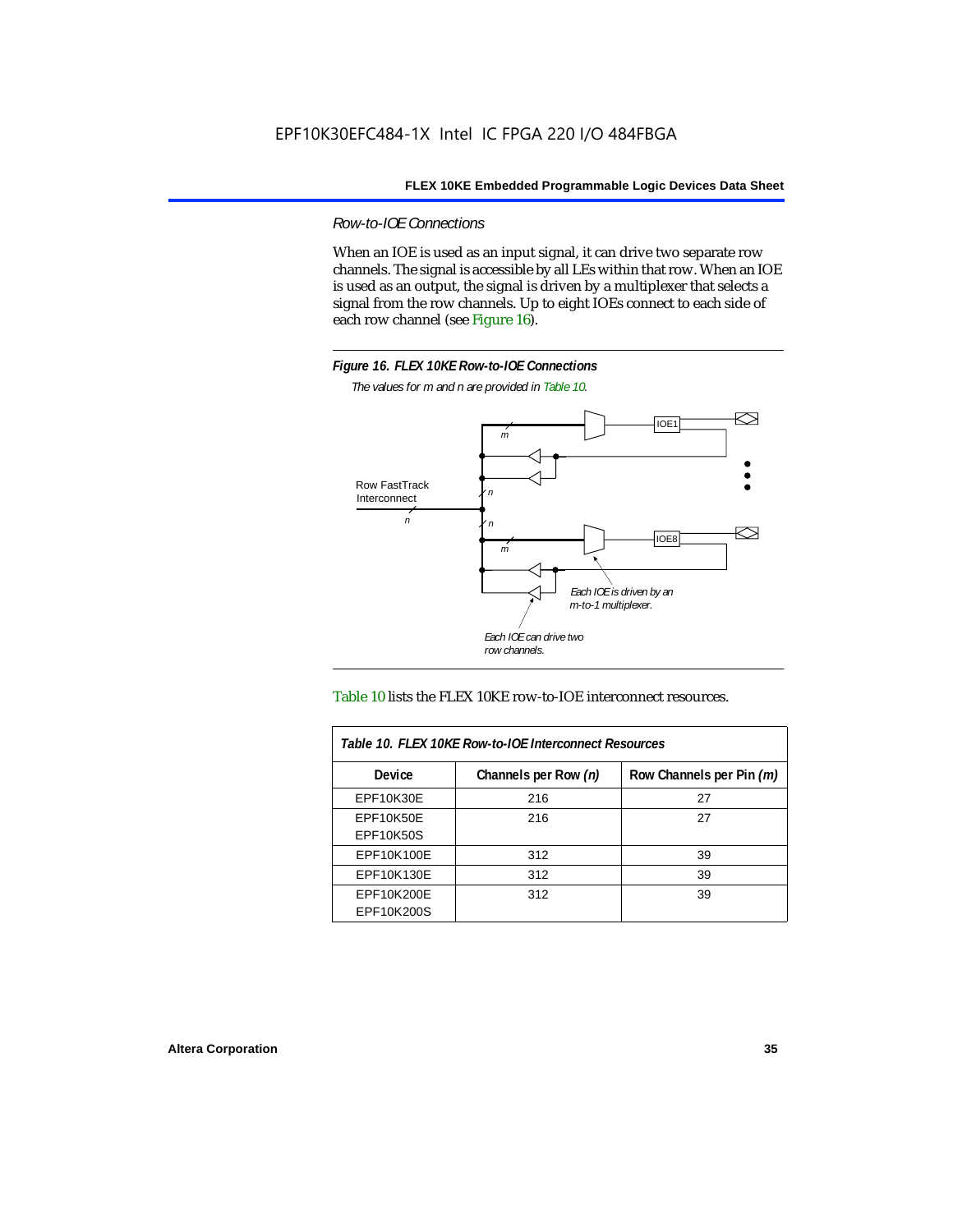#### *Column-to-IOE Connections*

When an IOE is used as an input, it can drive up to two separate column channels. When an IOE is used as an output, the signal is driven by a multiplexer that selects a signal from the column channels. Two IOEs connect to each side of the column channels. Each IOE can be driven by column channels via a multiplexer. The set of column channels is different for each IOE (see Figure 17).



*The values for m and n are provided in Table 11.*



#### Table 11 lists the FLEX 10KE column-to-IOE interconnect resources.

| Table 11. FLEX 10KE Column-to-IOE Interconnect Resources |                         |                             |  |  |  |
|----------------------------------------------------------|-------------------------|-----------------------------|--|--|--|
| <b>Device</b>                                            | Channels per Column (n) | Column Channels per Pin (m) |  |  |  |
| EPF10K30E                                                | 24                      | 16                          |  |  |  |
| <b>EPF10K50E</b><br><b>EPF10K50S</b>                     | 24                      | 16                          |  |  |  |
| EPF10K100E                                               | 24                      | 16                          |  |  |  |
| EPF10K130E                                               | 32                      | 24                          |  |  |  |
| EPF10K200E<br>EPF10K200S                                 | 48                      | 40                          |  |  |  |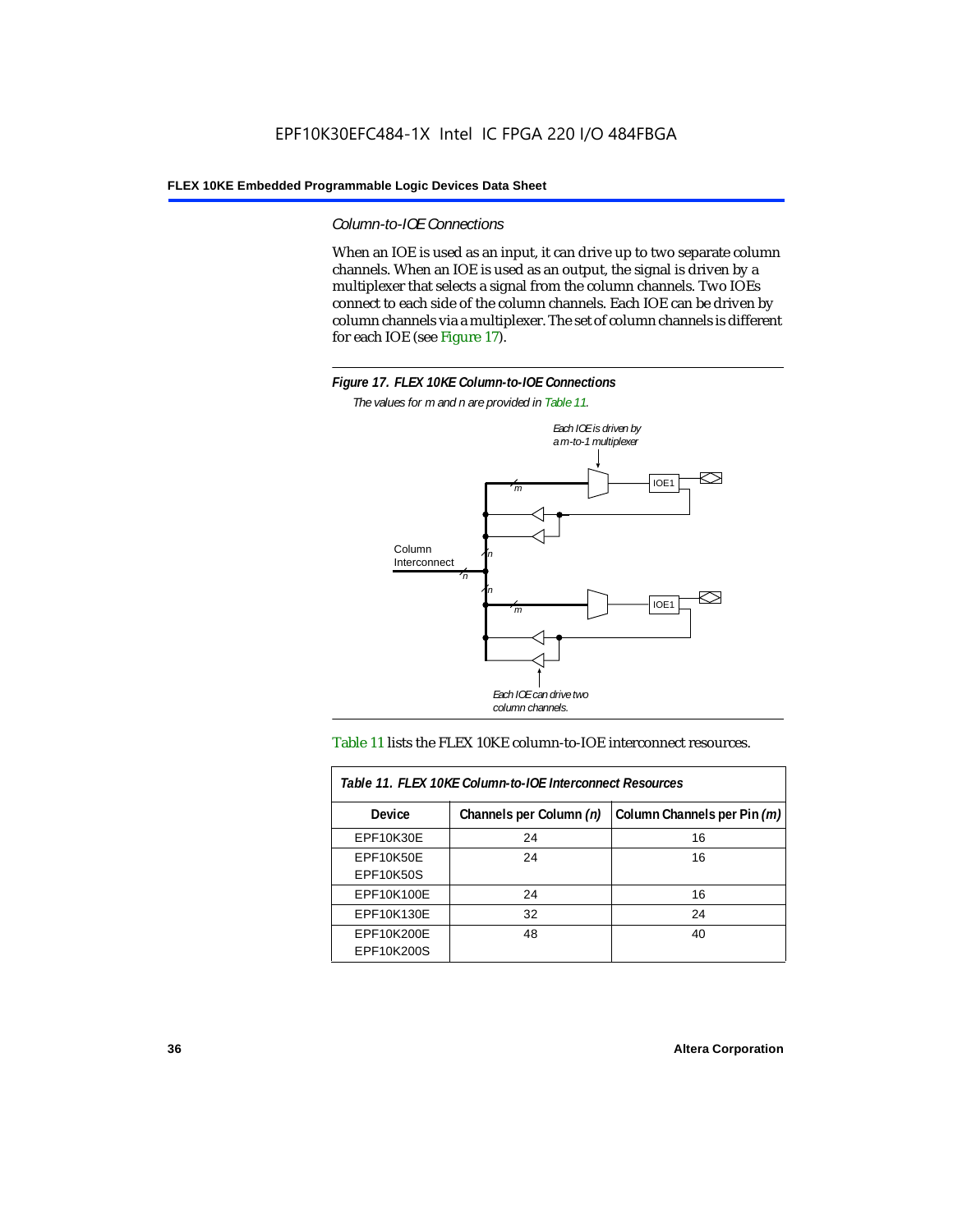**SameFrame Pin-Outs** FLEX 10KE devices support the SameFrame pin-out feature for FineLine BGA packages. The SameFrame pin-out feature is the arrangement of balls on FineLine BGA packages such that the lower-ballcount packages form a subset of the higher-ball-count packages. SameFrame pin-outs provide the flexibility to migrate not only from device to device within the same package, but also from one package to another. A given printed circuit board (PCB) layout can support multiple device density/package combinations. For example, a single board layout can support a range of devices from an EPF10K30E device in a 256-pin FineLine BGA package to an EPF10K200S device in a 672-pin FineLine BGA package.

> The Altera software provides support to design PCBs with SameFrame pin-out devices. Devices can be defined for present and future use. The Altera software generates pin-outs describing how to lay out a board to take advantage of this migration (see Figure 18).





Designed for 672-Pin FineLine BGA Package Printed Circuit Board



256-Pin FineLine BGA Package (Reduced I/O Count or Logic Requirements) 672-Pin FineLine BGA Package (Increased I/O Count or Logic Requirements)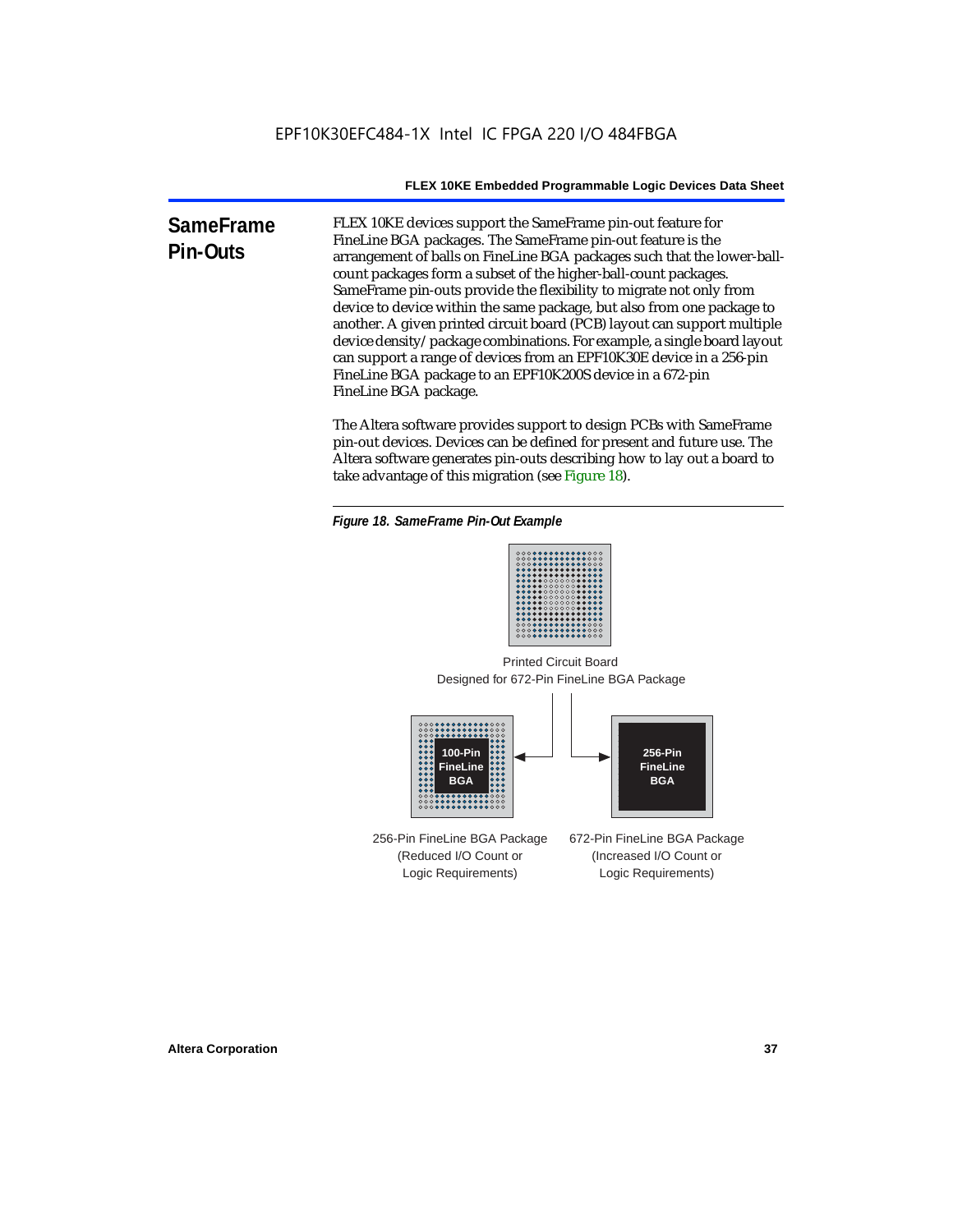# **ClockLock & ClockBoost Features**

To support high-speed designs, FLEX 10KE devices offer optional ClockLock and ClockBoost circuitry containing a phase-locked loop (PLL) used to increase design speed and reduce resource usage. The ClockLock circuitry uses a synchronizing PLL that reduces the clock delay and skew within a device. This reduction minimizes clock-to-output and setup times while maintaining zero hold times. The ClockBoost circuitry, which provides a clock multiplier, allows the designer to enhance device area efficiency by resource sharing within the device. The ClockBoost feature allows the designer to distribute a low-speed clock and multiply that clock on-device. Combined, the ClockLock and ClockBoost features provide significant improvements in system performance and bandwidth.

All FLEX 10KE devices, except EPF10K50E and EPF10K200E devices, support ClockLock and ClockBoost circuitry. EPF10K50S and EPF10K200S devices support this circuitry. Devices that support Clock-Lock and ClockBoost circuitry are distinguished with an "X" suffix in the ordering code; for instance, the EPF10K200SFC672-1X device supports this circuit.

The ClockLock and ClockBoost features in FLEX 10KE devices are enabled through the Altera software. External devices are not required to use these features. The output of the ClockLock and ClockBoost circuits is not available at any of the device pins.

The ClockLock and ClockBoost circuitry locks onto the rising edge of the incoming clock. The circuit output can drive the clock inputs of registers only; the generated clock cannot be gated or inverted.

The dedicated clock pin (GCLK1) supplies the clock to the ClockLock and ClockBoost circuitry. When the dedicated clock pin is driving the ClockLock or ClockBoost circuitry, it cannot drive elsewhere in the device.

For designs that require both a multiplied and non-multiplied clock, the clock trace on the board can be connected to the GCLK1 pin. In the Altera software, the GCLK1 pin can feed both the ClockLock and ClockBoost circuitry in the FLEX 10KE device. However, when both circuits are used, the other clock pin cannot be used.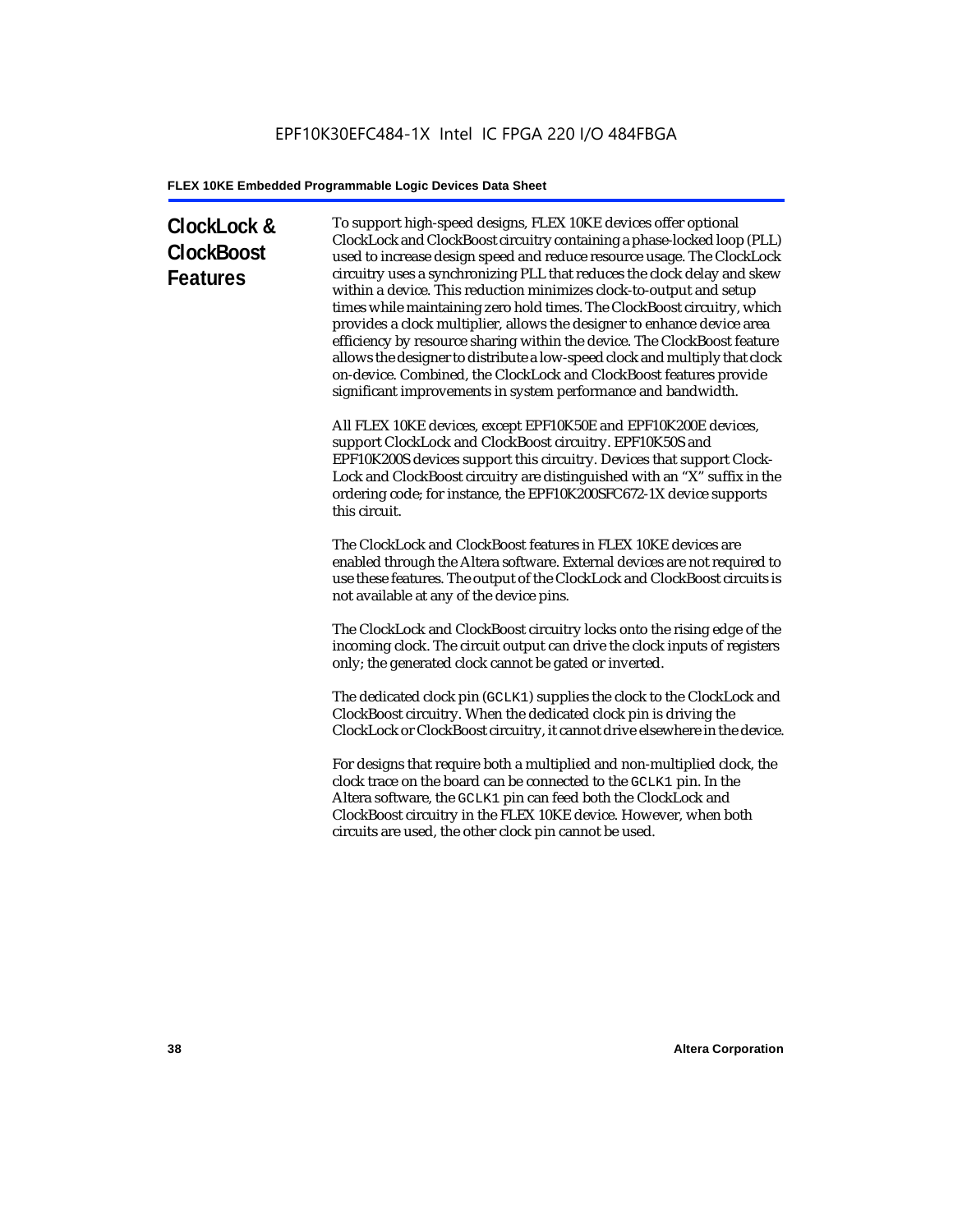## **ClockLock & ClockBoost Timing Parameters**

For the ClockLock and ClockBoost circuitry to function properly, the incoming clock must meet certain requirements. If these specifications are not met, the circuitry may not lock onto the incoming clock, which generates an erroneous clock within the device. The clock generated by the ClockLock and ClockBoost circuitry must also meet certain specifications. If the incoming clock meets these requirements during configuration, the ClockLock and ClockBoost circuitry will lock onto the clock during configuration. The circuit will be ready for use immediately after configuration. Figure 19 shows the incoming and generated clock specifications.

#### *Figure 19. Specifications for Incoming & Generated Clocks*

*The t<sub>I</sub> parameter refers to the nominal input clock period; the t<sub>0</sub> parameter refers to the nominal output clock period.*

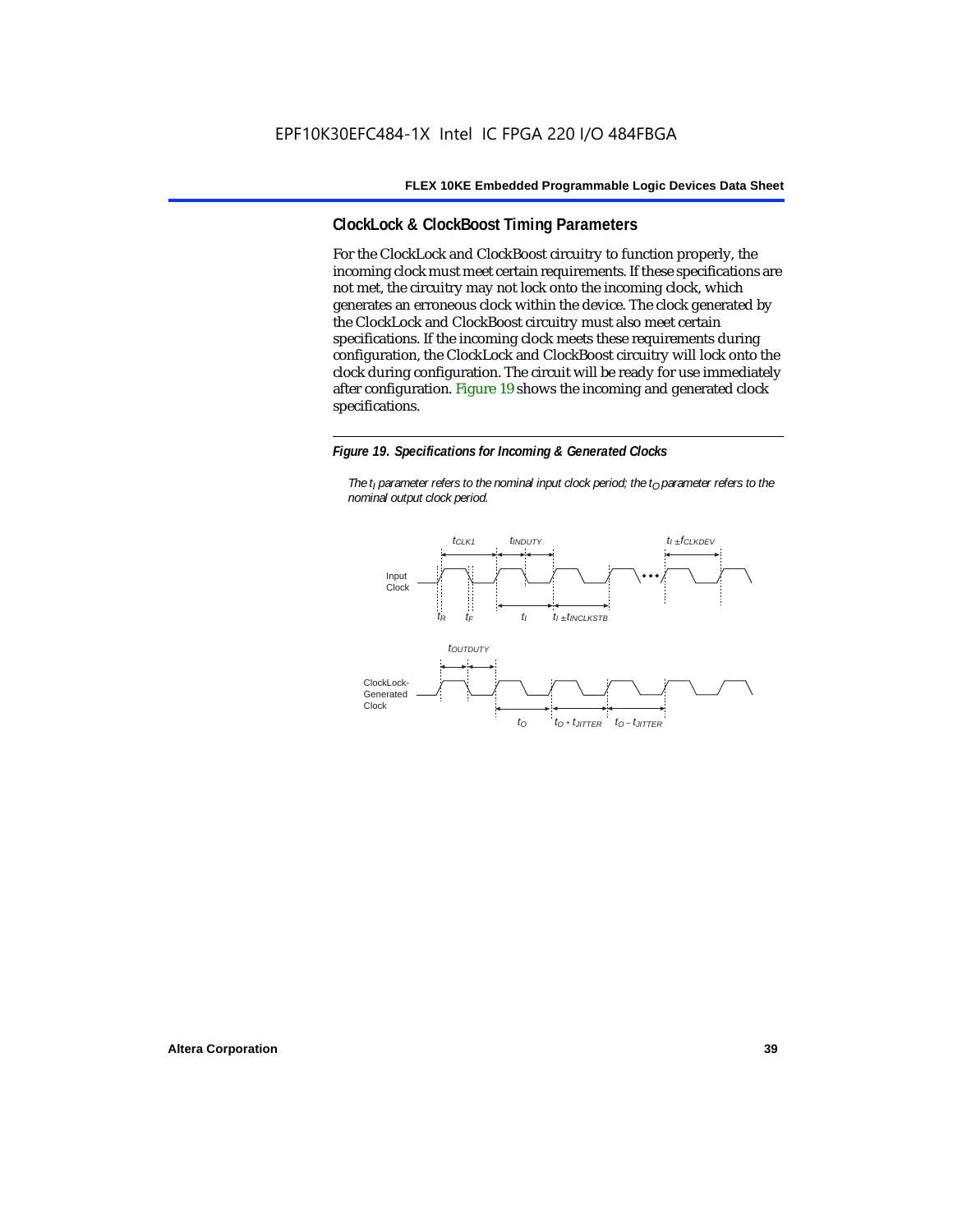Tables 12 and 13 summarize the ClockLock and ClockBoost parameters for -1 and -2 speed-grade devices, respectively.

| Table 12. ClockLock & ClockBoost Parameters for -1 Speed-Grade Devices |                                                                               |                      |     |     |           |            |
|------------------------------------------------------------------------|-------------------------------------------------------------------------------|----------------------|-----|-----|-----------|------------|
| Symbol                                                                 | Parameter                                                                     | Condition            | Min | Typ | Max       | Unit       |
| $t_R$                                                                  | Input rise time                                                               |                      |     |     | 5         | ns         |
| $t_F$                                                                  | Input fall time                                                               |                      |     |     | 5         | ns         |
| $t$ <sub>INDUTY</sub>                                                  | Input duty cycle                                                              |                      | 40  |     | 60        | $\%$       |
| $f_{CLK1}$                                                             | Input clock frequency (ClockBoost<br>clock multiplication factor equals 1)    |                      | 25  |     | 180       | <b>MHz</b> |
| $f_{CLK2}$                                                             | Input clock frequency (ClockBoost<br>clock multiplication factor equals 2)    |                      | 16  |     | 90        | <b>MHz</b> |
| $f_{CLKDFV}$                                                           | Input deviation from user<br>specification in the MAX+PLUS II<br>software (1) |                      |     |     | 25,000(2) | <b>PPM</b> |
| $t_{INCIKSTB}$                                                         | Input clock stability (measured<br>between adjacent clocks)                   |                      |     |     | 100       | ps         |
| $t_{LOCK}$                                                             | Time required for ClockLock or<br>ClockBoost to acquire lock $(3)$            |                      |     |     | 10        | <b>US</b>  |
| $t_{JITTER}$                                                           | Jitter on ClockLock or ClockBoost-                                            | $t_{INCLKSTB} < 100$ |     |     | 250       | ps         |
|                                                                        | generated clock $(4)$                                                         | $t_{INCLEKSTB}$ < 50 |     |     | 200 $(4)$ | ps         |
| <i>t<sub>OUTDUTY</sub></i>                                             | Duty cycle for ClockLock or<br>ClockBoost-generated clock                     |                      | 40  | 50  | 60        | %          |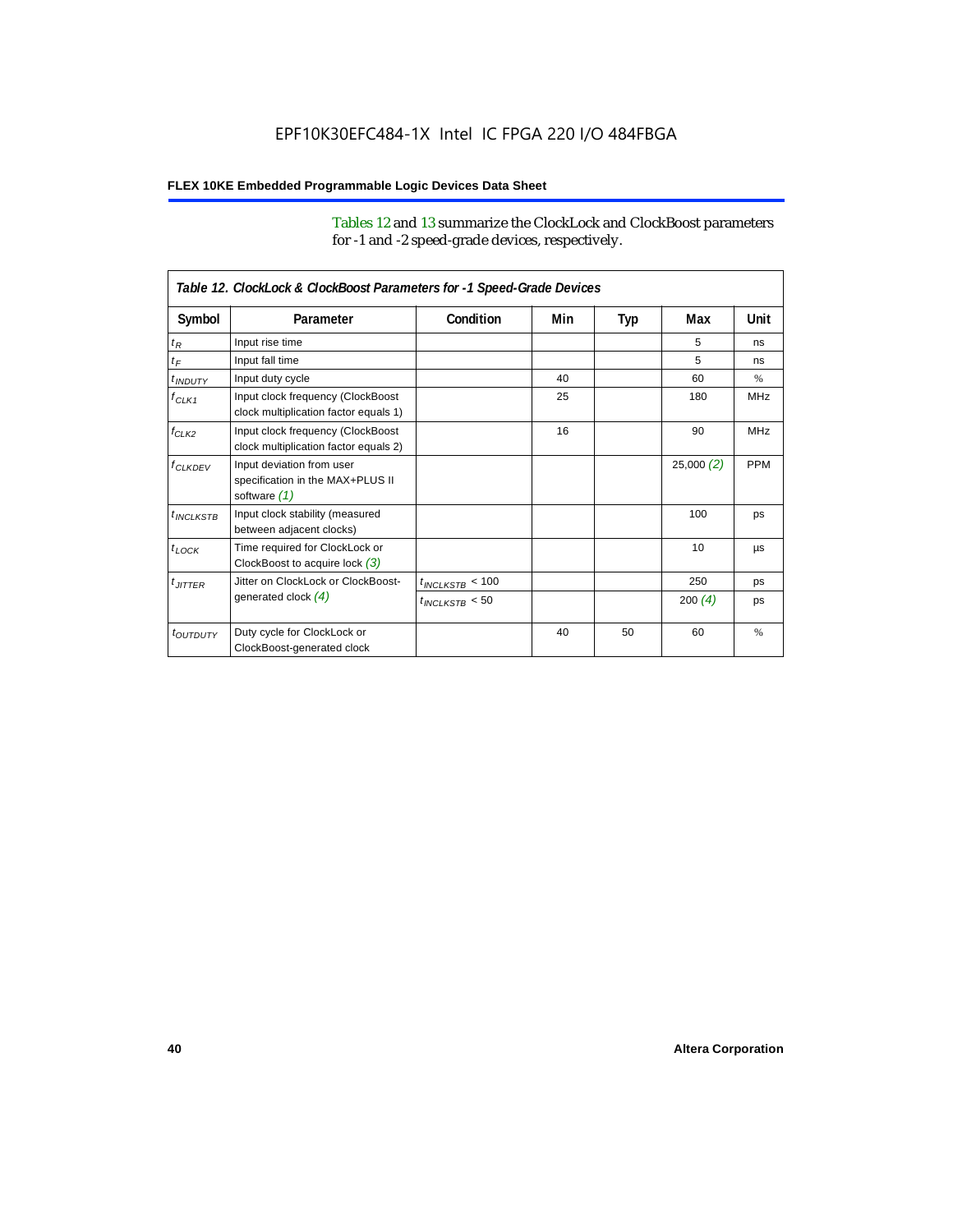| Table 13. ClockLock & ClockBoost Parameters for -2 Speed-Grade Devices |                                                                                 |                      |     |     |           |            |  |
|------------------------------------------------------------------------|---------------------------------------------------------------------------------|----------------------|-----|-----|-----------|------------|--|
| Symbol                                                                 | Parameter                                                                       | Condition            | Min | Typ | Max       | Unit       |  |
| $t_{R}$                                                                | Input rise time                                                                 |                      |     |     | 5         | ns         |  |
| $t_F$                                                                  | Input fall time                                                                 |                      |     |     | 5         | ns         |  |
| $t$ <sub>INDUTY</sub>                                                  | Input duty cycle                                                                |                      | 40  |     | 60        | $\%$       |  |
| $f_{CLK1}$                                                             | Input clock frequency (ClockBoost<br>clock multiplication factor equals 1)      |                      | 25  |     | 75        | <b>MHz</b> |  |
| $f_{CLK2}$                                                             | Input clock frequency (ClockBoost<br>clock multiplication factor equals 2)      |                      | 16  |     | 37.5      | <b>MHz</b> |  |
| $f_{\ensuremath{\text{CLKDFV}}}$                                       | Input deviation from user<br>specification in the MAX+PLUS II<br>software $(1)$ |                      |     |     | 25,000(2) | <b>PPM</b> |  |
| $t_{INCLKSTB}$                                                         | Input clock stability (measured<br>between adjacent clocks)                     |                      |     |     | 100       | ps         |  |
| $t_{LOCK}$                                                             | Time required for ClockLock or<br>ClockBoost to acquire lock $(3)$              |                      |     |     | 10        | μs         |  |
| $t_{JITTER}$                                                           | Jitter on ClockLock or ClockBoost-                                              | $t_{INCLKSTB}$ < 100 |     |     | 250       | ps         |  |
|                                                                        | generated clock $(4)$                                                           | $t_{INCLKSTB}$ < 50  |     |     | 200 $(4)$ | ps         |  |
| t <sub>OUTDUTY</sub>                                                   | Duty cycle for ClockLock or<br>ClockBoost-generated clock                       |                      | 40  | 50  | 60        | %          |  |

#### *Notes to tables:*

- (1) To implement the ClockLock and ClockBoost circuitry with the MAX+PLUS II software, designers must specify the input frequency. The Altera software tunes the PLL in the ClockLock and ClockBoost circuitry to this frequency. The *f<sub>CLKDEV</sub>* parameter specifies how much the incoming clock can differ from the specified frequency during device operation. Simulation does not reflect this parameter.
- (2) Twenty-five thousand parts per million (PPM) equates to 2.5% of input clock period.<br>(3) During device configuration, the ClockLock and ClockBoost circuitry is configured b
- (3) During device configuration, the ClockLock and ClockBoost circuitry is configured before the rest of the device. If the incoming clock is supplied during configuration, the ClockLock and ClockBoost circuitry locks during configuration because the  $t_{LOCK}$  value is less than the time required for configuration.
- (4) The *tJITTER* specification is measured under long-term observation. The maximum value for *tJITTER* is 200 ps if  $t_{INCI KSTB}$  is lower than 50 ps.

# **I/O Configuration**

This section discusses the peripheral component interconnect (PCI) pull-up clamping diode option, slew-rate control, open-drain output option, and MultiVolt I/O interface for FLEX 10KE devices. The PCI pull-up clamping diode, slew-rate control, and open-drain output options are controlled pin-by-pin via Altera software logic options. The MultiVolt I/O interface is controlled by connecting  $V_{CCIO}$  to a different voltage than V<sub>CCINT</sub>. Its effect can be simulated in the Altera software via the Global **Project Device Options** dialog box (Assign menu).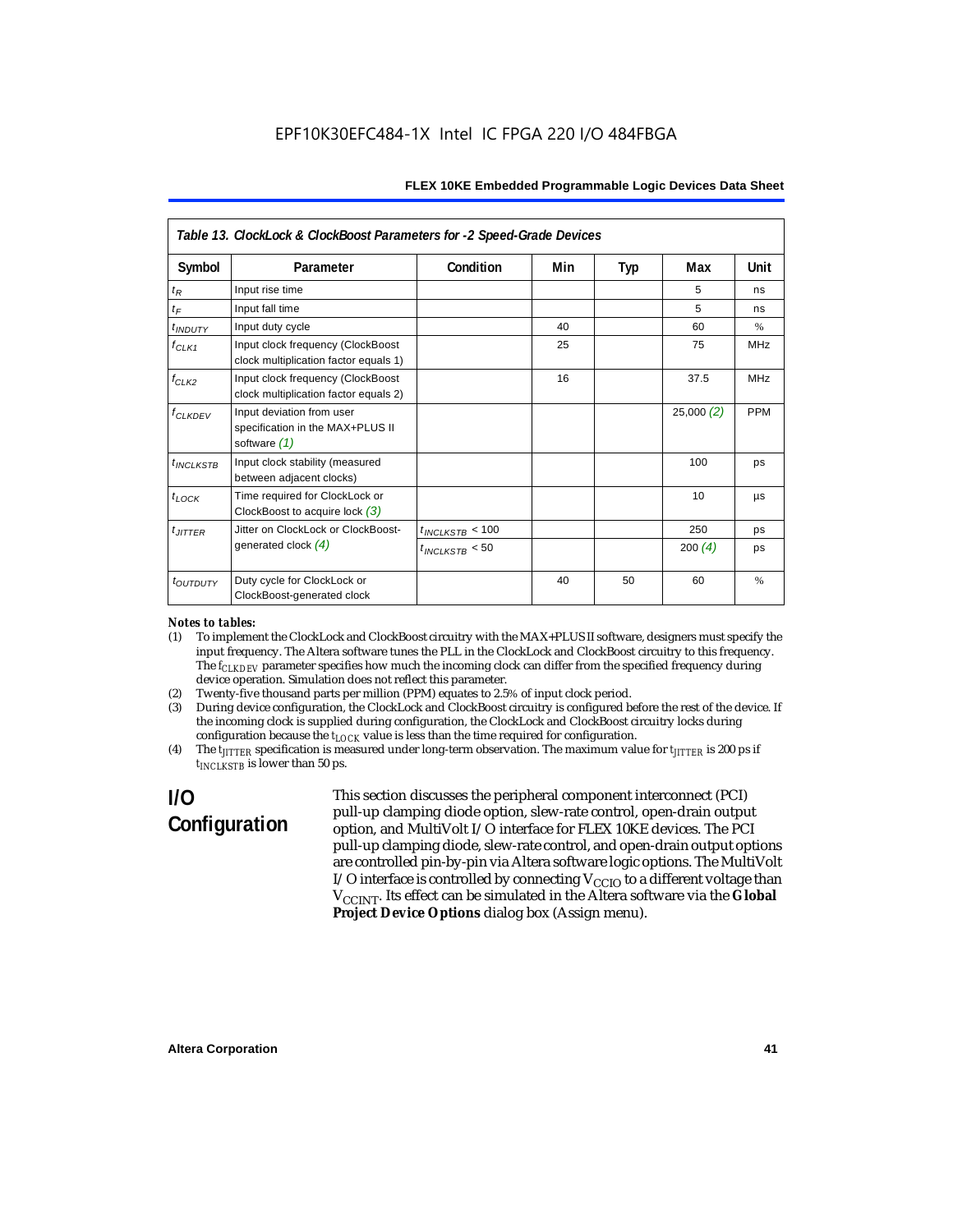## **PCI Pull-Up Clamping Diode Option**

FLEX 10KE devices have a pull-up clamping diode on every I/O, dedicated input, and dedicated clock pin. PCI clamping diodes clamp the signal to the  $V_{\text{CCIO}}$  value and are required for 3.3-V PCI compliance. Clamping diodes can also be used to limit overshoot in other systems.

Clamping diodes are controlled on a pin-by-pin basis. When  $V_{CCIO}$  is 3.3 V, a pin that has the clamping diode option turned on can be driven by a 2.5-V or 3.3-V signal, but not a 5.0-V signal. When  $V_{CCIO}$  is 2.5 V, a pin that has the clamping diode option turned on can be driven by a 2.5-V signal, but not a 3.3-V or 5.0-V signal. Additionally, a clamping diode can be activated for a subset of pins, which would allow a device to bridge between a 3.3-V PCI bus and a 5.0-V device.

## **Slew-Rate Control**

The output buffer in each IOE has an adjustable output slew rate that can be configured for low-noise or high-speed performance. A slower slew rate reduces system noise and adds a maximum delay of 4.3 ns. The fast slew rate should be used for speed-critical outputs in systems that are adequately protected against noise. Designers can specify the slew rate pin-by-pin or assign a default slew rate to all pins on a device-wide basis. The slow slew rate setting affects the falling edge of the output.

## **Open-Drain Output Option**

FLEX 10KE devices provide an optional open-drain output (electrically equivalent to open-collector output) for each I/O pin. This open-drain output enables the device to provide system-level control signals (e.g., interrupt and write enable signals) that can be asserted by any of several devices. It can also provide an additional wired-OR plane.

## **MultiVolt I/O Interface**

The FLEX 10KE device architecture supports the MultiVolt I/O interface feature, which allows FLEX 10KE devices in all packages to interface with systems of differing supply voltages. These devices have one set of  $V_{CC}$ pins for internal operation and input buffers (VCCINT), and another set for I/O output drivers (VCCIO).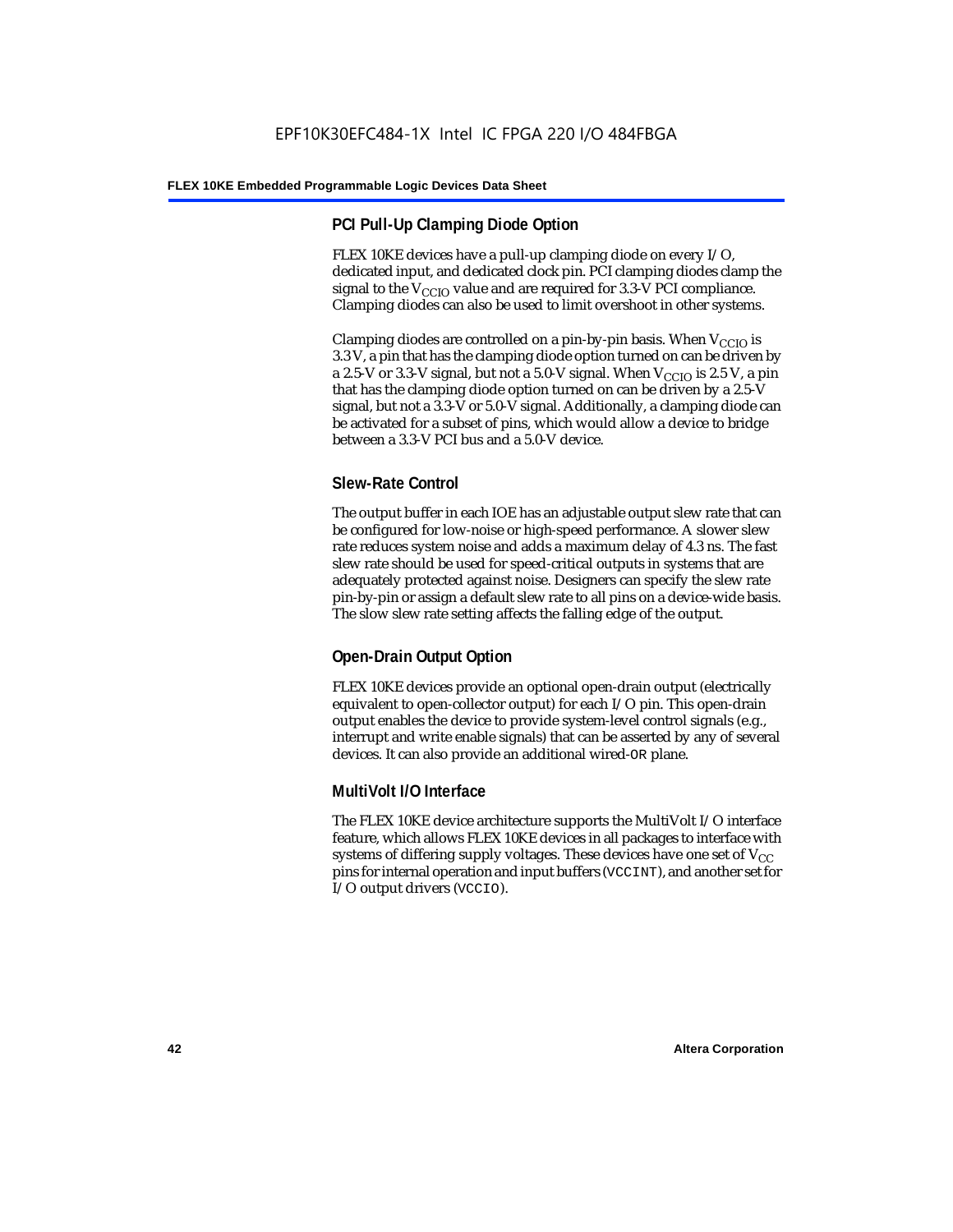The VCCINT pins must always be connected to a 2.5-V power supply. With a 2.5-V  $V_{CCMT}$  level, input voltages are compatible with 2.5-V, 3.3-V, and 5.0-V inputs. The VCCIO pins can be connected to either a 2.5-V or 3.3-V power supply, depending on the output requirements. When the VCCIO pins are connected to a 2.5-V power supply, the output levels are compatible with 2.5-V systems. When the VCCIO pins are connected to a 3.3-V power supply, the output high is at 3.3 V and is therefore compatible with 3.3-V or 5.0-V systems. Devices operating with  $V_{CCIO}$  levels higher than 3.0 V achieve a faster timing delay of  $t_{OD2}$  instead of  $t_{OD1}$ .

| Table 14. FLEX 10KE MultiVolt I/O Support                     |     |     |     |     |     |     |
|---------------------------------------------------------------|-----|-----|-----|-----|-----|-----|
| Input Signal (V)<br>Output Signal (V)<br>$V_{\text{CCIO}}(V)$ |     |     |     |     |     |     |
|                                                               | 2.5 | 3.3 | 5.0 | 2.5 | 3.3 | 5.0 |
| 2.5                                                           |     |     |     |     |     |     |
| 3.3                                                           |     |     |     |     |     |     |

Table 14 summarizes FLEX 10KE MultiVolt I/O support.

#### *Notes:*

(1) The PCI clamping diode must be disabled to drive an input with voltages higher than  $V_{CCIO}$ .

(2) When  $V_{\text{CCIO}} = 3.3$  V, a FLEX 10KE device can drive a 2.5-V device that has 3.3-V tolerant inputs.

Open-drain output pins on FLEX 10KE devices (with a pull-up resistor to the 5.0-V supply) can drive 5.0-V CMOS input pins that require a  $V_{\text{H}}$  of 3.5 V. When the open-drain pin is active, it will drive low. When the pin is inactive, the trace will be pulled up to 5.0 V by the resistor. The open-drain pin will only drive low or tri-state; it will never drive high. The rise time is dependent on the value of the pull-up resistor and load impedance. The  $I_{\text{OL}}$  current specification should be considered when selecting a pull-up resistor.

### **Power Sequencing & Hot-Socketing**

Because FLEX 10KE devices can be used in a mixed-voltage environment, they have been designed specifically to tolerate any possible power-up sequence. The  $V_{\text{CCIO}}$  and  $V_{\text{CCINT}}$  power planes can be powered in any order.

Signals can be driven into FLEX 10KE devices before and during power up without damaging the device. Additionally, FLEX 10KE devices do not drive out during power up. Once operating conditions are reached, FLEX 10KE devices operate as specified by the user.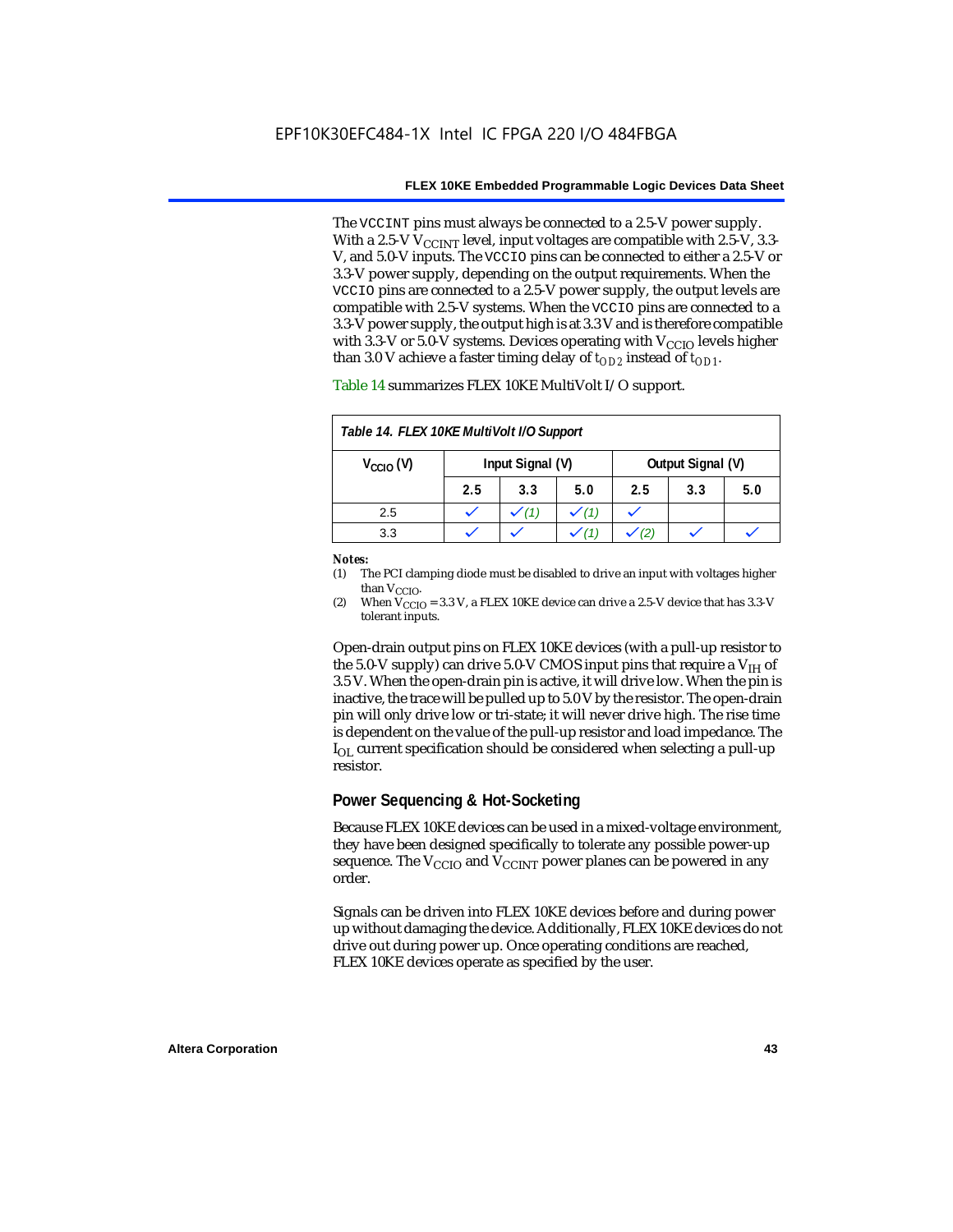# **IEEE Std. 1149.1 (JTAG) Boundary-Scan Support**

All FLEX 10KE devices provide JTAG BST circuitry that complies with the IEEE Std. 1149.1-1990 specification. FLEX 10KE devices can also be configured using the JTAG pins through the BitBlaster or ByteBlasterMV download cable, or via hardware that uses the Jam™ STAPL programming and test language. JTAG boundary-scan testing can be performed before or after configuration, but not during configuration. FLEX 10KE devices support the JTAG instructions shown in Table 15.

| Table 15. FLEX 10KE JTAG Instructions |                                                                                                                                                                                                                            |  |  |  |
|---------------------------------------|----------------------------------------------------------------------------------------------------------------------------------------------------------------------------------------------------------------------------|--|--|--|
| <b>JTAG Instruction</b>               | <b>Description</b>                                                                                                                                                                                                         |  |  |  |
| SAMPLE/PRELOAD                        | Allows a snapshot of signals at the device pins to be captured and examined during<br>normal device operation, and permits an initial data pattern to be output at the device<br>pins.                                     |  |  |  |
| <b>EXTEST</b>                         | Allows the external circuitry and board-level interconnections to be tested by forcing a<br>test pattern at the output pins and capturing test results at the input pins.                                                  |  |  |  |
| <b>BYPASS</b>                         | Places the 1-bit bypass register between the TDI and TDO pins, which allows the BST<br>data to pass synchronously through a selected device to adjacent devices during normal<br>device operation.                         |  |  |  |
| <b>USERCODE</b>                       | Selects the user electronic signature (USERCODE) register and places it between the<br>TDI and TDO pins, allowing the USERCODE to be serially shifted out of TDO.                                                          |  |  |  |
| <b>IDCODE</b>                         | Selects the IDCODE register and places it between TDI and TDO, allowing the IDCODE<br>to be serially shifted out of TDO.                                                                                                   |  |  |  |
| <b>ICR Instructions</b>               | These instructions are used when configuring a FLEX 10KE device via JTAG ports with<br>a BitBlaster or ByteBlasterMV download cable, or using a Jam File (.jam) or<br>Jam Byte-Code File (.jbc) via an embedded processor. |  |  |  |

The instruction register length of FLEX 10KE devices is 10 bits. The USERCODE register length in FLEX 10KE devices is 32 bits; 7 bits are determined by the user, and 25 bits are pre-determined. Tables 16 and 17 show the boundary-scan register length and device IDCODE information for FLEX 10KE devices.

| Table 16. FLEX 10KE Boundary-Scan Register Length |                               |  |  |  |
|---------------------------------------------------|-------------------------------|--|--|--|
| Device                                            | Boundary-Scan Register Length |  |  |  |
| EPF10K30E                                         | 690                           |  |  |  |
| EPF10K50E                                         | 798                           |  |  |  |
| <b>EPF10K50S</b>                                  |                               |  |  |  |
| EPF10K100E                                        | 1,050                         |  |  |  |
| EPF10K130E                                        | 1,308                         |  |  |  |
| EPF10K200E                                        | 1.446                         |  |  |  |
| EPF10K200S                                        |                               |  |  |  |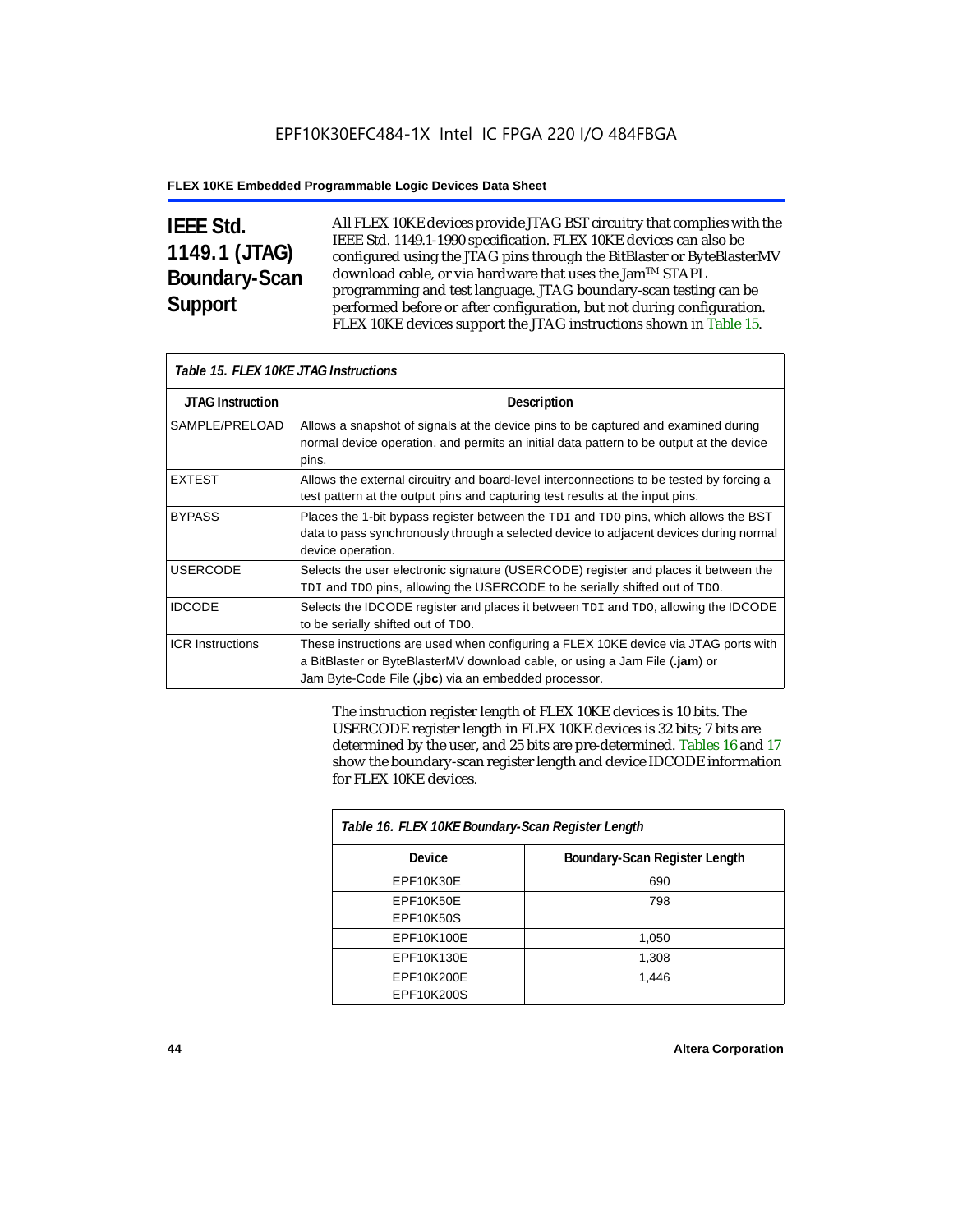| FLEX 10KE Embedded Programmable Logic Devices Data Sheet |  |  |
|----------------------------------------------------------|--|--|
|----------------------------------------------------------|--|--|

| Table 17, 32-Bit IDCODE for FLEX 10KE Devices<br>Note $(1)$ |                            |                              |                                      |                  |  |  |  |
|-------------------------------------------------------------|----------------------------|------------------------------|--------------------------------------|------------------|--|--|--|
| Device                                                      |                            | <b>IDCODE</b> (32 Bits)      |                                      |                  |  |  |  |
|                                                             | <b>Version</b><br>(4 Bits) | Part Number (16 Bits)        | Manufacturer's<br>Identity (11 Bits) | 1 (1 Bit)<br>(2) |  |  |  |
| EPF10K30E                                                   | 0001                       | 0000<br>0011<br>0001<br>0000 | 00001101110                          | $\mathbf{1}$     |  |  |  |
| EPF10K50E<br>EPF10K50S                                      | 0001                       | 0000<br>0101<br>0001<br>0000 | 00001101110                          | 1                |  |  |  |
| EPF10K100E                                                  | 0010                       | 0000 0001 0000 0000          | 00001101110                          | $\mathbf{1}$     |  |  |  |
| EPF10K130E                                                  | 0001                       | 0001<br>0011<br>0000<br>0000 | 00001101110                          | $\mathbf{1}$     |  |  |  |
| EPF10K200E<br>EPF10K200S                                    | 0001                       | 0010<br>0000<br>0000<br>0000 | 00001101110                          | 1                |  |  |  |

#### *Notes:*

(1) The most significant bit (MSB) is on the left.

(2) The least significant bit (LSB) for all JTAG IDCODEs is 1.

FLEX 10KE devices include weak pull-up resistors on the JTAG pins.



For more information, see the following documents:

- *Application Note 39 (IEEE Std. 1149.1 (JTAG) Boundary-Scan Testing in Altera Devices)*
- *BitBlaster Serial Download Cable Data Sheet*
- *ByteBlasterMV Parallel Port Download Cable Data Sheet*
- *Jam Programming & Test Language Specification*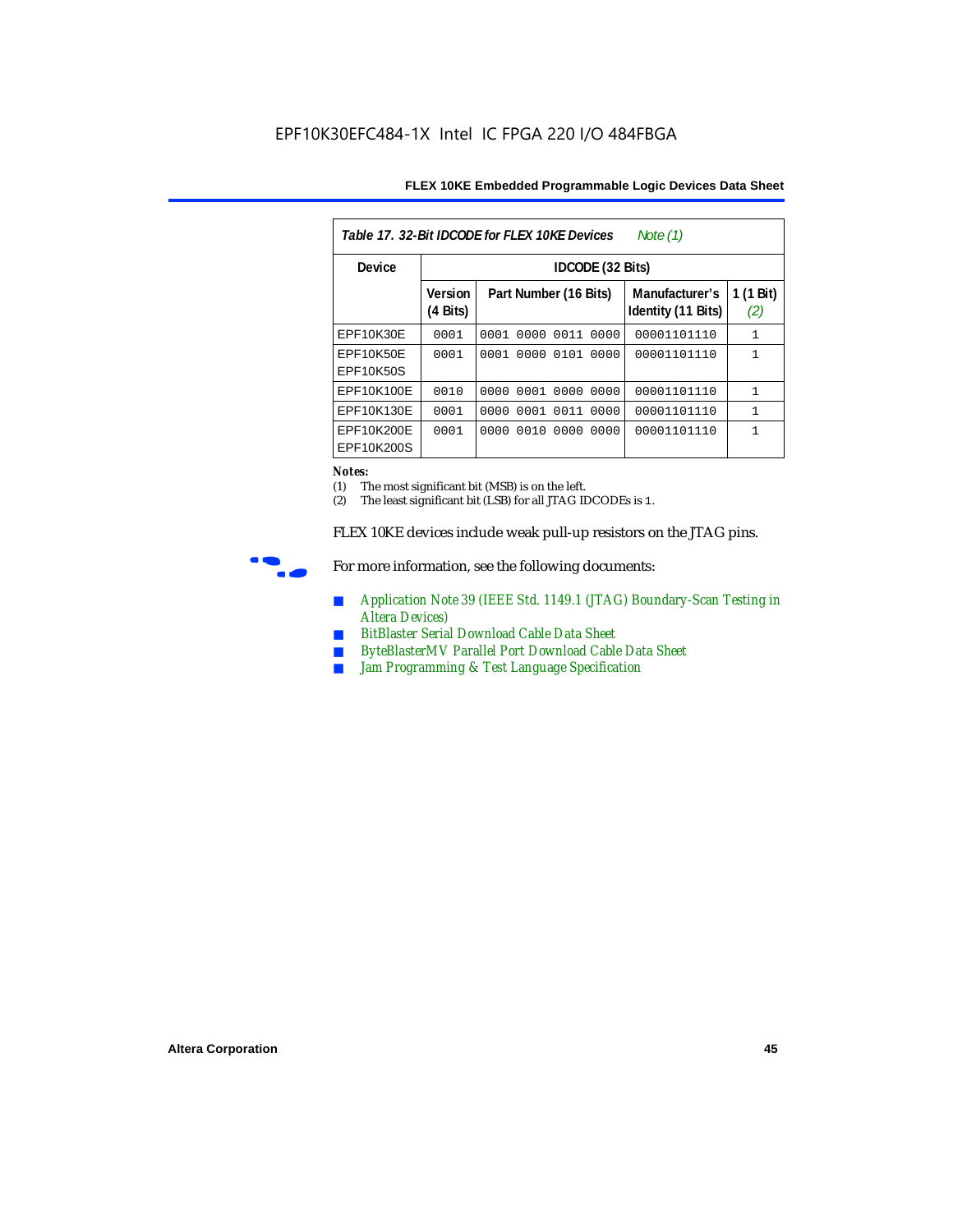Figure 20 shows the timing requirements for the JTAG signals.



*Figure 20. FLEX 10KE JTAG Waveforms*

#### Table 18 shows the timing parameters and values for FLEX 10KE devices.

| Table 18. FLEX 10KE JTAG Timing Parameters & Values |                                                |     |     |      |  |
|-----------------------------------------------------|------------------------------------------------|-----|-----|------|--|
| Symbol                                              | Parameter                                      | Min | Max | Unit |  |
| t <sub>JCP</sub>                                    | <b>TCK clock period</b>                        | 100 |     | ns   |  |
| $t_{JCH}$                                           | TCK clock high time                            | 50  |     | ns   |  |
| $t_{JCL}$                                           | TCK clock low time                             | 50  |     | ns   |  |
| tjpsu                                               | JTAG port setup time                           | 20  |     | ns   |  |
| t <sub>JPH</sub>                                    | JTAG port hold time                            | 45  |     | ns   |  |
| t <sub>JPCO</sub>                                   | JTAG port clock to output                      |     | 25  | ns   |  |
| t <sub>.IPZX</sub>                                  | JTAG port high impedance to valid output       |     | 25  | ns   |  |
| t <sub>JPXZ</sub>                                   | JTAG port valid output to high impedance       |     | 25  | ns   |  |
| tjssu                                               | Capture register setup time                    | 20  |     | ns   |  |
| $t_{JSH}$                                           | Capture register hold time                     | 45  |     | ns   |  |
| tjsco                                               | Update register clock to output                |     | 35  | ns   |  |
| t <sub>JSZX</sub>                                   | Update register high impedance to valid output |     | 35  | ns   |  |
| t <sub>JSXZ</sub>                                   | Update register valid output to high impedance |     | 35  | ns   |  |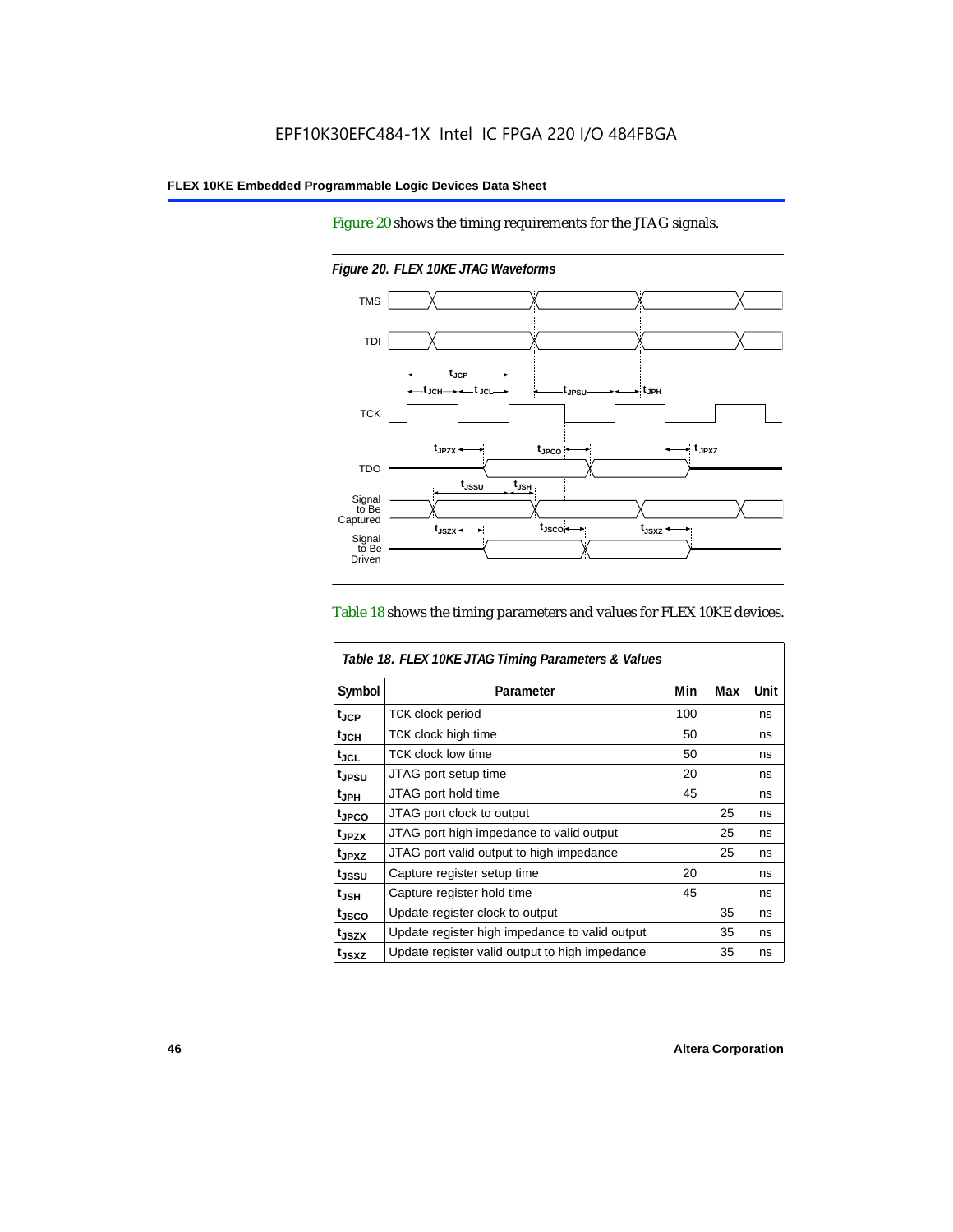**Generic Testing** Each FLEX 10KE device is functionally tested. Complete testing of each configurable static random access memory (SRAM) bit and all logic functionality ensures 100% yield. AC test measurements for FLEX 10KE devices are made under conditions equivalent to those shown in Figure 21. Multiple test patterns can be used to configure devices during all stages of the production flow.

#### *Figure 21. FLEX 10KE AC Test Conditions*

Power supply transients can affect AC *Power supply transients can affect AC measurements. Simultaneous transitions of multiple outputs should be avoided for accurate measurement. Threshold tests must not be performed under AC conditions. Large-amplitude, fast-groundcurrent transients normally occur as the device outputs discharge the load capacitances. When these transients flow through the parasitic inductance between the device ground pin and the test system ground, significant reductions in observable noise immunity can result. Numbers in brackets are for 2.5-V devices or outputs. Numbers without brackets are for 3.3-V. devices or outputs.*



# **Operating Conditions**

Tables 19 through 23 provide information on absolute maximum ratings, recommended operating conditions, DC operating conditions, and capacitance for 2.5-V FLEX 10KE devices.

| Table 19. FLEX 10KE 2.5-V Device Absolute Maximum Ratings<br>Note $(1)$ |                            |                                                           |        |      |              |  |  |
|-------------------------------------------------------------------------|----------------------------|-----------------------------------------------------------|--------|------|--------------|--|--|
| Symbol                                                                  | Parameter                  | <b>Conditions</b>                                         | Min    | Max  | Unit         |  |  |
| <b>V<sub>CCINT</sub></b>                                                | Supply voltage             | With respect to ground (2)                                | $-0.5$ | 3.6  | V            |  |  |
| V <sub>CCIO</sub>                                                       |                            |                                                           | $-0.5$ | 4.6  | $\vee$       |  |  |
| $V_{I}$                                                                 | DC input voltage           |                                                           | $-2.0$ | 5.75 | V            |  |  |
| $I_{\text{OUT}}$                                                        | DC output current, per pin |                                                           | $-25$  | 25   | mA           |  |  |
| T <sub>STG</sub>                                                        | Storage temperature        | No bias                                                   | $-65$  | 150  | $^{\circ}$ C |  |  |
| $T_{AMB}$                                                               | Ambient temperature        | Under bias                                                | $-65$  | 135  | $^{\circ}$ C |  |  |
| $T_{\rm J}$                                                             | Junction temperature       | PQFP, TQFP, BGA, and FineLine BGA<br>packages, under bias |        | 135  | $^{\circ}$ C |  |  |
|                                                                         |                            | Ceramic PGA packages, under bias                          |        | 150  | $^{\circ}$ C |  |  |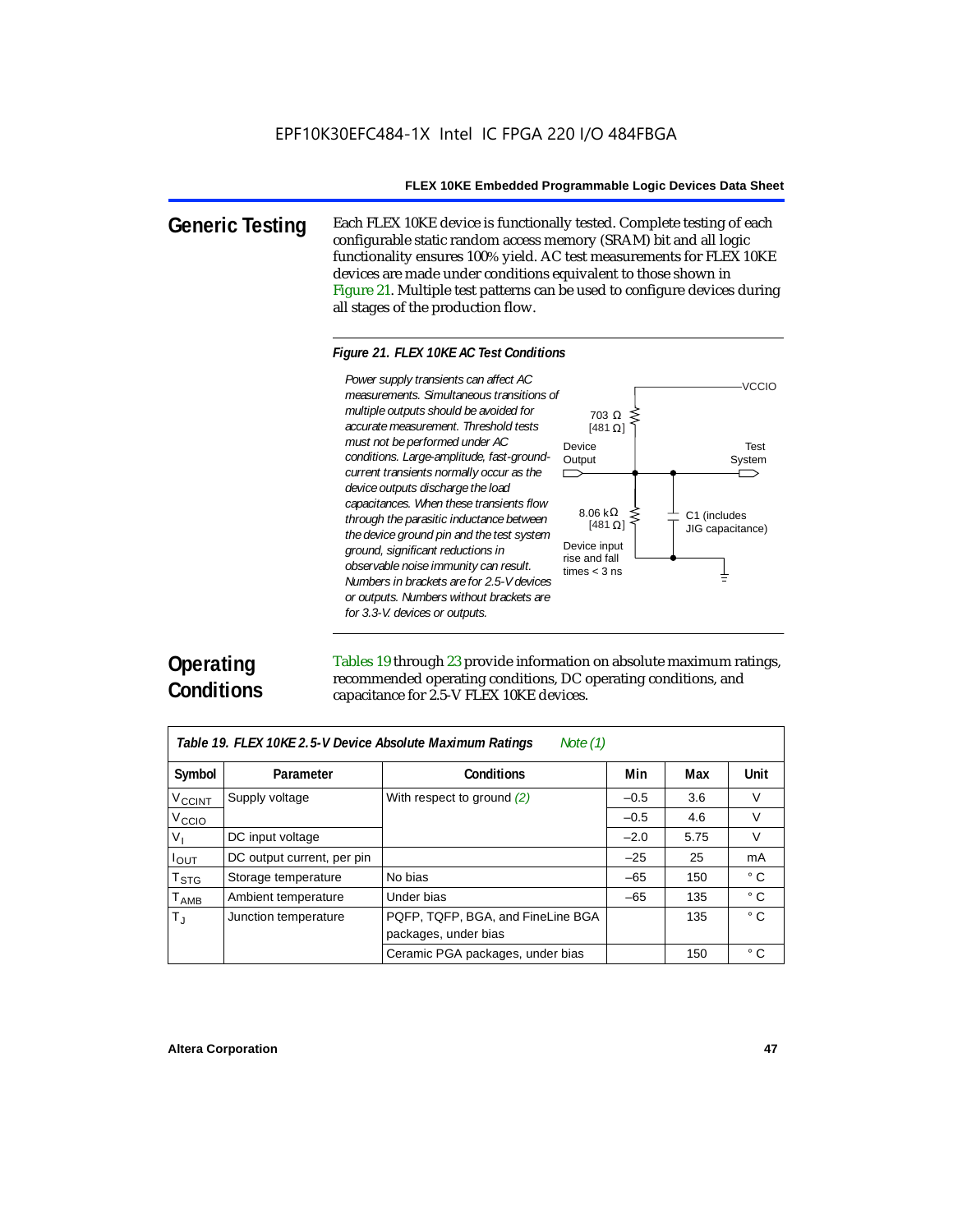## EPF10K30EFC484-1X Intel IC FPGA 220 I/O 484FBGA

### **FLEX 10KE Embedded Programmable Logic Devices Data Sheet**

| Table 20. 2.5-V EPF10K50E & EPF10K200E Device Recommended Operating Conditions |                                                        |                    |            |                   |              |  |
|--------------------------------------------------------------------------------|--------------------------------------------------------|--------------------|------------|-------------------|--------------|--|
| Symbol                                                                         | Parameter                                              | <b>Conditions</b>  | Min        | Max               | Unit         |  |
| <b>V<sub>CCINT</sub></b>                                                       | Supply voltage for internal logic<br>and input buffers | (3), (4)           | 2.30(2.30) | 2.70(2.70)        | $\vee$       |  |
| V <sub>CCIO</sub>                                                              | Supply voltage for output buffers,<br>3.3-V operation  | (3), (4)           | 3.00(3.00) | 3.60(3.60)        | $\vee$       |  |
|                                                                                | Supply voltage for output buffers,<br>2.5-V operation  | (3), (4)           | 2.30(2.30) | 2.70(2.70)        | $\vee$       |  |
| $V_{1}$                                                                        | Input voltage                                          | (5)                | $-0.5$     | 5.75              | $\vee$       |  |
| $V_{\rm O}$                                                                    | Output voltage                                         |                    | 0          | V <sub>ccio</sub> | $\vee$       |  |
| $T_A$                                                                          | Ambient temperature                                    | For commercial use | $\Omega$   | 70                | $^{\circ}$ C |  |
|                                                                                |                                                        | For industrial use | $-40$      | 85                | $^{\circ}$ C |  |
| $T_{\rm J}$                                                                    | Operating temperature                                  | For commercial use | $\Omega$   | 85                | °C           |  |
|                                                                                |                                                        | For industrial use | $-40$      | 100               | ° C          |  |
| $t_{R}$                                                                        | Input rise time                                        |                    |            | 40                | ns           |  |
| $t_F$                                                                          | Input fall time                                        |                    |            | 40                | ns           |  |

## *Table 21. 2.5-V EPF10K30E, EPF10K50S, EPF10K100E, EPF10K130E & EPF10K200S Device Recommended Operating Conditions*

| Symbol                   | Parameter                                              | <b>Conditions</b>  | Min              | Max               | Unit         |
|--------------------------|--------------------------------------------------------|--------------------|------------------|-------------------|--------------|
| <b>V<sub>CCINT</sub></b> | Supply voltage for internal logic<br>and input buffers | (3), (4)           | 2.375<br>(2.375) | 2.625<br>(2.625)  | $\vee$       |
| V <sub>CCIO</sub>        | Supply voltage for output buffers,<br>3.3-V operation  | (3), (4)           | 3.00(3.00)       | 3.60(3.60)        | $\vee$       |
|                          | Supply voltage for output buffers,<br>2.5-V operation  | (3), (4)           | 2.375<br>(2.375) | 2.625<br>(2.625)  | $\vee$       |
| $V_{1}$                  | Input voltage                                          | (5)                | $-0.5$           | 5.75              | $\vee$       |
| $V_{\rm O}$              | Output voltage                                         |                    | $\mathbf 0$      | V <sub>ccio</sub> | $\vee$       |
| $T_A$                    | Ambient temperature                                    | For commercial use | 0                | 70                | ° C          |
|                          |                                                        | For industrial use | $-40$            | 85                | $^{\circ}$ C |
| $T_{\rm J}$              | Operating temperature                                  | For commercial use | $\mathbf 0$      | 85                | $^{\circ}$ C |
|                          |                                                        | For industrial use | $-40$            | 100               | $^{\circ}$ C |
| $t_{R}$                  | Input rise time                                        |                    |                  | 40                | ns           |
| $t_F$                    | Input fall time                                        |                    |                  | 40                | ns           |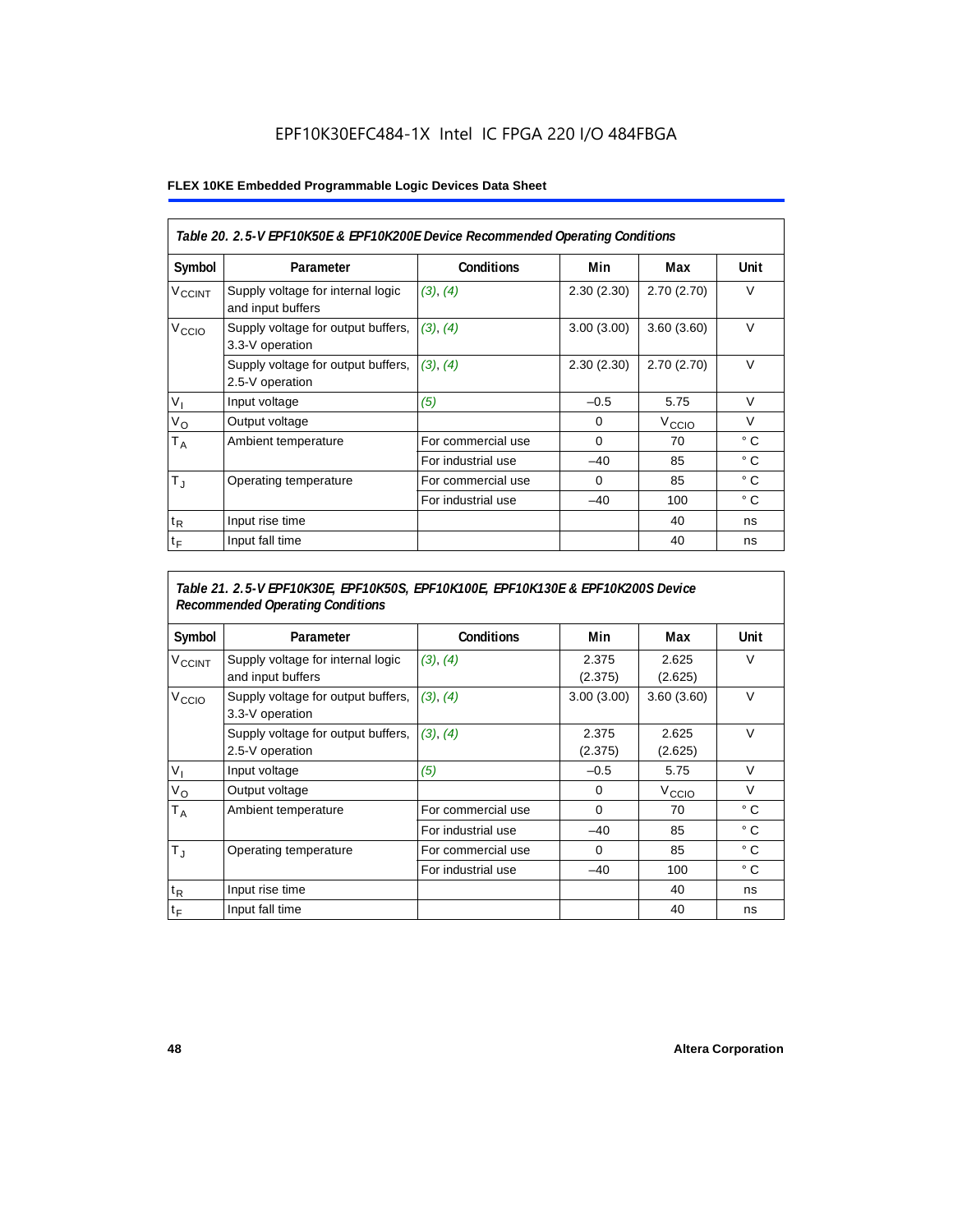| Symbol            | Parameter                                      | <b>Conditions</b>                                                               | Min                                   | <b>Typ</b> | Max                                      | Unit           |
|-------------------|------------------------------------------------|---------------------------------------------------------------------------------|---------------------------------------|------------|------------------------------------------|----------------|
| V <sub>IH</sub>   | High-level input<br>voltage                    |                                                                                 | 1.7, $0.5 \times V_{\text{CCIO}}$ (8) |            | 5.75                                     | V              |
| $V_{IL}$          | Low-level input<br>voltage                     |                                                                                 | $-0.5$                                |            | 0.8.<br>$0.3 \times V_{\text{CCIO}}$ (8) | V              |
| $V_{OH}$          | 3.3-V high-level TTL<br>output voltage         | $I_{OH} = -8$ mA DC,<br>$V_{\text{CCIO}} = 3.00 V(9)$                           | 2.4                                   |            |                                          | V              |
|                   | 3.3-V high-level<br>CMOS output voltage        | $I_{OH} = -0.1$ mA DC,<br>$V_{\text{CCIO}} = 3.00 V(9)$                         | $V_{\text{CCIO}} - 0.2$               |            |                                          | V              |
|                   | 3.3-V high-level PCI<br>output voltage         | $I_{OH} = -0.5$ mA DC,<br>$V_{\text{CCIO}} = 3.00$ to 3.60 V (9)                | $0.9 \times V_{\text{CCIO}}$          |            |                                          | $\vee$         |
|                   | 2.5-V high-level output<br>voltage             | $I_{OH} = -0.1$ mA DC,<br>$V_{\text{CCIO}} = 2.30 \text{ V} (9)$                | 2.1                                   |            |                                          | $\vee$         |
|                   |                                                | $I_{OH} = -1$ mA DC,<br>$V_{\text{CCIO}} = 2.30 \text{ V } (9)$                 | 2.0                                   |            |                                          | V              |
|                   |                                                | $I_{OH} = -2$ mA DC,<br>$V_{\text{CCIO}} = 2.30 \text{ V} (9)$                  | 1.7                                   |            |                                          | V              |
| $V_{OL}$          | 3.3-V low-level TTL<br>output voltage          | $I_{OL}$ = 12 mA DC,<br>$V_{\text{CCIO}} = 3.00 \text{ V} (10)$                 |                                       |            | 0.45                                     | $\vee$         |
|                   | 3.3-V low-level CMOS<br>output voltage         | $I_{\text{OI}} = 0.1 \text{ mA} \text{ DC},$<br>$V_{\text{CCIO}} = 3.00 V (10)$ |                                       |            | 0.2                                      | V              |
|                   | 3.3-V low-level PCI<br>output voltage          | $I_{\Omega}$ = 1.5 mA DC,<br>$V_{\text{CCIO}} = 3.00$ to 3.60 V<br>(10)         |                                       |            | $0.1 \times V_{\text{CCIO}}$             | V              |
|                   | 2.5-V low-level output<br>voltage              | $I_{OL} = 0.1$ mA DC,<br>$V_{\text{CCIO}} = 2.30 V (10)$                        |                                       |            | 0.2                                      | $\vee$         |
|                   |                                                | $I_{OL}$ = 1 mA DC,<br>$V_{\text{CCIO}} = 2.30 V (10)$                          |                                       |            | 0.4                                      | V              |
|                   |                                                | $I_{\text{OI}} = 2 \text{ mA DC}$ ,<br>$V_{\text{CCIO}} = 2.30 V (10)$          |                                       |            | 0.7                                      | V              |
| $I_1$             | Input pin leakage<br>current                   | $V_1 = V_{\text{CCIOMax}}$ to 0 V (11)                                          | $-10$                                 |            | 10                                       | μA             |
| $I_{OZ}$          | Tri-stated I/O pin<br>leakage current          | $V_{\rm O}$ = $V_{\rm CClOmax}$ to 0 V (11)                                     | $-10$                                 |            | 10                                       | μA             |
| ICCO              | V <sub>CC</sub> supply current<br>(standby)    | $V_1$ = ground, no load, no<br>toggling inputs                                  |                                       | 5          |                                          | mA             |
|                   |                                                | $V_1$ = ground, no load, no<br>toggling inputs (12)                             |                                       | 10         |                                          | mA             |
| R <sub>CONF</sub> | Value of I/O pin pull-                         | $V_{\text{CCIO}} = 3.0 V (13)$                                                  | 20                                    |            | 50                                       | $k\frac{3}{4}$ |
|                   | up resistor before and<br>during configuration | $V_{\text{CCIO}} = 2.3 V (13)$                                                  | 30                                    |            | 80                                       | $k\frac{3}{4}$ |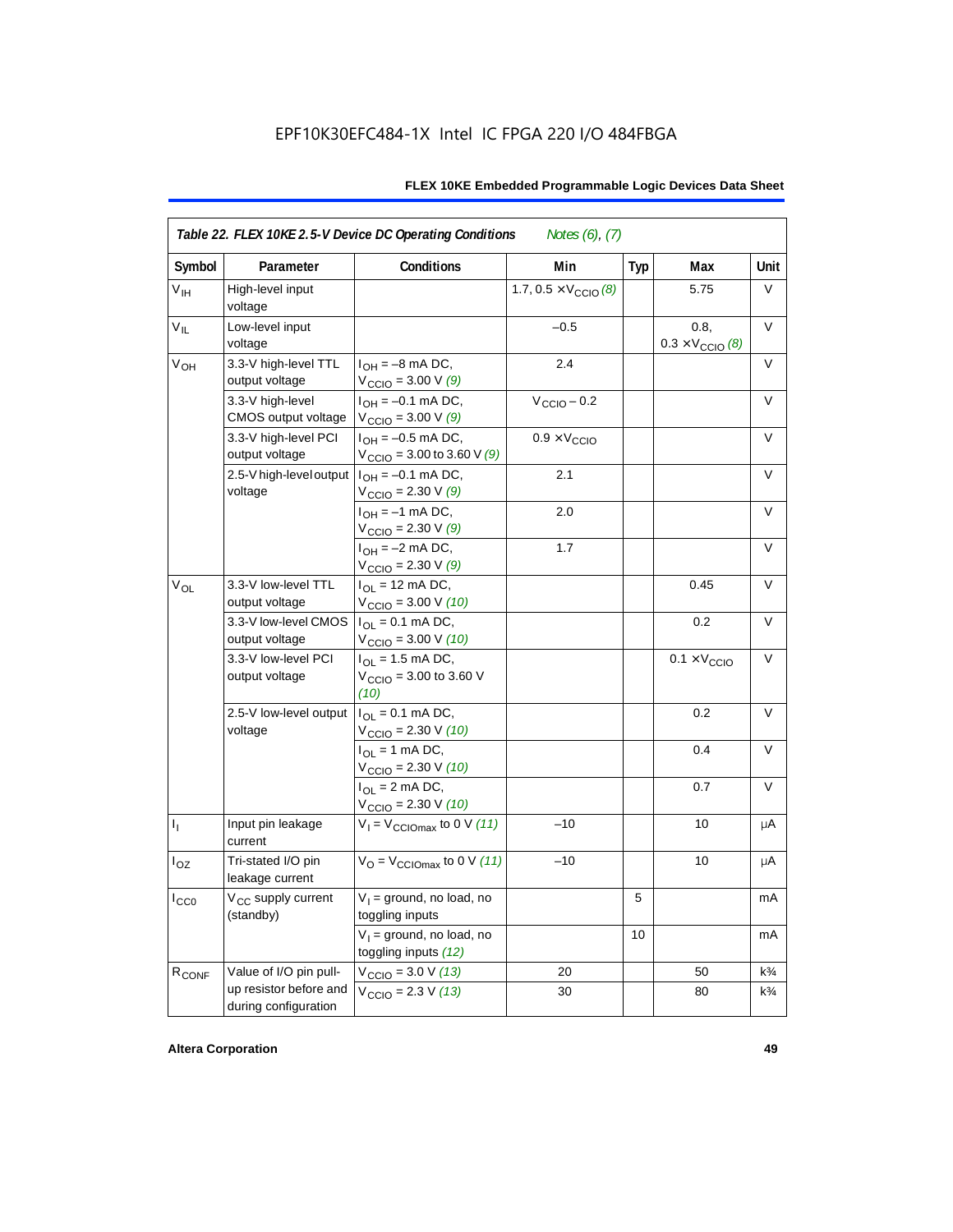| Table 23. FLEX 10KE Device Capacitance<br>Note (14) |                                             |                              |     |     |      |  |  |  |
|-----------------------------------------------------|---------------------------------------------|------------------------------|-----|-----|------|--|--|--|
| Symbol                                              | Parameter                                   | <b>Conditions</b>            | Min | Max | Unit |  |  |  |
| $C_{IN}$                                            | Input capacitance                           | $V_{IN} = 0 V$ , f = 1.0 MHz |     | 10  | pF   |  |  |  |
| $C_{\text{INCLK}}$                                  | Input capacitance on<br>dedicated clock pin | $V_{IN} = 0 V$ , f = 1.0 MHz |     | 12  | pF   |  |  |  |
| $C_{OUT}$                                           | Output capacitance                          | $V_{OUT} = 0 V, f = 1.0 MHz$ |     | 10  | рF   |  |  |  |

#### *Notes to tables:*

- (1) See the *Operating Requirements for Altera Devices Data Sheet*.
- (2) Minimum DC input voltage is –0.5 V. During transitions, the inputs may undershoot to –2.0 V for input currents less than 100 mA and periods shorter than 20 ns.
- (3) Numbers in parentheses are for industrial-temperature-range devices.
- (4) Maximum  $V_{CC}$  rise time is 100 ms, and  $V_{CC}$  must rise monotonically.<br>(5) All pins, including dedicated inputs, clock, I/O, and JTAG pins, may
- All pins, including dedicated inputs, clock, I/O, and JTAG pins, may be driven before  $V_{CCTNT}$  and  $V_{CCTO}$  are powered.
- (6) Typical values are for  $T_A = 25^\circ$  C,  $V_{CClNT} = 2.5$  V, and  $V_{CClO} = 2.5$  V or 3.3 V.<br>(7) These values are specified under the FLEX 10KE Recommended Operating Co
- (7) These values are specified under the FLEX 10KE Recommended Operating Conditions shown in Tables 20 and 21.<br>(8) The FLEX 10KE input buffers are compatible with 2.5-V. 3.3-V (LVTTL and LVCMOS), and 5.0-V TTL and CMOS (8) The FLEX 10KE input buffers are compatible with 2.5-V, 3.3-V (LVTTL and LVCMOS), and 5.0-V TTL and CMOS
- signals. Additionally, the input buffers are 3.3-V PCI compliant when  $V_{CCIO}$  and  $V_{CCIVT}$  meet the relationship shown in Figure 22.
- (9) The  $I<sub>OH</sub>$  parameter refers to high-level TTL, PCI, or CMOS output current.
- (10) The IOL parameter refers to low-level TTL, PCI, or CMOS output current. This parameter applies to open-drain pins as well as output pins.
- (11) This value is specified for normal device operation. The value may vary during power-up.
- (12) This parameter applies to -1 speed-grade commercial-temperature devices and -2 speed-grade-industrial temperature devices.
- (13) Pin pull-up resistance values will be lower if the pin is driven higher than  $V_{CCIO}$  by an external source.
- (14) Capacitance is sample-tested only.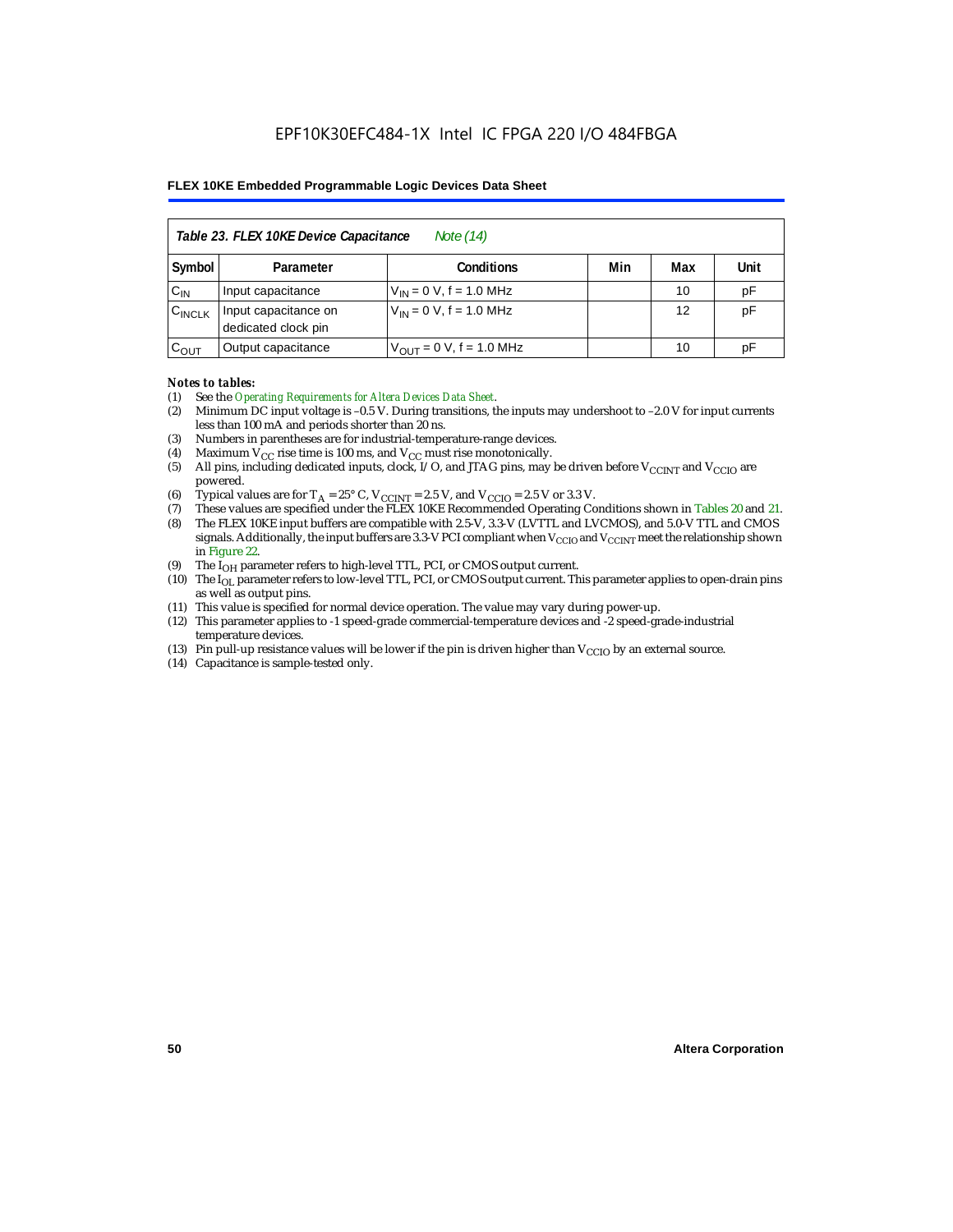Figure 22 shows the required relationship between  $V_{\text{CCIO}}$  and  $V_{\text{CCINT}}$  for 3.3-V PCI compliance.



Figure 23 shows the typical output drive characteristics of FLEX 10KE devices with 3.3-V and 2.5-V  $V_{\text{CCIO}}$ . The output driver is compliant to the 3.3-V *PCI Local Bus Specification*, *Revision 2.2* (when VCCIO pins are connected to 3.3 V). FLEX 10KE devices with a -1 speed grade also comply with the drive strength requirements of the *PCI Local Bus Specification*, *Revision 2.2* (when VCCINT pins are powered with a minimum supply of 2.375 V, and VCCIO pins are connected to 3.3 V). Therefore, these devices can be used in open 5.0-V PCI systems.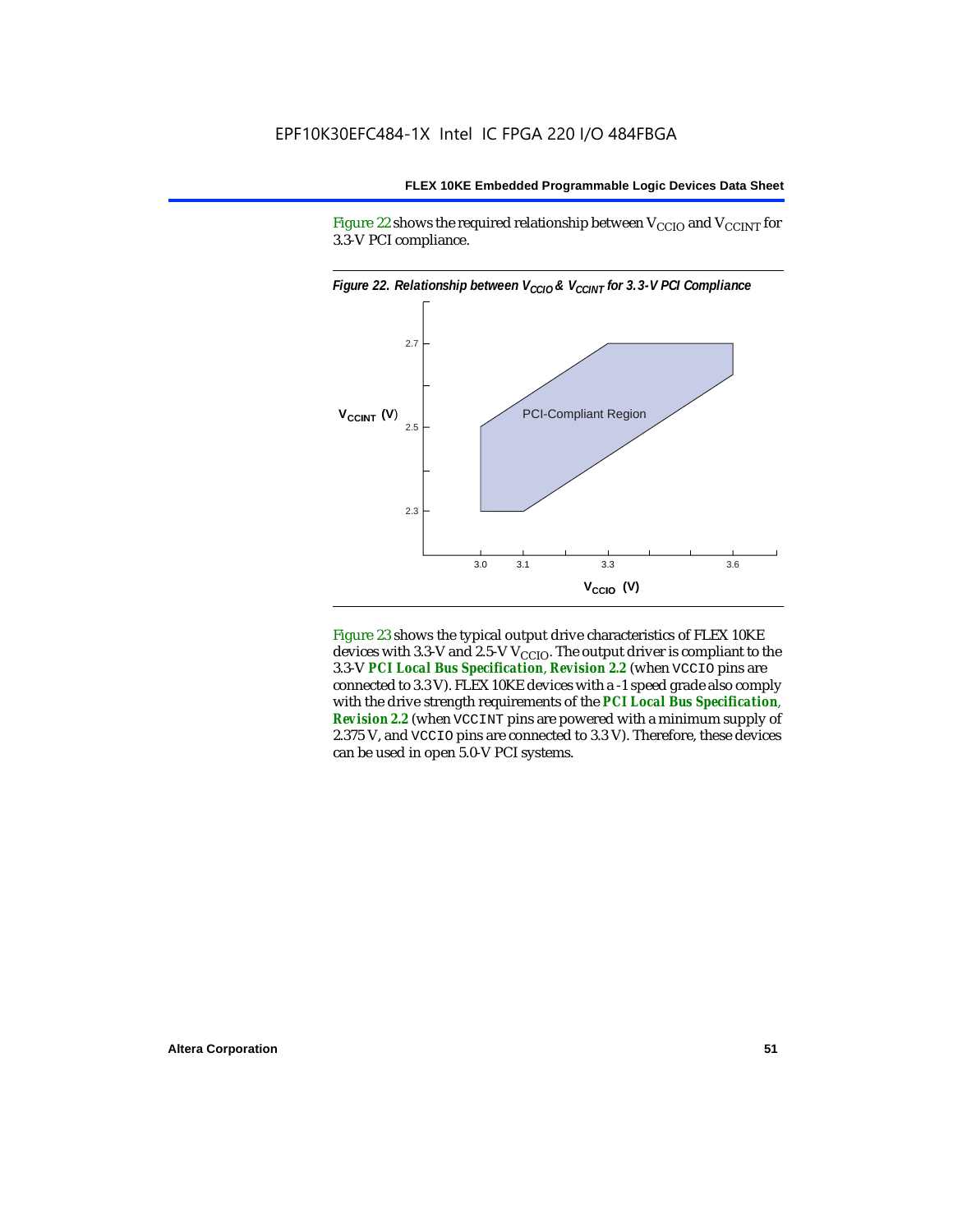



#### *Note:*

(1) These are transient (AC) currents.

**Timing Model** The continuous, high-performance FastTrack Interconnect routing resources ensure predictable performance and accurate simulation and timing analysis. This predictable performance contrasts with that of FPGAs, which use a segmented connection scheme and therefore have unpredictable performance.

> Device performance can be estimated by following the signal path from a source, through the interconnect, to the destination. For example, the registered performance between two LEs on the same row can be calculated by adding the following parameters:

- LE register clock-to-output delay  $(t_{CO})$
- **■** Interconnect delay  $(t_{SAMEROW})$ <br> **■** I.E look-up table delay  $(t_{LUT})$
- LE look-up table delay  $(t_{LUT})$
- LE register setup time  $(t_{SI})$

The routing delay depends on the placement of the source and destination LEs. A more complex registered path may involve multiple combinatorial LEs between the source and destination LEs.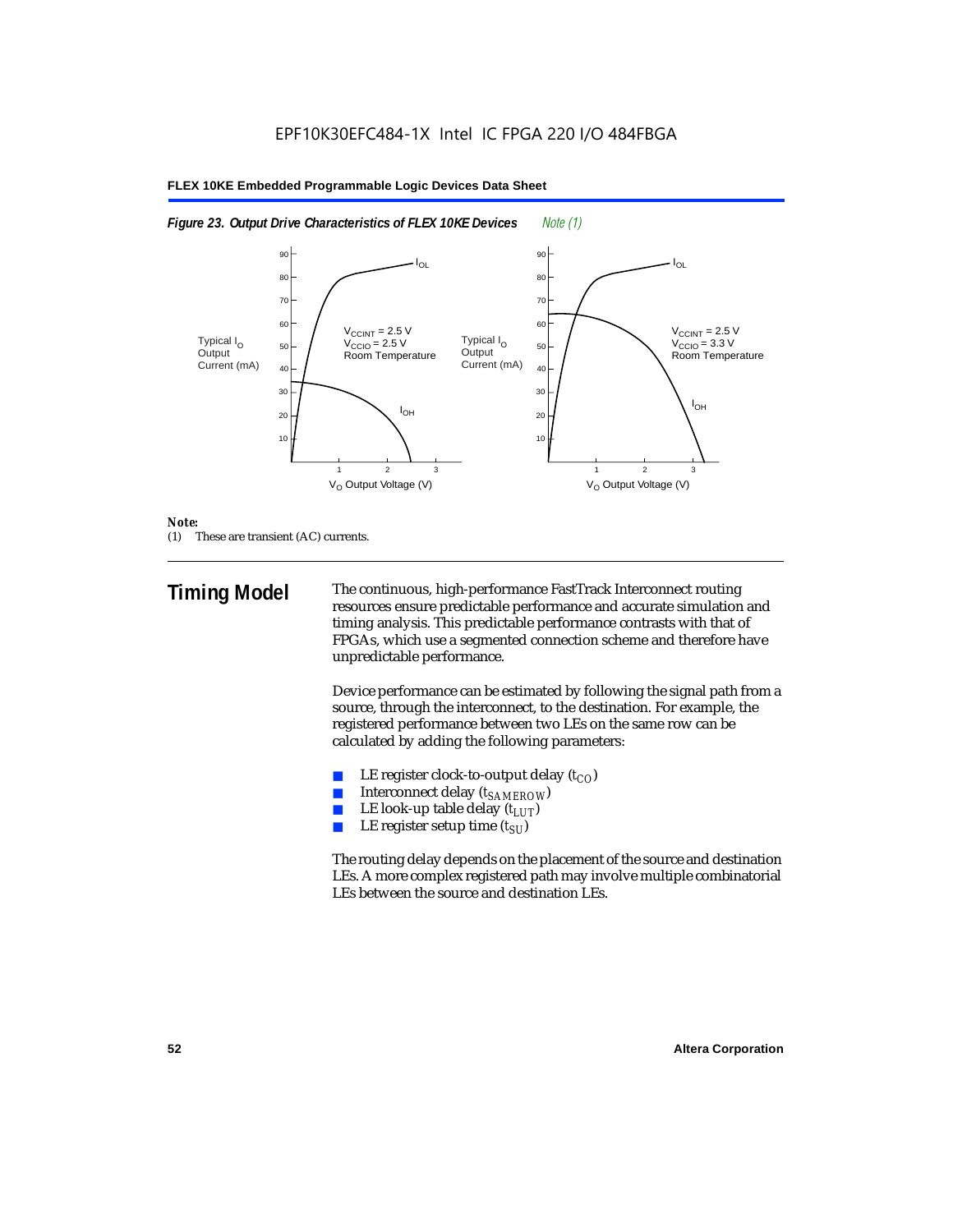Timing simulation and delay prediction are available with the Altera Simulator and Timing Analyzer, or with industry-standard EDA tools. The Simulator offers both pre-synthesis functional simulation to evaluate logic design accuracy and post-synthesis timing simulation with 0.1-ns resolution. The Timing Analyzer provides point-to-point timing delay information, setup and hold time analysis, and device-wide performance analysis.

Figure 24 shows the overall timing model, which maps the possible paths to and from the various elements of the FLEX 10KE device.

*Figure 24. FLEX 10KE Device Timing Model*



Figures 25 through 28 show the delays that correspond to various paths and functions within the LE, IOE, EAB, and bidirectional timing models.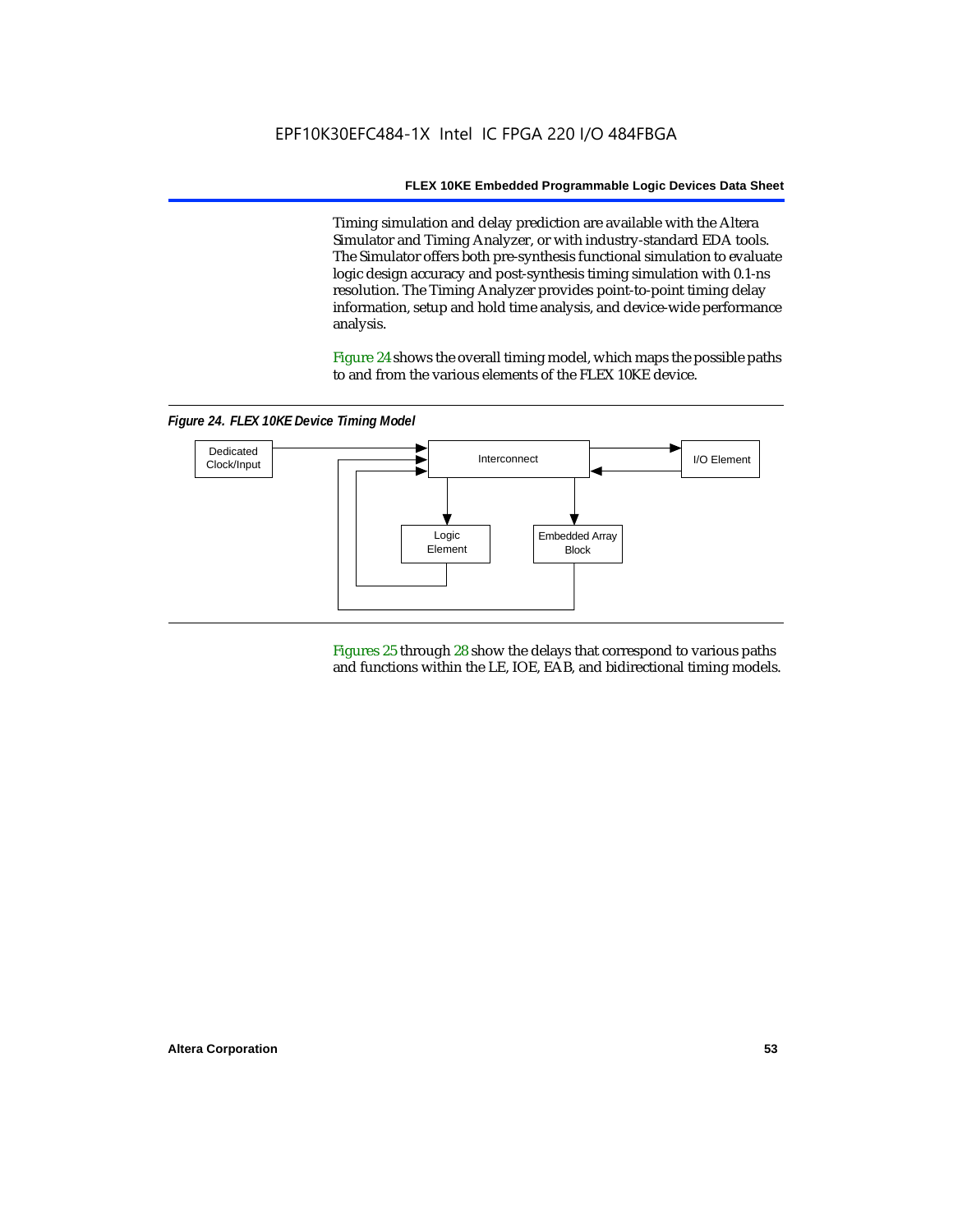## *Figure 25. FLEX 10KE Device LE Timing Model*

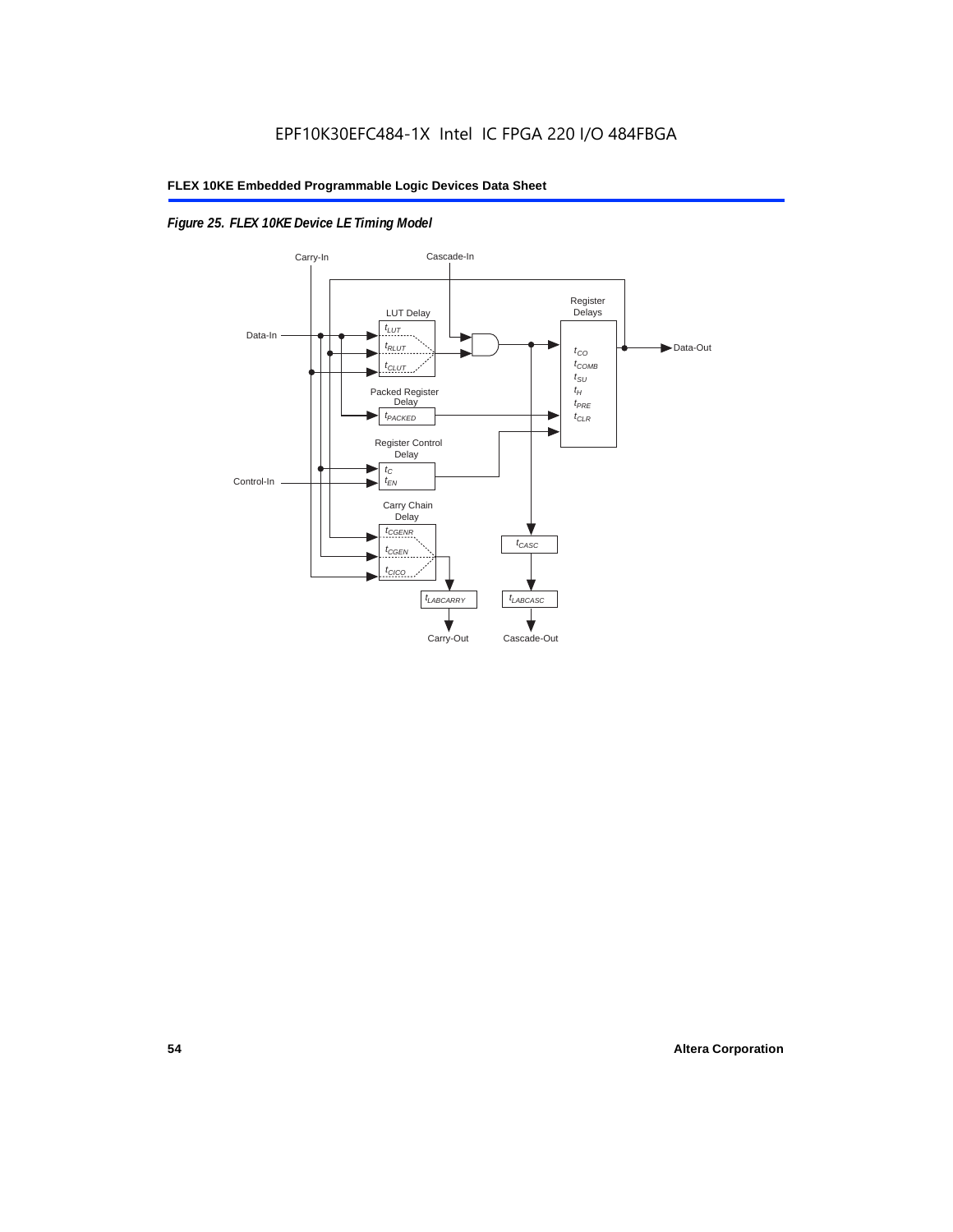

*Figure 27. FLEX 10KE Device EAB Timing Model*

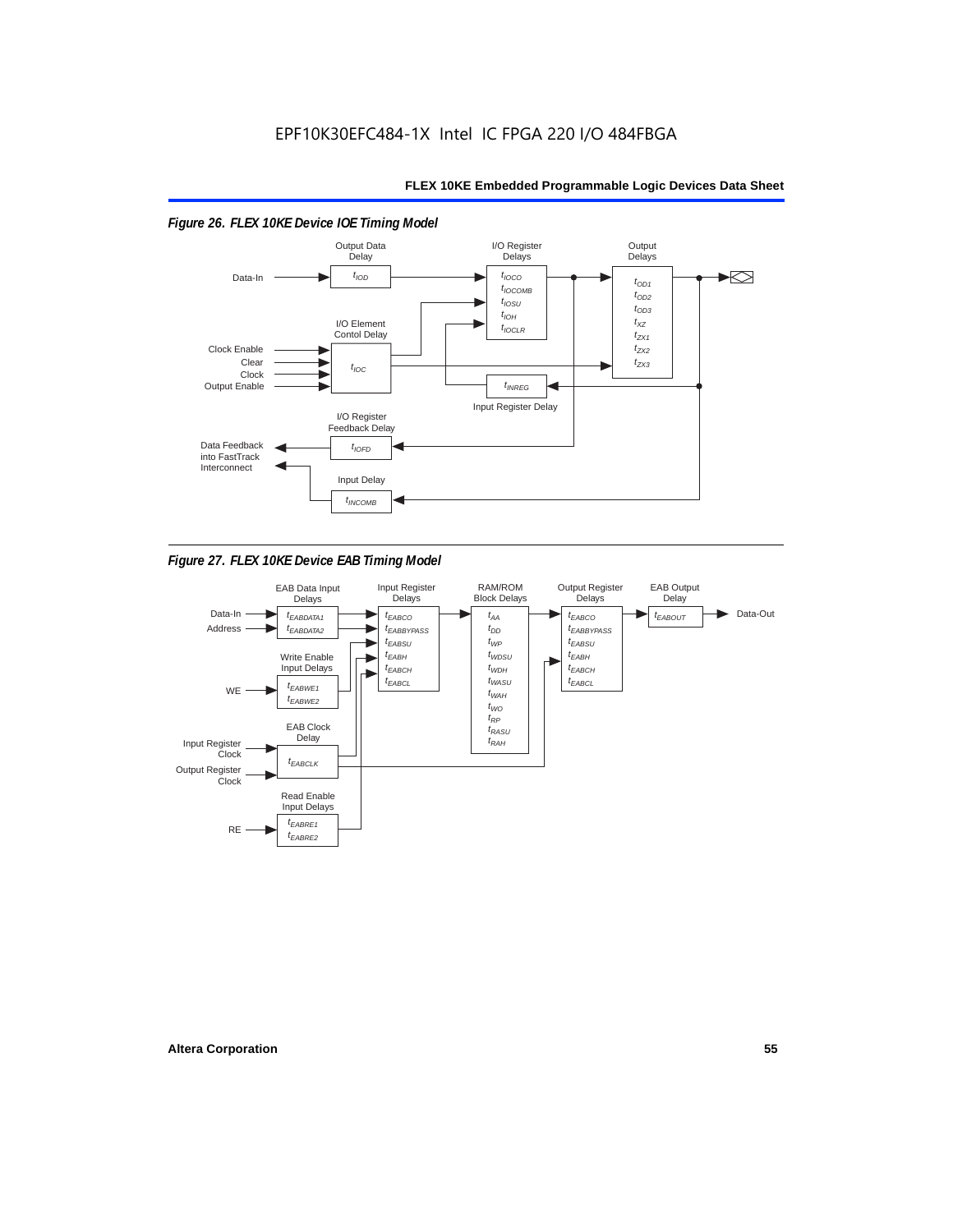

*Figure 28. Synchronous Bidirectional Pin External Timing Model*

Tables 24 through 28 describe the FLEX 10KE device internal timing parameters. Tables 29 through 30 describe the FLEX 10KE external timing parameters and their symbols.

| Table 24. LE Timing Microparameters (Part 1 of 2)<br>Note $(1)$ |                                                                                                                                         |           |  |  |  |
|-----------------------------------------------------------------|-----------------------------------------------------------------------------------------------------------------------------------------|-----------|--|--|--|
| Symbol                                                          | Parameter                                                                                                                               | Condition |  |  |  |
| $t_{LUT}$                                                       | LUT delay for data-in                                                                                                                   |           |  |  |  |
| $t_{CLUT}$                                                      | LUT delay for carry-in                                                                                                                  |           |  |  |  |
| $t_{RLUT}$                                                      | LUT delay for LE register feedback                                                                                                      |           |  |  |  |
| <sup>t</sup> PACKED                                             | Data-in to packed register delay                                                                                                        |           |  |  |  |
| $t_{EN}$                                                        | LE register enable delay                                                                                                                |           |  |  |  |
| $t_{CICO}$                                                      | Carry-in to carry-out delay                                                                                                             |           |  |  |  |
| $t_{GEN}$                                                       | Data-in to carry-out delay                                                                                                              |           |  |  |  |
| ${}^{t}$ CGENR                                                  | LE register feedback to carry-out delay                                                                                                 |           |  |  |  |
| $t_{CASC}$                                                      | Cascade-in to cascade-out delay                                                                                                         |           |  |  |  |
| $t_C$                                                           | LE register control signal delay                                                                                                        |           |  |  |  |
| $t_{CO}$                                                        | LE register clock-to-output delay                                                                                                       |           |  |  |  |
| $t_{COMB}$                                                      | Combinatorial delay                                                                                                                     |           |  |  |  |
| $t_{\rm SU}$                                                    | LE register setup time for data and enable signals before clock; LE register<br>recovery time after asynchronous clear, preset, or load |           |  |  |  |
| $t_H$                                                           | LE register hold time for data and enable signals after clock                                                                           |           |  |  |  |
| $t_{PRE}$                                                       | LE register preset delay                                                                                                                |           |  |  |  |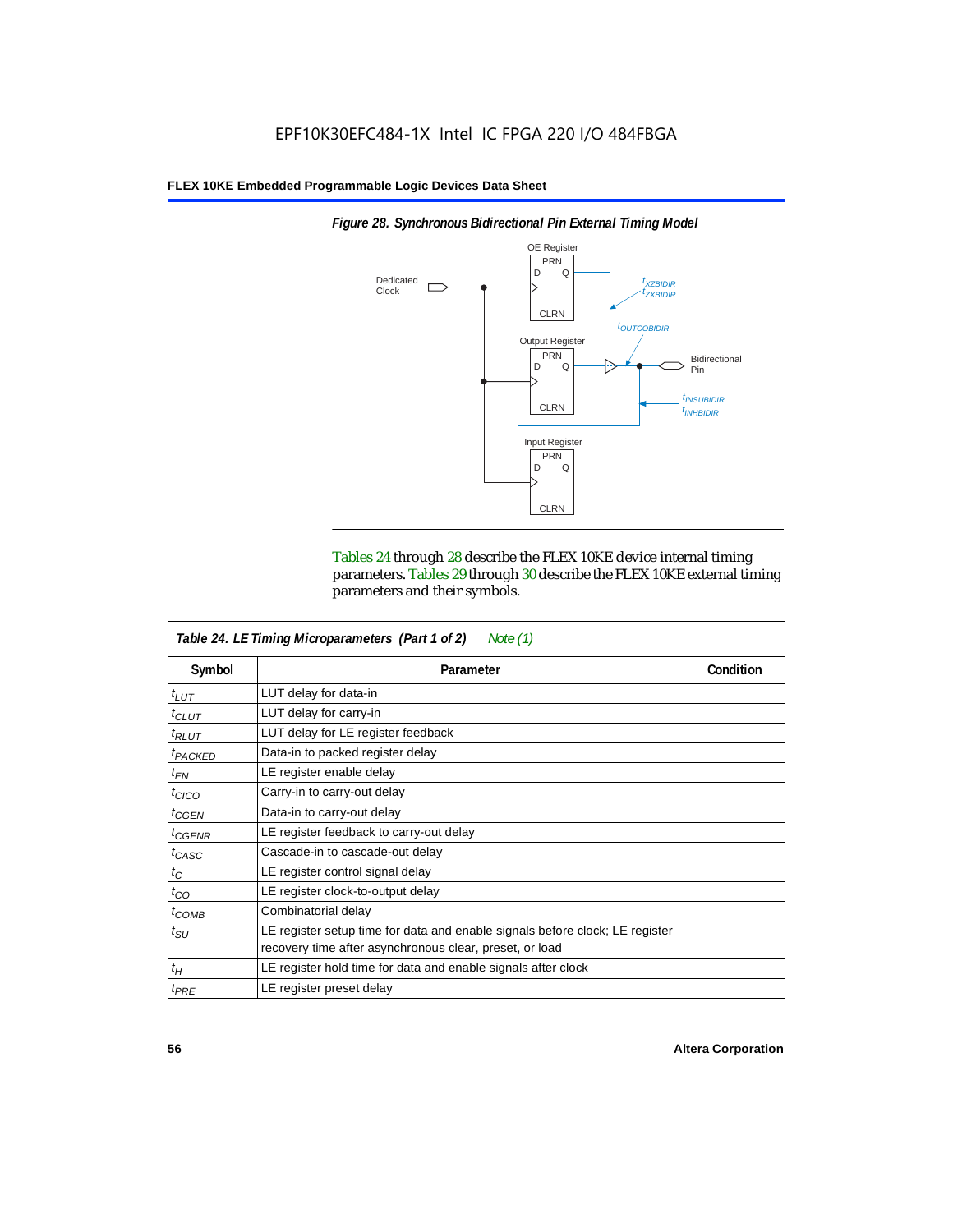| Table 24. LE Timing Microparameters (Part 2 of 2)<br>Note (1) |                                        |  |  |  |  |
|---------------------------------------------------------------|----------------------------------------|--|--|--|--|
| Symbol                                                        | Condition<br>Parameter                 |  |  |  |  |
| $t_{CLR}$                                                     | LE register clear delay                |  |  |  |  |
| $t_{CH}$                                                      | Minimum clock high time from clock pin |  |  |  |  |
| $t_{CL}$                                                      | Minimum clock low time from clock pin  |  |  |  |  |

|                     | Table 25. IOE Timing Microparameters<br>Note (1)                                                                         |                    |  |
|---------------------|--------------------------------------------------------------------------------------------------------------------------|--------------------|--|
| Symbol              | Parameter                                                                                                                | <b>Conditions</b>  |  |
| $t$ <sub>IOD</sub>  | IOE data delay                                                                                                           |                    |  |
| $t_{\text{IOC}}$    | IOE register control signal delay                                                                                        |                    |  |
| $t_{\text{IOCO}}$   | IOE register clock-to-output delay                                                                                       |                    |  |
| <sup>t</sup> іОСОМВ | IOE combinatorial delay                                                                                                  |                    |  |
| $t_{IOSU}$          | IOE register setup time for data and enable signals before clock; IOE register<br>recovery time after asynchronous clear |                    |  |
| $t_{IOH}$           | IOE register hold time for data and enable signals after clock                                                           |                    |  |
| $t_{IOCLR}$         | IOE register clear time                                                                                                  |                    |  |
| $t_{OD1}$           | Output buffer and pad delay, slow slew rate = off, $V_{\text{CCIO}} = 3.3 \text{ V}$                                     | $C1 = 35$ pF $(2)$ |  |
| $t_{OD2}$           | Output buffer and pad delay, slow slew rate = off, $V_{\text{CCIO}} = 2.5$ V                                             | $C1 = 35$ pF $(3)$ |  |
| $t_{OD3}$           | Output buffer and pad delay, slow slew rate = on                                                                         | $C1 = 35$ pF $(4)$ |  |
| $t_{XZ}$            | IOE output buffer disable delay                                                                                          |                    |  |
| $t_{ZX1}$           | IOE output buffer enable delay, slow slew rate = off, $V_{\text{CCIO}} = 3.3$ V                                          | $C1 = 35$ pF $(2)$ |  |
| t <sub>ZX2</sub>    | IOE output buffer enable delay, slow slew rate = off, $V_{\text{CCIO}} = 2.5 V$                                          | $C1 = 35$ pF $(3)$ |  |
| $t_{ZX3}$           | IOE output buffer enable delay, slow slew rate = on                                                                      | $C1 = 35$ pF $(4)$ |  |
| <sup>t</sup> INREG  | IOE input pad and buffer to IOE register delay                                                                           |                    |  |
| $t_{IOFD}$          | IOE register feedback delay                                                                                              |                    |  |
| <sup>t</sup> INCOMB | IOE input pad and buffer to FastTrack Interconnect delay                                                                 |                    |  |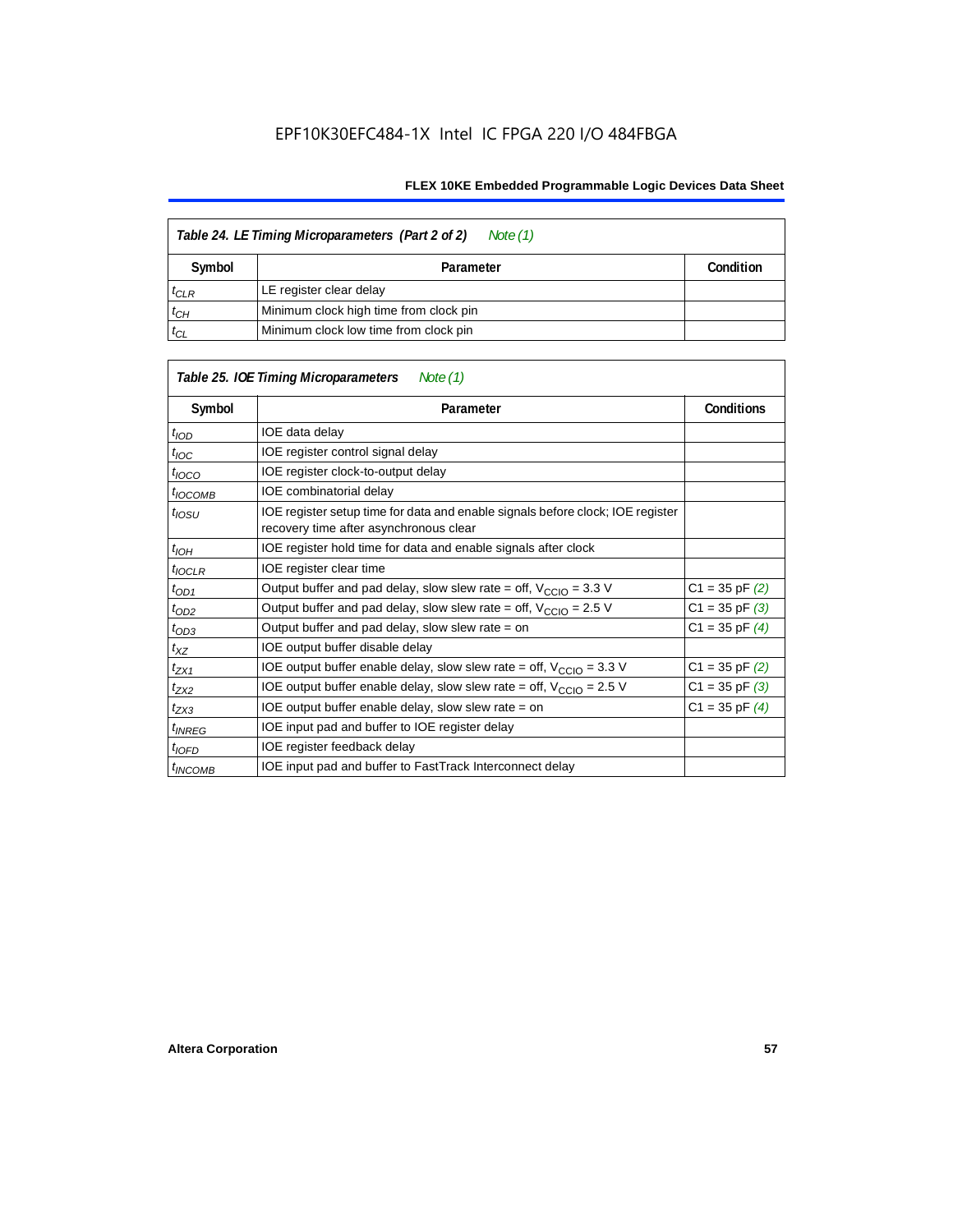## EPF10K30EFC484-1X Intel IC FPGA 220 I/O 484FBGA

| Table 26. EAB Timing Microparameters<br>Note $(1)$ |                                                                        |                   |  |  |  |  |
|----------------------------------------------------|------------------------------------------------------------------------|-------------------|--|--|--|--|
| Symbol                                             | Parameter                                                              | <b>Conditions</b> |  |  |  |  |
| <sup>t</sup> EABDATA1                              | Data or address delay to EAB for combinatorial input                   |                   |  |  |  |  |
| <sup>t</sup> EABDATA2                              | Data or address delay to EAB for registered input                      |                   |  |  |  |  |
| <sup>t</sup> EABWE1                                | Write enable delay to EAB for combinatorial input                      |                   |  |  |  |  |
| <sup>t</sup> EABWE2                                | Write enable delay to EAB for registered input                         |                   |  |  |  |  |
| <sup>t</sup> EABRE1                                | Read enable delay to EAB for combinatorial input                       |                   |  |  |  |  |
| t <sub>EABRE2</sub>                                | Read enable delay to EAB for registered input                          |                   |  |  |  |  |
| <sup>t</sup> EABCLK                                | EAB register clock delay                                               |                   |  |  |  |  |
| <sup>t</sup> ЕАВСО                                 | EAB register clock-to-output delay                                     |                   |  |  |  |  |
| <sup>t</sup> EABBYPASS                             | Bypass register delay                                                  |                   |  |  |  |  |
| <sup>t</sup> EABSU                                 | EAB register setup time before clock                                   |                   |  |  |  |  |
| <sup>t</sup> EABH                                  | EAB register hold time after clock                                     |                   |  |  |  |  |
| <sup>t</sup> EABCLR                                | EAB register asynchronous clear time to output delay                   |                   |  |  |  |  |
| $t_{AA}$                                           | Address access delay (including the read enable to output delay)       |                   |  |  |  |  |
| $t_{WP}$                                           | Write pulse width                                                      |                   |  |  |  |  |
| t <sub>RP</sub>                                    | Read pulse width                                                       |                   |  |  |  |  |
| $t_{WDSU}$                                         | Data setup time before falling edge of write pulse                     | (5)               |  |  |  |  |
| $t_{WDH}$                                          | Data hold time after falling edge of write pulse                       | (5)               |  |  |  |  |
| $t_{WASU}$                                         | Address setup time before rising edge of write pulse                   | (5)               |  |  |  |  |
| $t_{WAH}$                                          | Address hold time after falling edge of write pulse                    | (5)               |  |  |  |  |
| t <sub>RASU</sub>                                  | Address setup time with respect to the falling edge of the read enable |                   |  |  |  |  |
| $t_{RAH}$                                          | Address hold time with respect to the falling edge of the read enable  |                   |  |  |  |  |
| $t_{WO}$                                           | Write enable to data output valid delay                                |                   |  |  |  |  |
| $t_{DD}$                                           | Data-in to data-out valid delay                                        |                   |  |  |  |  |
| <sup>t</sup> EABOUT                                | Data-out delay                                                         |                   |  |  |  |  |
| <sup>t</sup> ЕАВСН                                 | Clock high time                                                        |                   |  |  |  |  |
| <sup>t</sup> EABCL                                 | Clock low time                                                         |                   |  |  |  |  |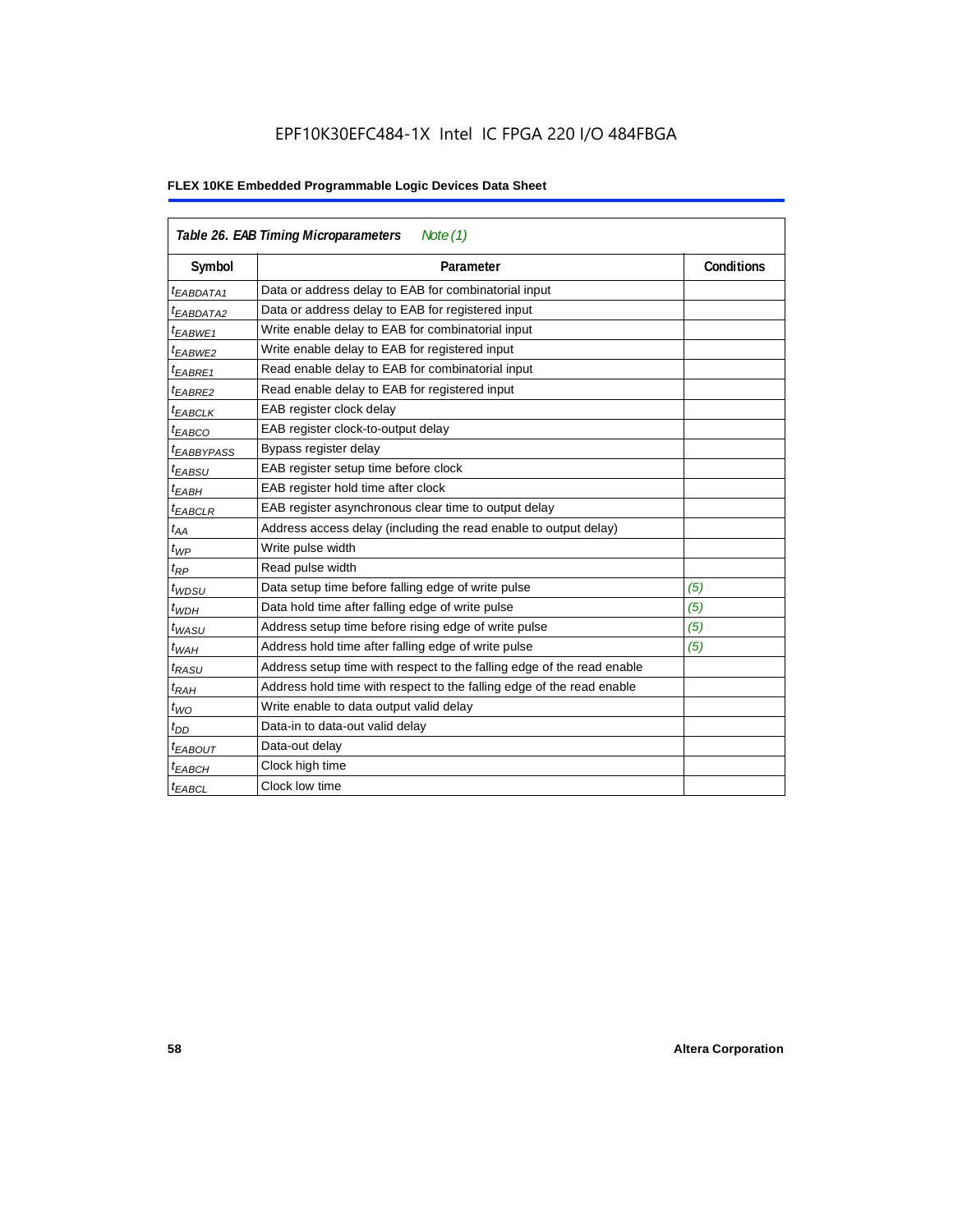| Note $(1)$ , $(6)$<br>Table 27. EAB Timing Macroparameters |                                                                                           |                   |  |  |  |  |
|------------------------------------------------------------|-------------------------------------------------------------------------------------------|-------------------|--|--|--|--|
| Symbol                                                     | Parameter                                                                                 | <b>Conditions</b> |  |  |  |  |
| <sup>t</sup> EABAA                                         | EAB address access delay                                                                  |                   |  |  |  |  |
| <sup>I</sup> EABRCCOMB                                     | EAB asynchronous read cycle time                                                          |                   |  |  |  |  |
| <sup>t</sup> EABRCREG                                      | EAB synchronous read cycle time                                                           |                   |  |  |  |  |
| <sup>t</sup> EABWP                                         | EAB write pulse width                                                                     |                   |  |  |  |  |
| <sup>t</sup> ЕАВWССОМВ                                     | EAB asynchronous write cycle time                                                         |                   |  |  |  |  |
| <sup>t</sup> EABWCREG                                      | EAB synchronous write cycle time                                                          |                   |  |  |  |  |
| <sup>t</sup> EABDD                                         | EAB data-in to data-out valid delay                                                       |                   |  |  |  |  |
| <sup>t</sup> EABDATACO                                     | EAB clock-to-output delay when using output registers                                     |                   |  |  |  |  |
| <sup>t</sup> EABDATASU                                     | EAB data/address setup time before clock when using input register                        |                   |  |  |  |  |
| <sup>t</sup> EABDATAH                                      | EAB data/address hold time after clock when using input register                          |                   |  |  |  |  |
| <sup>t</sup> EABWESU                                       | EAB WE setup time before clock when using input register                                  |                   |  |  |  |  |
| <sup>t</sup> EABWEH                                        | EAB WE hold time after clock when using input register                                    |                   |  |  |  |  |
| <sup>t</sup> EABWDSU                                       | EAB data setup time before falling edge of write pulse when not using input               |                   |  |  |  |  |
|                                                            | registers                                                                                 |                   |  |  |  |  |
| <sup>t</sup> EABWDH                                        | EAB data hold time after falling edge of write pulse when not using input                 |                   |  |  |  |  |
|                                                            | registers                                                                                 |                   |  |  |  |  |
| t <sub>EABWASU</sub>                                       | EAB address setup time before rising edge of write pulse when not using                   |                   |  |  |  |  |
|                                                            | input registers                                                                           |                   |  |  |  |  |
| t <sub>EABWAH</sub>                                        | EAB address hold time after falling edge of write pulse when not using input<br>registers |                   |  |  |  |  |
| <sup>t</sup> EABWO                                         | EAB write enable to data output valid delay                                               |                   |  |  |  |  |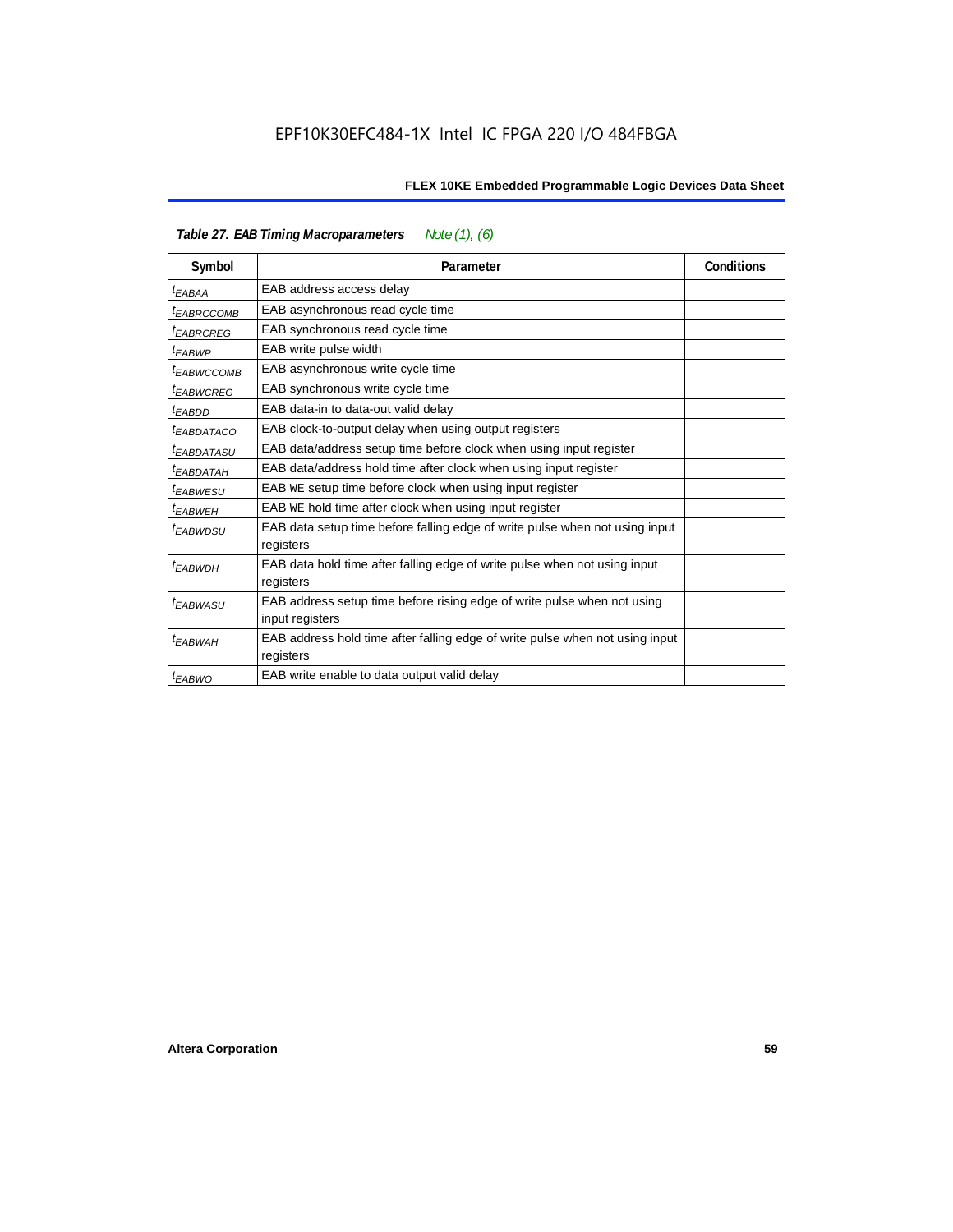| Table 28. Interconnect Timing Microparameters<br>Note $(1)$ |                                                                                                                         |                   |  |  |  |  |
|-------------------------------------------------------------|-------------------------------------------------------------------------------------------------------------------------|-------------------|--|--|--|--|
| Symbol                                                      | Parameter                                                                                                               | <b>Conditions</b> |  |  |  |  |
| $tD$ IN2IOE                                                 | Delay from dedicated input pin to IOE control input                                                                     | (7)               |  |  |  |  |
| $t_{DIN2LE}$                                                | Delay from dedicated input pin to LE or EAB control input                                                               | (7)               |  |  |  |  |
| <sup>t</sup> DCLK2IOE                                       | Delay from dedicated clock pin to IOE clock                                                                             | (7)               |  |  |  |  |
| $t_{DCLK2LE}$                                               | Delay from dedicated clock pin to LE or EAB clock                                                                       | (7)               |  |  |  |  |
| <sup>t</sup> DIN2DATA                                       | Delay from dedicated input or clock to LE or EAB data                                                                   | (7)               |  |  |  |  |
| <sup>t</sup> SAMELAB                                        | Routing delay for an LE driving another LE in the same LAB                                                              |                   |  |  |  |  |
| <sup>t</sup> SAMEROW                                        | Routing delay for a row IOE, LE, or EAB driving a row IOE, LE, or EAB in the<br>same row                                | (7)               |  |  |  |  |
| <sup>t</sup> SAMECOLUMN                                     | Routing delay for an LE driving an IOE in the same column                                                               | (7)               |  |  |  |  |
| <i>t<sub>DIFFROW</sub></i>                                  | Routing delay for a column IOE, LE, or EAB driving an LE or EAB in a different<br>row                                   | (7)               |  |  |  |  |
| <i>t</i> TWOROWS                                            | Routing delay for a row IOE or EAB driving an LE or EAB in a different row                                              | (7)               |  |  |  |  |
| <sup>t</sup> LEPERIPH                                       | Routing delay for an LE driving a control signal of an IOE via the peripheral<br>control bus                            | (7)               |  |  |  |  |
| $t_{LABCARRY}$                                              | Routing delay for the carry-out signal of an LE driving the carry-in signal of a<br>different LE in a different LAB     |                   |  |  |  |  |
| $t_{LABCASC}$                                               | Routing delay for the cascade-out signal of an LE driving the cascade-in<br>signal of a different LE in a different LAB |                   |  |  |  |  |

| Table 29. External Timing Parameters |                                                                                                   |                   |  |  |  |  |
|--------------------------------------|---------------------------------------------------------------------------------------------------|-------------------|--|--|--|--|
| Symbol                               | Parameter                                                                                         | <b>Conditions</b> |  |  |  |  |
| <sup>t</sup> DRR                     | Register-to-register delay via four LEs, three row interconnects, and four local<br>interconnects | (8)               |  |  |  |  |
| t <sub>insu</sub>                    | Setup time with global clock at IOE register                                                      | (9)               |  |  |  |  |
| $t_{\rm INH}$                        | Hold time with global clock at IOE register                                                       | (9)               |  |  |  |  |
| toutco                               | Clock-to-output delay with global clock at IOE register                                           | (9)               |  |  |  |  |
| t <sub>PCISU</sub>                   | Setup time with global clock for registers used in PCI designs                                    | $(9)$ , $(10)$    |  |  |  |  |
| <sup>t</sup> PCIH                    | Hold time with global clock for registers used in PCI designs                                     | $(9)$ , $(10)$    |  |  |  |  |
| <sup>T</sup> PCICO                   | Clock-to-output delay with global clock for registers used in PCI designs                         | $(9)$ , $(10)$    |  |  |  |  |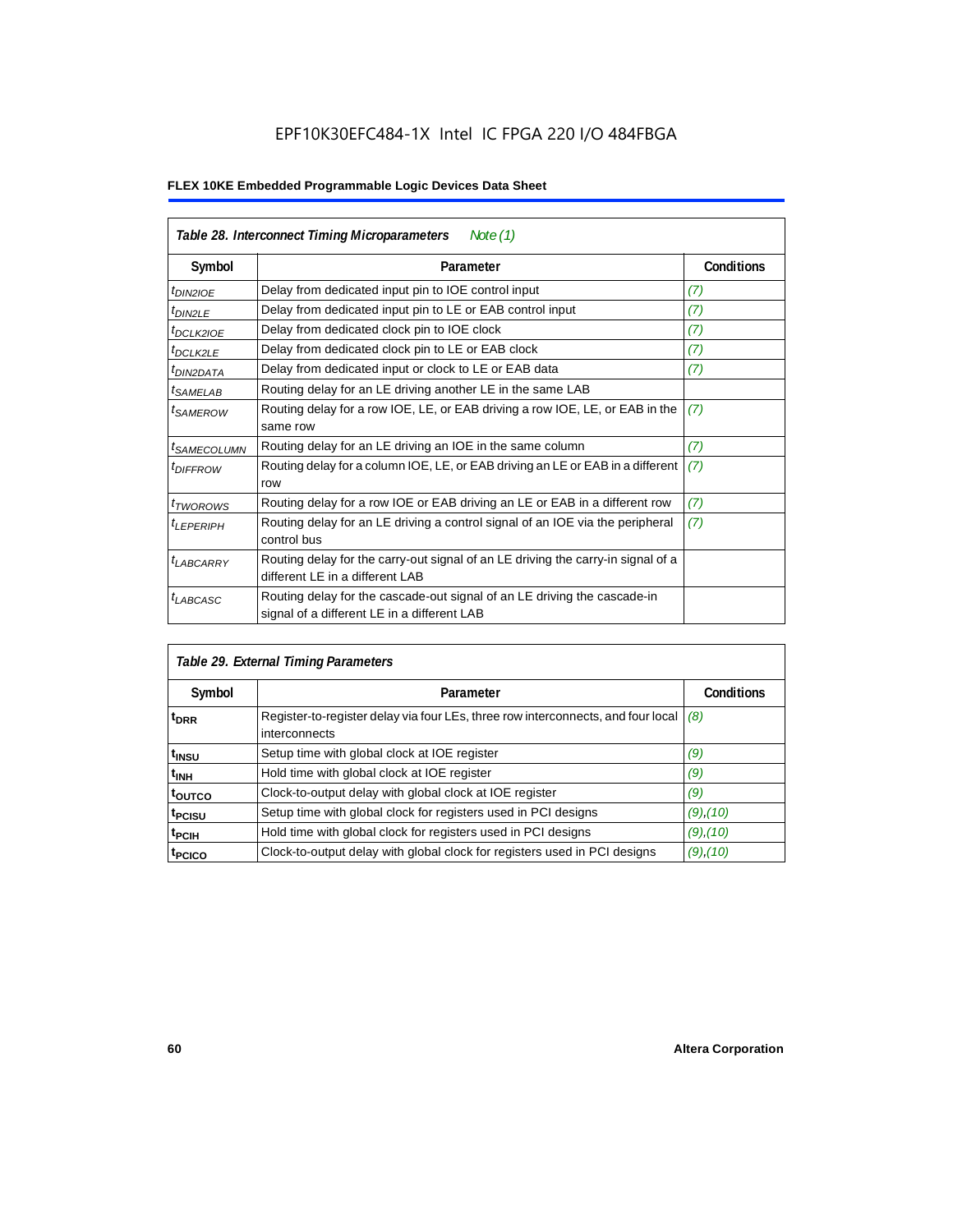| Table 30. External Bidirectional Timing Parameters<br>Note $(9)$ |                                                                                                 |                   |  |  |  |  |  |
|------------------------------------------------------------------|-------------------------------------------------------------------------------------------------|-------------------|--|--|--|--|--|
| Symbol                                                           | Parameter                                                                                       | <b>Conditions</b> |  |  |  |  |  |
| <sup>t</sup> INSUBIDIR                                           | Setup time for bi-directional pins with global clock at same-row or same-<br>column LE register |                   |  |  |  |  |  |
| <sup>t</sup> INHBIDIR                                            | Hold time for bidirectional pins with global clock at same-row or same-column<br>LE register    |                   |  |  |  |  |  |
| <sup>t</sup> INH                                                 | Hold time with global clock at IOE register                                                     |                   |  |  |  |  |  |
| <b><i>LOUTCOBIDIR</i></b>                                        | Clock-to-output delay for bidirectional pins with global clock at IOE register                  | $C1 = 35 pF$      |  |  |  |  |  |
| <sup>t</sup> xzbidir                                             | Synchronous IOE output buffer disable delay                                                     | $C1 = 35 pF$      |  |  |  |  |  |
| <sup>T</sup> ZXBIDIR                                             | Synchronous IOE output buffer enable delay, slow slew rate= off                                 | $C1 = 35 pF$      |  |  |  |  |  |

#### *Notes to tables:*

- (1) Microparameters are timing delays contributed by individual architectural elements. These parameters cannot be measured explicitly.
- (2) Operating conditions:  $VCCIO = 3.3 V ±10%$  for commercial or industrial use.<br>(3) Operating conditions:  $VCCIO = 2.5 V ±5%$  for commercial or industrial use in
- Operating conditions: VCCIO =  $2.5$  V  $\pm 5$ % for commercial or industrial use in EPF10K30E, EPF10K50S, EPF10K100E, EPF10K130E, and EPF10K200S devices.
- (4) Operating conditions: VCCIO = 3.3 V.
- (5) Because the RAM in the EAB is self-timed, this parameter can be ignored when the WE signal is registered.<br>(6) EAB macroparameters are internal parameters that can simplify predicting the behavior of an EAB at its bor
- EAB macroparameters are internal parameters that can simplify predicting the behavior of an EAB at its boundary; these parameters are calculated by summing selected microparameters.
- (7) These parameters are worst-case values for typical applications. Post-compilation timing simulation and timing analysis are required to determine actual worst-case performance.
- (8) Contact Altera Applications for test circuit specifications and test conditions.
- (9) This timing parameter is sample-tested only.
- (10) This parameter is measured with the measurement and test conditions, including load, specified in the PCI Local Bus Specification, revision 2.2.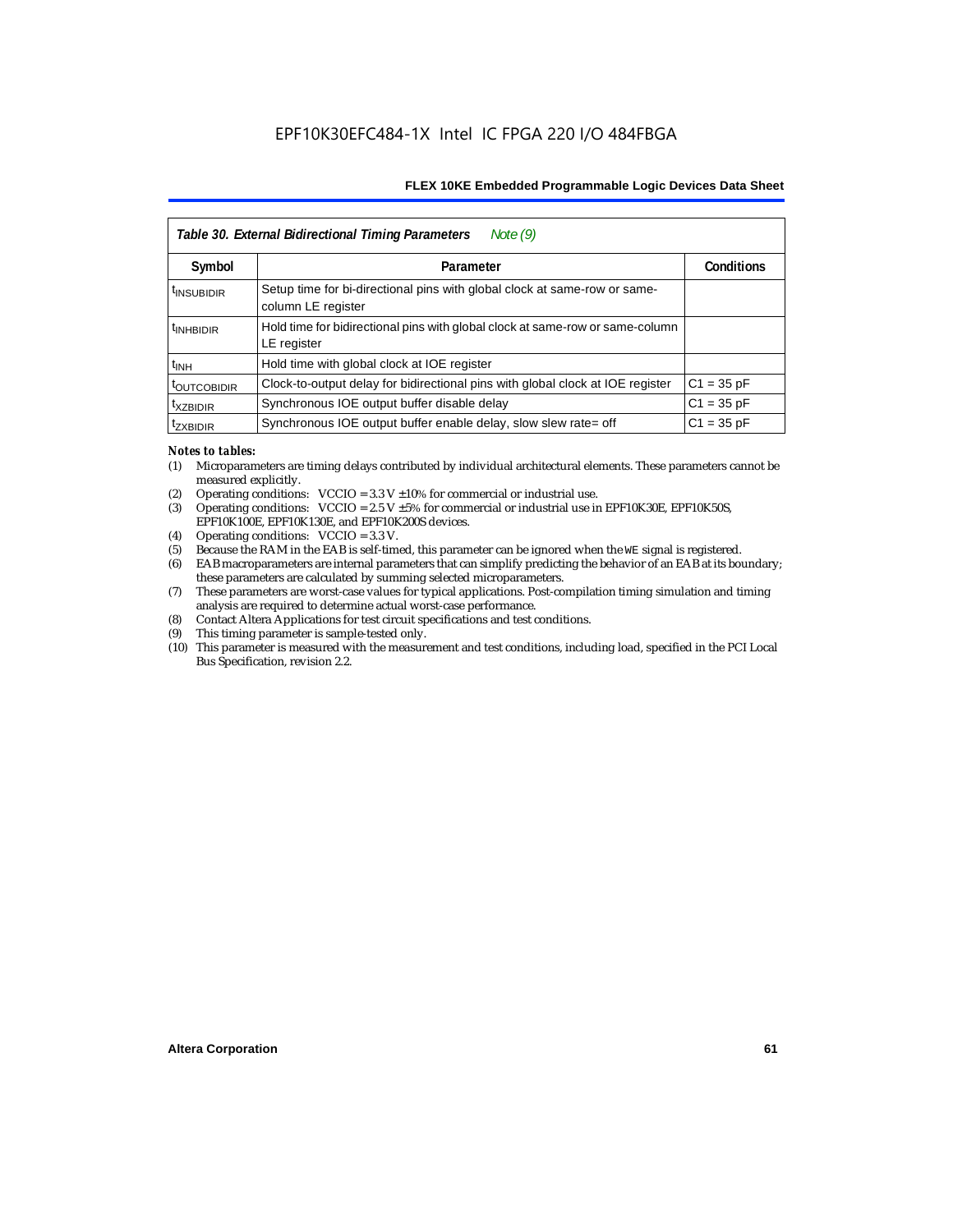Figures 29 and 30 show the asynchronous and synchronous timing waveforms, respectively, or the EAB macroparameters in Tables 26 and 27.

**EAB Asynchronous Write EAB Asynchronous Read** WE. a0 d0 d3  $t_{EABRCCOMB}$ a1 *《*、 a2 *《*、 a3 d2  $t_{FABAA}$ d1 Address Data-Out WE a0 din1  $\chi$  dout2  $t_{EABDD}$ a1 a2 din1 din0  $t_{EABWCCOMB}$  $t_{EABWASU}$   $\longrightarrow$  $t_{EABWDSU}$  +  $\longrightarrow$   $t_{EABWDH}$  $t_{EABWP}$ Data-In din0 Address Data-Out

#### *Figure 29. EAB Asynchronous Timing Waveforms*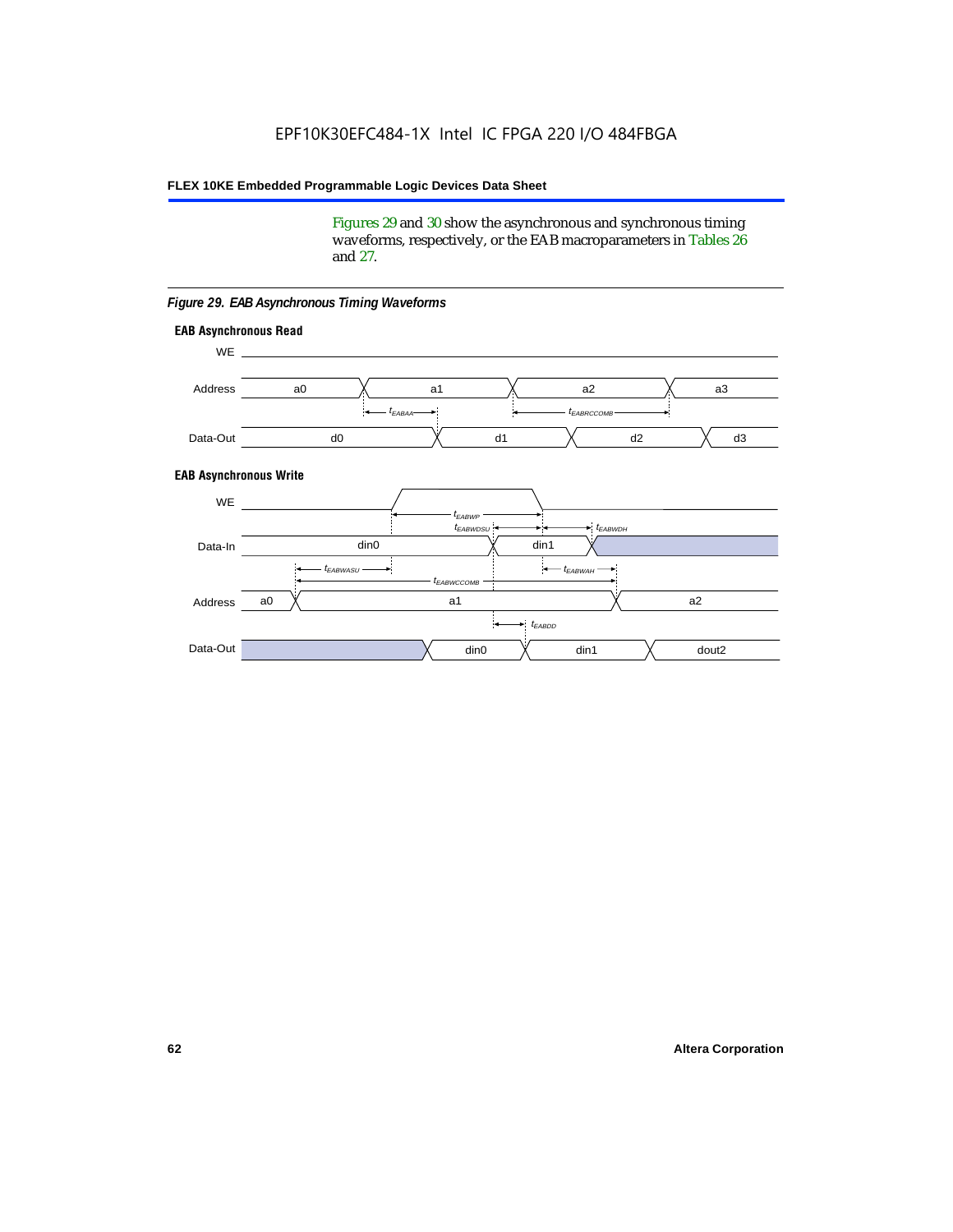

## *Figure 30. EAB Synchronous Timing Waveforms*

### **EAB Synchronous Write (EAB Output Registers Used)**



Tables 31 through 37 show EPF10K30E device internal and external timing parameters.

| Table 31. EPF10K30E Device LE Timing Microparameters (Part 1 of 2)<br>Note $(1)$ |     |                |     |                |                |     |      |  |  |
|----------------------------------------------------------------------------------|-----|----------------|-----|----------------|----------------|-----|------|--|--|
| Symbol                                                                           |     | -1 Speed Grade |     | -2 Speed Grade | -3 Speed Grade |     | Unit |  |  |
|                                                                                  | Min | Max            | Min | Max            | Min            | Max |      |  |  |
| $t_{LUT}$                                                                        |     | 0.7            |     | 0.8            |                | 1.1 | ns   |  |  |
| $t_{CLUT}$                                                                       |     | 0.5            |     | 0.6            |                | 0.8 | ns   |  |  |
| $t_{RLUT}$                                                                       |     | 0.6            |     | 0.7            |                | 1.0 | ns   |  |  |
| $t_{PACKED}$                                                                     |     | 0.3            |     | 0.4            |                | 0.5 | ns   |  |  |
| $t_{EN}$                                                                         |     | 0.6            |     | 0.8            |                | 1.0 | ns   |  |  |
| $t_{CICO}$                                                                       |     | 0.1            |     | 0.1            |                | 0.2 | ns   |  |  |
| $t_{GEN}$                                                                        |     | 0.4            |     | 0.5            |                | 0.7 | ns   |  |  |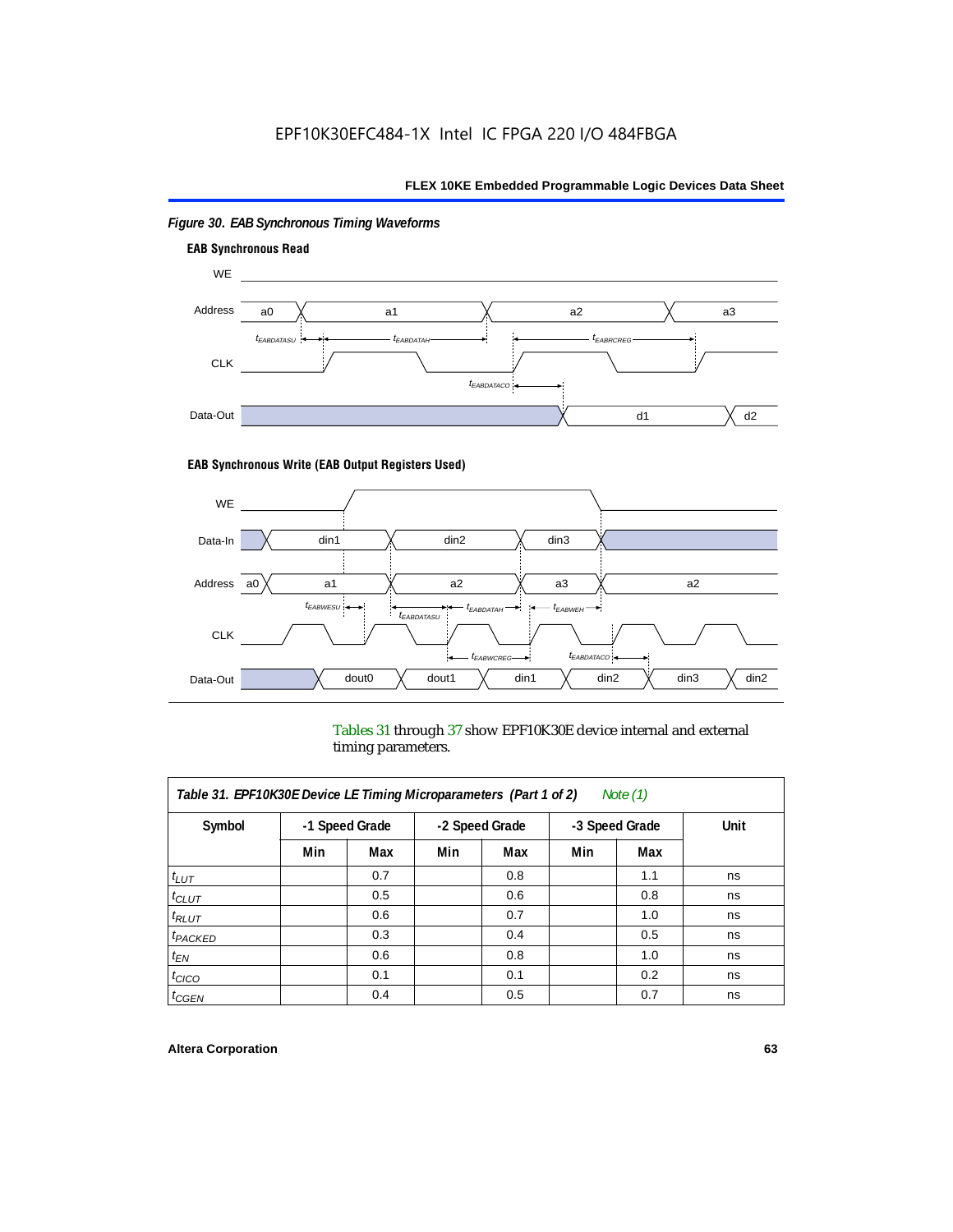## EPF10K30EFC484-1X Intel IC FPGA 220 I/O 484FBGA

| Table 31. EPF10K30E Device LE Timing Microparameters (Part 2 of 2)<br>Note (1) |     |                |     |                |                |     |      |  |
|--------------------------------------------------------------------------------|-----|----------------|-----|----------------|----------------|-----|------|--|
| Symbol                                                                         |     | -1 Speed Grade |     | -2 Speed Grade | -3 Speed Grade |     | Unit |  |
|                                                                                | Min | Max            | Min | Max            | Min            | Max |      |  |
| $t_{GENR}$                                                                     |     | 0.1            |     | 0.1            |                | 0.2 | ns   |  |
| $t_{CASC}$                                                                     |     | 0.6            |     | 0.8            |                | 1.0 | ns   |  |
| $t_C$                                                                          |     | 0.0            |     | 0.0            |                | 0.0 | ns   |  |
| $t_{CO}$                                                                       |     | 0.3            |     | 0.4            |                | 0.5 | ns   |  |
| $t_{COMB}$                                                                     |     | 0.4            |     | 0.4            |                | 0.6 | ns   |  |
| $t_{\text{SU}}$                                                                | 0.4 |                | 0.6 |                | 0.6            |     | ns   |  |
| $t_H\,$                                                                        | 0.7 |                | 1.0 |                | 1.3            |     | ns   |  |
| $t_{PRE}$                                                                      |     | 0.8            |     | 0.9            |                | 1.2 | ns   |  |
| $t_{CLR}$                                                                      |     | 0.8            |     | 0.9            |                | 1.2 | ns   |  |
| $t_{\mathit{CH}}$                                                              | 2.0 |                | 2.5 |                | 2.5            |     | ns   |  |
| $t_{CL}$                                                                       | 2.0 |                | 2.5 |                | 2.5            |     | ns   |  |

| Table 32. EPF10K30E Device IOE Timing Microparameters<br>Note $(1)$ |                |     |                |     |                |     |      |  |  |
|---------------------------------------------------------------------|----------------|-----|----------------|-----|----------------|-----|------|--|--|
| Symbol                                                              | -1 Speed Grade |     | -2 Speed Grade |     | -3 Speed Grade |     | Unit |  |  |
|                                                                     | Min            | Max | Min            | Max | Min            | Max |      |  |  |
| t <sub>IOD</sub>                                                    |                | 2.4 |                | 2.8 |                | 3.8 | ns   |  |  |
| $t_{\text{IOC}}$                                                    |                | 0.3 |                | 0.4 |                | 0.5 | ns   |  |  |
| $t_{IOCO}$                                                          |                | 1.0 |                | 1.1 |                | 1.6 | ns   |  |  |
| $t_{\text{IOCOMB}}$                                                 |                | 0.0 |                | 0.0 |                | 0.0 | ns   |  |  |
| $t_{IOSU}$                                                          | 1.2            |     | 1.4            |     | 1.9            |     | ns   |  |  |
| $t_{I\odot H}$                                                      | 0.3            |     | 0.4            |     | 0.5            |     | ns   |  |  |
| $t_{IOCLR}$                                                         |                | 1.0 |                | 1.1 |                | 1.6 | ns   |  |  |
| $t_{OD1}$                                                           |                | 1.9 |                | 2.3 |                | 3.0 | ns   |  |  |
| $t_{OD2}$                                                           |                | 1.4 |                | 1.8 |                | 2.5 | ns   |  |  |
| $t_{OD3}$                                                           |                | 4.4 |                | 5.2 |                | 7.0 | ns   |  |  |
| $t_{\mathsf{XZ}}$                                                   |                | 2.7 |                | 3.1 |                | 4.3 | ns   |  |  |
| $t_{ZX1}$                                                           |                | 2.7 |                | 3.1 |                | 4.3 | ns   |  |  |
| $t_{ZX2}$                                                           |                | 2.2 |                | 2.6 |                | 3.8 | ns   |  |  |
| $t_{ZX3}$                                                           |                | 5.2 |                | 6.0 |                | 8.3 | ns   |  |  |
| $t_{INREG}$                                                         |                | 3.4 |                | 4.1 |                | 5.5 | ns   |  |  |
| $t_{IOED}$                                                          |                | 0.8 |                | 1.3 |                | 2.4 | ns   |  |  |
| $t_{INCOMB}$                                                        |                | 0.8 |                | 1.3 |                | 2.4 | ns   |  |  |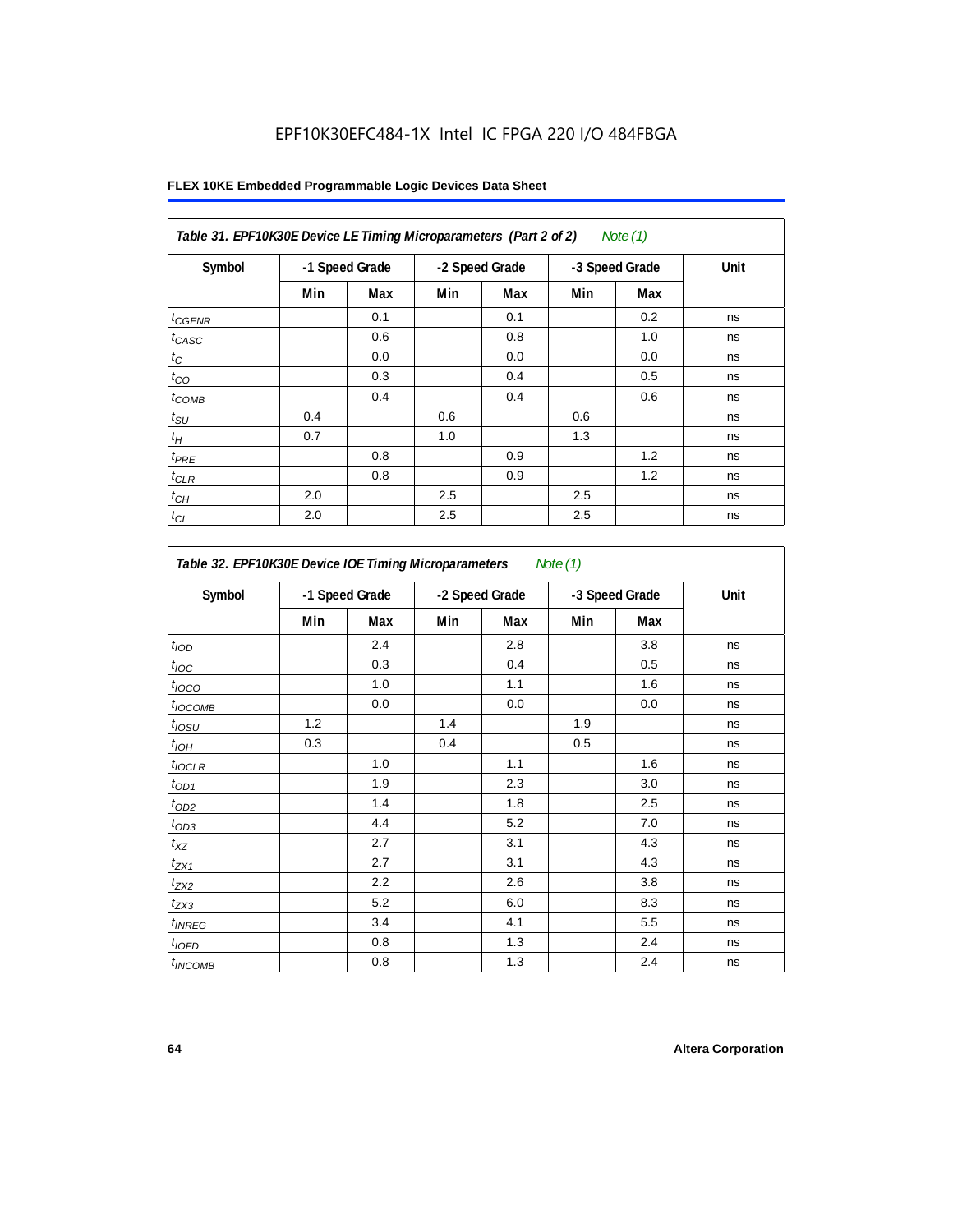| FLEX 10KE Embedded Programmable Logic Devices Data Sheet |  |
|----------------------------------------------------------|--|
|----------------------------------------------------------|--|

| Table 33. EPF10K30E Device EAB Internal Microparameters<br>Note $(1)$ |     |                |     |                |     |                |      |  |  |  |
|-----------------------------------------------------------------------|-----|----------------|-----|----------------|-----|----------------|------|--|--|--|
| Symbol                                                                |     | -1 Speed Grade |     | -2 Speed Grade |     | -3 Speed Grade | Unit |  |  |  |
|                                                                       | Min | Max            | Min | Max            | Min | Max            |      |  |  |  |
| t <sub>EABDATA1</sub>                                                 |     | 1.7            |     | 2.0            |     | 2.3            | ns   |  |  |  |
| t <sub>EABDATA1</sub>                                                 |     | 0.6            |     | 0.7            |     | 0.8            | ns   |  |  |  |
| t <sub>EABWE1</sub>                                                   |     | 1.1            |     | 1.3            |     | 1.4            | ns   |  |  |  |
| t <sub>EABWE2</sub>                                                   |     | 0.4            |     | 0.4            |     | 0.5            | ns   |  |  |  |
| $t_{EABRE1}$                                                          |     | 0.8            |     | 0.9            |     | 1.0            | ns   |  |  |  |
| t <sub>EABRE2</sub>                                                   |     | 0.4            |     | 0.4            |     | 0.5            | ns   |  |  |  |
| <sup>t</sup> EABCLK                                                   |     | 0.0            |     | 0.0            |     | 0.0            | ns   |  |  |  |
| t <sub>EABCO</sub>                                                    |     | 0.3            |     | 0.3            |     | 0.4            | ns   |  |  |  |
| <b><i>EABBYPASS</i></b>                                               |     | 0.5            |     | 0.6            |     | 0.7            | ns   |  |  |  |
| $t_{EABSU}$                                                           | 0.9 |                | 1.0 |                | 1.2 |                | ns   |  |  |  |
| $t_{EABH}$                                                            | 0.4 |                | 0.4 |                | 0.5 |                | ns   |  |  |  |
| $t_{EABCLR}$                                                          | 0.3 |                | 0.3 |                | 0.3 |                | ns   |  |  |  |
| $t_{\mathit{AA}}$                                                     |     | 3.2            |     | 3.8            |     | 4.4            | ns   |  |  |  |
| $t_{WP}$                                                              | 2.5 |                | 2.9 |                | 3.3 |                | ns   |  |  |  |
| $t_{\!R\!P}$                                                          | 0.9 |                | 1.1 |                | 1.2 |                | ns   |  |  |  |
| $t_{WDSU}$                                                            | 0.9 |                | 1.0 |                | 1.1 |                | ns   |  |  |  |
| $t_{WDH}$                                                             | 0.1 |                | 0.1 |                | 0.1 |                | ns   |  |  |  |
| $t_{WASU}$                                                            | 1.7 |                | 2.0 |                | 2.3 |                | ns   |  |  |  |
| $t_{W\!AH}$                                                           | 1.8 |                | 2.1 |                | 2.4 |                | ns   |  |  |  |
| $t_{RASU}$                                                            | 3.1 |                | 3.7 |                | 4.2 |                | ns   |  |  |  |
| $t_{RAH}$                                                             | 0.2 |                | 0.2 |                | 0.2 |                | ns   |  |  |  |
| $t_{WO}$                                                              |     | 2.5            |     | 2.9            |     | 3.3            | ns   |  |  |  |
| $t_{DD}$                                                              |     | 2.5            |     | 2.9            |     | 3.3            | ns   |  |  |  |
| $t_{EABOUT}$                                                          |     | 0.5            |     | $0.6\,$        |     | 0.7            | ns   |  |  |  |
| $t_{EABCH}$                                                           | 1.5 |                | 2.0 |                | 2.3 |                | ns   |  |  |  |
| $t_{EABCL}$                                                           | 2.5 |                | 2.9 |                | 3.3 |                | ns   |  |  |  |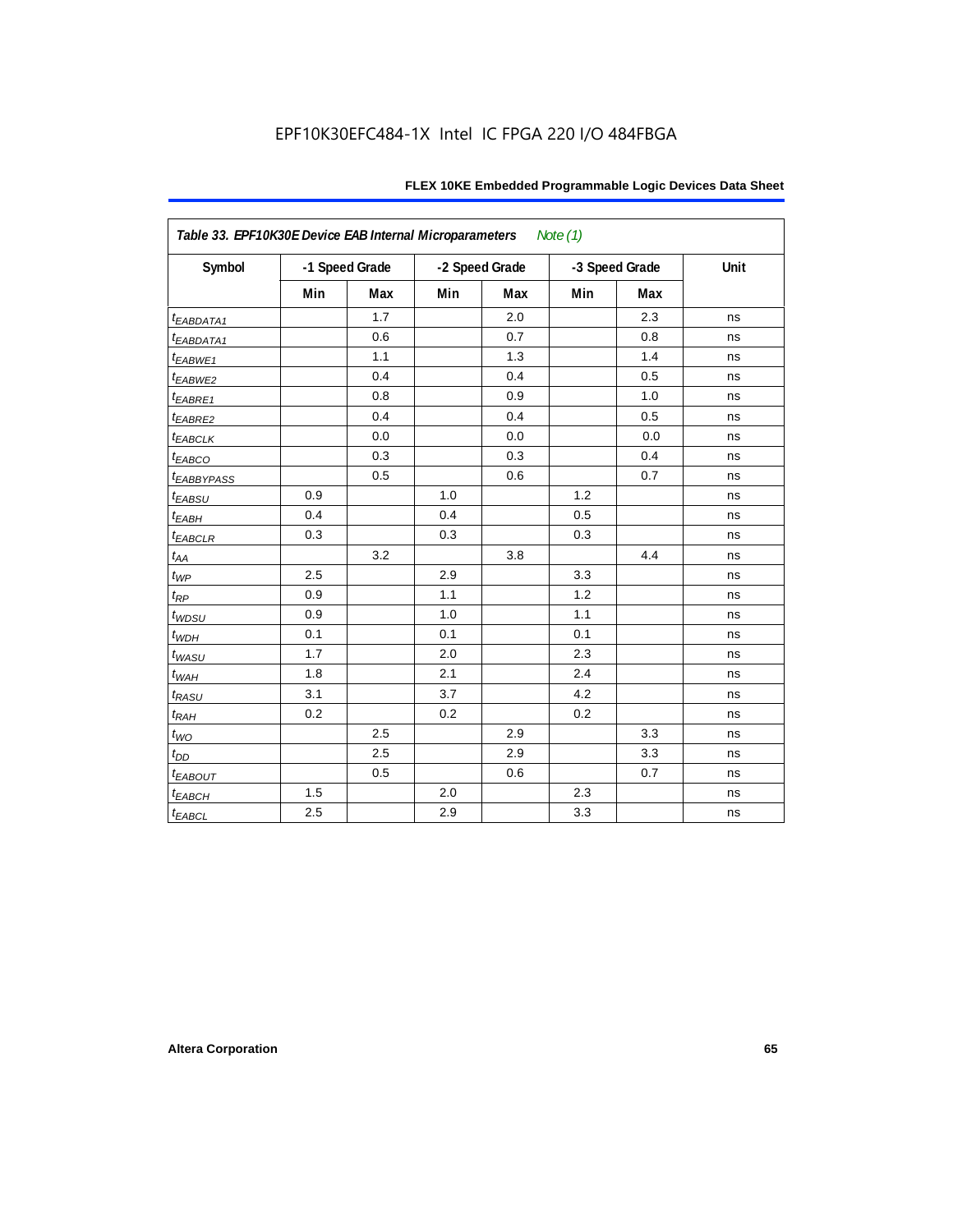## EPF10K30EFC484-1X Intel IC FPGA 220 I/O 484FBGA

|                            | Table 34. EPF10K30E Device EAB Internal Timing Macroparameters<br>Note (1) |     |                |     |                |     |      |  |  |  |  |
|----------------------------|----------------------------------------------------------------------------|-----|----------------|-----|----------------|-----|------|--|--|--|--|
| Symbol                     | -1 Speed Grade                                                             |     | -2 Speed Grade |     | -3 Speed Grade |     | Unit |  |  |  |  |
|                            | Min                                                                        | Max | Min            | Max | Min            | Max |      |  |  |  |  |
| $t_{EABA}$                 |                                                                            | 6.4 |                | 7.6 |                | 8.8 | ns   |  |  |  |  |
| <sup>t</sup> EABRCOMB      | 6.4                                                                        |     | 7.6            |     | 8.8            |     | ns   |  |  |  |  |
| <sup>t</sup> EABRCREG      | 4.4                                                                        |     | 5.1            |     | 6.0            |     | ns   |  |  |  |  |
| $t_{EABWP}$                | 2.5                                                                        |     | 2.9            |     | 3.3            |     | ns   |  |  |  |  |
| <sup>t</sup> EABWCOMB      | 6.0                                                                        |     | 7.0            |     | 8.0            |     | ns   |  |  |  |  |
| <sup>t</sup> EABWCREG      | 6.8                                                                        |     | 7.8            |     | 9.0            |     | ns   |  |  |  |  |
| $t_{EABDD}$                |                                                                            | 5.7 |                | 6.7 |                | 7.7 | ns   |  |  |  |  |
| <sup>t</sup> EABDATACO     |                                                                            | 0.8 |                | 0.9 |                | 1.1 | ns   |  |  |  |  |
| <sup>t</sup> EABDATASU     | 1.5                                                                        |     | 1.7            |     | 2.0            |     | ns   |  |  |  |  |
| <sup>t</sup> EABDATAH      | 0.0                                                                        |     | 0.0            |     | 0.0            |     | ns   |  |  |  |  |
| <i>t<sub>EABWESU</sub></i> | 1.3                                                                        |     | 1.4            |     | 1.7            |     | ns   |  |  |  |  |
| <sup>t</sup> EABWEH        | 0.0                                                                        |     | 0.0            |     | 0.0            |     | ns   |  |  |  |  |
| t <sub>EABWDSU</sub>       | 1.5                                                                        |     | 1.7            |     | 2.0            |     | ns   |  |  |  |  |
| t <sub>EABWDH</sub>        | 0.0                                                                        |     | 0.0            |     | 0.0            |     | ns   |  |  |  |  |
| t <sub>EABWASU</sub>       | 3.0                                                                        |     | 3.6            |     | 4.3            |     | ns   |  |  |  |  |
| <sup>t</sup> EABWAH        | 0.5                                                                        |     | 0.5            |     | 0.4            |     | ns   |  |  |  |  |
| $t_{EABWO}$                |                                                                            | 5.1 |                | 6.0 |                | 6.8 | ns   |  |  |  |  |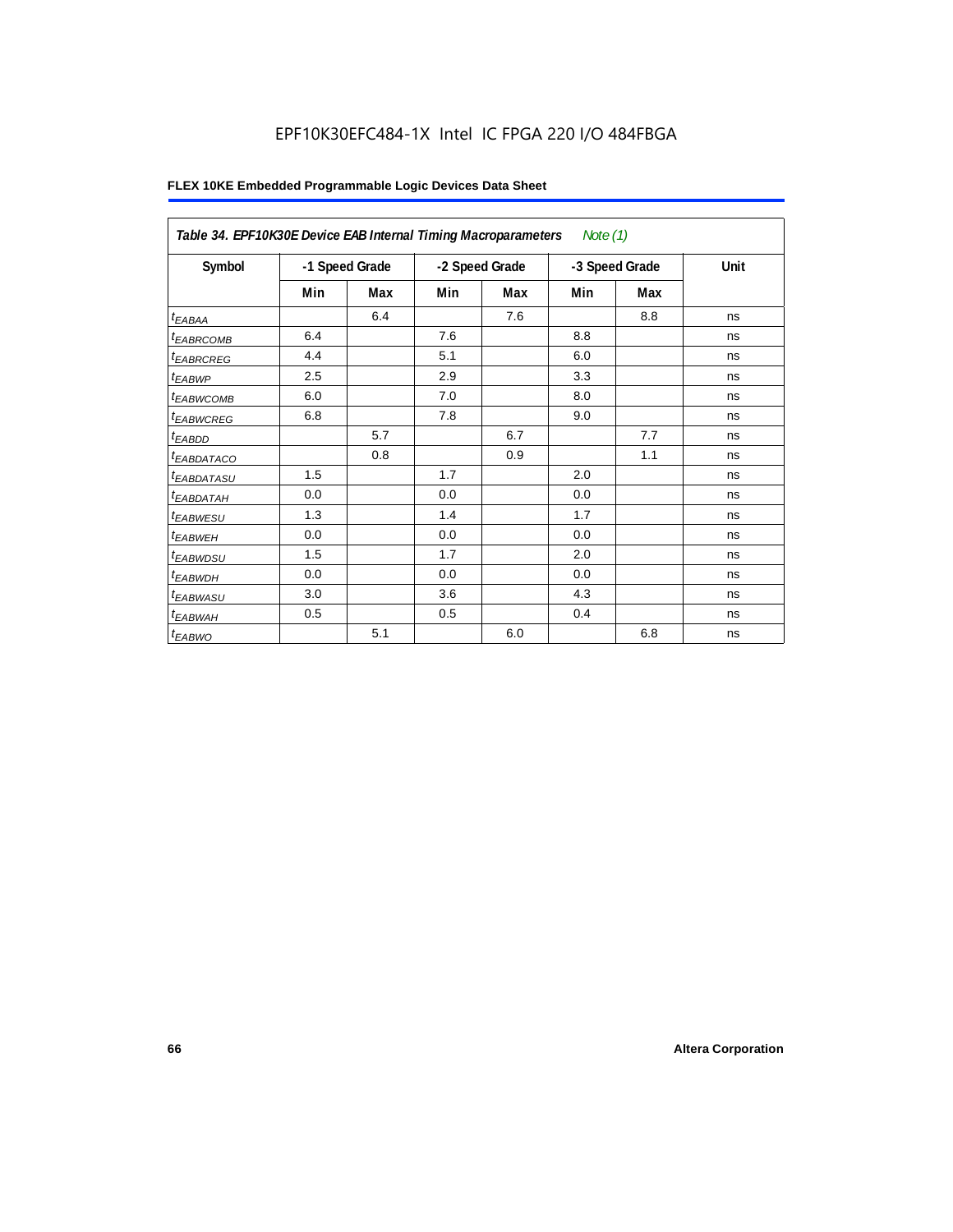| Table 35. EPF10K30E Device Interconnect Timing Microparameters<br>Note $(1)$ |     |                |     |                |     |                |      |  |  |  |
|------------------------------------------------------------------------------|-----|----------------|-----|----------------|-----|----------------|------|--|--|--|
| Symbol                                                                       |     | -1 Speed Grade |     | -2 Speed Grade |     | -3 Speed Grade | Unit |  |  |  |
|                                                                              | Min | Max            | Min | Max            | Min | Max            |      |  |  |  |
| $tD$ IN2IOE                                                                  |     | 1.8            |     | 2.4            |     | 2.9            | ns   |  |  |  |
| $t_{DIN2LE}$                                                                 |     | 1.5            |     | 1.8            |     | 2.4            | ns   |  |  |  |
| <sup>t</sup> DIN2DATA                                                        |     | 1.5            |     | 1.8            |     | 2.2            | ns   |  |  |  |
| t <sub>DCLK2IOE</sub>                                                        |     | 2.2            |     | 2.6            |     | 3.0            | ns   |  |  |  |
| $t_{DCLK2LE}$                                                                |     | 1.5            |     | 1.8            |     | 2.4            | ns   |  |  |  |
| <i>t<sub>SAMELAB</sub></i>                                                   |     | 0.1            |     | 0.2            |     | 0.3            | ns   |  |  |  |
| <i>t<sub>SAMEROW</sub></i>                                                   |     | 2.0            |     | 2.4            |     | 2.7            | ns   |  |  |  |
| <i>t<sub>SAMECOLUMN</sub></i>                                                |     | 0.7            |     | 1.0            |     | 0.8            | ns   |  |  |  |
| t <sub>DIFFROW</sub>                                                         |     | 2.7            |     | 3.4            |     | 3.5            | ns   |  |  |  |
| <i>t</i> TWOROWS                                                             |     | 4.7            |     | 5.8            |     | 6.2            | ns   |  |  |  |
| <b><i>LEPERIPH</i></b>                                                       |     | 2.7            |     | 3.4            |     | 3.8            | ns   |  |  |  |
| <b><i>LABCARRY</i></b>                                                       |     | 0.3            |     | 0.4            |     | 0.5            | ns   |  |  |  |
| t <sub>LABCASC</sub>                                                         |     | 0.8            |     | 0.8            |     | 1.1            | ns   |  |  |  |

| Table 36. EPF10K30E External Timing Parameters Notes (1), (2) |                |     |                |     |                |      |      |  |  |  |
|---------------------------------------------------------------|----------------|-----|----------------|-----|----------------|------|------|--|--|--|
| Symbol                                                        | -1 Speed Grade |     | -2 Speed Grade |     | -3 Speed Grade |      | Unit |  |  |  |
|                                                               | Min            | Max | Min            | Max | Min            | Max  |      |  |  |  |
| $t_{DRR}$                                                     |                | 8.0 |                | 9.5 |                | 12.5 | ns   |  |  |  |
| $t_{INSU}$ (3)                                                | 2.1            |     | 2.5            |     | 3.9            |      | ns   |  |  |  |
| $t_{INH}$ (3)                                                 | 0.0            |     | 0.0            |     | 0.0            |      | ns   |  |  |  |
| $t_{OUTCO}$ (3)                                               | 2.0            | 4.9 | 2.0            | 5.9 | 2.0            | 7.6  | ns   |  |  |  |
| $t_{INSU}$ (4)                                                | 1.1            |     | 1.5            |     |                |      | ns   |  |  |  |
| $t_{INH}$ (4)                                                 | 0.0            |     | 0.0            |     |                |      | ns   |  |  |  |
| $t_{OUTCO}(4)$                                                | 0.5            | 3.9 | 0.5            | 4.9 |                |      | ns   |  |  |  |
| t <sub>PCISU</sub>                                            | 3.0            |     | 4.2            |     |                |      | ns   |  |  |  |
| t <sub>PCIH</sub>                                             | 0.0            |     | 0.0            |     |                |      | ns   |  |  |  |
| t <sub>PCICO</sub>                                            | 2.0            | 6.0 | 2.0            | 7.5 |                |      | ns   |  |  |  |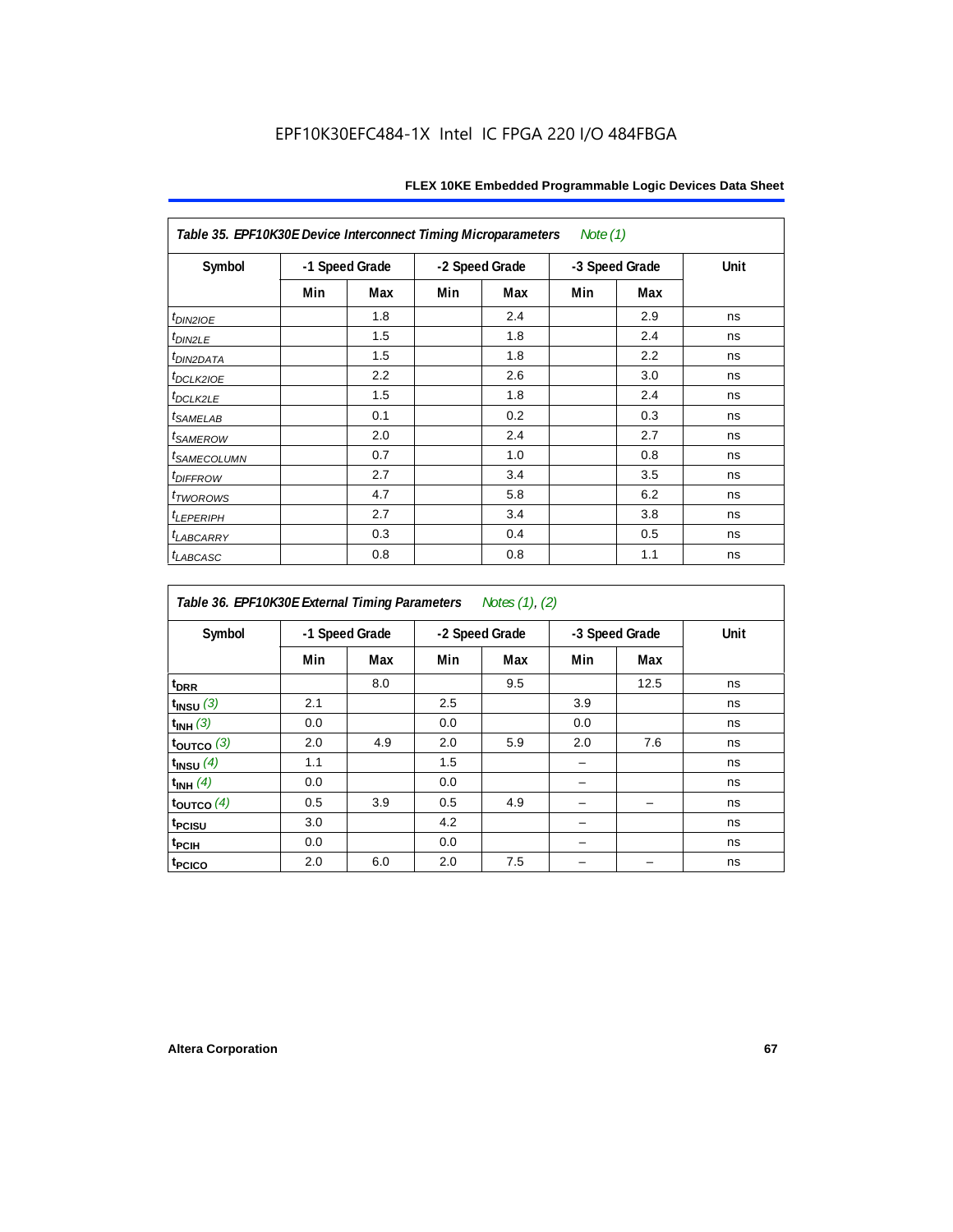| Notes (1), (2)<br>Table 37. EPF10K30E External Bidirectional Timing Parameters |                |     |     |                |     |                |      |  |  |  |
|--------------------------------------------------------------------------------|----------------|-----|-----|----------------|-----|----------------|------|--|--|--|
| Symbol                                                                         | -1 Speed Grade |     |     | -2 Speed Grade |     | -3 Speed Grade | Unit |  |  |  |
|                                                                                | Min            | Max | Min | Max            | Min | Max            |      |  |  |  |
| $t_{INSUBIDIR}$ (3)                                                            | 2.8            |     | 3.9 |                | 5.2 |                | ns   |  |  |  |
| $t_{INHBIDIR}$ (3)                                                             | 0.0            |     | 0.0 |                | 0.0 |                | ns   |  |  |  |
| t <sub>INSUBIDIR</sub> $(4)$                                                   | 3.8            |     | 4.9 |                |     |                | ns   |  |  |  |
| $t_{INHBIDIR}$ (4)                                                             | 0.0            |     | 0.0 |                |     |                | ns   |  |  |  |
| $t_{\text{OUTCOBIDIR}}$ (3)                                                    | 2.0            | 4.9 | 2.0 | 5.9            | 2.0 | 7.6            | ns   |  |  |  |
| $t_{XZBIDIR}$ (3)                                                              |                | 6.1 |     | 7.5            |     | 9.7            | ns   |  |  |  |
| $t_{ZXBIDIR}$ (3)                                                              |                | 6.1 |     | 7.5            |     | 9.7            | ns   |  |  |  |
| $t_{\text{OUTCOBIDIR}}$ (4)                                                    | 0.5            | 3.9 | 0.5 | 4.9            |     |                | ns   |  |  |  |
| $t_{XZBIDIR}$ (4)                                                              |                | 5.1 |     | 6.5            |     |                | ns   |  |  |  |
| $t_{ZXBIDIR}$ (4)                                                              |                | 5.1 |     | 6.5            |     |                | ns   |  |  |  |

#### *Notes to tables:*

(1) All timing parameters are described in Tables 24 through 30 in this data sheet.<br>(2) These parameters are specified by characterization.

(2) These parameters are specified by characterization.<br>(3) This parameter is measured without the use of the C

This parameter is measured without the use of the ClockLock or ClockBoost circuits.

(4) This parameter is measured with the use of the ClockLock or ClockBoost circuits.

#### Tables 38 through 44 show EPF10K50E device internal and external timing parameters.

| Table 38. EPF10K50E Device LE Timing Microparameters (Part 1 of 2)<br>Note (1) |     |                |     |                |     |                |      |  |  |  |
|--------------------------------------------------------------------------------|-----|----------------|-----|----------------|-----|----------------|------|--|--|--|
| Symbol                                                                         |     | -1 Speed Grade |     | -2 Speed Grade |     | -3 Speed Grade | Unit |  |  |  |
|                                                                                | Min | Max            | Min | Max            | Min | Max            |      |  |  |  |
| $t_{LUT}$                                                                      |     | 0.6            |     | 0.9            |     | 1.3            | ns   |  |  |  |
| $t_{CLUT}$                                                                     |     | 0.5            |     | 0.6            |     | 0.8            | ns   |  |  |  |
| $t_{RLUT}$                                                                     |     | 0.7            |     | 0.8            |     | 1.1            | ns   |  |  |  |
| <b><i>t<sub>PACKED</sub></i></b>                                               |     | 0.4            |     | 0.5            |     | 0.6            | ns   |  |  |  |
| $t_{EN}$                                                                       |     | 0.6            |     | 0.7            |     | 0.9            | ns   |  |  |  |
| $t_{CICO}$                                                                     |     | 0.2            |     | 0.2            |     | 0.3            | ns   |  |  |  |
| $t_{GEN}$                                                                      |     | 0.5            |     | 0.5            |     | 0.8            | ns   |  |  |  |
| ${}^t$ CGENR                                                                   |     | 0.2            |     | 0.2            |     | 0.3            | ns   |  |  |  |
| t <sub>CASC</sub>                                                              |     | 0.8            |     | 1.0            |     | 1.4            | ns   |  |  |  |
| $t_C$                                                                          |     | 0.5            |     | 0.6            |     | 0.8            | ns   |  |  |  |
| $t_{CO}$                                                                       |     | 0.7            |     | 0.7            |     | 0.9            | ns   |  |  |  |
| $t_{COMB}$                                                                     |     | 0.5            |     | 0.6            |     | 0.8            | ns   |  |  |  |
| $t_{\rm SU}$                                                                   | 0.7 |                | 0.7 |                | 0.8 |                | ns   |  |  |  |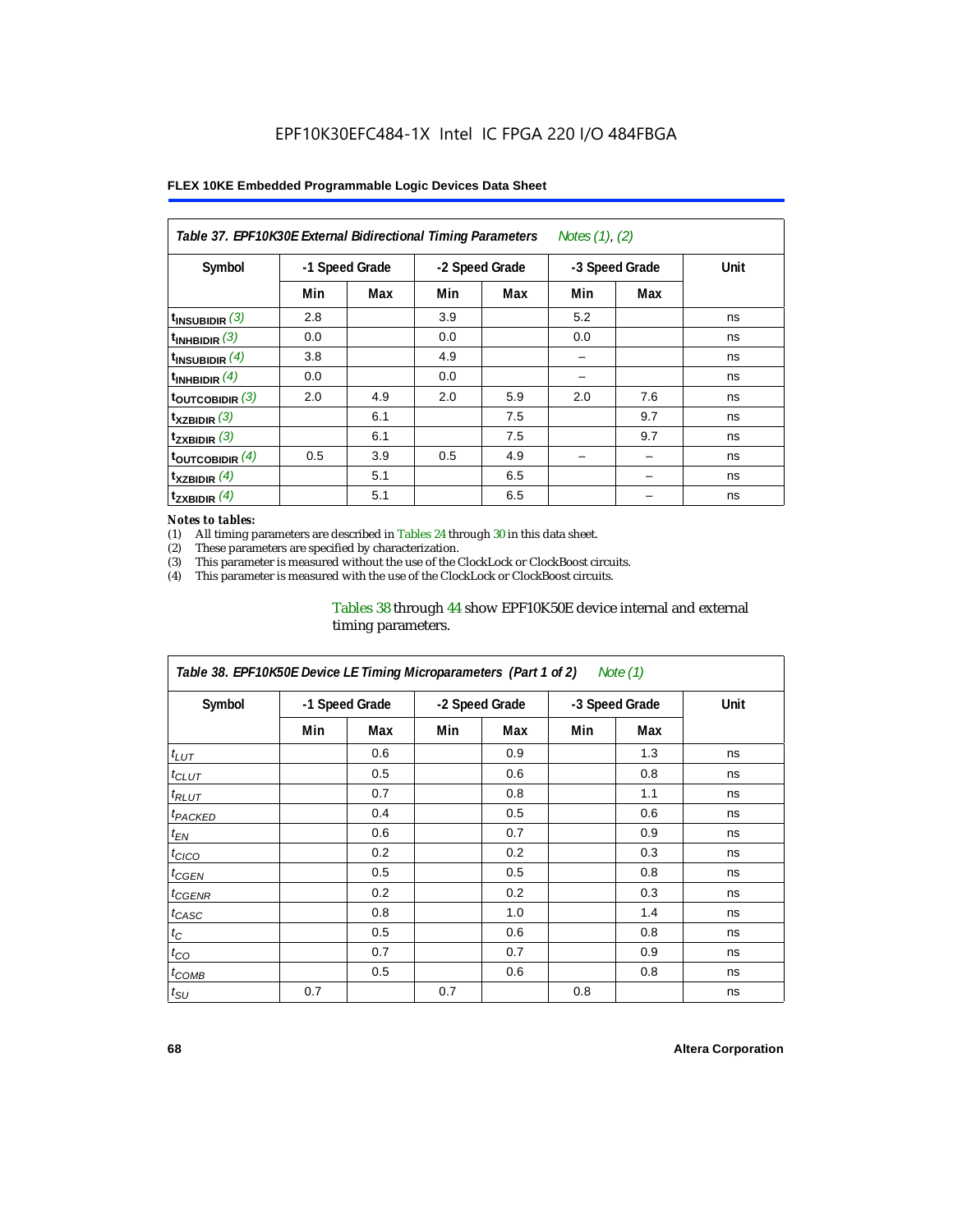| Table 38. EPF10K50E Device LE Timing Microparameters (Part 2 of 2)<br>Note $(1)$ |                |     |     |                |     |                |      |  |  |  |
|----------------------------------------------------------------------------------|----------------|-----|-----|----------------|-----|----------------|------|--|--|--|
| Symbol                                                                           | -1 Speed Grade |     |     | -2 Speed Grade |     | -3 Speed Grade | Unit |  |  |  |
|                                                                                  | Min            | Max | Min | Max            | Min | Max            |      |  |  |  |
| $t_H$                                                                            | 0.9            |     | 1.0 |                | 1.4 |                | ns   |  |  |  |
| $t_{PRE}$                                                                        |                | 0.5 |     | 0.6            |     | 0.8            | ns   |  |  |  |
| $t_{CLR}$                                                                        |                | 0.5 |     | 0.6            |     | 0.8            | ns   |  |  |  |
| $t_{CH}$                                                                         | 2.0            |     | 2.5 |                | 3.0 |                | ns   |  |  |  |
| $t_{CL}$                                                                         | 2.0            |     | 2.5 |                | 3.0 |                | ns   |  |  |  |

| Table 39. EPF10K50E Device IOE Timing Microparameters Note (1) |                |     |                |     |                |     |      |  |  |  |
|----------------------------------------------------------------|----------------|-----|----------------|-----|----------------|-----|------|--|--|--|
| Symbol                                                         | -1 Speed Grade |     | -2 Speed Grade |     | -3 Speed Grade |     | Unit |  |  |  |
|                                                                | Min            | Max | Min            | Max | Min            | Max |      |  |  |  |
| t <sub>IOD</sub>                                               |                | 2.2 |                | 2.4 |                | 3.3 | ns   |  |  |  |
| $t_{\text{IOC}}$                                               |                | 0.3 |                | 0.3 |                | 0.5 | ns   |  |  |  |
| $t_{IOCO}$                                                     |                | 1.0 |                | 1.0 |                | 1.4 | ns   |  |  |  |
| $t_{IOCOMB}$                                                   |                | 0.0 |                | 0.0 |                | 0.2 | ns   |  |  |  |
| $t_{IOSU}$                                                     | 1.0            |     | 1.2            |     | 1.7            |     | ns   |  |  |  |
| $t_{IOH}$                                                      | 0.3            |     | 0.3            |     | 0.5            |     | ns   |  |  |  |
| $t_{IOCLR}$                                                    |                | 0.9 |                | 1.0 |                | 1.4 | ns   |  |  |  |
| $t_{OD1}$                                                      |                | 0.8 |                | 0.9 |                | 1.2 | ns   |  |  |  |
| $t_{OD2}$                                                      |                | 0.3 |                | 0.4 |                | 0.7 | ns   |  |  |  |
| $t_{OD3}$                                                      |                | 3.0 |                | 3.5 |                | 3.5 | ns   |  |  |  |
| $t_{\mathsf{XZ}}$                                              |                | 1.4 |                | 1.7 |                | 2.3 | ns   |  |  |  |
| $t_{ZX1}$                                                      |                | 1.4 |                | 1.7 |                | 2.3 | ns   |  |  |  |
| $t_{ZX2}$                                                      |                | 0.9 |                | 1.2 |                | 1.8 | ns   |  |  |  |
| $t_{ZX3}$                                                      |                | 3.6 |                | 4.3 |                | 4.6 | ns   |  |  |  |
| $t_{INREG}$                                                    |                | 4.9 |                | 5.8 |                | 7.8 | ns   |  |  |  |
| $t_{IOFD}$                                                     |                | 2.8 |                | 3.3 |                | 4.5 | ns   |  |  |  |
| $t_{INCOMB}$                                                   |                | 2.8 |                | 3.3 |                | 4.5 | ns   |  |  |  |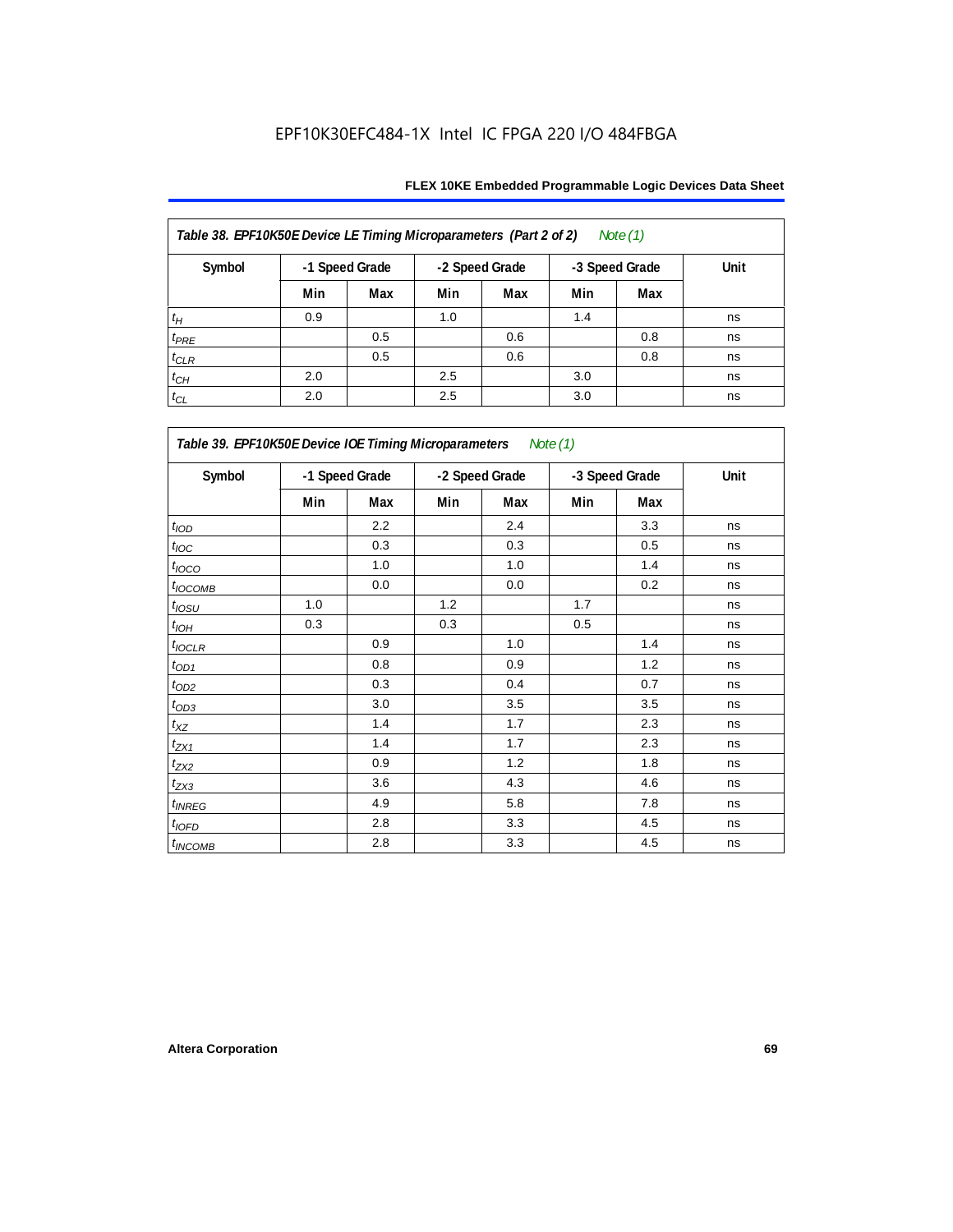## EPF10K30EFC484-1X Intel IC FPGA 220 I/O 484FBGA

| Table 40. EPF10K50E Device EAB Internal Microparameters<br>Note $(1)$ |     |                |     |                |     |                |      |  |  |  |
|-----------------------------------------------------------------------|-----|----------------|-----|----------------|-----|----------------|------|--|--|--|
| Symbol                                                                |     | -1 Speed Grade |     | -2 Speed Grade |     | -3 Speed Grade | Unit |  |  |  |
|                                                                       | Min | Max            | Min | Max            | Min | Max            |      |  |  |  |
| t <sub>EABDATA1</sub>                                                 |     | 1.7            |     | 2.0            |     | 2.7            | ns   |  |  |  |
| $t_{EABDATA1}$                                                        |     | 0.6            |     | 0.7            |     | 0.9            | ns   |  |  |  |
| t <sub>EABWE1</sub>                                                   |     | 1.1            |     | 1.3            |     | 1.8            | ns   |  |  |  |
| <sup>t</sup> EABWE2                                                   |     | 0.4            |     | 0.4            |     | 0.6            | ns   |  |  |  |
| t <sub>EABRE1</sub>                                                   |     | 0.8            |     | 0.9            |     | 1.2            | ns   |  |  |  |
| $t_{EABRE2}$                                                          |     | 0.4            |     | 0.4            |     | 0.6            | ns   |  |  |  |
| <sup>t</sup> EABCLK                                                   |     | 0.0            |     | 0.0            |     | 0.0            | ns   |  |  |  |
| $t_{EABCO}$                                                           |     | 0.3            |     | 0.3            |     | 0.5            | ns   |  |  |  |
| <sup>t</sup> EABBYPASS                                                |     | 0.5            |     | 0.6            |     | 0.8            | ns   |  |  |  |
| $t_{EABSU}$                                                           | 0.9 |                | 1.0 |                | 1.4 |                | ns   |  |  |  |
| $t_{EABH}$                                                            | 0.4 |                | 0.4 |                | 0.6 |                | ns   |  |  |  |
| $t_{EABCLR}$                                                          | 0.3 |                | 0.3 |                | 0.5 |                | ns   |  |  |  |
| $t_{AA}$                                                              |     | 3.2            |     | 3.8            |     | 5.1            | ns   |  |  |  |
| $t_{\mathit{WP}}$                                                     | 2.5 |                | 2.9 |                | 3.9 |                | ns   |  |  |  |
| $t_{RP}$                                                              | 0.9 |                | 1.1 |                | 1.5 |                | ns   |  |  |  |
| $t_{WDSU}$                                                            | 0.9 |                | 1.0 |                | 1.4 |                | ns   |  |  |  |
| $t_{WDH}$                                                             | 0.1 |                | 0.1 |                | 0.2 |                | ns   |  |  |  |
| $t_{WASU}$                                                            | 1.7 |                | 2.0 |                | 2.7 |                | ns   |  |  |  |
| $t_{WAH}$                                                             | 1.8 |                | 2.1 |                | 2.9 |                | ns   |  |  |  |
| $t_{RASU}$                                                            | 3.1 |                | 3.7 |                | 5.0 |                | ns   |  |  |  |
| $t_{RAH}$                                                             | 0.2 |                | 0.2 |                | 0.3 |                | ns   |  |  |  |
| $t_{WO}$                                                              |     | 2.5            |     | 2.9            |     | 3.9            | ns   |  |  |  |
| $t_{DD}$                                                              |     | 2.5            |     | 2.9            |     | 3.9            | ns   |  |  |  |
| t <sub>EABOUT</sub>                                                   |     | 0.5            |     | 0.6            |     | 0.8            | ns   |  |  |  |
| t <sub>EABCH</sub>                                                    | 1.5 |                | 2.0 |                | 2.5 |                | ns   |  |  |  |
| $t_{EABCL}$                                                           | 2.5 |                | 2.9 |                | 3.9 |                | ns   |  |  |  |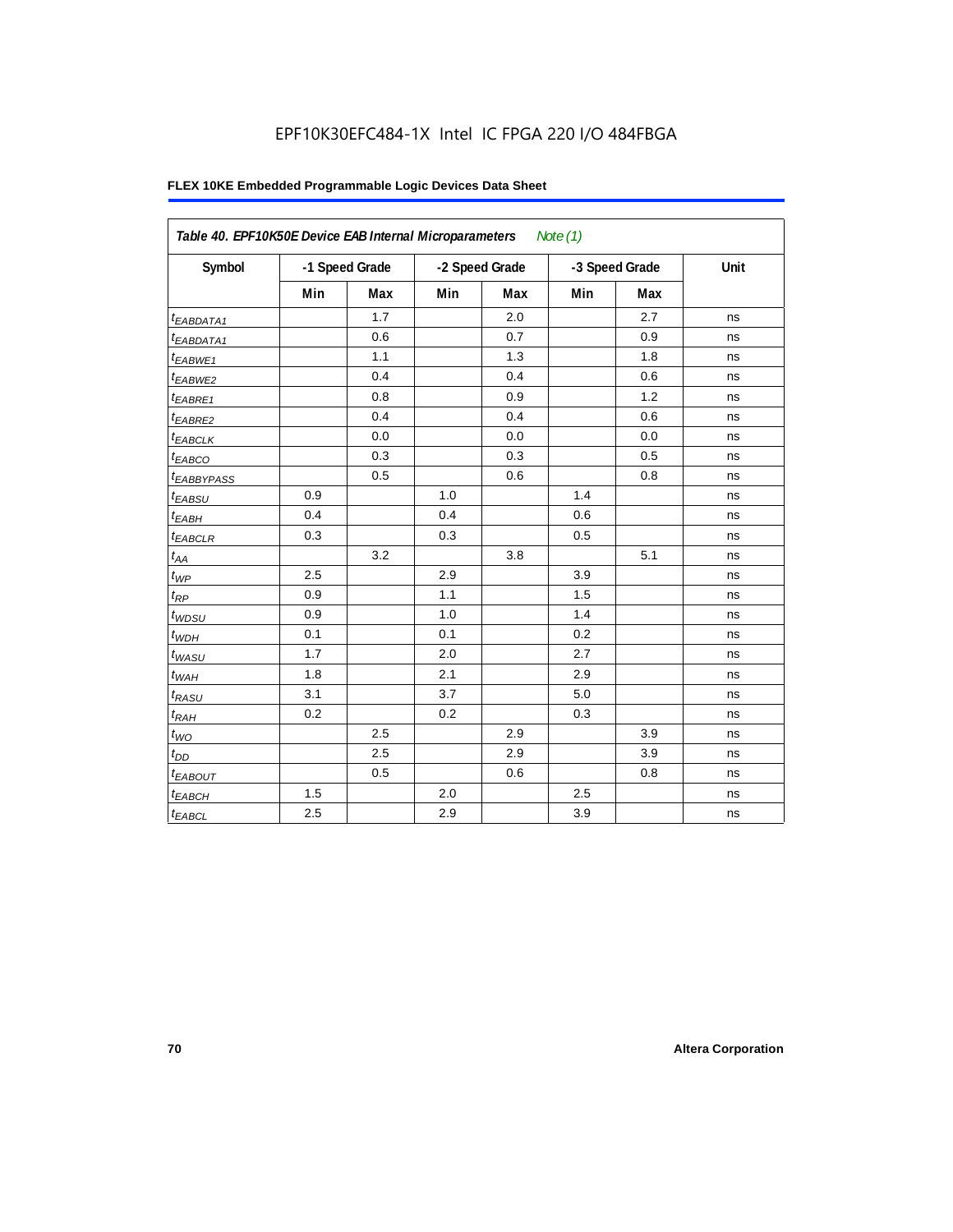| Table 41. EPF10K50E Device EAB Internal Timing Macroparameters<br>Note (1) |                |     |                |     |                |      |      |  |  |  |
|----------------------------------------------------------------------------|----------------|-----|----------------|-----|----------------|------|------|--|--|--|
| Symbol                                                                     | -1 Speed Grade |     | -2 Speed Grade |     | -3 Speed Grade |      | Unit |  |  |  |
|                                                                            | Min            | Max | Min            | Max | Min            | Max  |      |  |  |  |
| t <sub>EABAA</sub>                                                         |                | 6.4 |                | 7.6 |                | 10.2 | ns   |  |  |  |
| <b><i>EABRCOMB</i></b>                                                     | 6.4            |     | 7.6            |     | 10.2           |      | ns   |  |  |  |
| <i><b>EABRCREG</b></i>                                                     | 4.4            |     | 5.1            |     | 7.0            |      | ns   |  |  |  |
| t <sub>EABWP</sub>                                                         | 2.5            |     | 2.9            |     | 3.9            |      | ns   |  |  |  |
| <sup>t</sup> EABWCOMB                                                      | 6.0            |     | 7.0            |     | 9.5            |      | ns   |  |  |  |
| <b><i>EABWCREG</i></b>                                                     | 6.8            |     | 7.8            |     | 10.6           |      | ns   |  |  |  |
| $t_{EABDD}$                                                                |                | 5.7 |                | 6.7 |                | 9.0  | ns   |  |  |  |
| <sup>t</sup> EABDATACO                                                     |                | 0.8 |                | 0.9 |                | 1.3  | ns   |  |  |  |
| <sup>t</sup> EABDATASU                                                     | 1.5            |     | 1.7            |     | 2.3            |      | ns   |  |  |  |
| <sup>t</sup> EABDATAH                                                      | 0.0            |     | 0.0            |     | 0.0            |      | ns   |  |  |  |
| <sup>t</sup> EABWESU                                                       | 1.3            |     | 1.4            |     | 2.0            |      | ns   |  |  |  |
| t <sub>EABWEH</sub>                                                        | 0.0            |     | 0.0            |     | 0.0            |      | ns   |  |  |  |
| <sup>t</sup> EABWDSU                                                       | 1.5            |     | 1.7            |     | 2.3            |      | ns   |  |  |  |
| t <sub>EABWDH</sub>                                                        | 0.0            |     | 0.0            |     | 0.0            |      | ns   |  |  |  |
| <sup>t</sup> EABWASU                                                       | 3.0            |     | 3.6            |     | 4.8            |      | ns   |  |  |  |
| <sup>t</sup> EABWAH                                                        | 0.5            |     | 0.5            |     | 0.8            |      | ns   |  |  |  |
| $t_{EABWO}$                                                                |                | 5.1 |                | 6.0 |                | 8.1  | ns   |  |  |  |

| Table 42. EPF10K50E Device Interconnect Timing Microparameters<br>Note $(1)$ |                |     |                |     |                |     |             |
|------------------------------------------------------------------------------|----------------|-----|----------------|-----|----------------|-----|-------------|
| Symbol                                                                       | -1 Speed Grade |     | -2 Speed Grade |     | -3 Speed Grade |     | <b>Unit</b> |
|                                                                              | Min            | Max | Min            | Max | Min            | Max |             |
| $t_{DINZIOE}$                                                                |                | 3.5 |                | 4.3 |                | 5.6 | ns          |
| t <sub>DIN2LE</sub>                                                          |                | 2.1 |                | 2.5 |                | 3.4 | ns          |
| <sup>t</sup> DIN2DATA                                                        |                | 2.2 |                | 2.4 |                | 3.1 | ns          |
| <sup>t</sup> DCLK2IOE                                                        |                | 2.9 |                | 3.5 |                | 4.7 | ns          |
| <sup>t</sup> DCLK2LE                                                         |                | 2.1 |                | 2.5 |                | 3.4 | ns          |
| <sup>t</sup> SAMELAB                                                         |                | 0.1 |                | 0.1 |                | 0.2 | ns          |
| <i>t<sub>SAMEROW</sub></i>                                                   |                | 1.1 |                | 1.1 |                | 1.5 | ns          |
| <sup>t</sup> SAMECOLUMN                                                      |                | 0.8 |                | 1.0 |                | 1.3 | ns          |
| <i>t<sub>DIFFROW</sub></i>                                                   |                | 1.9 |                | 2.1 |                | 2.8 | ns          |
| <i>t</i> TWOROWS                                                             |                | 3.0 |                | 3.2 |                | 4.3 | ns          |
| <sup>t</sup> LEPERIPH                                                        |                | 3.1 |                | 3.3 |                | 3.7 | ns          |
| <b>LABCARRY</b>                                                              |                | 0.1 |                | 0.1 |                | 0.2 | ns          |
| t <sub>LABCASC</sub>                                                         |                | 0.3 |                | 0.3 |                | 0.5 | ns          |

r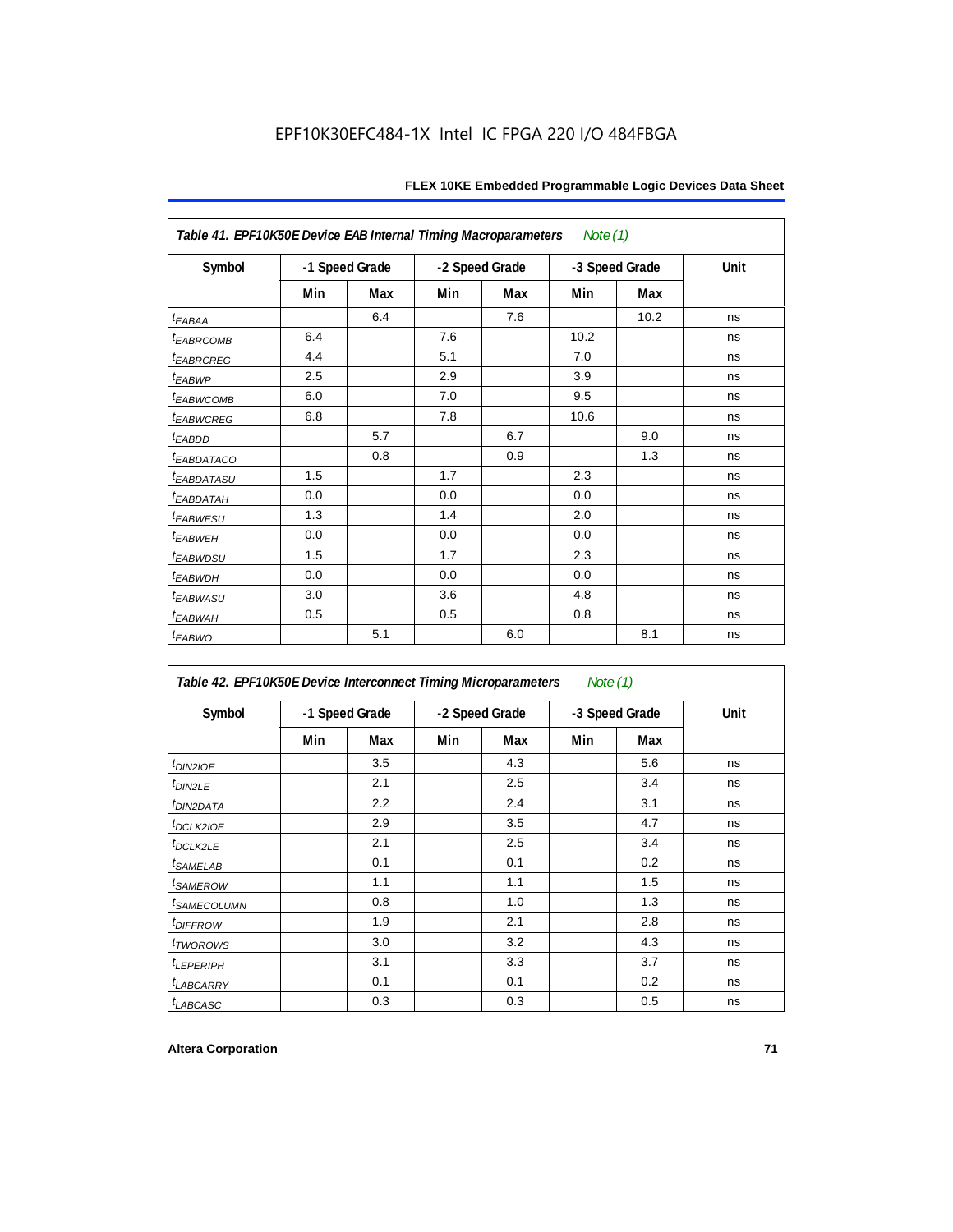#### **FLEX 10KE Embedded Programmable Logic Devices Data Sheet**

| Table 43. EPF10K50E External Timing Parameters<br>Notes (1), (2) |     |                |     |                |                          |                |      |  |  |  |
|------------------------------------------------------------------|-----|----------------|-----|----------------|--------------------------|----------------|------|--|--|--|
| Symbol                                                           |     | -1 Speed Grade |     | -2 Speed Grade |                          | -3 Speed Grade | Unit |  |  |  |
|                                                                  | Min | Max            | Min | Max            | Min                      | Max            |      |  |  |  |
| t <sub>DRR</sub>                                                 |     | 8.5            |     | 10.0           |                          | 13.5           | ns   |  |  |  |
| t <sub>insu</sub>                                                | 2.7 |                | 3.2 |                | 4.3                      |                | ns   |  |  |  |
| $t_{\rm INH}$                                                    | 0.0 |                | 0.0 |                | 0.0                      |                | ns   |  |  |  |
| toutco                                                           | 2.0 | 4.5            | 2.0 | 5.2            | 2.0                      | 7.3            | ns   |  |  |  |
| t <sub>PCISU</sub>                                               | 3.0 |                | 4.2 |                |                          |                | ns   |  |  |  |
| <sup>t</sup> PCIH                                                | 0.0 |                | 0.0 |                | $\overline{\phantom{a}}$ |                | ns   |  |  |  |
| <sup>t</sup> PCICO                                               | 2.0 | 6.0            | 2.0 | 7.7            | $\blacksquare$           |                | ns   |  |  |  |

*Table 44. EPF10K50E External Bidirectional Timing Parameters Notes (1), (2)*

| Symbol                 | -1 Speed Grade |     | -2 Speed Grade |     | -3 Speed Grade |      | Unit |
|------------------------|----------------|-----|----------------|-----|----------------|------|------|
|                        | Min            | Max | Min            | Max | Min            | Max  |      |
| <sup>t</sup> INSUBIDIR | 2.7            |     | 3.2            |     | 4.3            |      | ns   |
| <sup>t</sup> INHBIDIR  | 0.0            |     | 0.0            |     | 0.0            |      | ns   |
| <b>TOUTCOBIDIR</b>     | 2.0            | 4.5 | 2.0            | 5.2 | 2.0            | 7.3  | ns   |
| <sup>t</sup> xzbidir   |                | 6.8 |                | 7.8 |                | 10.1 | ns   |
| <sup>t</sup> zxbidir   |                | 6.8 |                | 7.8 |                | 10.1 | ns   |

#### *Notes to tables:*

(1) All timing parameters are described in Tables 24 through 30 in this data sheet.

(2) These parameters are specified by characterization.

Tables 45 through 51 show EPF10K100E device internal and external timing parameters.

| Table 45. EPF10K100E Device LE Timing Microparameters<br>Note $(1)$ |                |     |                |     |                |     |      |  |  |  |
|---------------------------------------------------------------------|----------------|-----|----------------|-----|----------------|-----|------|--|--|--|
| Symbol                                                              | -1 Speed Grade |     | -2 Speed Grade |     | -3 Speed Grade |     | Unit |  |  |  |
|                                                                     | Min            | Max | Min            | Max | Min            | Max |      |  |  |  |
| $t_{LUT}$                                                           |                | 0.7 |                | 1.0 |                | 1.5 | ns   |  |  |  |
| $t_{CLUT}$                                                          |                | 0.5 |                | 0.7 |                | 0.9 | ns   |  |  |  |
| $t_{RLUT}$                                                          |                | 0.6 |                | 0.8 |                | 1.1 | ns   |  |  |  |
| <sup>t</sup> PACKED                                                 |                | 0.3 |                | 0.4 |                | 0.5 | ns   |  |  |  |
| $t_{EN}$                                                            |                | 0.2 |                | 0.3 |                | 0.3 | ns   |  |  |  |
| $t_{CICO}$                                                          |                | 0.1 |                | 0.1 |                | 0.2 | ns   |  |  |  |
| $t_{\text{GEN}}$                                                    |                | 0.4 |                | 0.5 |                | 0.7 | ns   |  |  |  |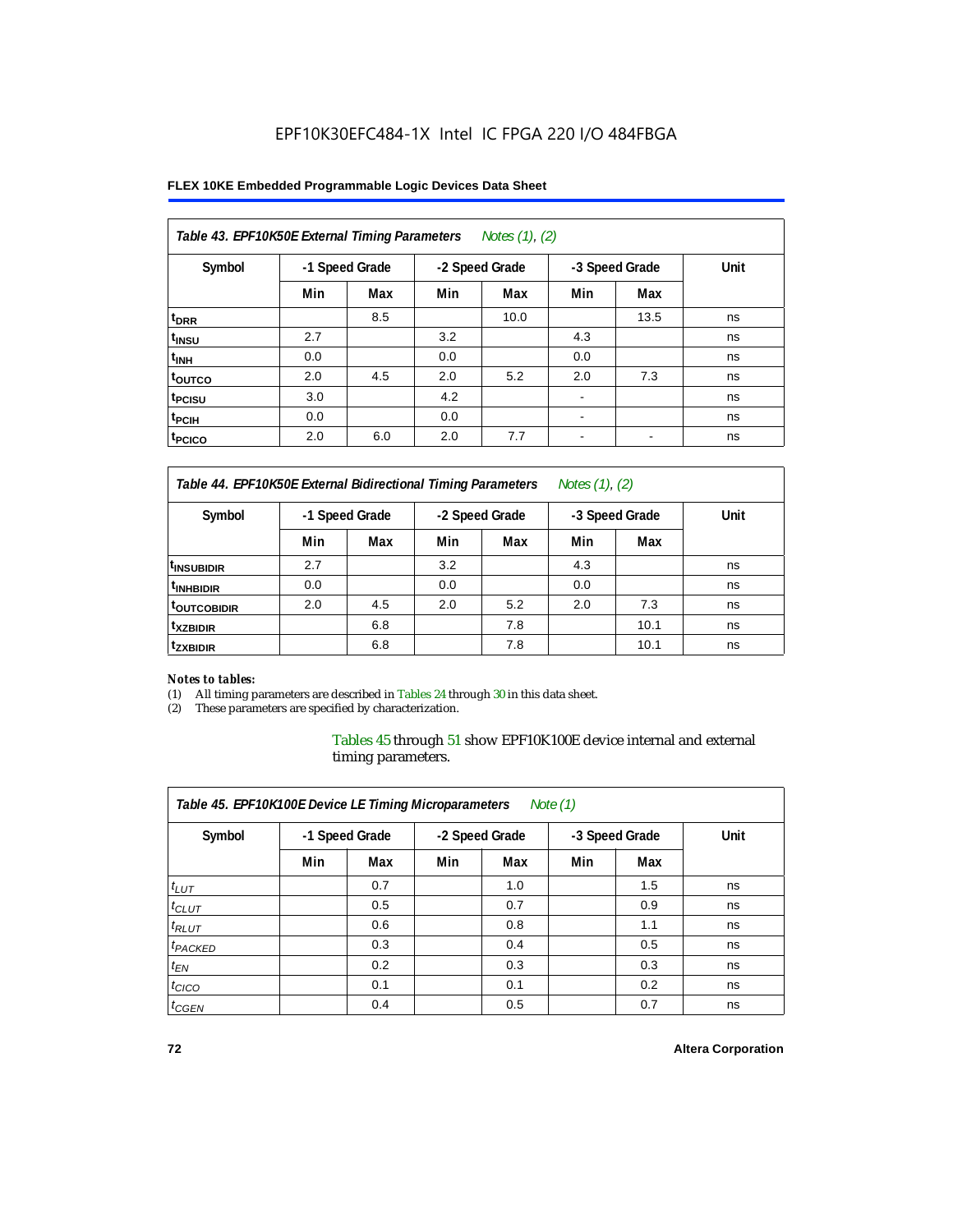| Table 45. EPF10K100E Device LE Timing Microparameters Note (1) |     |                |     |                |     |                |      |  |  |  |  |
|----------------------------------------------------------------|-----|----------------|-----|----------------|-----|----------------|------|--|--|--|--|
| Symbol                                                         |     | -1 Speed Grade |     | -2 Speed Grade |     | -3 Speed Grade | Unit |  |  |  |  |
|                                                                | Min | Max            | Min | Max            | Min | Max            |      |  |  |  |  |
| $t_{GENR}$                                                     |     | 0.1            |     | 0.1            |     | 0.2            | ns   |  |  |  |  |
| $t_{CASC}$                                                     |     | 0.6            |     | 0.9            |     | 1.2            | ns   |  |  |  |  |
| $t_{\rm C}$                                                    |     | 0.8            |     | 1.0            |     | 1.4            | ns   |  |  |  |  |
| $t_{CO}$                                                       |     | 0.6            |     | 0.8            |     | 1.1            | ns   |  |  |  |  |
| $t_{COMB}$                                                     |     | 0.4            |     | 0.5            |     | 0.7            | ns   |  |  |  |  |
| $t_{\text{SU}}$                                                | 0.4 |                | 0.6 |                | 0.7 |                | ns   |  |  |  |  |
| $t_H$                                                          | 0.5 |                | 0.7 |                | 0.9 |                | ns   |  |  |  |  |
| $t_{PRE}$                                                      |     | 0.8            |     | 1.0            |     | 1.4            | ns   |  |  |  |  |
| $t_{CLR}$                                                      |     | 0.8            |     | 1.0            |     | 1.4            | ns   |  |  |  |  |
| $t_{CH}$                                                       | 1.5 |                | 2.0 |                | 2.5 |                | ns   |  |  |  |  |
| $t_{CL}$                                                       | 1.5 |                | 2.0 |                | 2.5 |                | ns   |  |  |  |  |

| Symbol                   |     | -1 Speed Grade | -2 Speed Grade |     |     | -3 Speed Grade | Unit |
|--------------------------|-----|----------------|----------------|-----|-----|----------------|------|
|                          | Min | Max            | Min            | Max | Min | Max            |      |
| t <sub>IOD</sub>         |     | 1.7            |                | 2.0 |     | 2.6            | ns   |
| $t_{\text{loc}}$         |     | 0.0            |                | 0.0 |     | 0.0            | ns   |
| $t_{\text{IOCO}}$        |     | 1.4            |                | 1.6 |     | 2.1            | ns   |
| t <sub>IOCOMB</sub>      |     | 0.5            |                | 0.7 |     | 0.9            | ns   |
| $t_{IOSU}$               | 0.8 |                | 1.0            |     | 1.3 |                | ns   |
| $t_{IOH}$                | 0.7 |                | 0.9            |     | 1.2 |                | ns   |
| $t_{IOCLR}$              |     | 0.5            |                | 0.7 |     | 0.9            | ns   |
| $t_{OD1}$                |     | 3.0            |                | 4.2 |     | 5.6            | ns   |
| $t_{OD2}$                |     | 3.0            |                | 4.2 |     | 5.6            | ns   |
| $t_{OD3}$                |     | 4.0            |                | 5.5 |     | 7.3            | ns   |
| $t_{XZ}$                 |     | 3.5            |                | 4.6 |     | 6.1            | ns   |
| $t_{ZX1}$                |     | 3.5            |                | 4.6 |     | 6.1            | ns   |
| $t_{ZX2}$                |     | 3.5            |                | 4.6 |     | 6.1            | ns   |
| $t_{ZX3}$                |     | 4.5            |                | 5.9 |     | 7.8            | ns   |
| <i>t<sub>INREG</sub></i> |     | 2.0            |                | 2.6 |     | 3.5            | ns   |
| $t_{IOED}$               |     | 0.5            |                | 0.8 |     | 1.2            | ns   |
| <sup>t</sup> INCOMB      |     | 0.5            |                | 0.8 |     | 1.2            | ns   |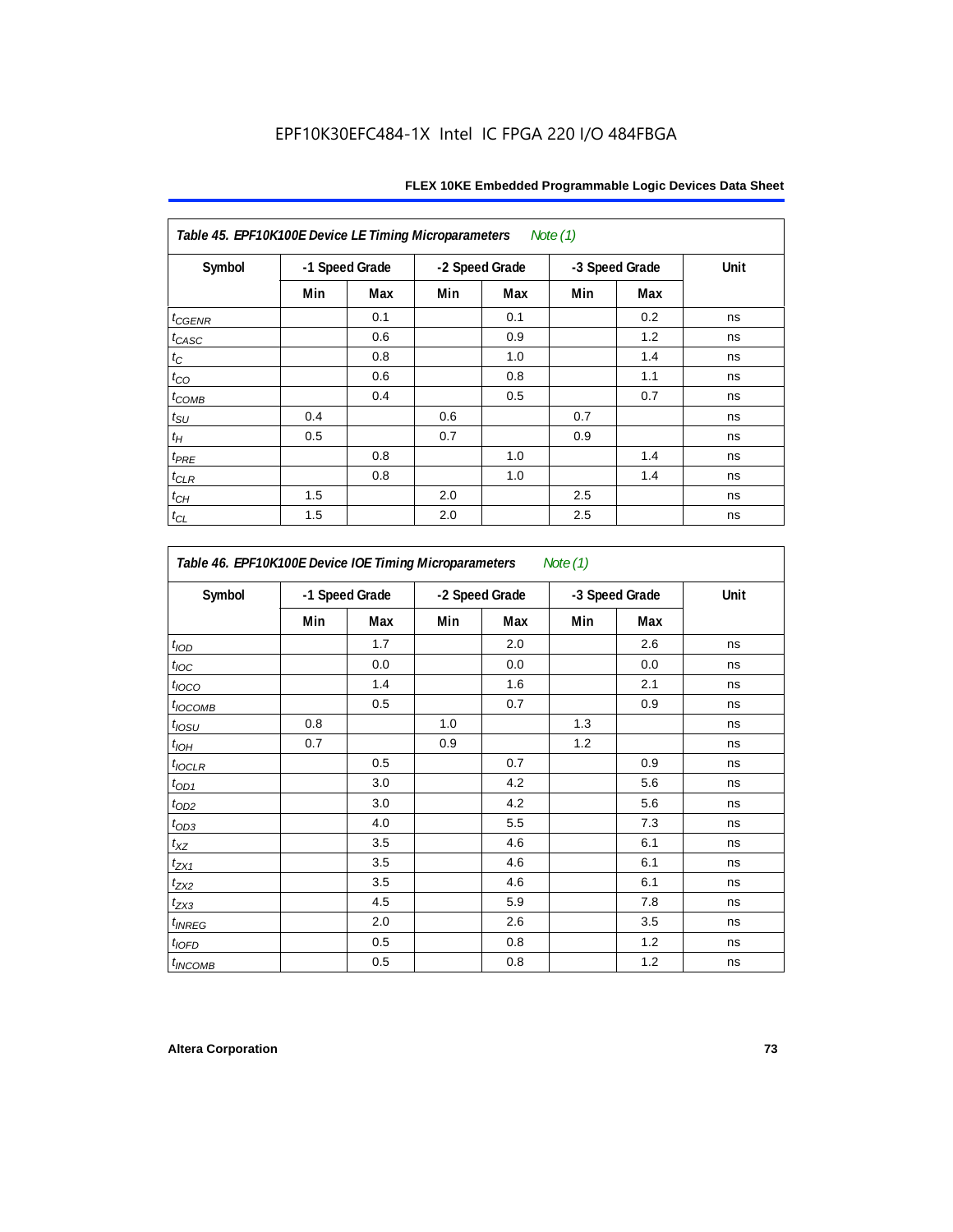#### **FLEX 10KE Embedded Programmable Logic Devices Data Sheet**

|                        | Table 47. EPF10K100E Device EAB Internal Microparameters<br>Note $(1)$ |     |                |     |                |     |      |  |  |  |  |
|------------------------|------------------------------------------------------------------------|-----|----------------|-----|----------------|-----|------|--|--|--|--|
| Symbol                 | -1 Speed Grade                                                         |     | -2 Speed Grade |     | -3 Speed Grade |     | Unit |  |  |  |  |
|                        | Min                                                                    | Max | Min            | Max | Min            | Max |      |  |  |  |  |
| <sup>t</sup> EABDATA1  |                                                                        | 1.5 |                | 2.0 |                | 2.6 | ns   |  |  |  |  |
| $t_{EABDATA1}$         |                                                                        | 0.0 |                | 0.0 |                | 0.0 | ns   |  |  |  |  |
| $t_{EABWE1}$           |                                                                        | 1.5 |                | 2.0 |                | 2.6 | ns   |  |  |  |  |
| t <sub>EABWE2</sub>    |                                                                        | 0.3 |                | 0.4 |                | 0.5 | ns   |  |  |  |  |
| t <sub>EABRE1</sub>    |                                                                        | 0.3 |                | 0.4 |                | 0.5 | ns   |  |  |  |  |
| $t_{EABRE2}$           |                                                                        | 0.0 |                | 0.0 |                | 0.0 | ns   |  |  |  |  |
| $t_{EABCLK}$           |                                                                        | 0.0 |                | 0.0 |                | 0.0 | ns   |  |  |  |  |
| $t_{EABCO}$            |                                                                        | 0.3 |                | 0.4 |                | 0.5 | ns   |  |  |  |  |
| t <sub>EABBYPASS</sub> |                                                                        | 0.1 |                | 0.1 |                | 0.2 | ns   |  |  |  |  |
| $t_{EABSU}$            | 0.8                                                                    |     | 1.0            |     | 1.4            |     | ns   |  |  |  |  |
| $t_{EABH}$             | 0.1                                                                    |     | 0.1            |     | 0.2            |     | ns   |  |  |  |  |
| $t_{EABCLR}$           | 0.3                                                                    |     | 0.4            |     | 0.5            |     | ns   |  |  |  |  |
| $t_{AA}$               |                                                                        | 4.0 |                | 5.1 |                | 6.6 | ns   |  |  |  |  |
| $t_{WP}$               | 2.7                                                                    |     | 3.5            |     | 4.7            |     | ns   |  |  |  |  |
| $t_{RP}$               | 1.0                                                                    |     | 1.3            |     | 1.7            |     | ns   |  |  |  |  |
| $t_{WDSU}$             | 1.0                                                                    |     | 1.3            |     | 1.7            |     | ns   |  |  |  |  |
| $t_{WDH}$              | 0.2                                                                    |     | 0.2            |     | 0.3            |     | ns   |  |  |  |  |
| $t_{WASU}$             | 1.6                                                                    |     | 2.1            |     | 2.8            |     | ns   |  |  |  |  |
| $t_{WAH}$              | 1.6                                                                    |     | 2.1            |     | 2.8            |     | ns   |  |  |  |  |
| $t_{RASU}$             | 3.0                                                                    |     | 3.9            |     | 5.2            |     | ns   |  |  |  |  |
| $t_{RAH}$              | 0.1                                                                    |     | 0.1            |     | 0.2            |     | ns   |  |  |  |  |
| $t_{WO}$               |                                                                        | 1.5 |                | 2.0 |                | 2.6 | ns   |  |  |  |  |
| $t_{DD}$               |                                                                        | 1.5 |                | 2.0 |                | 2.6 | ns   |  |  |  |  |
| $t_{EABOUT}$           |                                                                        | 0.2 |                | 0.3 |                | 0.3 | ns   |  |  |  |  |
| <sup>t</sup> EABCH     | 1.5                                                                    |     | 2.0            |     | 2.5            |     | ns   |  |  |  |  |
| $t_{EABCL}$            | 2.7                                                                    |     | 3.5            |     | 4.7            |     | ns   |  |  |  |  |

*Table 48. EPF10K100E Device EAB Internal Timing Macroparameters (Part 1 of 2) Note (1)*

| Symbol                | -1 Speed Grade |     |     | -2 Speed Grade |     | -3 Speed Grade | Unit |
|-----------------------|----------------|-----|-----|----------------|-----|----------------|------|
|                       | Min            | Max | Min | Max            | Min | Max            |      |
| $t_{EABA}$            |                | 5.9 |     | 7.6            |     | 9.9            | ns   |
| <sup>t</sup> EABRCOMB | 5.9            |     | 7.6 |                | 9.9 |                | ns   |
| $t_{EABRCREG}$        | 5.1            |     | 6.5 |                | 8.5 |                | ns   |
| $t_{EABWP}$           | 2.7            |     | 3.5 |                | 4.7 |                | ns   |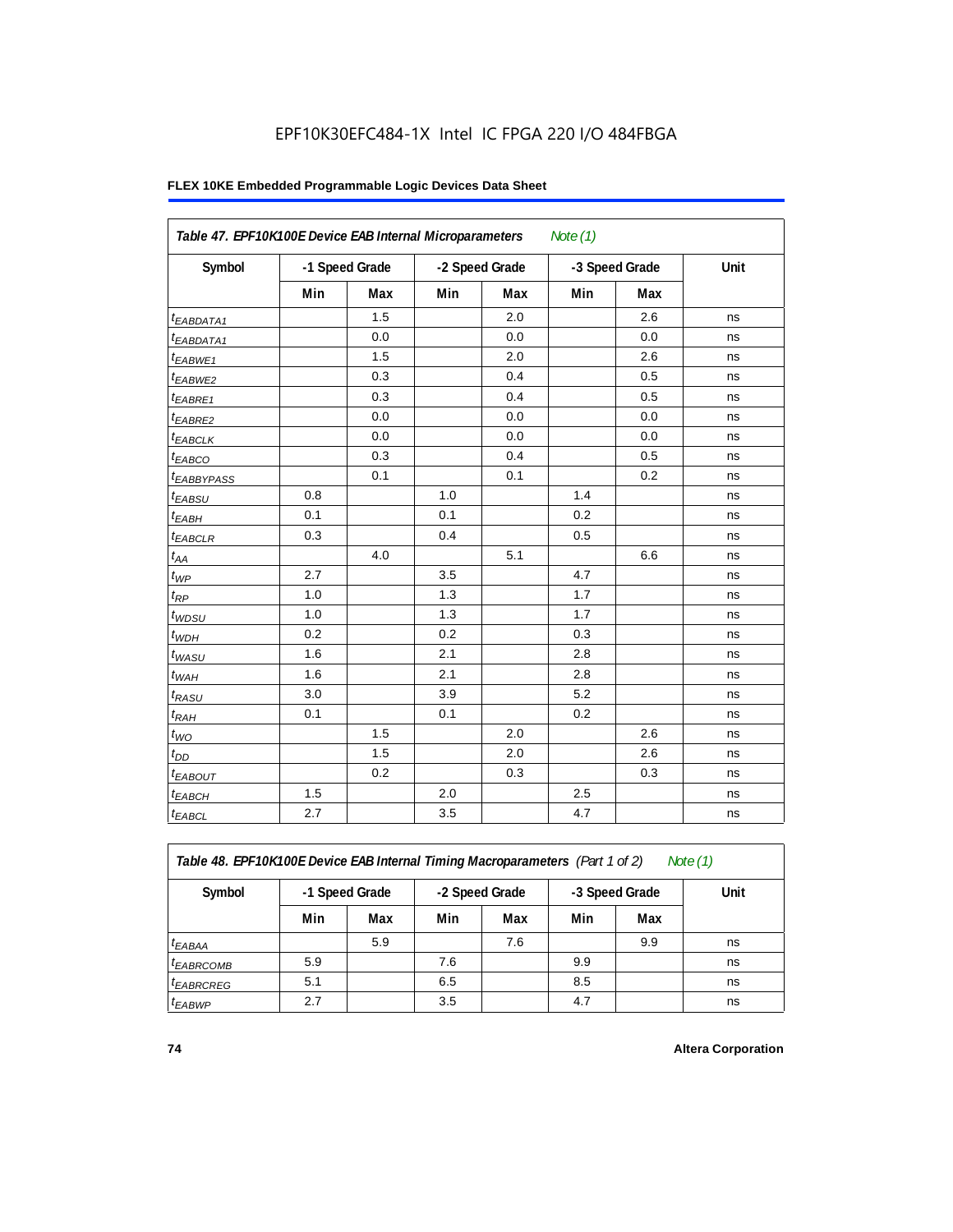| Table 48. EPF10K100E Device EAB Internal Timing Macroparameters (Part 2 of 2)<br>Note (1) |                |     |     |                |      |                |      |  |  |  |  |
|-------------------------------------------------------------------------------------------|----------------|-----|-----|----------------|------|----------------|------|--|--|--|--|
| Symbol                                                                                    | -1 Speed Grade |     |     | -2 Speed Grade |      | -3 Speed Grade | Unit |  |  |  |  |
|                                                                                           | Min            | Max | Min | Max            | Min  | Max            |      |  |  |  |  |
| <i><b>EABWCOMB</b></i>                                                                    | 5.9            |     | 7.7 |                | 10.3 |                | ns   |  |  |  |  |
| <sup>t</sup> EABWCREG                                                                     | 5.4            |     | 7.0 |                | 9.4  |                | ns   |  |  |  |  |
| <sup>t</sup> EABDD                                                                        |                | 3.4 |     | 4.5            |      | 5.9            | ns   |  |  |  |  |
| <b><i>EABDATACO</i></b>                                                                   |                | 0.5 |     | 0.7            |      | 0.8            | ns   |  |  |  |  |
| <sup>t</sup> EABDATASU                                                                    | 0.8            |     | 1.0 |                | 1.4  |                | ns   |  |  |  |  |
| <sup>t</sup> EABDATAH                                                                     | 0.1            |     | 0.1 |                | 0.2  |                | ns   |  |  |  |  |
| t <sub>EABWESU</sub>                                                                      | 1.1            |     | 1.4 |                | 1.9  |                | ns   |  |  |  |  |
| <sup>t</sup> EABWEH                                                                       | 0.0            |     | 0.0 |                | 0.0  |                | ns   |  |  |  |  |
| <sup>t</sup> EABWDSU                                                                      | 1.0            |     | 1.3 |                | 1.7  |                | ns   |  |  |  |  |
| <sup>t</sup> EABWDH                                                                       | 0.2            |     | 0.2 |                | 0.3  |                | ns   |  |  |  |  |
| <sup>t</sup> EABWASU                                                                      | 4.1            |     | 5.2 |                | 6.8  |                | ns   |  |  |  |  |
| <sup>t</sup> ЕАВWАН                                                                       | 0.0            |     | 0.0 |                | 0.0  |                | ns   |  |  |  |  |
| t <sub>EABWO</sub>                                                                        |                | 3.4 |     | 4.5            |      | 5.9            | ns   |  |  |  |  |

*Table 49. EPF10K100E Device Interconnect Timing Microparameters Note (1)*

| Symbol                        | -1 Speed Grade |     |     | -2 Speed Grade |     | -3 Speed Grade | Unit |
|-------------------------------|----------------|-----|-----|----------------|-----|----------------|------|
|                               | Min            | Max | Min | Max            | Min | Max            |      |
| $tD$ IN2IOE                   |                | 3.1 |     | 3.6            |     | 4.4            | ns   |
| t <sub>DIN2LE</sub>           |                | 0.3 |     | 0.4            |     | 0.5            | ns   |
| <sup>t</sup> DIN2DATA         |                | 1.6 |     | 1.8            |     | 2.0            | ns   |
| $t_{DCLK2IOE}$                |                | 0.8 |     | 1.1            |     | 1.4            | ns   |
| $t$ DCLK2LE                   |                | 0.3 |     | 0.4            |     | 0.5            | ns   |
| <sup>t</sup> SAMELAB          |                | 0.1 |     | 0.1            |     | 0.2            | ns   |
| <i>t</i> SAMEROW              |                | 1.5 |     | 2.5            |     | 3.4            | ns   |
| <i>t<sub>SAMECOLUMN</sub></i> |                | 0.4 |     | 1.0            |     | 1.6            | ns   |
| <i>t<sub>DIFFROW</sub></i>    |                | 1.9 |     | 3.5            |     | 5.0            | ns   |
| <i>t</i> TWOROWS              |                | 3.4 |     | 6.0            |     | 8.4            | ns   |
| <b><i>LEPERIPH</i></b>        |                | 4.3 |     | 5.4            |     | 6.5            | ns   |
| t <sub>LABCARRY</sub>         |                | 0.5 |     | 0.7            |     | 0.9            | ns   |
| $t_{LABCASC}$                 |                | 0.8 |     | 1.0            |     | 1.4            | ns   |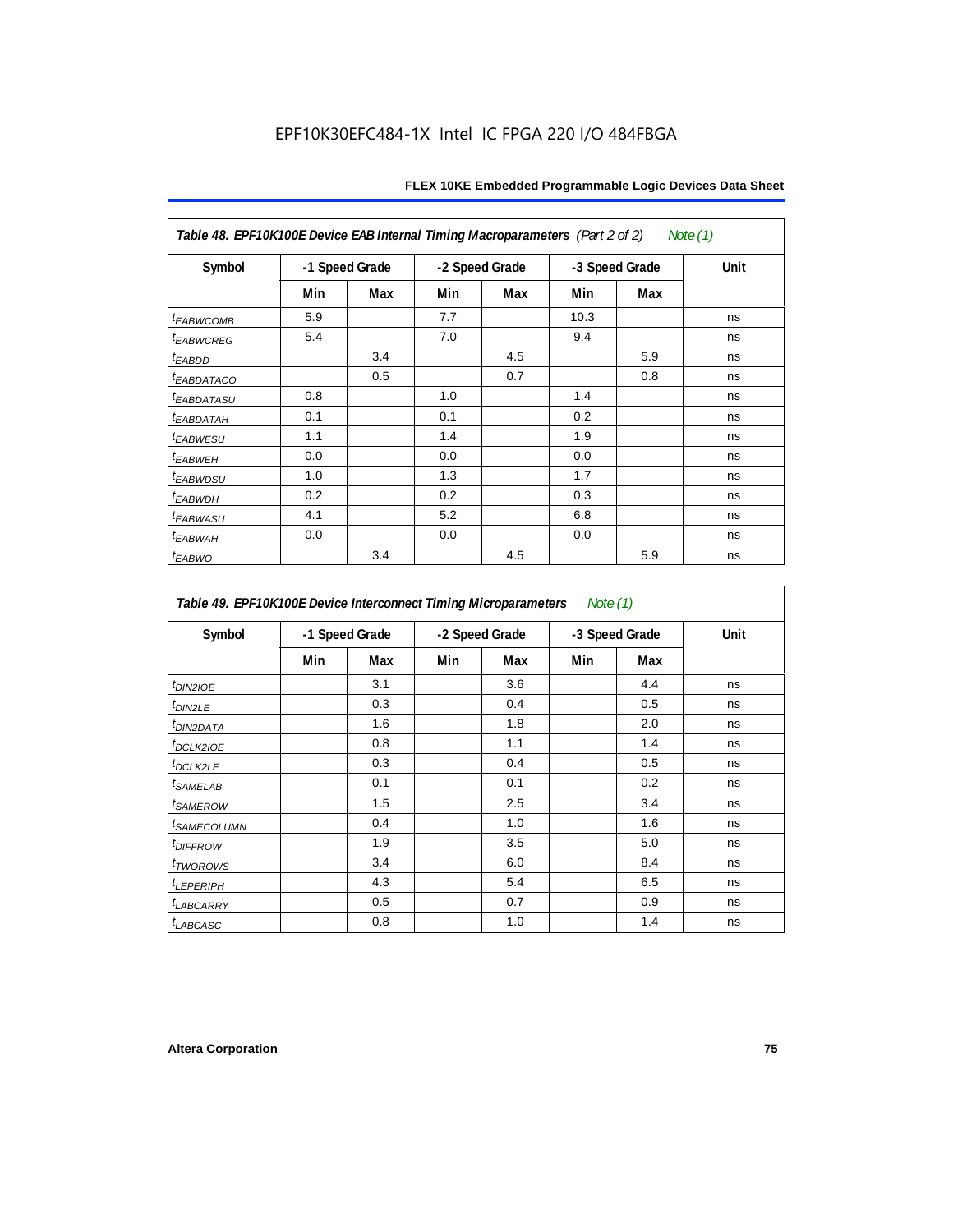| FLEX 10KE Embedded Programmable Logic Devices Data Sheet |  |
|----------------------------------------------------------|--|
|----------------------------------------------------------|--|

| Table 50. EPF10K100E External Timing Parameters Notes (1), (2) |                |     |     |                |     |                |      |  |  |  |
|----------------------------------------------------------------|----------------|-----|-----|----------------|-----|----------------|------|--|--|--|
| Symbol                                                         | -1 Speed Grade |     |     | -2 Speed Grade |     | -3 Speed Grade | Unit |  |  |  |
|                                                                | Min            | Max | Min | Max            | Min | Max            |      |  |  |  |
| t <sub>DRR</sub>                                               |                | 9.0 |     | 12.0           |     | 16.0           | ns   |  |  |  |
| $t_{INSU}$ (3)                                                 | 2.0            |     | 2.5 |                | 3.3 |                | ns   |  |  |  |
| $t_{INH}$ (3)                                                  | 0.0            |     | 0.0 |                | 0.0 |                | ns   |  |  |  |
| $t_{OUTCO}$ (3)                                                | 2.0            | 5.2 | 2.0 | 6.9            | 2.0 | 9.1            | ns   |  |  |  |
| $t_{INSU}$ (4)                                                 | 2.0            |     | 2.2 |                |     |                | ns   |  |  |  |
| $t_{INH}$ (4)                                                  | 0.0            |     | 0.0 |                |     |                | ns   |  |  |  |
| $t_{OUTCO}$ (4)                                                | 0.5            | 3.0 | 0.5 | 4.6            |     | -              | ns   |  |  |  |
| t <sub>PCISU</sub>                                             | 3.0            |     | 6.2 |                |     |                | ns   |  |  |  |
| t <sub>PCIH</sub>                                              | 0.0            |     | 0.0 |                |     |                | ns   |  |  |  |
| t <sub>PCICO</sub>                                             | 2.0            | 6.0 | 2.0 | 6.9            |     |                | ns   |  |  |  |

*Table 51. EPF10K100E External Bidirectional Timing Parameters Notes (1), (2)*

| Symbol                      |     | -1 Speed Grade |     | -2 Speed Grade | -3 Speed Grade |      | Unit |
|-----------------------------|-----|----------------|-----|----------------|----------------|------|------|
|                             | Min | Max            | Min | Max            | Min            | Max  |      |
| $t_{INSUBIDIR}$ (3)         | 1.7 |                | 2.5 |                | 3.3            |      | ns   |
| $t_{INHBIDIR}$ (3)          | 0.0 |                | 0.0 |                | 0.0            |      | ns   |
| $t_{INSUBIDIR}(4)$          | 2.0 |                | 2.8 |                |                |      | ns   |
| $t_{INHBIDIR}(4)$           | 0.0 |                | 0.0 |                |                |      | ns   |
| $t_{\text{OUTCOBIDIR}}$ (3) | 2.0 | 5.2            | 2.0 | 6.9            | 2.0            | 9.1  | ns   |
| $t_{XZBIDIR}$ (3)           |     | 5.6            |     | 7.5            |                | 10.1 | ns   |
| $t_{ZXBIDIR}$ (3)           |     | 5.6            |     | 7.5            |                | 10.1 | ns   |
| toutcobidir $(4)$           | 0.5 | 3.0            | 0.5 | 4.6            |                |      | ns   |
| $t_{XZBIDIR}$ (4)           |     | 4.6            |     | 6.5            |                |      | ns   |
| $t_{ZXBIDIR}$ (4)           |     | 4.6            |     | 6.5            |                |      | ns   |

#### *Notes to tables:*

(1) All timing parameters are described in Tables 24 through 30 in this data sheet.

(2) These parameters are specified by characterization.

(3) This parameter is measured without the use of the ClockLock or ClockBoost circuits.

(4) This parameter is measured with the use of the ClockLock or ClockBoost circuits.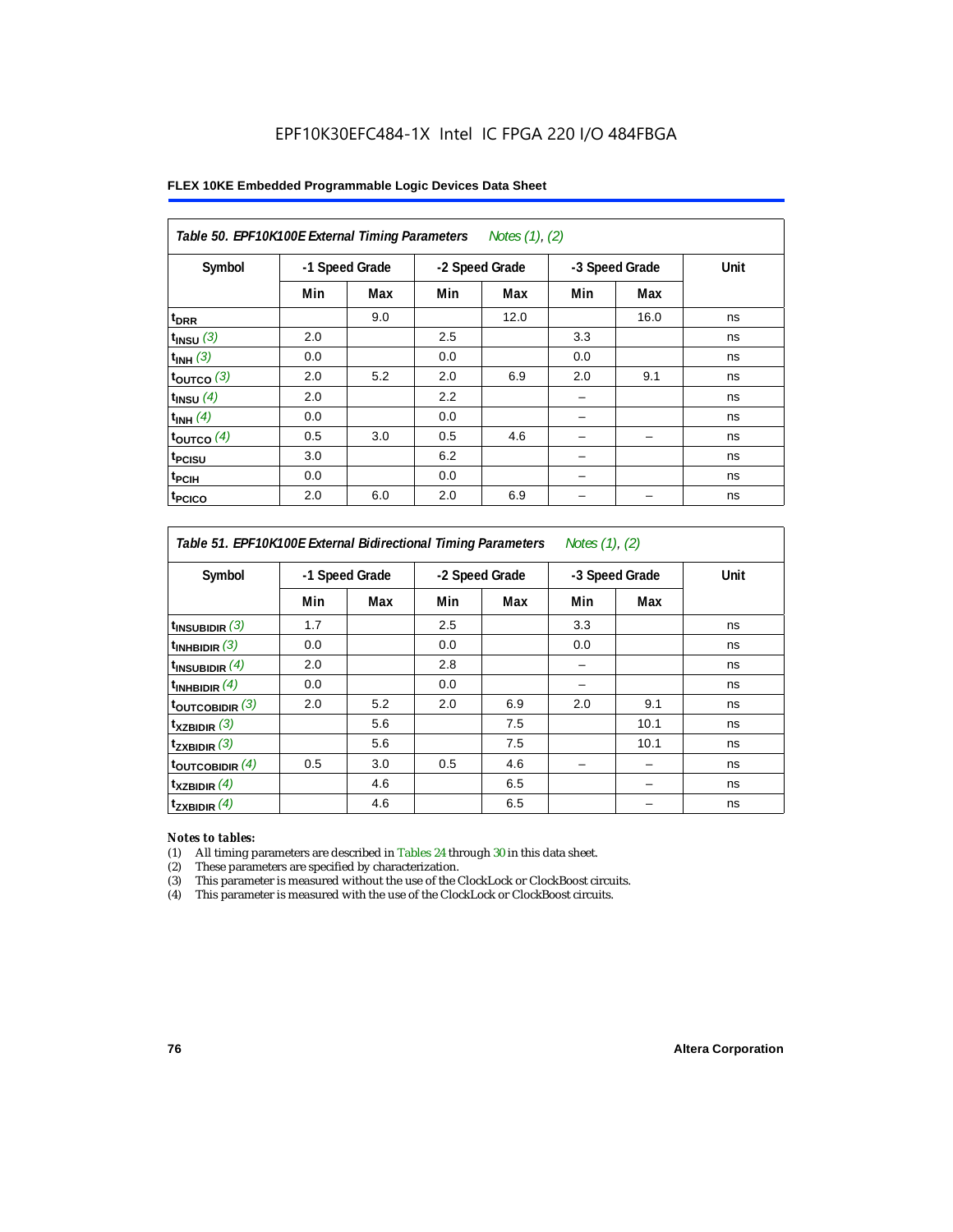Tables 52 through 58 show EPF10K130E device internal and external timing parameters.

| Table 52. EPF10K130E Device LE Timing Microparameters<br><b>Note (1)</b> |                |     |     |                |     |                |      |  |  |  |
|--------------------------------------------------------------------------|----------------|-----|-----|----------------|-----|----------------|------|--|--|--|
| Symbol                                                                   | -1 Speed Grade |     |     | -2 Speed Grade |     | -3 Speed Grade | Unit |  |  |  |
|                                                                          | Min            | Max | Min | Max            | Min | Max            |      |  |  |  |
| $t_{LUT}$                                                                |                | 0.6 |     | 0.9            |     | 1.3            | ns   |  |  |  |
| $t_{CLUT}$                                                               |                | 0.6 |     | 0.8            |     | 1.0            | ns   |  |  |  |
| $t_{RLUT}$                                                               |                | 0.7 |     | 0.9            |     | 0.2            | ns   |  |  |  |
| t <sub>PACKED</sub>                                                      |                | 0.3 |     | 0.5            |     | 0.6            | ns   |  |  |  |
| $t_{EN}$                                                                 |                | 0.2 |     | 0.3            |     | 0.4            | ns   |  |  |  |
| $t_{CICO}$                                                               |                | 0.1 |     | 0.1            |     | 0.2            | ns   |  |  |  |
| $t_{CGEN}$                                                               |                | 0.4 |     | 0.6            |     | 0.8            | ns   |  |  |  |
| $t_{CGENR}$                                                              |                | 0.1 |     | 0.1            |     | 0.2            | ns   |  |  |  |
| $t_{CASC}$                                                               |                | 0.6 |     | 0.9            |     | 1.2            | ns   |  |  |  |
| $t_{\rm C}$                                                              |                | 0.3 |     | 0.5            |     | 0.6            | ns   |  |  |  |
| $t_{CO}$                                                                 |                | 0.5 |     | 0.7            |     | 0.8            | ns   |  |  |  |
| $t_{\text{COMB}}$                                                        |                | 0.3 |     | 0.5            |     | 0.6            | ns   |  |  |  |
| $t_{\rm SU}$                                                             | 0.5            |     | 0.7 |                | 0.8 |                | ns   |  |  |  |
| $t_H$                                                                    | 0.6            |     | 0.7 |                | 1.0 |                | ns   |  |  |  |
| $t_{PRE}$                                                                |                | 0.9 |     | 1.2            |     | 1.6            | ns   |  |  |  |
| $t_{CLR}$                                                                |                | 0.9 |     | 1.2            |     | 1.6            | ns   |  |  |  |
| $t_{CH}$                                                                 | 1.5            |     | 1.5 |                | 2.5 |                | ns   |  |  |  |
| $t_{\rm CL}$                                                             | 1.5            |     | 1.5 |                | 2.5 |                | ns   |  |  |  |

*Table 53. EPF10K130E Device IOE Timing Microparameters Note (1)*

| Symbol           |     | -1 Speed Grade |     | -2 Speed Grade |     | -3 Speed Grade | Unit |  |
|------------------|-----|----------------|-----|----------------|-----|----------------|------|--|
|                  | Min | Max            | Min | Max            | Min | Max            |      |  |
| t <sub>IOD</sub> |     | 1.3            |     | 1.5            |     | 2.0            | ns   |  |
| $t_{\text{IOC}}$ |     | 0.0            |     | 0.0            |     | 0.0            | ns   |  |
| $t_{IOCO}$       |     | 0.6            |     | 0.8            |     | 1.0            | ns   |  |
| $t_{IOCOMB}$     |     | 0.6            |     | 0.8            |     | 1.0            | ns   |  |
| $t_{IOSU}$       | 1.0 |                | 1.2 |                | 1.6 |                | ns   |  |
| $t_{IOH}$        | 0.9 |                | 0.9 |                | 1.4 |                | ns   |  |
| $t_{IOCLR}$      |     | 0.6            |     | 0.8            |     | 1.0            | ns   |  |
| $t_{OD1}$        |     | 2.8            |     | 4.1            |     | 5.5            | ns   |  |
| $t_{OD2}$        |     | 2.8            |     | 4.1            |     | 5.5            | ns   |  |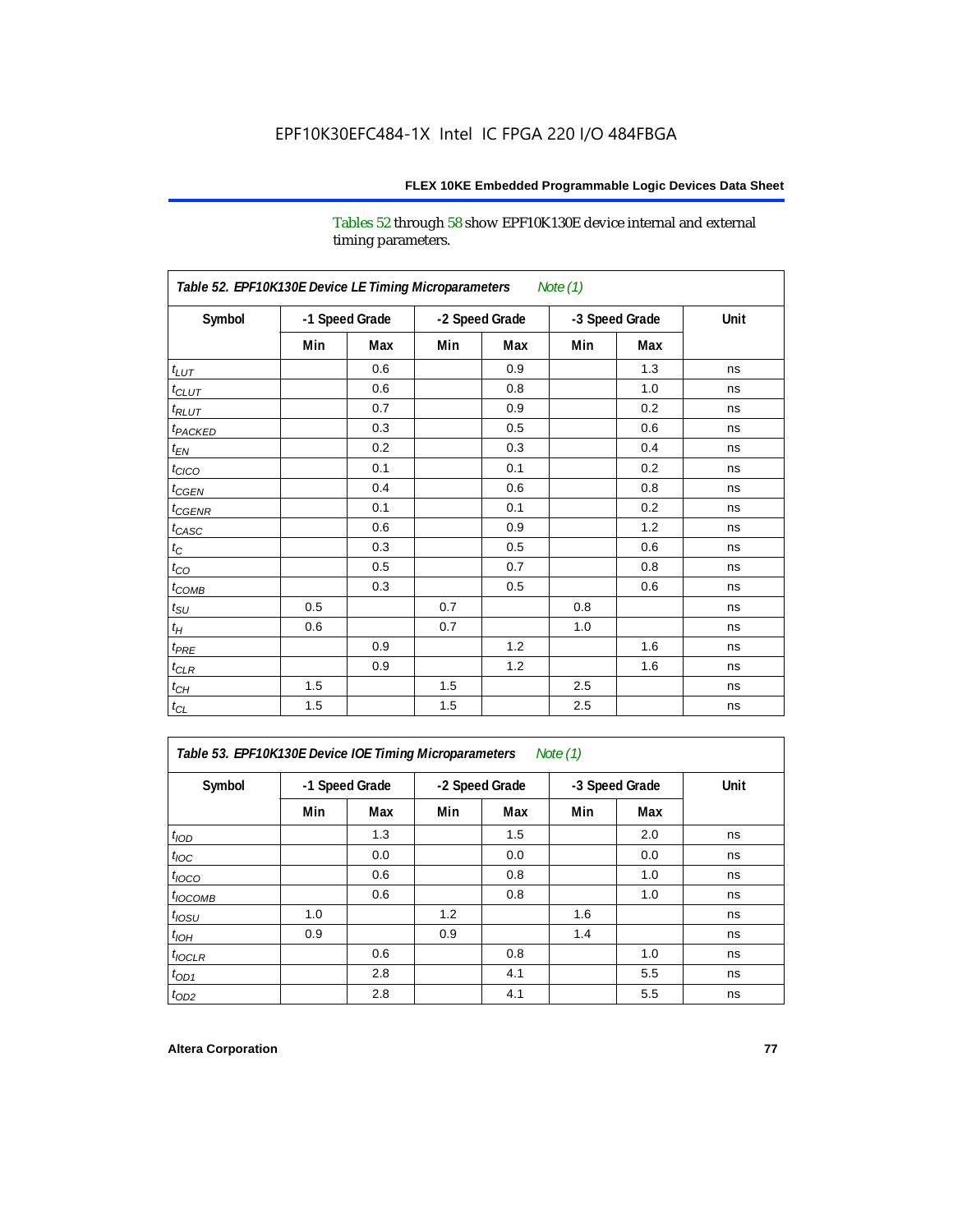## **FLEX 10KE Embedded Programmable Logic Devices Data Sheet**

| Table 53. EPF10K130E Device IOE Timing Microparameters<br>Note $(1)$ |                |     |                |     |                |     |      |  |  |  |  |
|----------------------------------------------------------------------|----------------|-----|----------------|-----|----------------|-----|------|--|--|--|--|
| Symbol                                                               | -1 Speed Grade |     | -2 Speed Grade |     | -3 Speed Grade |     | Unit |  |  |  |  |
|                                                                      | Min            | Max | Min            | Max | Min            | Max |      |  |  |  |  |
| $t_{OD3}$                                                            |                | 4.0 |                | 5.6 |                | 7.5 | ns   |  |  |  |  |
| $t_{XZ}$                                                             |                | 2.8 |                | 4.1 |                | 5.5 | ns   |  |  |  |  |
| $t_{ZX1}$                                                            |                | 2.8 |                | 4.1 |                | 5.5 | ns   |  |  |  |  |
| $t_{ZX2}$                                                            |                | 2.8 |                | 4.1 |                | 5.5 | ns   |  |  |  |  |
| $t_{ZX3}$                                                            |                | 4.0 |                | 5.6 |                | 7.5 | ns   |  |  |  |  |
| $t_{INREG}$                                                          |                | 2.5 |                | 3.0 |                | 4.1 | ns   |  |  |  |  |
| $t_{IOFD}$                                                           |                | 0.4 |                | 0.5 |                | 0.6 | ns   |  |  |  |  |
| $t_{INCOMB}$                                                         |                | 0.4 |                | 0.5 |                | 0.6 | ns   |  |  |  |  |

| Symbol                       |     | -1 Speed Grade |     | -2 Speed Grade |     | -3 Speed Grade |    |
|------------------------------|-----|----------------|-----|----------------|-----|----------------|----|
|                              | Min | Max            | Min | Max            | Min | Max            |    |
| <sup>t</sup> EABDATA1        |     | 1.5            |     | 2.0            |     | 2.6            | ns |
| <sup>t</sup> EABDATA2        |     | 0.0            |     | 0.0            |     | 0.0            | ns |
| t <sub>EABWE1</sub>          |     | 1.5            |     | 2.0            |     | 2.6            | ns |
| <sup>t</sup> EABWE2          |     | 0.3            |     | 0.4            |     | 0.5            | ns |
| t <sub>EABRE1</sub>          |     | 0.3            |     | 0.4            |     | 0.5            | ns |
| t <sub>EABRE2</sub>          |     | 0.0            |     | 0.0            |     | 0.0            | ns |
| $t_{EABCLK}$                 |     | 0.0            |     | 0.0            |     | 0.0            | ns |
| t <sub>EABCO</sub>           |     | 0.3            |     | 0.4            |     | 0.5            | ns |
| t <sub>EABBYPASS</sub>       |     | 0.1            |     | 0.1            |     | 0.2            | ns |
| $t_{EABSU}$                  | 0.8 |                | 1.0 |                | 1.4 |                | ns |
| t <sub>EABH</sub>            | 0.1 |                | 0.2 |                | 0.2 |                | ns |
| t <sub>EABCLR</sub>          | 0.3 |                | 0.4 |                | 0.5 |                | ns |
| $t_{\mathcal{A}\mathcal{A}}$ |     | 4.0            |     | 5.0            |     | 6.6            | ns |
| $t_{WP}$                     | 2.7 |                | 3.5 |                | 4.7 |                | ns |
| $t_{\mathsf{RP}}$            | 1.0 |                | 1.3 |                | 1.7 |                | ns |
| $t_{WDSU}$                   | 1.0 |                | 1.3 |                | 1.7 |                | ns |
| $t_{WDH}$                    | 0.2 |                | 0.2 |                | 0.3 |                | ns |
| $t_{WASU}$                   | 1.6 |                | 2.1 |                | 2.8 |                | ns |
| $t_{WAH}$                    | 1.6 |                | 2.1 |                | 2.8 |                | ns |
| $t_{RASU}$                   | 3.0 |                | 3.9 |                | 5.2 |                | ns |
| $t_{RAH}$                    | 0.1 |                | 0.1 |                | 0.2 |                | ns |
| $t_{WO}$                     |     | 1.5            |     | 2.0            |     | 2.6            | ns |

٦

'n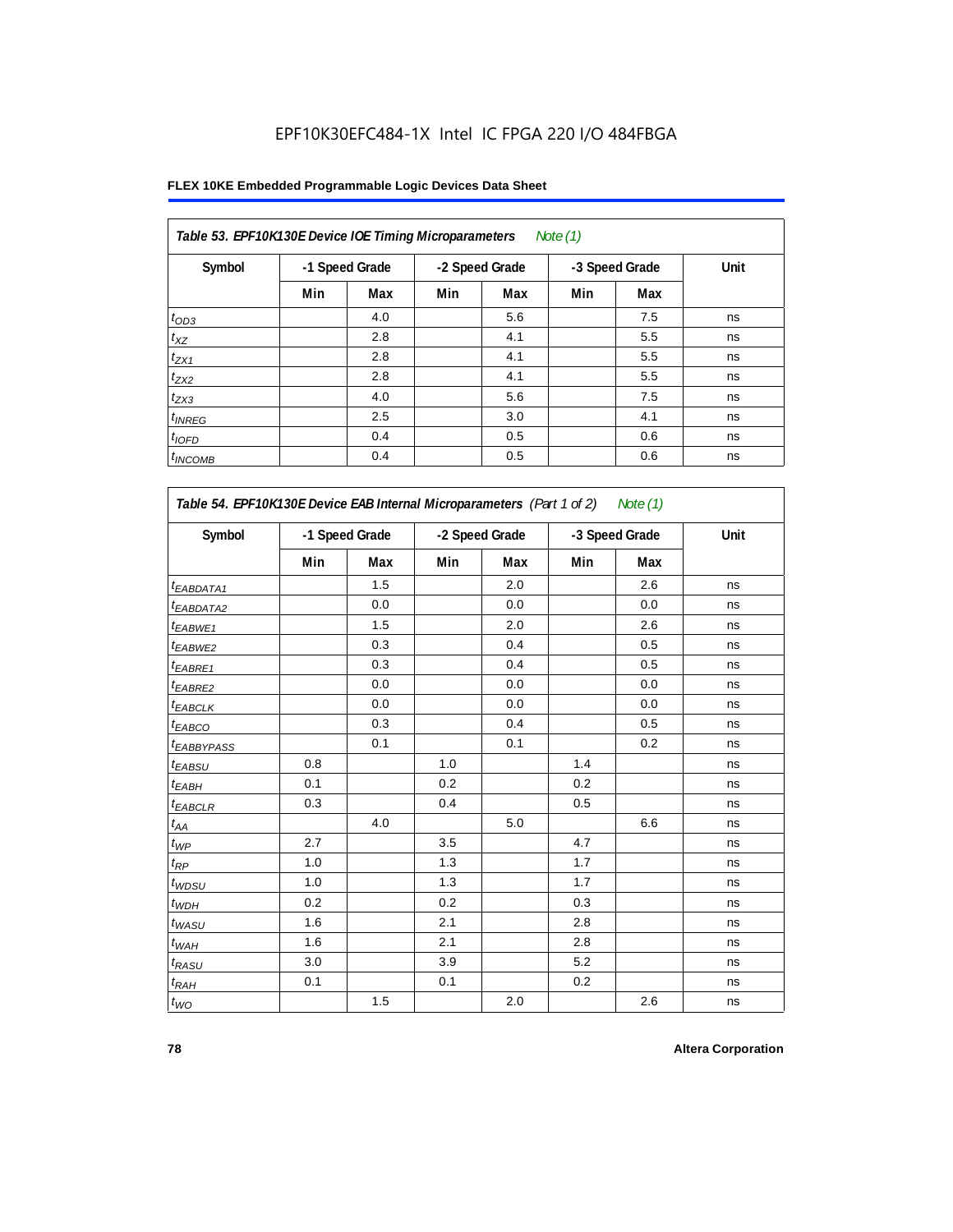| Table 54. EPF10K130E Device EAB Internal Microparameters (Part 2 of 2)<br>Note (1) |                                                    |     |     |     |     |     |      |  |  |  |
|------------------------------------------------------------------------------------|----------------------------------------------------|-----|-----|-----|-----|-----|------|--|--|--|
| Symbol                                                                             | -1 Speed Grade<br>-2 Speed Grade<br>-3 Speed Grade |     |     |     |     |     | Unit |  |  |  |
|                                                                                    | Min                                                | Max | Min | Max | Min | Max |      |  |  |  |
| $t_{DD}$                                                                           |                                                    | 1.5 |     | 2.0 |     | 2.6 | ns   |  |  |  |
| <b><i>EABOUT</i></b>                                                               |                                                    | 0.2 |     | 0.3 |     | 0.3 | ns   |  |  |  |
| $t_{EABCH}$                                                                        | 1.5                                                |     | 2.0 |     | 2.5 |     | ns   |  |  |  |
| $t_{EABCL}$                                                                        | 2.7                                                |     | 3.5 |     | 4.7 |     | ns   |  |  |  |

| Table 55. EPF10K130E Device EAB Internal Timing Macroparameters Note (1) |     |                |                |     |      |                |             |
|--------------------------------------------------------------------------|-----|----------------|----------------|-----|------|----------------|-------------|
| Symbol                                                                   |     | -1 Speed Grade | -2 Speed Grade |     |      | -3 Speed Grade | <b>Unit</b> |
|                                                                          | Min | Max            | Min            | Max | Min  | Max            |             |
| $t_{EABA}$                                                               |     | 5.9            |                | 7.5 |      | 9.9            | ns          |
| <sup>t</sup> EABRCOMB                                                    | 5.9 |                | 7.5            |     | 9.9  |                | ns          |
| <b><i>EABROREG</i></b>                                                   | 5.1 |                | 6.4            |     | 8.5  |                | ns          |
| t <sub>EABWP</sub>                                                       | 2.7 |                | 3.5            |     | 4.7  |                | ns          |
| <sup>t</sup> EABWCOMB                                                    | 5.9 |                | 7.7            |     | 10.3 |                | ns          |
| <sup>t</sup> EABWCREG                                                    | 5.4 |                | 7.0            |     | 9.4  |                | ns          |
| <sup>t</sup> EABDD                                                       |     | 3.4            |                | 4.5 |      | 5.9            | ns          |
| <sup>t</sup> EABDATACO                                                   |     | 0.5            |                | 0.7 |      | 0.8            | ns          |
| <sup>t</sup> EABDATASU                                                   | 0.8 |                | 1.0            |     | 1.4  |                | ns          |
| <sup>t</sup> EABDATAH                                                    | 0.1 |                | 0.1            |     | 0.2  |                | ns          |
| <sup>t</sup> EABWESU                                                     | 1.1 |                | 1.4            |     | 1.9  |                | ns          |
| <sup>t</sup> EABWEH                                                      | 0.0 |                | 0.0            |     | 0.0  |                | ns          |
| <sup>t</sup> EABWDSU                                                     | 1.0 |                | 1.3            |     | 1.7  |                | ns          |
| <sup>t</sup> EABWDH                                                      | 0.2 |                | 0.2            |     | 0.3  |                | ns          |
| <sup>t</sup> EABWASU                                                     | 4.1 |                | 5.1            |     | 6.8  |                | ns          |
| <sup>t</sup> EABWAH                                                      | 0.0 |                | 0.0            |     | 0.0  |                | ns          |
| t <sub>EABWO</sub>                                                       |     | 3.4            |                | 4.5 |      | 5.9            | ns          |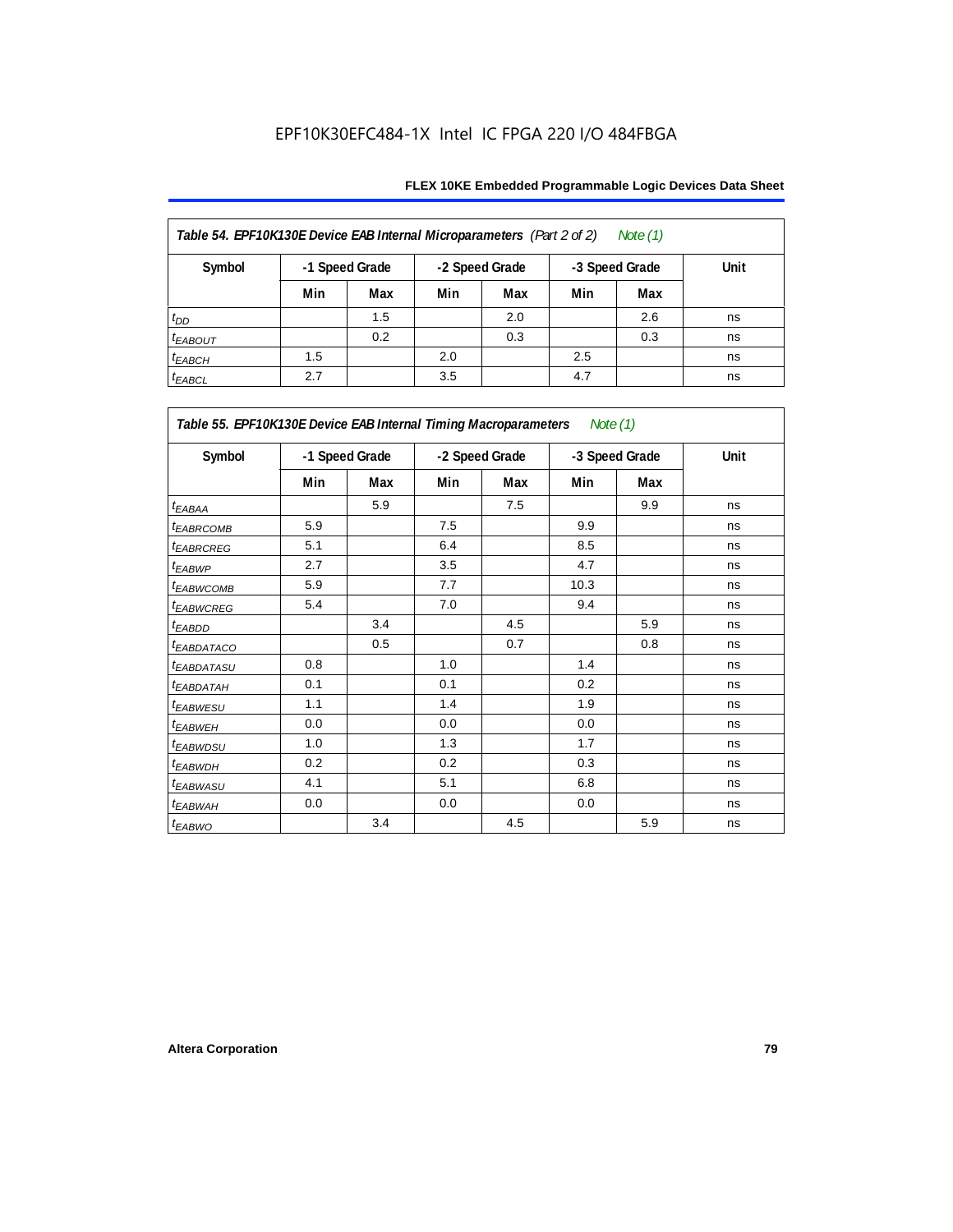| Table 56. EPF10K130E Device Interconnect Timing Microparameters<br>Note $(1)$ |                |     |                |     |                |      |      |  |  |  |
|-------------------------------------------------------------------------------|----------------|-----|----------------|-----|----------------|------|------|--|--|--|
| Symbol                                                                        | -1 Speed Grade |     | -2 Speed Grade |     | -3 Speed Grade |      | Unit |  |  |  |
|                                                                               | Min            | Max | Min            | Max | Min            | Max  |      |  |  |  |
| $t_{DIN2IOE}$                                                                 |                | 2.8 |                | 3.5 |                | 4.4  | ns   |  |  |  |
| $t_{DIN2LE}$                                                                  |                | 0.7 |                | 1.2 |                | 1.6  | ns   |  |  |  |
| <sup>t</sup> DIN2DATA                                                         |                | 1.6 |                | 1.9 |                | 2.2  | ns   |  |  |  |
| $t_{DCLK2IOE}$                                                                |                | 1.6 |                | 2.1 |                | 2.7  | ns   |  |  |  |
| <sup>t</sup> DCLK2LE                                                          |                | 0.7 |                | 1.2 |                | 1.6  | ns   |  |  |  |
| <sup>t</sup> SAMELAB                                                          |                | 0.1 |                | 0.2 |                | 0.2  | ns   |  |  |  |
| <sup>t</sup> SAMEROW                                                          |                | 1.9 |                | 3.4 |                | 5.1  | ns   |  |  |  |
| <sup>t</sup> SAMECOLUMN                                                       |                | 0.9 |                | 2.6 |                | 4.4  | ns   |  |  |  |
| <i>t<sub>DIFFROW</sub></i>                                                    |                | 2.8 |                | 6.0 |                | 9.5  | ns   |  |  |  |
| <sup>t</sup> TWOROWS                                                          |                | 4.7 |                | 9.4 |                | 14.6 | ns   |  |  |  |
| <sup>t</sup> LEPERIPH                                                         |                | 3.1 |                | 4.7 |                | 6.9  | ns   |  |  |  |
| <sup>t</sup> LABCARRY                                                         |                | 0.6 |                | 0.8 |                | 1.0  | ns   |  |  |  |
| <sup>t</sup> LABCASC                                                          |                | 0.9 |                | 1.2 |                | 1.6  | ns   |  |  |  |

| Symbol             |     | -1 Speed Grade |     | -2 Speed Grade |     | -3 Speed Grade | Unit |
|--------------------|-----|----------------|-----|----------------|-----|----------------|------|
|                    | Min | Max            | Min | Max            | Min | Max            |      |
| t <sub>DRR</sub>   |     | 9.0            |     | 12.0           |     | 16.0           | ns   |
| $t_{INSU}$ (3)     | 1.9 |                | 2.1 |                | 3.0 |                | ns   |
| $t_{INH}$ (3)      | 0.0 |                | 0.0 |                | 0.0 |                | ns   |
| $t_{OUT}$ co $(3)$ | 2.0 | 5.0            | 2.0 | 7.0            | 2.0 | 9.2            | ns   |
| $t_{INSU}$ (4)     | 0.9 |                | 1.1 |                |     |                | ns   |
| $t_{INH}$ (4)      | 0.0 |                | 0.0 |                |     |                | ns   |
| toutco $(4)$       | 0.5 | 4.0            | 0.5 | 6.0            |     |                | ns   |
| t <sub>PCISU</sub> | 3.0 |                | 6.2 |                |     |                | ns   |
| <sup>t</sup> PCIH  | 0.0 |                | 0.0 |                |     |                | ns   |
| t <sub>PCICO</sub> | 2.0 | 6.0            | 2.0 | 6.9            |     |                | ns   |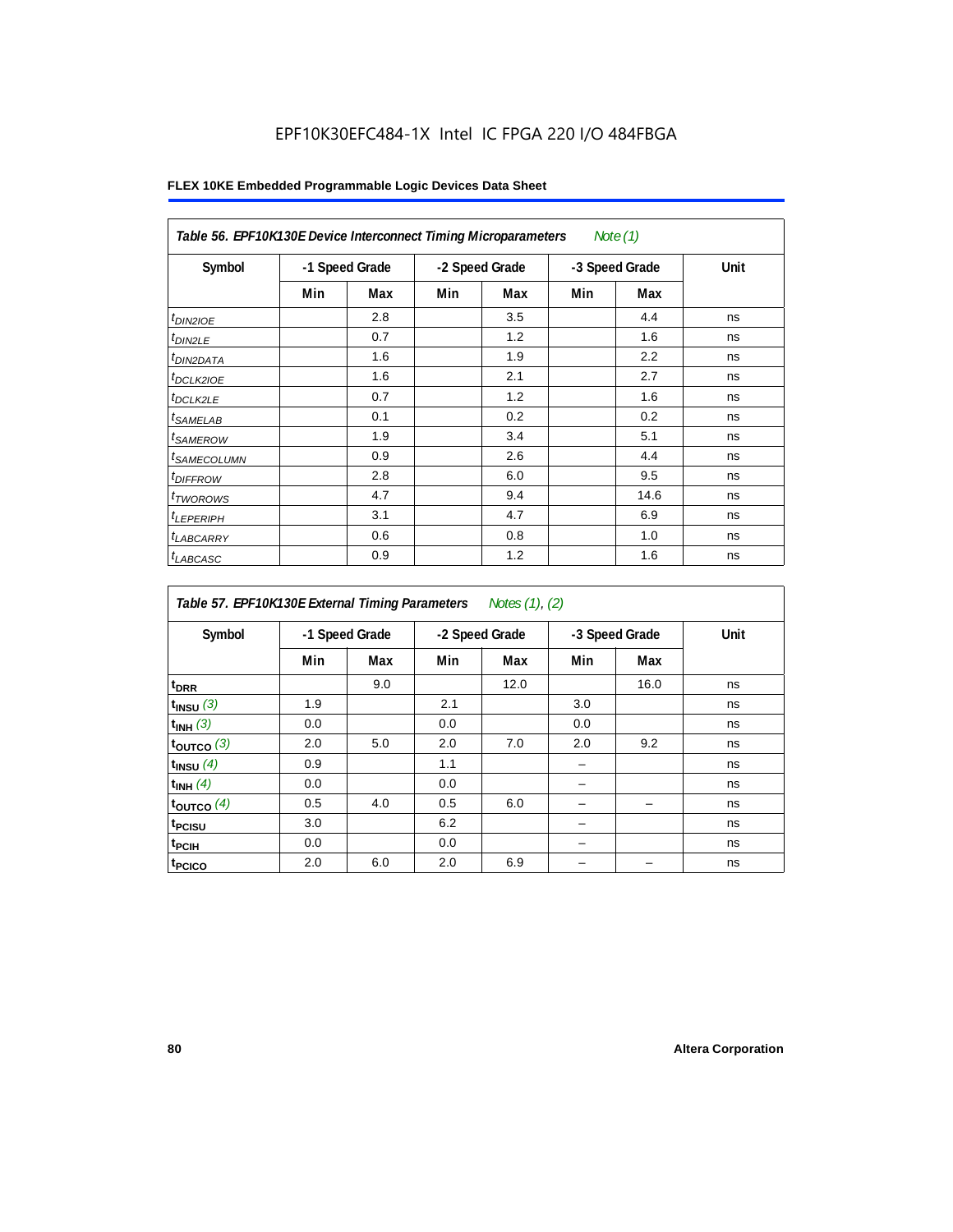| Notes $(1)$ , $(2)$<br>Table 58. EPF10K130E External Bidirectional Timing Parameters |                |     |     |                |     |                |      |  |  |
|--------------------------------------------------------------------------------------|----------------|-----|-----|----------------|-----|----------------|------|--|--|
| Symbol                                                                               | -1 Speed Grade |     |     | -2 Speed Grade |     | -3 Speed Grade | Unit |  |  |
|                                                                                      | Min            | Max | Min | Max            | Min | Max            |      |  |  |
| $t_{\text{INSUBIDIR}}$ (3)                                                           | 2.2            |     | 2.4 |                | 3.2 |                | ns   |  |  |
| $t_{INHBIDIR}$ (3)                                                                   | 0.0            |     | 0.0 |                | 0.0 |                | ns   |  |  |
| $t_{INSUBIDIR}$ (4)                                                                  | 2.8            |     | 3.0 |                |     |                | ns   |  |  |
| $t_{INHBIDIR}(4)$                                                                    | 0.0            |     | 0.0 |                |     |                | ns   |  |  |
| toutcobidir $(3)$                                                                    | 2.0            | 5.0 | 2.0 | 7.0            | 2.0 | 9.2            | ns   |  |  |
| $t_{XZBIDIR}$ (3)                                                                    |                | 5.6 |     | 8.1            |     | 10.8           | ns   |  |  |
| $t_{ZXBIDIR}$ (3)                                                                    |                | 5.6 |     | 8.1            |     | 10.8           | ns   |  |  |
| toutcobidir $(4)$                                                                    | 0.5            | 4.0 | 0.5 | 6.0            |     |                | ns   |  |  |
| $t_{XZBIDIR}$ (4)                                                                    |                | 4.6 |     | 7.1            |     |                | ns   |  |  |
| $t_{ZXBIDIR}$ (4)                                                                    |                | 4.6 |     | 7.1            |     |                | ns   |  |  |

#### *Notes to tables:*

(1) All timing parameters are described in Tables 24 through 30 in this data sheet.<br>(2) These parameters are specified by characterization.

(2) These parameters are specified by characterization.<br>
(3) This parameter is measured without the use of the C

This parameter is measured without the use of the ClockLock or ClockBoost circuits.

(4) This parameter is measured with the use of the ClockLock or ClockBoost circuits.

#### Tables 59 through 65 show EPF10K200E device internal and external timing parameters.

| Table 59. EPF10K200E Device LE Timing Microparameters (Part 1 of 2) Note (1) |                |     |     |                |     |                |      |  |  |  |
|------------------------------------------------------------------------------|----------------|-----|-----|----------------|-----|----------------|------|--|--|--|
| Symbol                                                                       | -1 Speed Grade |     |     | -2 Speed Grade |     | -3 Speed Grade | Unit |  |  |  |
|                                                                              | Min            | Max | Min | Max            | Min | Max            |      |  |  |  |
| $t_{LUT}$                                                                    |                | 0.7 |     | 0.8            |     | 1.2            | ns   |  |  |  |
| $t_{CLUT}$                                                                   |                | 0.4 |     | 0.5            |     | 0.6            | ns   |  |  |  |
| $t_{RLUT}$                                                                   |                | 0.6 |     | 0.7            |     | 0.9            | ns   |  |  |  |
| <sup>t</sup> PACKED                                                          |                | 0.3 |     | 0.5            |     | 0.7            | ns   |  |  |  |
| $t_{EN}$                                                                     |                | 0.4 |     | 0.5            |     | 0.6            | ns   |  |  |  |
| $t_{CICO}$                                                                   |                | 0.2 |     | 0.2            |     | 0.3            | ns   |  |  |  |
| $t_{GEN}$                                                                    |                | 0.4 |     | 0.4            |     | 0.6            | ns   |  |  |  |
| <sup>t</sup> CGENR                                                           |                | 0.2 |     | 0.2            |     | 0.3            | ns   |  |  |  |
| $t_{CASC}$                                                                   |                | 0.7 |     | 0.8            |     | 1.2            | ns   |  |  |  |
| $t_C$                                                                        |                | 0.5 |     | 0.6            |     | 0.8            | ns   |  |  |  |
| $t_{CO}$                                                                     |                | 0.5 |     | 0.6            |     | 0.8            | ns   |  |  |  |
| $t_{COMB}$                                                                   |                | 0.4 |     | 0.6            |     | 0.8            | ns   |  |  |  |
| $t_{\text{SU}}$                                                              | 0.4            |     | 0.6 |                | 0.7 |                | ns   |  |  |  |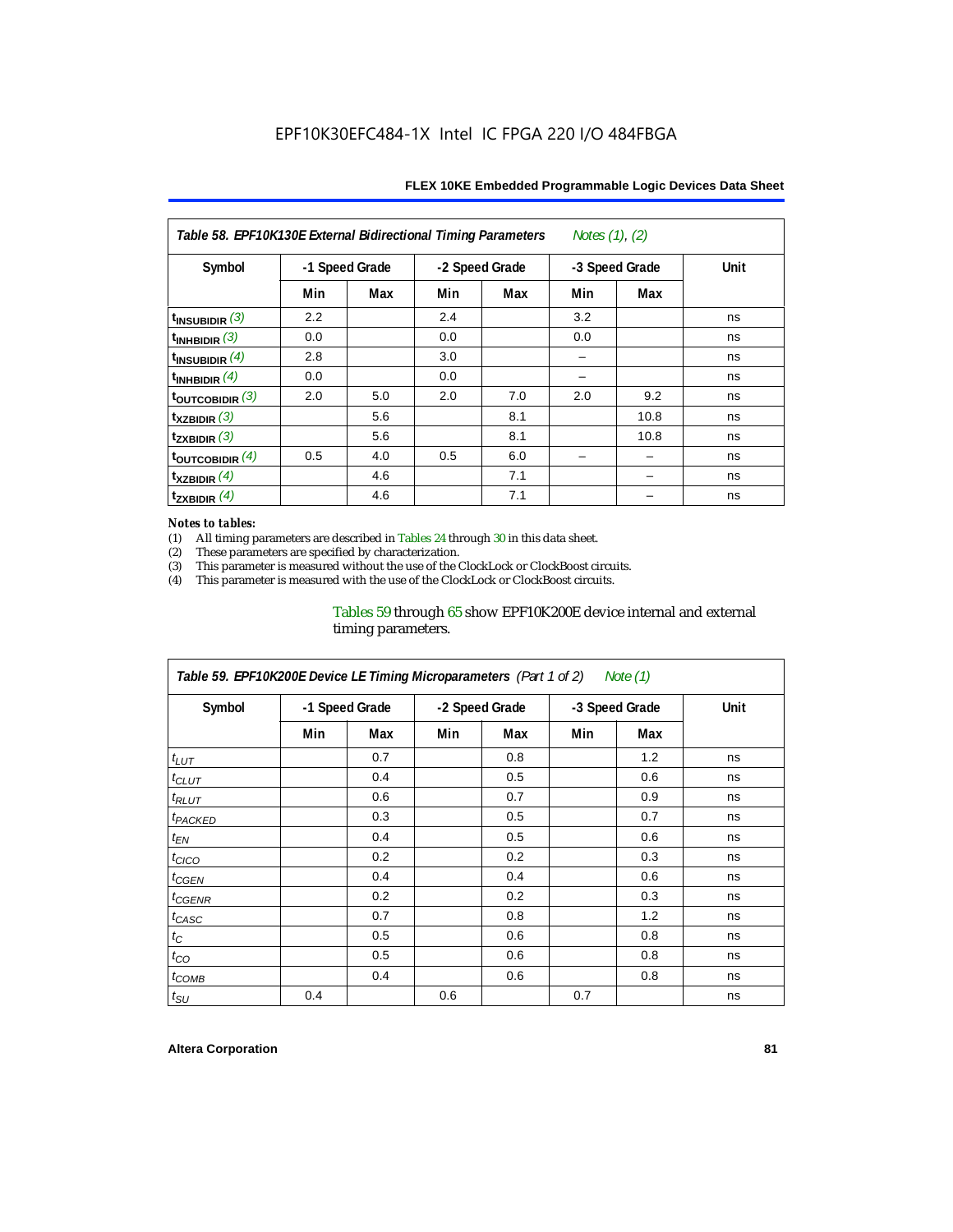| Table 59. EPF10K200E Device LE Timing Microparameters (Part 2 of 2)<br>Note (1) |     |                |                |     |                |     |      |  |  |  |
|---------------------------------------------------------------------------------|-----|----------------|----------------|-----|----------------|-----|------|--|--|--|
| Symbol                                                                          |     | -1 Speed Grade | -2 Speed Grade |     | -3 Speed Grade |     | Unit |  |  |  |
|                                                                                 | Min | Max            | Min            | Max | Min            | Max |      |  |  |  |
| $t_H$                                                                           | 0.9 |                | 1.1            |     | 1.5            |     | ns   |  |  |  |
| $t_{PRE}$                                                                       |     | 0.5            |                | 0.6 |                | 0.8 | ns   |  |  |  |
| $t_{CLR}$                                                                       |     | 0.5            |                | 0.6 |                | 0.8 | ns   |  |  |  |
| $t_{CH}$                                                                        | 2.0 |                | 2.5            |     | 3.0            |     | ns   |  |  |  |
| $t_{CL}$                                                                        | 2.0 |                | 2.5            |     | 3.0            |     | ns   |  |  |  |

| Table 60. EPF10K200E Device IOE Timing Microparameters Note (1) |     |                |                |     |                |      |      |  |  |
|-----------------------------------------------------------------|-----|----------------|----------------|-----|----------------|------|------|--|--|
| Symbol                                                          |     | -1 Speed Grade | -2 Speed Grade |     | -3 Speed Grade |      | Unit |  |  |
|                                                                 | Min | Max            | Min            | Max | Min            | Max  |      |  |  |
| t <sub>IOD</sub>                                                |     | 1.6            |                | 1.9 |                | 2.6  | ns   |  |  |
| $t_{\text{IOC}}$                                                |     | 0.3            |                | 0.3 |                | 0.5  | ns   |  |  |
| $t_{IOCO}$                                                      |     | 1.6            |                | 1.9 |                | 2.6  | ns   |  |  |
| $t_{IOCOMB}$                                                    |     | 0.5            |                | 0.6 |                | 0.8  | ns   |  |  |
| $t_{IOSU}$                                                      | 0.8 |                | 0.9            |     | 1.2            |      | ns   |  |  |
| $t_{IOH}$                                                       | 0.7 |                | 0.8            |     | 1.1            |      | ns   |  |  |
| $t_{IOCLR}$                                                     |     | 0.2            |                | 0.2 |                | 0.3  | ns   |  |  |
| $t_{OD1}$                                                       |     | 0.6            |                | 0.7 |                | 0.9  | ns   |  |  |
| $t_{OD2}$                                                       |     | 0.1            |                | 0.2 |                | 0.7  | ns   |  |  |
| $t_{\underline{OD3}}$                                           |     | 2.5            |                | 3.0 |                | 3.9  | ns   |  |  |
| $t_{\mathsf{XZ}}$                                               |     | 4.4            |                | 5.3 |                | 7.1  | ns   |  |  |
| $t_{ZX1}$                                                       |     | 4.4            |                | 5.3 |                | 7.1  | ns   |  |  |
| $t_{ZX2}$                                                       |     | 3.9            |                | 4.8 |                | 6.9  | ns   |  |  |
| $t_{ZX3}$                                                       |     | 6.3            |                | 7.6 |                | 10.1 | ns   |  |  |
| $t_{INREG}$                                                     |     | 4.8            |                | 5.7 |                | 7.7  | ns   |  |  |
| $t_{IOFD}$                                                      |     | 1.5            |                | 1.8 |                | 2.4  | ns   |  |  |
| $t_{INCOMB}$                                                    |     | 1.5            |                | 1.8 |                | 2.4  | ns   |  |  |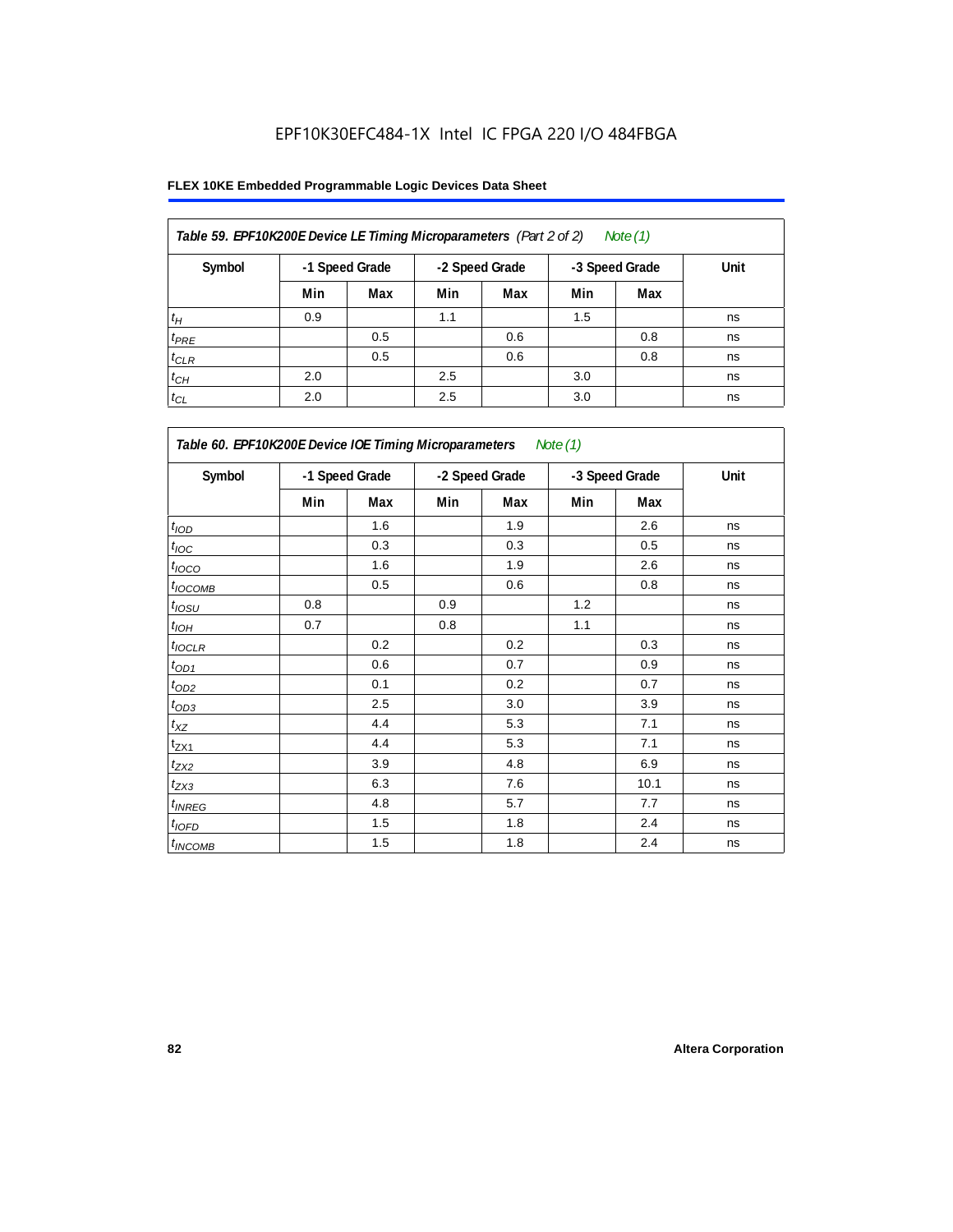| Table 61. EPF10K200E Device EAB Internal Microparameters<br>Note $(1)$ |                |             |                |             |                |             |             |  |  |  |
|------------------------------------------------------------------------|----------------|-------------|----------------|-------------|----------------|-------------|-------------|--|--|--|
| Symbol                                                                 | -1 Speed Grade |             | -2 Speed Grade |             | -3 Speed Grade |             | <b>Unit</b> |  |  |  |
|                                                                        | Min            | Max         | Min            | Max         | Min            | Max         |             |  |  |  |
| <i>EABDATA1</i>                                                        |                | 2.0         |                | 2.4         |                | 3.2         | ns          |  |  |  |
| $t_{EABDATA1}$                                                         |                | 0.4         |                | 0.5         |                | 0.6         | ns          |  |  |  |
| t <sub>EABWE1</sub>                                                    |                | 1.4         |                | 1.7         |                | 2.3         | ns          |  |  |  |
| t <sub>EABWE2</sub>                                                    |                | 0.0         |                | 0.0         |                | 0.0         | ns          |  |  |  |
| $t_{EABRE1}$                                                           |                | $\mathbf 0$ |                | $\mathbf 0$ |                | $\mathbf 0$ | ns          |  |  |  |
| t <sub>EABRE2</sub>                                                    |                | 0.4         |                | 0.5         |                | 0.6         | ns          |  |  |  |
| $t_{EABCLK}$                                                           |                | 0.0         |                | 0.0         |                | 0.0         | ns          |  |  |  |
| $t_{EABCO}$                                                            |                | 0.8         |                | 0.9         |                | 1.2         | ns          |  |  |  |
| <i><b>EABBYPASS</b></i>                                                |                | 0.0         |                | 0.1         |                | 0.1         | ns          |  |  |  |
| $t_{EABSU}$                                                            | 0.9            |             | 1.1            |             | 1.5            |             | ns          |  |  |  |
| $t_{EABH}$                                                             | 0.4            |             | 0.5            |             | 0.6            |             | ns          |  |  |  |
| $t_{EABCLR}$                                                           | 0.8            |             | 0.9            |             | 1.2            |             | ns          |  |  |  |
| $t_{AA}$                                                               |                | 3.1         |                | 3.7         |                | 4.9         | ns          |  |  |  |
| $t_{WP}$                                                               | 3.3            |             | 4.0            |             | 5.3            |             | ns          |  |  |  |
| $t_{RP}$                                                               | 0.9            |             | 1.1            |             | 1.5            |             | ns          |  |  |  |
| $t_{WDSU}$                                                             | 0.9            |             | 1.1            |             | 1.5            |             | ns          |  |  |  |
| $t_{WDH}$                                                              | 0.1            |             | 0.1            |             | 0.1            |             | ns          |  |  |  |
| $t_{WASU}$                                                             | 1.3            |             | 1.6            |             | 2.1            |             | ns          |  |  |  |
| $t_{WAH}$                                                              | 2.1            |             | 2.5            |             | 3.3            |             | ns          |  |  |  |
| $t_{RASU}$                                                             | 2.2            |             | 2.6            |             | 3.5            |             | ns          |  |  |  |
| $t_{RAH}$                                                              | 0.1            |             | 0.1            |             | 0.2            |             | ns          |  |  |  |
| $t_{WO}$                                                               |                | 2.0         |                | 2.4         |                | 3.2         | ns          |  |  |  |
| $t_{\mathit{DD}}$                                                      |                | 2.0         |                | 2.4         |                | 3.2         | ns          |  |  |  |
| $t_{EABOUT}$                                                           |                | 0.0         |                | 0.1         |                | 0.1         | ns          |  |  |  |
| $t_{EABCH}$                                                            | 1.5            |             | 2.0            |             | 2.5            |             | ns          |  |  |  |
| $t_{EABCL}$                                                            | 3.3            |             | 4.0            |             | 5.3            |             | ns          |  |  |  |

*Table 62. EPF10K200E Device EAB Internal Timing Macroparameters (Part 1 of 2) Note (1)*

| Symbol                | -1 Speed Grade |     |     | -2 Speed Grade |     | -3 Speed Grade | Unit |
|-----------------------|----------------|-----|-----|----------------|-----|----------------|------|
|                       | Min            | Max | Min | Max            | Min | Max            |      |
| <sup>t</sup> EABAA    |                | 5.1 |     | 6.4            |     | 8.4            | ns   |
| <i>EABRCOMB</i>       | 5.1            |     | 6.4 |                | 8.4 |                | ns   |
| <sup>t</sup> EABRCREG | 4.8            |     | 5.7 |                | 7.6 |                | ns   |
| <sup>t</sup> EABWP    | 3.3            |     | 4.0 |                | 5.3 |                | ns   |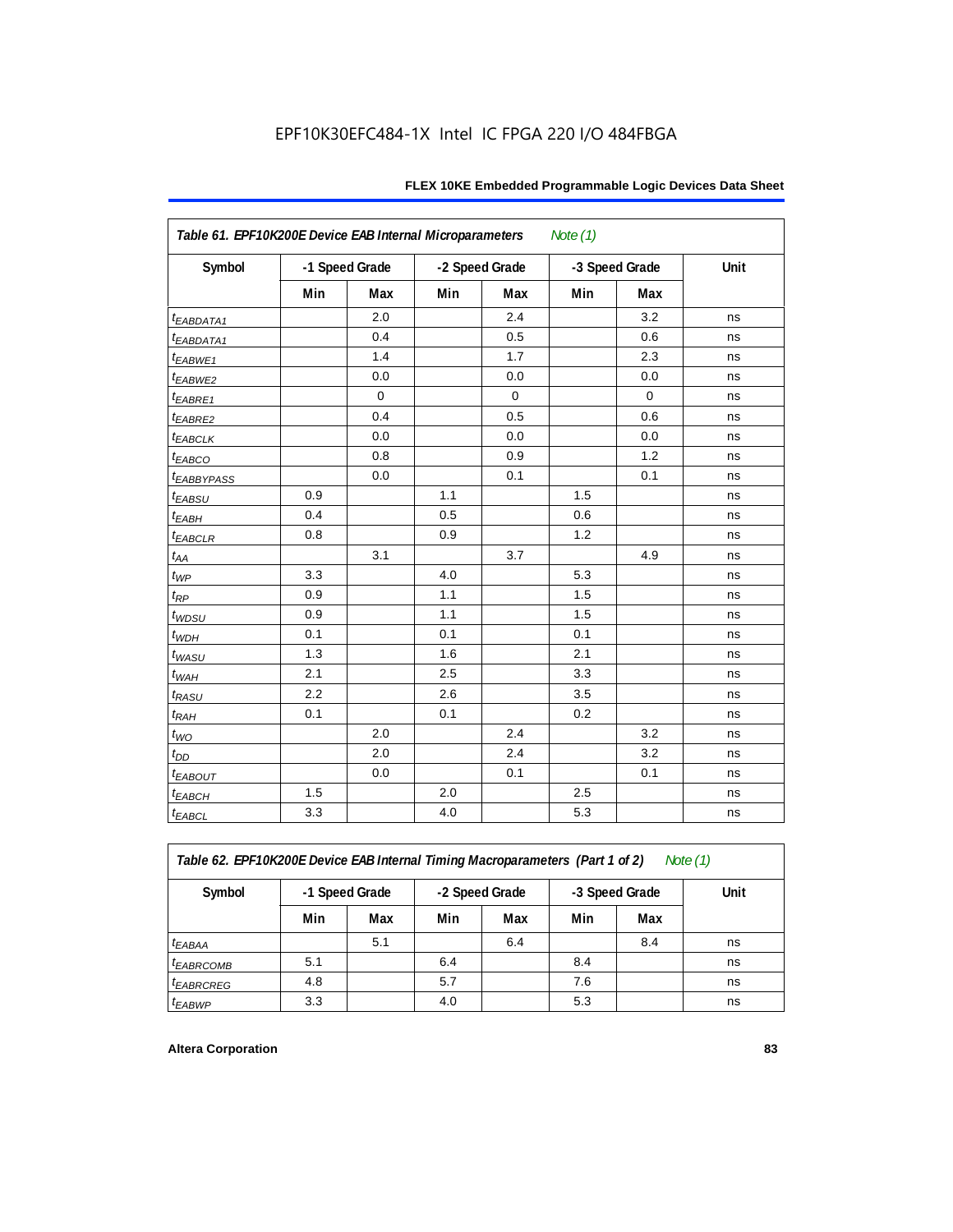| Table 62. EPF10K200E Device EAB Internal Timing Macroparameters (Part 2 of 2)<br>Note $(1)$ |                |     |                |     |                |     |      |  |  |  |
|---------------------------------------------------------------------------------------------|----------------|-----|----------------|-----|----------------|-----|------|--|--|--|
| Symbol                                                                                      | -1 Speed Grade |     | -2 Speed Grade |     | -3 Speed Grade |     | Unit |  |  |  |
|                                                                                             | Min            | Max | Min            | Max | Min            | Max |      |  |  |  |
| <sup>t</sup> EABWCOMB                                                                       | 6.7            |     | 8.1            |     | 10.7           |     | ns   |  |  |  |
| <sup>t</sup> EABWCREG                                                                       | 6.6            |     | 8.0            |     | 10.6           |     | ns   |  |  |  |
| <sup>t</sup> EABDD                                                                          |                | 4.0 |                | 5.1 |                | 6.7 | ns   |  |  |  |
| <sup>t</sup> EABDATACO                                                                      |                | 0.8 |                | 1.0 |                | 1.3 | ns   |  |  |  |
| <sup>t</sup> EABDATASU                                                                      | 1.3            |     | 1.6            |     | 2.1            |     | ns   |  |  |  |
| <sup>t</sup> EABDATAH                                                                       | 0.0            |     | 0.0            |     | 0.0            |     | ns   |  |  |  |
| <sup>t</sup> EABWESU                                                                        | 0.9            |     | 1.1            |     | 1.5            |     | ns   |  |  |  |
| <sup>t</sup> EABWEH                                                                         | 0.4            |     | 0.5            |     | 0.6            |     | ns   |  |  |  |
| <sup>t</sup> EABWDSU                                                                        | 1.5            |     | 1.8            |     | 2.4            |     | ns   |  |  |  |
| <sup>t</sup> EABWDH                                                                         | 0.0            |     | 0.0            |     | 0.0            |     | ns   |  |  |  |
| <sup>t</sup> EABWASU                                                                        | 3.0            |     | 3.6            |     | 4.7            |     | ns   |  |  |  |
| <sup>t</sup> EABWAH                                                                         | 0.4            |     | 0.5            |     | 0.7            |     | ns   |  |  |  |
| $t_{EABWO}$                                                                                 |                | 3.4 |                | 4.4 |                | 5.8 | ns   |  |  |  |

| Table 63. EPF10K200E Device Interconnect Timing Microparameters<br>Note $(1)$ |                |     |     |                |     |                |      |  |  |
|-------------------------------------------------------------------------------|----------------|-----|-----|----------------|-----|----------------|------|--|--|
| Symbol                                                                        | -1 Speed Grade |     |     | -2 Speed Grade |     | -3 Speed Grade | Unit |  |  |
|                                                                               | Min            | Max | Min | Max            | Min | Max            |      |  |  |
| t <sub>DIN2IOE</sub>                                                          |                | 4.2 |     | 4.6            |     | 5.7            | ns   |  |  |
| t <sub>DIN2LE</sub>                                                           |                | 1.7 |     | 1.7            |     | 2.0            | ns   |  |  |
| <sup>t</sup> DIN2DATA                                                         |                | 1.9 |     | 2.1            |     | 3.0            | ns   |  |  |
| <sup>t</sup> DCLK2IOE                                                         |                | 2.5 |     | 2.9            |     | 4.0            | ns   |  |  |
| <sup>t</sup> DCLK2LE                                                          |                | 1.7 |     | 1.7            |     | 2.0            | ns   |  |  |
| <sup>t</sup> SAMELAB                                                          |                | 0.1 |     | 0.1            |     | 0.2            | ns   |  |  |
| <i>t</i> SAMEROW                                                              |                | 2.3 |     | 2.6            |     | 3.6            | ns   |  |  |
| <sup>t</sup> SAMECOLUMN                                                       |                | 2.5 |     | 2.7            |     | 4.1            | ns   |  |  |
| <sup>t</sup> DIFFROW                                                          |                | 4.8 |     | 5.3            |     | 7.7            | ns   |  |  |
| t <sub>TWOROWS</sub>                                                          |                | 7.1 |     | 7.9            |     | 11.3           | ns   |  |  |
| <sup>t</sup> LEPERIPH                                                         |                | 7.0 |     | 7.6            |     | 9.0            | ns   |  |  |
| <sup>t</sup> LABCARRY                                                         |                | 0.1 |     | 0.1            |     | 0.2            | ns   |  |  |
| t <sub>LABCASC</sub>                                                          |                | 0.9 |     | 1.0            |     | 1.4            | ns   |  |  |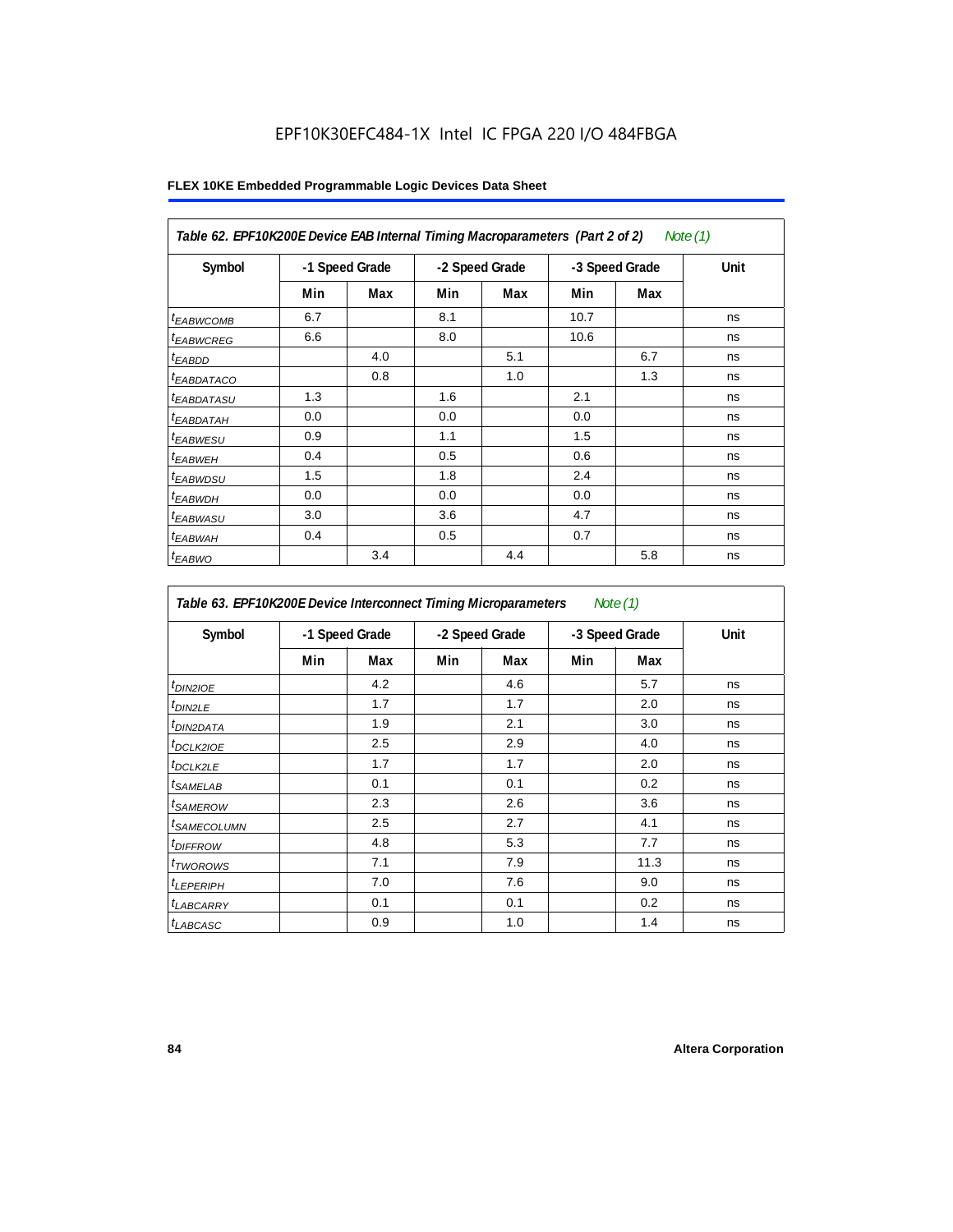| Table 64. EPF10K200E External Timing Parameters |                |      |                | Notes (1), (2) |                |      |      |
|-------------------------------------------------|----------------|------|----------------|----------------|----------------|------|------|
| Symbol                                          | -1 Speed Grade |      | -2 Speed Grade |                | -3 Speed Grade |      | Unit |
|                                                 | Min            | Max  | Min            | Max            | Min            | Max  |      |
| t <sub>drr</sub>                                |                | 10.0 |                | 12.0           |                | 16.0 | ns   |
| t <sub>insu</sub>                               | 2.8            |      | 3.4            |                | 4.4            |      | ns   |
| t <sub>INH</sub>                                | 0.0            |      | 0.0            |                | 0.0            |      | ns   |
| t <sub>oυτco</sub>                              | 2.0            | 4.5  | 2.0            | 5.3            | 2.0            | 7.8  | ns   |
| t <sub>PCISU</sub>                              | 3.0            |      | 6.2            |                |                |      | ns   |
| t <sub>PCIH</sub>                               | 0.0            |      | 0.0            |                | ۰              |      | ns   |
| t <sub>PCICO</sub>                              | 2.0            | 6.0  | 2.0            | 8.9            |                |      | ns   |

*Table 65. EPF10K200E External Bidirectional Timing Parameters Notes (1), (2)*

| Symbol                  | -1 Speed Grade |     | -2 Speed Grade |     | -3 Speed Grade |      | Unit |  |  |
|-------------------------|----------------|-----|----------------|-----|----------------|------|------|--|--|
|                         | Min            | Max | Min            | Max | Min            | Max  |      |  |  |
| <sup>t</sup> INSUBIDIR  | 3.0            |     | 4.0            |     | 5.5            |      | ns   |  |  |
| <sup>t</sup> INHBIDIR   | 0.0            |     | 0.0            |     | 0.0            |      | ns   |  |  |
| <sup>t</sup> OUTCOBIDIR | 2.0            | 4.5 | 2.0            | 5.3 | 2.0            | 7.8  | ns   |  |  |
| <sup>t</sup> xzbidir    |                | 8.1 |                | 9.5 |                | 13.0 | ns   |  |  |
| <sup>t</sup> zxbidir    |                | 8.1 |                | 9.5 |                | 13.0 | ns   |  |  |

# *Notes to tables:*

(1) All timing parameters are described in Tables 24 through 30 in this data sheet.<br>(2) These parameters are specified by characterization.

These parameters are specified by characterization.

Tables 66 through 79 show EPF10K50S and EPF10K200S device external timing parameters.

| Table 66. EPF10K50S Device LE Timing Microparameters (Part 1 of 2)<br>Note $(1)$ |     |                |     |                |     |                |      |  |  |  |  |
|----------------------------------------------------------------------------------|-----|----------------|-----|----------------|-----|----------------|------|--|--|--|--|
| Symbol                                                                           |     | -1 Speed Grade |     | -2 Speed Grade |     | -3 Speed Grade | Unit |  |  |  |  |
|                                                                                  | Min | Max            | Min | Max            | Min | Max            |      |  |  |  |  |
| $t_{LUT}$                                                                        |     | 0.6            |     | 0.8            |     | 1.1            | ns   |  |  |  |  |
| $t_{CLUT}$                                                                       |     | 0.5            |     | 0.6            |     | 0.8            | ns   |  |  |  |  |
| $t_{RLUT}$                                                                       |     | 0.6            |     | 0.7            |     | 0.9            | ns   |  |  |  |  |
| <sup>t</sup> PACKED                                                              |     | 0.2            |     | 0.3            |     | 0.4            | ns   |  |  |  |  |
| $t_{EN}$                                                                         |     | 0.6            |     | 0.7            |     | 0.9            | ns   |  |  |  |  |
| $t_{CICO}$                                                                       |     | 0.1            |     | 0.1            |     | 0.1            | ns   |  |  |  |  |
| $t_{GEN}$                                                                        |     | 0.4            |     | 0.5            |     | 0.6            | ns   |  |  |  |  |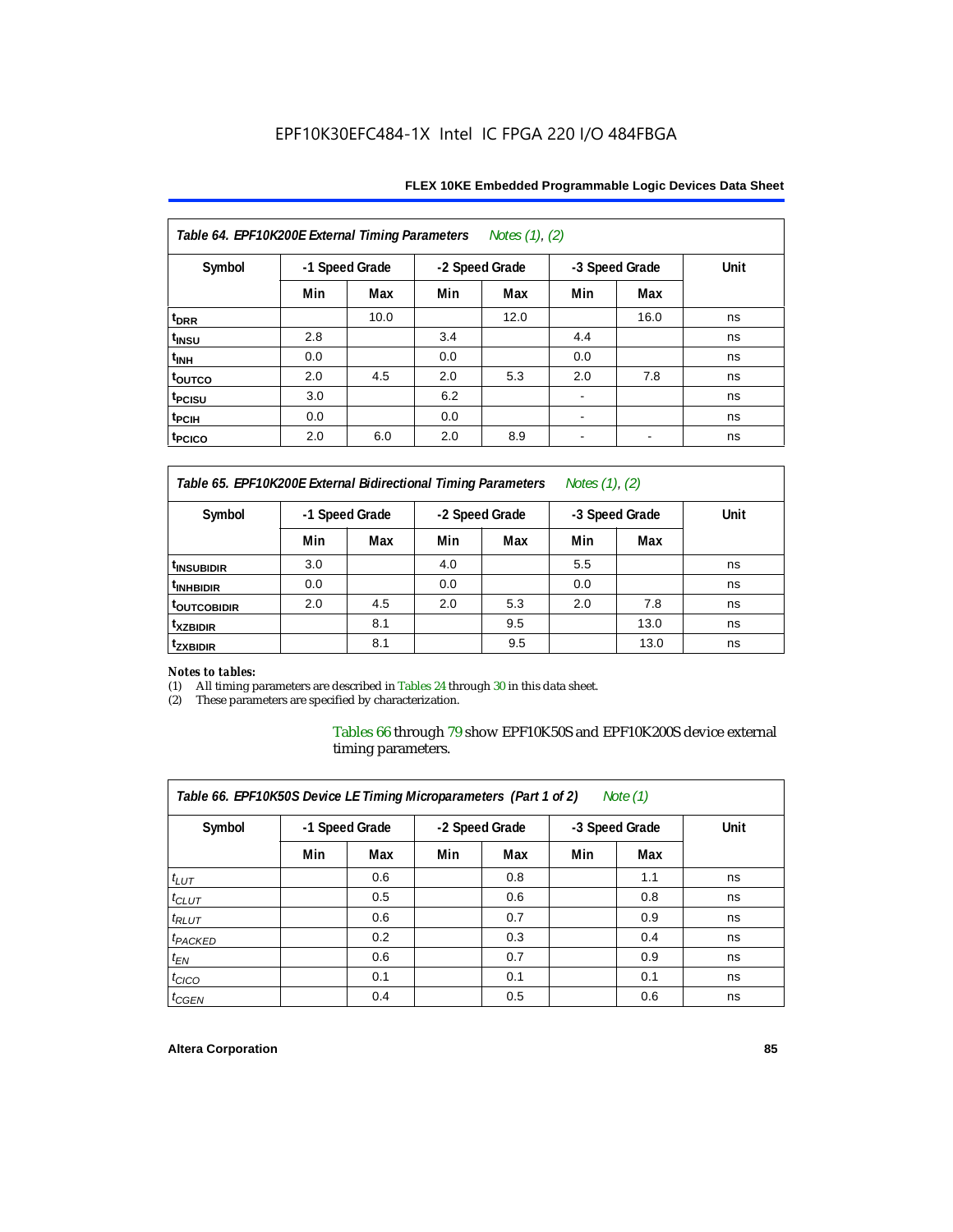| Table 66. EPF10K50S Device LE Timing Microparameters (Part 2 of 2)<br>Note (1) |                |     |     |                |     |                |      |  |  |  |
|--------------------------------------------------------------------------------|----------------|-----|-----|----------------|-----|----------------|------|--|--|--|
| Symbol                                                                         | -1 Speed Grade |     |     | -2 Speed Grade |     | -3 Speed Grade | Unit |  |  |  |
|                                                                                | Min            | Max | Min | Max            | Min | Max            |      |  |  |  |
| $t_{GENR}$                                                                     |                | 0.1 |     | 0.1            |     | 0.1            | ns   |  |  |  |
| $t_{CASC}$                                                                     |                | 0.5 |     | 0.8            |     | 1.0            | ns   |  |  |  |
| $t_C$                                                                          |                | 0.5 |     | 0.6            |     | 0.8            | ns   |  |  |  |
| $t_{CO}$                                                                       |                | 0.6 |     | 0.6            |     | 0.7            | ns   |  |  |  |
| $t_{COMB}$                                                                     |                | 0.3 |     | 0.4            |     | 0.5            | ns   |  |  |  |
| $t_{\rm SU}$                                                                   | 0.5            |     | 0.6 |                | 0.7 |                | ns   |  |  |  |
| $t_H\,$                                                                        | 0.5            |     | 0.6 |                | 0.8 |                | ns   |  |  |  |
| $t_{PRE}$                                                                      |                | 0.4 |     | 0.5            |     | 0.7            | ns   |  |  |  |
| $t_{CLR}$                                                                      |                | 0.8 |     | 1.0            |     | 1.2            | ns   |  |  |  |
| $t_{CH}$                                                                       | 2.0            |     | 2.5 |                | 3.0 |                | ns   |  |  |  |
| $t_{\rm CL}$                                                                   | 2.0            |     | 2.5 |                | 3.0 |                | ns   |  |  |  |

| Table 67. EPF10K50S Device IOE Timing Microparameters<br>Note $(1)$ |                |     |                |     |                |     |      |  |
|---------------------------------------------------------------------|----------------|-----|----------------|-----|----------------|-----|------|--|
| Symbol                                                              | -1 Speed Grade |     | -2 Speed Grade |     | -3 Speed Grade |     | Unit |  |
|                                                                     | Min            | Max | Min            | Max | Min            | Max |      |  |
| t <sub>IOD</sub>                                                    |                | 1.3 |                | 1.3 |                | 1.9 | ns   |  |
| $t_{\text{IOC}}$                                                    |                | 0.3 |                | 0.4 |                | 0.4 | ns   |  |
| $t_{IOCO}$                                                          |                | 1.7 |                | 2.1 |                | 2.6 | ns   |  |
| $t_{\text{IOCOMB}}$                                                 |                | 0.5 |                | 0.6 |                | 0.8 | ns   |  |
| $t_{IOSU}$                                                          | 0.8            |     | 1.0            |     | 1.3            |     | ns   |  |
| $t_{IOH}$                                                           | 0.4            |     | 0.5            |     | 0.6            |     | ns   |  |
| $t_{IOCLR}$                                                         |                | 0.2 |                | 0.2 |                | 0.4 | ns   |  |
| $t_{OD1}$                                                           |                | 1.2 |                | 1.2 |                | 1.9 | ns   |  |
| $t_{OD2}$                                                           |                | 0.7 |                | 0.8 |                | 1.7 | ns   |  |
| $t_{OD3}$                                                           |                | 2.7 |                | 3.0 |                | 4.3 | ns   |  |
| $t_{\mathsf{XZ}}$                                                   |                | 4.7 |                | 5.7 |                | 7.5 | ns   |  |
| $t_{ZX1}$                                                           |                | 4.7 |                | 5.7 |                | 7.5 | ns   |  |
| $t_{ZX2}$                                                           |                | 4.2 |                | 5.3 |                | 7.3 | ns   |  |
| $t_{ZX3}$                                                           |                | 6.2 |                | 7.5 |                | 9.9 | ns   |  |
| $t_{INREG}$                                                         |                | 3.5 |                | 4.2 |                | 5.6 | ns   |  |
| $t_{IOED}$                                                          |                | 1.1 |                | 1.3 |                | 1.8 | ns   |  |
| $t_{INCOMB}$                                                        |                | 1.1 |                | 1.3 |                | 1.8 | ns   |  |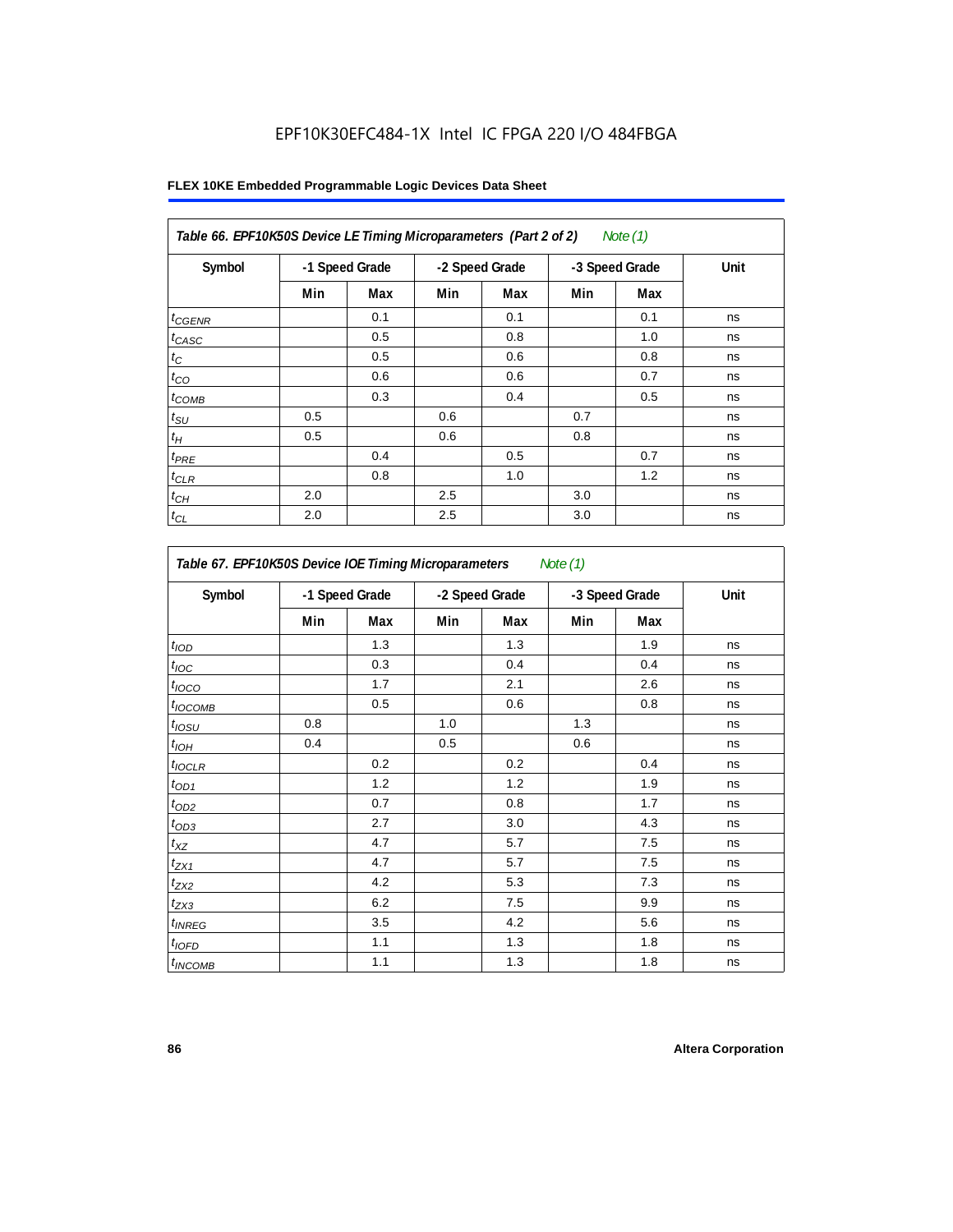| Table 68. EPF10K50S Device EAB Internal Microparameters<br>Note $(1)$ |     |                |     |                |     |                |      |  |  |  |
|-----------------------------------------------------------------------|-----|----------------|-----|----------------|-----|----------------|------|--|--|--|
| Symbol                                                                |     | -1 Speed Grade |     | -2 Speed Grade |     | -3 Speed Grade | Unit |  |  |  |
|                                                                       | Min | Max            | Min | Max            | Min | Max            |      |  |  |  |
| t <sub>EABDATA1</sub>                                                 |     | 1.7            |     | 2.4            |     | 3.2            | ns   |  |  |  |
| t <sub>EABDATA2</sub>                                                 |     | 0.4            |     | 0.6            |     | 0.8            | ns   |  |  |  |
| $t_{EABWE1}$                                                          |     | 1.0            |     | 1.4            |     | 1.9            | ns   |  |  |  |
| t <sub>EABWE2</sub>                                                   |     | 0.0            |     | 0.0            |     | 0.0            | ns   |  |  |  |
| $t_{EABRE1}$                                                          |     | 0.0            |     | 0.0            |     | 0.0            |      |  |  |  |
| $t_{EABRE2}$                                                          |     | 0.4            |     | 0.6            |     | 0.8            |      |  |  |  |
| $t_{EABCLK}$                                                          |     | 0.0            |     | 0.0            |     | 0.0            | ns   |  |  |  |
| $t_{EABCO}$                                                           |     | 0.8            |     | 1.1            |     | 1.5            | ns   |  |  |  |
| <i><b>LEABBYPASS</b></i>                                              |     | 0.0            |     | 0.0            |     | 0.0            | ns   |  |  |  |
| $t_{EABSU}$                                                           | 0.7 |                | 1.0 |                | 1.3 |                | ns   |  |  |  |
| $t_{EABH}$                                                            | 0.4 |                | 0.6 |                | 0.8 |                | ns   |  |  |  |
| $t_{EABCLR}$                                                          | 0.8 |                | 1.1 |                | 1.5 |                |      |  |  |  |
| $t_{AA}$                                                              |     | 2.0            |     | 2.8            |     | 3.8            | ns   |  |  |  |
| $t_{WP}$                                                              | 2.0 |                | 2.8 |                | 3.8 |                | ns   |  |  |  |
| $t_{RP}$                                                              | 1.0 |                | 1.4 |                | 1.9 |                |      |  |  |  |
| $t_{WDSU}$                                                            | 0.5 |                | 0.7 |                | 0.9 |                | ns   |  |  |  |
| $t_{WDH}$                                                             | 0.1 |                | 0.1 |                | 0.2 |                | ns   |  |  |  |
| $t_{WASU}$                                                            | 1.0 |                | 1.4 |                | 1.9 |                | ns   |  |  |  |
| $t_{W\!AH}$                                                           | 1.5 |                | 2.1 |                | 2.9 |                | ns   |  |  |  |
| $t_{RASU}$                                                            | 1.5 |                | 2.1 |                | 2.8 |                |      |  |  |  |
| $t_{RAH}$                                                             | 0.1 |                | 0.1 |                | 0.2 |                |      |  |  |  |
| $t_{WO}$                                                              |     | 2.1            |     | 2.9            |     | 4.0            | ns   |  |  |  |
| $t_{DD}$                                                              |     | 2.1            |     | 2.9            |     | 4.0            | ns   |  |  |  |
| $t_{EABOUT}$                                                          |     | 0.0            |     | 0.0            |     | 0.0            | ns   |  |  |  |
| $t_{EABCH}$                                                           | 1.5 |                | 2.0 |                | 2.5 |                | ns   |  |  |  |
| $t_{EABCL}$                                                           | 1.5 |                | 2.0 |                | 2.5 |                | ns   |  |  |  |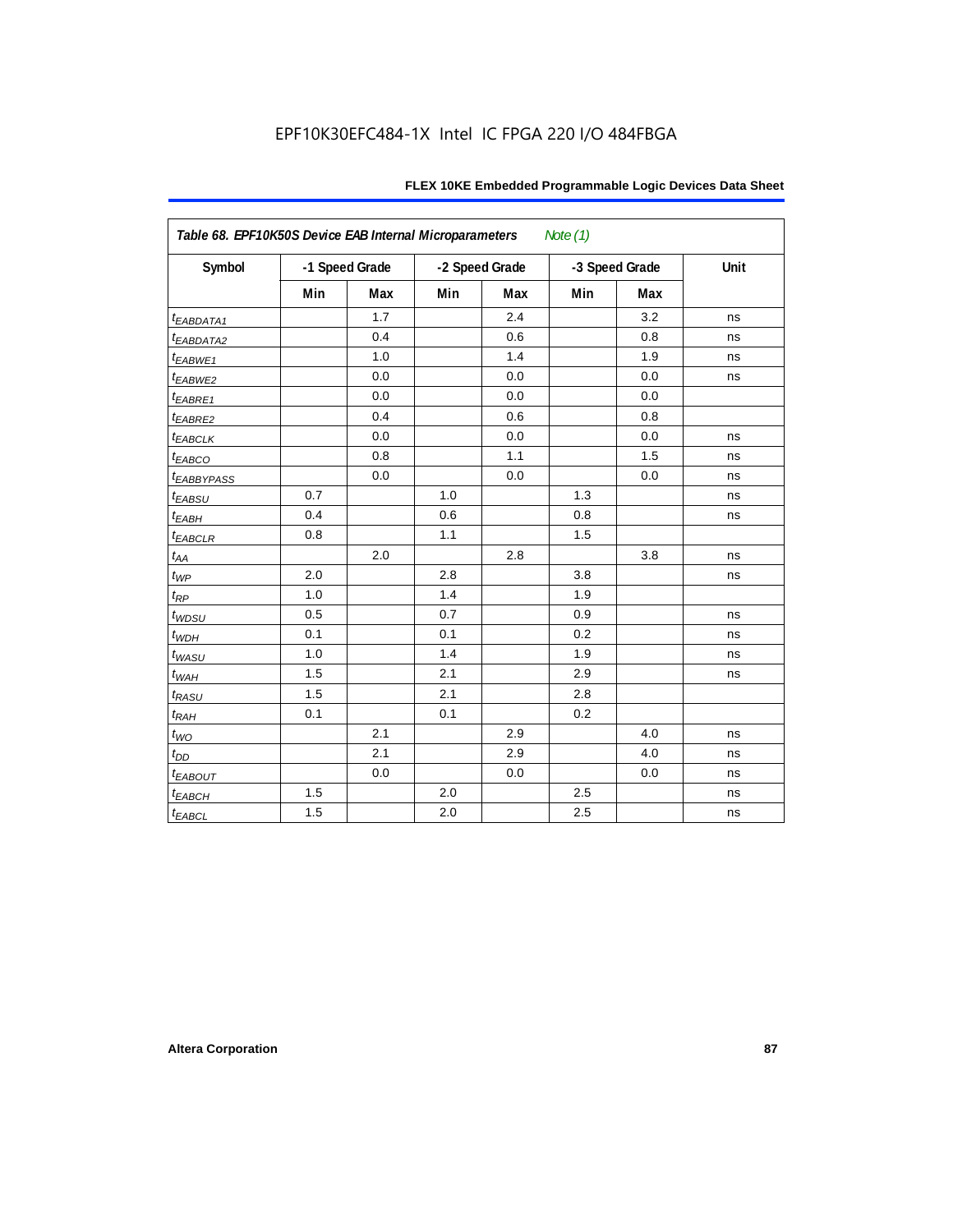| Table 69. EPF10K50S Device EAB Internal Timing Macroparameters<br>Note $(1)$ |                |     |                |     |                |     |      |  |  |
|------------------------------------------------------------------------------|----------------|-----|----------------|-----|----------------|-----|------|--|--|
| Symbol                                                                       | -1 Speed Grade |     | -2 Speed Grade |     | -3 Speed Grade |     | Unit |  |  |
|                                                                              | Min            | Max | Min            | Max | Min            | Max |      |  |  |
| $t_{EABA}$                                                                   |                | 3.7 |                | 5.2 |                | 7.0 | ns   |  |  |
| <sup>t</sup> EABRCCOMB                                                       | 3.7            |     | 5.2            |     | 7.0            |     | ns   |  |  |
| <i><b>EABRCREG</b></i>                                                       | 3.5            |     | 4.9            |     | 6.6            |     | ns   |  |  |
| $t_{EABWP}$                                                                  | 2.0            |     | 2.8            |     | 3.8            |     | ns   |  |  |
| <sup>t</sup> EABWCCOMB                                                       | 4.5            |     | 6.3            |     | 8.6            |     | ns   |  |  |
| <i>EABWCREG</i>                                                              | 5.6            |     | 7.8            |     | 10.6           |     | ns   |  |  |
| $t_{EABDD}$                                                                  |                | 3.8 |                | 5.3 |                | 7.2 | ns   |  |  |
| <sup>t</sup> EABDATACO                                                       |                | 0.8 |                | 1.1 |                | 1.5 | ns   |  |  |
| <i>t<sub>EABDATASU</sub></i>                                                 | 1.1            |     | 1.6            |     | 2.1            |     | ns   |  |  |
| t <sub>EABDATAH</sub>                                                        | 0.0            |     | 0.0            |     | 0.0            |     | ns   |  |  |
| t <sub>EABWESU</sub>                                                         | 0.7            |     | 1.0            |     | 1.3            |     | ns   |  |  |
| <sup>t</sup> EABWEH                                                          | 0.4            |     | 0.6            |     | 0.8            |     | ns   |  |  |
| t <sub>EABWDSU</sub>                                                         | 1.2            |     | 1.7            |     | 2.2            |     | ns   |  |  |
| t <sub>EABWDH</sub>                                                          | 0.0            |     | 0.0            |     | 0.0            |     | ns   |  |  |
| t <sub>EABWASU</sub>                                                         | 1.6            |     | 2.3            |     | 3.0            |     | ns   |  |  |
| t <sub>EABWAH</sub>                                                          | 0.9            |     | 1.2            |     | 1.8            |     | ns   |  |  |
| $t_{EABWO}$                                                                  |                | 3.1 |                | 4.3 |                | 5.9 | ns   |  |  |

| Table 70. EPF10K50S Device Interconnect Timing Microparameters<br>Note $(1)$ |                |     |     |                |                |     |      |  |  |  |
|------------------------------------------------------------------------------|----------------|-----|-----|----------------|----------------|-----|------|--|--|--|
| Symbol                                                                       | -1 Speed Grade |     |     | -2 Speed Grade | -3 Speed Grade |     | Unit |  |  |  |
|                                                                              | Min            | Max | Min | Max            | Min            | Max |      |  |  |  |
| t <sub>DIN2IOE</sub>                                                         |                | 3.1 |     | 3.7            |                | 4.6 | ns   |  |  |  |
| <sup>t</sup> DIN2LE                                                          |                | 1.7 |     | 2.1            |                | 2.7 | ns   |  |  |  |
| <sup>t</sup> DIN2DATA                                                        |                | 2.7 |     | 3.1            |                | 5.1 | ns   |  |  |  |
| <sup>t</sup> DCLK2IOE                                                        |                | 1.6 |     | 1.9            |                | 2.6 | ns   |  |  |  |
| <sup>t</sup> DCLK2LE                                                         |                | 1.7 |     | 2.1            |                | 2.7 | ns   |  |  |  |
| <sup>t</sup> SAMELAB                                                         |                | 0.1 |     | 0.1            |                | 0.2 | ns   |  |  |  |
| <sup>t</sup> SAMEROW                                                         |                | 1.5 |     | 1.7            |                | 2.4 | ns   |  |  |  |
| <sup>t</sup> SAMECOLUMN                                                      |                | 1.0 |     | 1.3            |                | 2.1 | ns   |  |  |  |
| <i>t<sub>DIFFROW</sub></i>                                                   |                | 2.5 |     | 3.0            |                | 4.5 | ns   |  |  |  |
| <sup>t</sup> TWOROWS                                                         |                | 4.0 |     | 4.7            |                | 6.9 | ns   |  |  |  |
| <sup>t</sup> LEPERIPH                                                        |                | 2.6 |     | 2.9            |                | 3.4 | ns   |  |  |  |
| <b>LABCARRY</b>                                                              |                | 0.1 |     | 0.2            |                | 0.2 | ns   |  |  |  |
| <b>LABCASC</b>                                                               |                | 0.8 |     | 1.0            |                | 1.3 | ns   |  |  |  |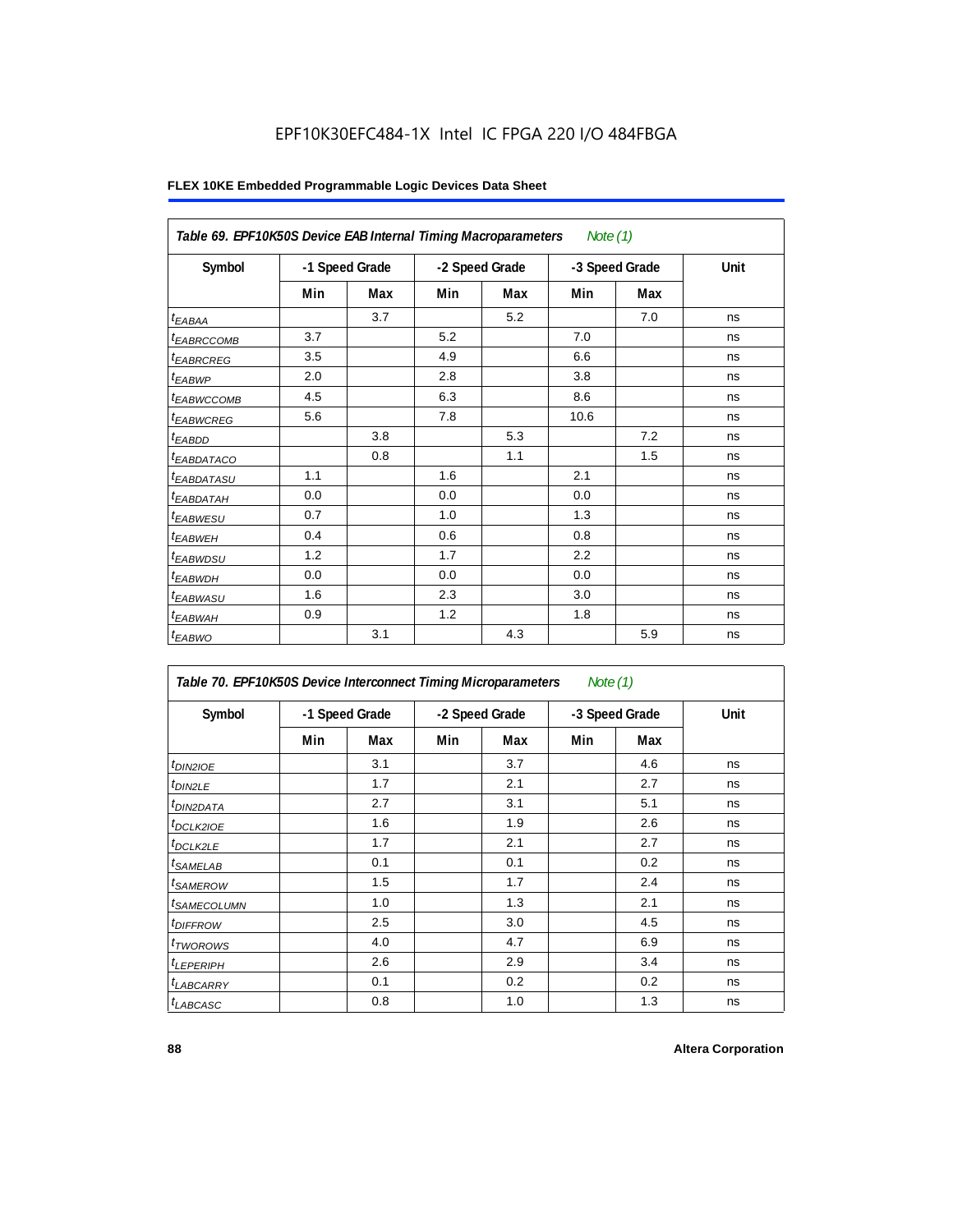| Table 71. EPF10K50S External Timing Parameters<br>Note (1) |                |     |     |                |     |                |      |  |  |  |  |
|------------------------------------------------------------|----------------|-----|-----|----------------|-----|----------------|------|--|--|--|--|
| Symbol                                                     | -1 Speed Grade |     |     | -2 Speed Grade |     | -3 Speed Grade | Unit |  |  |  |  |
|                                                            | Min            | Max | Min | Max            | Min | Max            |      |  |  |  |  |
| t <sub>DRR</sub>                                           |                | 8.0 |     | 9.5            |     | 12.5           | ns   |  |  |  |  |
| $t_{INSU}$ (2)                                             | 2.4            |     | 2.9 |                | 3.9 |                | ns   |  |  |  |  |
| $t_{INH}$ (2)                                              | 0.0            |     | 0.0 |                | 0.0 |                | ns   |  |  |  |  |
| $\tt_{\text{OUTCO}}$ (2)                                   | 2.0            | 4.3 | 2.0 | 5.2            | 2.0 | 7.3            | ns   |  |  |  |  |
| $t_{INSU}$ (3)                                             | 2.4            |     | 2.9 |                |     |                | ns   |  |  |  |  |
| $t_{INH}$ (3)                                              | 0.0            |     | 0.0 |                |     |                | ns   |  |  |  |  |
| $\tt_{\text{OUTCO}}$ (3)                                   | 0.5            | 3.3 | 0.5 | 4.1            |     |                | ns   |  |  |  |  |
| t <sub>PCISU</sub>                                         | 2.4            |     | 2.9 |                |     |                | ns   |  |  |  |  |
| t <sub>PCIH</sub>                                          | 0.0            |     | 0.0 |                |     |                | ns   |  |  |  |  |
| t <sub>PCICO</sub>                                         | 2.0            | 6.0 | 2.0 | 7.7            |     |                | ns   |  |  |  |  |

*Table 72. EPF10K50S External Bidirectional Timing Parameters Note (1)*

| Symbol              | -1 Speed Grade |     | -2 Speed Grade |     | -3 Speed Grade |      | Unit |
|---------------------|----------------|-----|----------------|-----|----------------|------|------|
|                     | Min            | Max | Min            | Max | Min            | Max  |      |
| $t_{INSUBIDIR}$ (2) | 2.7            |     | 3.2            |     | 4.3            |      | ns   |
| $t_{INHBIDIR}$ (2)  | 0.0            |     | 0.0            |     | 0.0            |      | ns   |
| $t_{INHBIDIR}$ (3)  | 0.0            |     | 0.0            |     |                |      | ns   |
| $t_{INSUBIDIR}$ (3) | 3.7            |     | 4.2            |     |                |      | ns   |
| toutcobidir $(2)$   | 2.0            | 4.5 | 2.0            | 5.2 | 2.0            | 7.3  | ns   |
| $t_{XZBIDIR}$ (2)   |                | 6.8 |                | 7.8 |                | 10.1 | ns   |
| $t_{ZXBIDIR}$ (2)   |                | 6.8 |                | 7.8 |                | 10.1 | ns   |
| toutcobidir $(3)$   | 0.5            | 3.5 | 0.5            | 4.2 |                |      |      |
| $t_{XZBIDIR}$ (3)   |                | 6.8 |                | 8.4 |                |      | ns   |
| $t_{ZXBIDIR}$ (3)   |                | 6.8 |                | 8.4 |                |      | ns   |

*Notes to tables:* All timing parameters are described in Tables 24 through 30.

(2) This parameter is measured without use of the ClockLock or ClockBoost circuits.<br>(3) This parameter is measured with use of the ClockLock or ClockBoost circuits

This parameter is measured with use of the ClockLock or ClockBoost circuits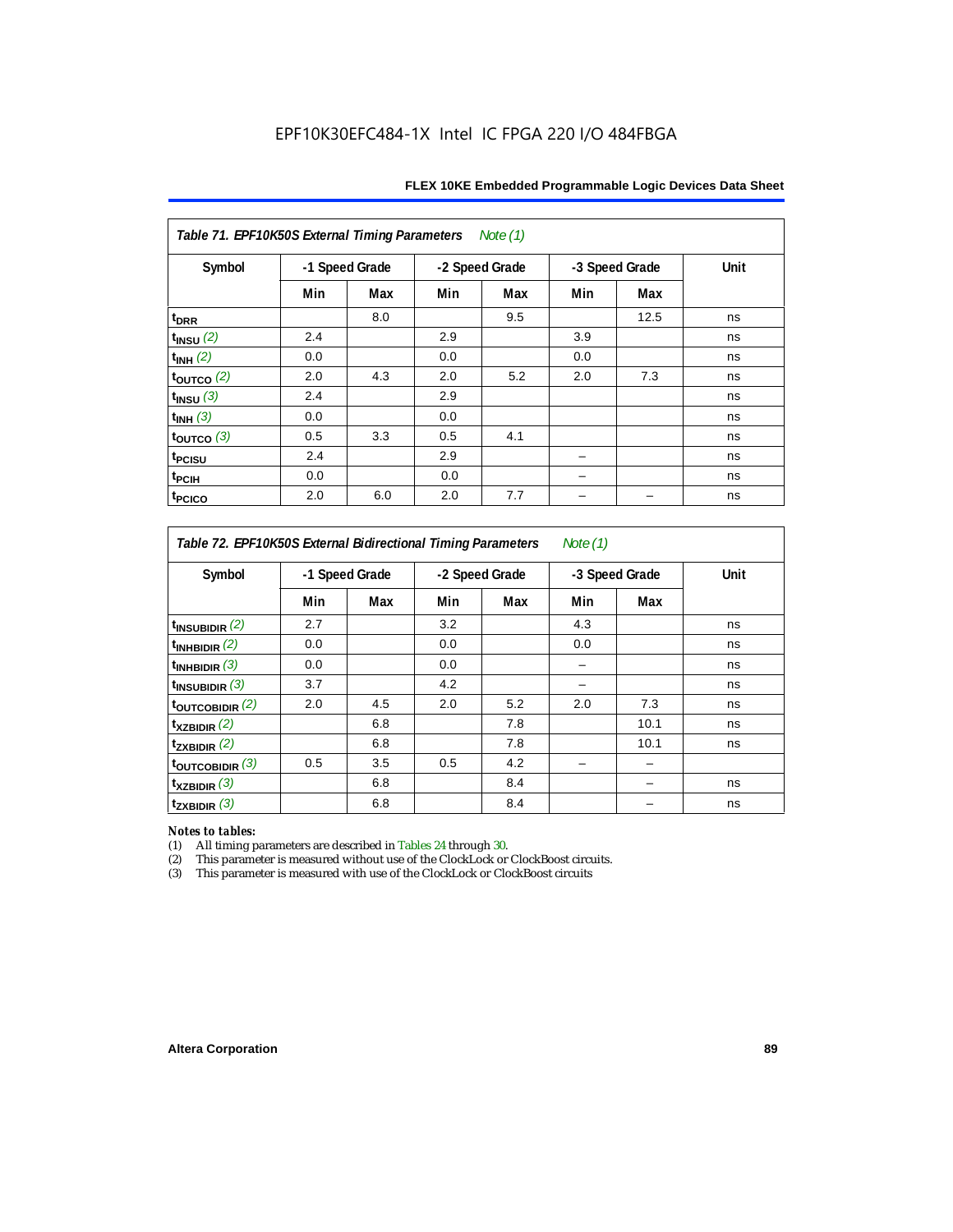|                     | Table 73. EPF10K200S Device Internal & External Timing Parameters<br>Note $(1)$ |                |     |                |     |                |      |  |  |  |  |
|---------------------|---------------------------------------------------------------------------------|----------------|-----|----------------|-----|----------------|------|--|--|--|--|
| Symbol              |                                                                                 | -1 Speed Grade |     | -2 Speed Grade |     | -3 Speed Grade | Unit |  |  |  |  |
|                     | Min                                                                             | Max            | Min | Max            | Min | Max            |      |  |  |  |  |
| $t_{LUT}$           |                                                                                 | 0.7            |     | 0.8            |     | 1.2            | ns   |  |  |  |  |
| $t_{CLUT}$          |                                                                                 | 0.4            |     | 0.5            |     | 0.6            | ns   |  |  |  |  |
| $t_{RLUT}$          |                                                                                 | 0.5            |     | 0.7            |     | 0.9            | ns   |  |  |  |  |
| t <sub>PACKED</sub> |                                                                                 | 0.4            |     | 0.5            |     | 0.7            | ns   |  |  |  |  |
| $t_{EN}$            |                                                                                 | 0.6            |     | 0.5            |     | 0.6            | ns   |  |  |  |  |
| t <sub>CICO</sub>   |                                                                                 | 0.1            |     | 0.2            |     | 0.3            | ns   |  |  |  |  |
| $t_{CGEN}$          |                                                                                 | 0.3            |     | 0.4            |     | 0.6            | ns   |  |  |  |  |
| $t_{\text{GENR}}$   |                                                                                 | 0.1            |     | 0.2            |     | 0.3            | ns   |  |  |  |  |
| $t_{CASC}$          |                                                                                 | 0.7            |     | 0.8            |     | 1.2            | ns   |  |  |  |  |
| $t_{\rm C}$         |                                                                                 | 0.5            |     | 0.6            |     | 0.8            | ns   |  |  |  |  |
| $t_{CO}$            |                                                                                 | 0.5            |     | 0.6            |     | 0.8            | ns   |  |  |  |  |
| $t_{COMB}$          |                                                                                 | 0.3            |     | 0.6            |     | 0.8            | ns   |  |  |  |  |
| $t_{\rm SU}$        | 0.4                                                                             |                | 0.6 |                | 0.7 |                | ns   |  |  |  |  |
| $t_H\,$             | 1.0                                                                             |                | 1.1 |                | 1.5 |                | ns   |  |  |  |  |
| $t_{PRE}$           |                                                                                 | 0.4            |     | 0.6            |     | 0.8            | ns   |  |  |  |  |
| $t_{CLR}$           |                                                                                 | 0.5            |     | 0.6            |     | 0.8            | ns   |  |  |  |  |
| $t_{CH}$            | 2.0                                                                             |                | 2.5 |                | 3.0 |                | ns   |  |  |  |  |
| $t_{CL}$            | 2.0                                                                             |                | 2.5 |                | 3.0 |                | ns   |  |  |  |  |

| Table 74. EPF10K200S Device IOE Timing Microparameters (Part 1 of 2) Note (1) |  |  |  |
|-------------------------------------------------------------------------------|--|--|--|
|-------------------------------------------------------------------------------|--|--|--|

| Symbol           | -1 Speed Grade |     |     | -2 Speed Grade |     | -3 Speed Grade | Unit |
|------------------|----------------|-----|-----|----------------|-----|----------------|------|
|                  | Min            | Max | Min | Max            | Min | Max            |      |
| t <sub>IOD</sub> |                | 1.8 |     | 1.9            |     | 2.6            | ns   |
| $t_{\text{IOC}}$ |                | 0.3 |     | 0.3            |     | 0.5            | ns   |
| $t_{IOCO}$       |                | 1.7 |     | 1.9            |     | 2.6            | ns   |
| $t_{IOCOMB}$     |                | 0.5 |     | 0.6            |     | 0.8            | ns   |
| $t_{IOSU}$       | 0.8            |     | 0.9 |                | 1.2 |                | ns   |
| $t_{IOH}$        | 0.4            |     | 0.8 |                | 1.1 |                | ns   |
| $t_{IOCLR}$      |                | 0.2 |     | 0.2            |     | 0.3            | ns   |
| $t_{OD1}$        |                | 1.3 |     | 0.7            |     | 0.9            | ns   |
| $t_{OD2}$        |                | 0.8 |     | 0.2            |     | 0.4            | ns   |
| $t_{OD3}$        |                | 2.9 |     | 3.0            |     | 3.9            | ns   |
| $t_{XZ}$         |                | 5.0 |     | 5.3            |     | 7.1            | ns   |
| $t_{ZX1}$        |                | 5.0 |     | 5.3            |     | 7.1            | ns   |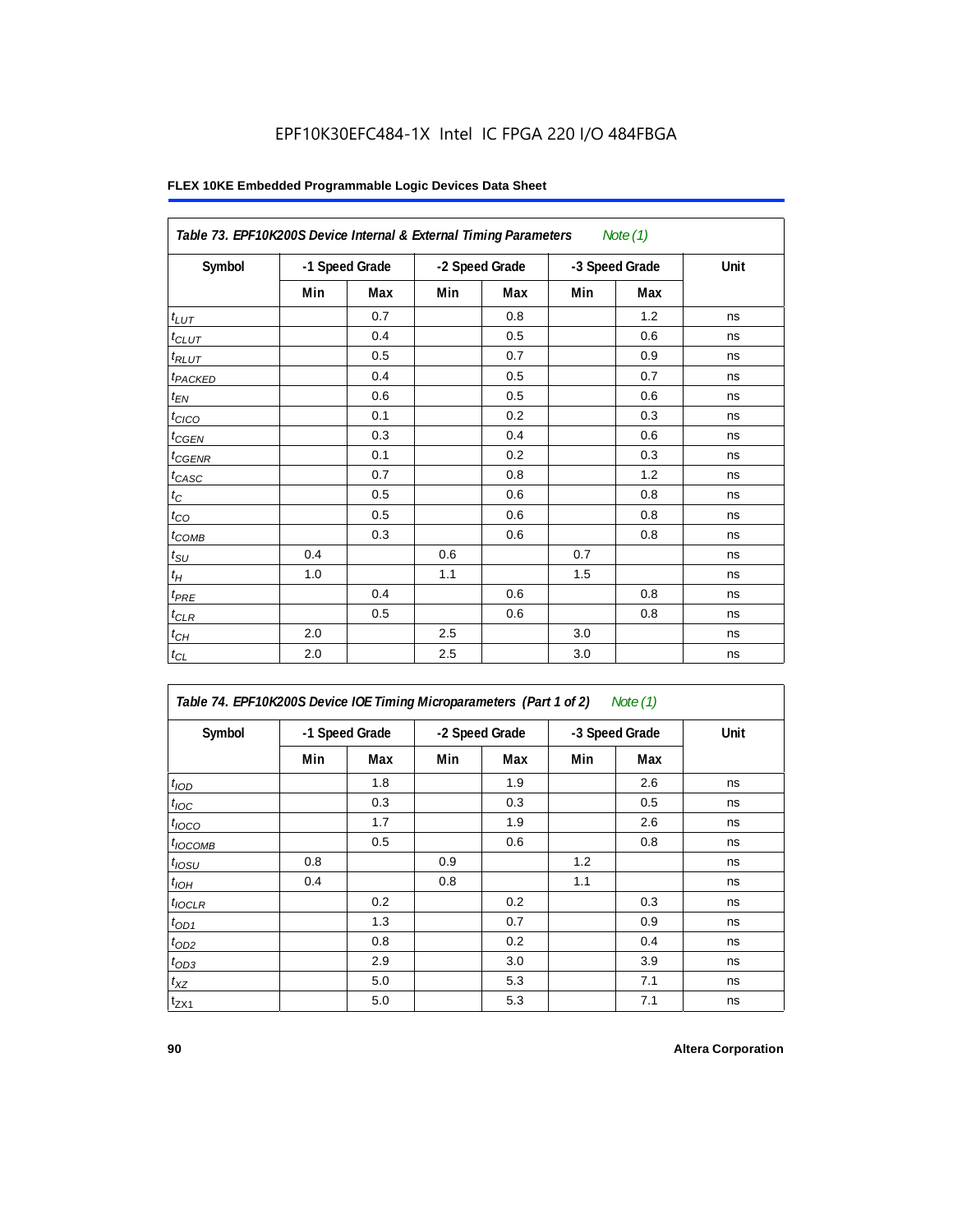| Table 74. EPF10K200S Device IOE Timing Microparameters (Part 2 of 2)<br>Note $(1)$ |     |                |                |     |                |      |      |  |  |  |  |
|------------------------------------------------------------------------------------|-----|----------------|----------------|-----|----------------|------|------|--|--|--|--|
| Symbol                                                                             |     | -1 Speed Grade | -2 Speed Grade |     | -3 Speed Grade |      | Unit |  |  |  |  |
|                                                                                    | Min | Max            | Min            | Max | Min            | Max  |      |  |  |  |  |
| $t_{ZX2}$                                                                          |     | 4.5            |                | 4.8 |                | 6.6  | ns   |  |  |  |  |
| $t_{ZX3}$                                                                          |     | 6.6            |                | 7.6 |                | 10.1 | ns   |  |  |  |  |
| $t_{INREG}$                                                                        |     | 3.7            |                | 5.7 |                | 7.7  | ns   |  |  |  |  |
| $t_{IOFD}$                                                                         |     | 1.8            |                | 3.4 |                | 4.0  | ns   |  |  |  |  |
| $t_{INCOMB}$                                                                       |     | 1.8            |                | 3.4 |                | 4.0  | ns   |  |  |  |  |

| Symbol                  | -1 Speed Grade |             | -2 Speed Grade |             | -3 Speed Grade |             | Unit |
|-------------------------|----------------|-------------|----------------|-------------|----------------|-------------|------|
|                         | Min            | Max         | Min            | Max         | Min            | Max         |      |
| t <sub>EABDATA1</sub>   |                | 1.8         |                | 2.4         |                | 3.2         | ns   |
| t <sub>EABDATA1</sub>   |                | 0.4         |                | 0.5         |                | 0.6         | ns   |
| t <sub>EABWE1</sub>     |                | 1.1         |                | 1.7         |                | 2.3         | ns   |
| t <sub>EABWE2</sub>     |                | 0.0         |                | $0.0\,$     |                | 0.0         | ns   |
| <sup>t</sup> EABRE1     |                | $\mathbf 0$ |                | $\mathbf 0$ |                | $\mathbf 0$ | ns   |
| t <sub>EABRE2</sub>     |                | 0.4         |                | 0.5         |                | 0.6         | ns   |
| t <sub>EABCLK</sub>     |                | 0.0         |                | 0.0         |                | 0.0         | ns   |
| t <sub>EABCO</sub>      |                | 0.8         |                | 0.9         |                | 1.2         | ns   |
| <b><i>EABBYPASS</i></b> |                | 0.0         |                | 0.1         |                | 0.1         | ns   |
| t <sub>EABSU</sub>      | 0.7            |             | 1.1            |             | 1.5            |             | ns   |
| <sup>t</sup> EABH       | 0.4            |             | 0.5            |             | 0.6            |             | ns   |
| t <sub>EABCLR</sub>     | 0.8            |             | 0.9            |             | 1.2            |             | ns   |
| $t_{AA}$                |                | 2.1         |                | 3.7         |                | 4.9         | ns   |
| $t_{WP}$                | 2.1            |             | 4.0            |             | 5.3            |             | ns   |
| t <sub>RP</sub>         | 1.1            |             | 1.1            |             | 1.5            |             | ns   |
| t <sub>WDSU</sub>       | 0.5            |             | 1.1            |             | 1.5            |             | ns   |
| t <sub>WDH</sub>        | 0.1            |             | 0.1            |             | 0.1            |             | ns   |
| t <sub>WASU</sub>       | 1.1            |             | 1.6            |             | 2.1            |             | ns   |
| t <sub>WAH</sub>        | 1.6            |             | 2.5            |             | 3.3            |             | ns   |
| t <sub>RASU</sub>       | 1.6            |             | 2.6            |             | 3.5            |             | ns   |
| t <sub>RAH</sub>        | 0.1            |             | 0.1            |             | 0.2            |             | ns   |
| $t_{WO}$                |                | 2.0         |                | 2.4         |                | 3.2         | ns   |
| t <sub>DD</sub>         |                | 2.0         |                | 2.4         |                | 3.2         | ns   |
| <b><i>EABOUT</i></b>    |                | 0.0         |                | 0.1         |                | 0.1         | ns   |
| t <sub>EABCH</sub>      | 1.5            |             | 2.0            |             | 2.5            |             | ns   |
| t <sub>EABCL</sub>      | 2.1            |             | 2.8            |             | 3.8            |             | ns   |

**Altera Corporation 91**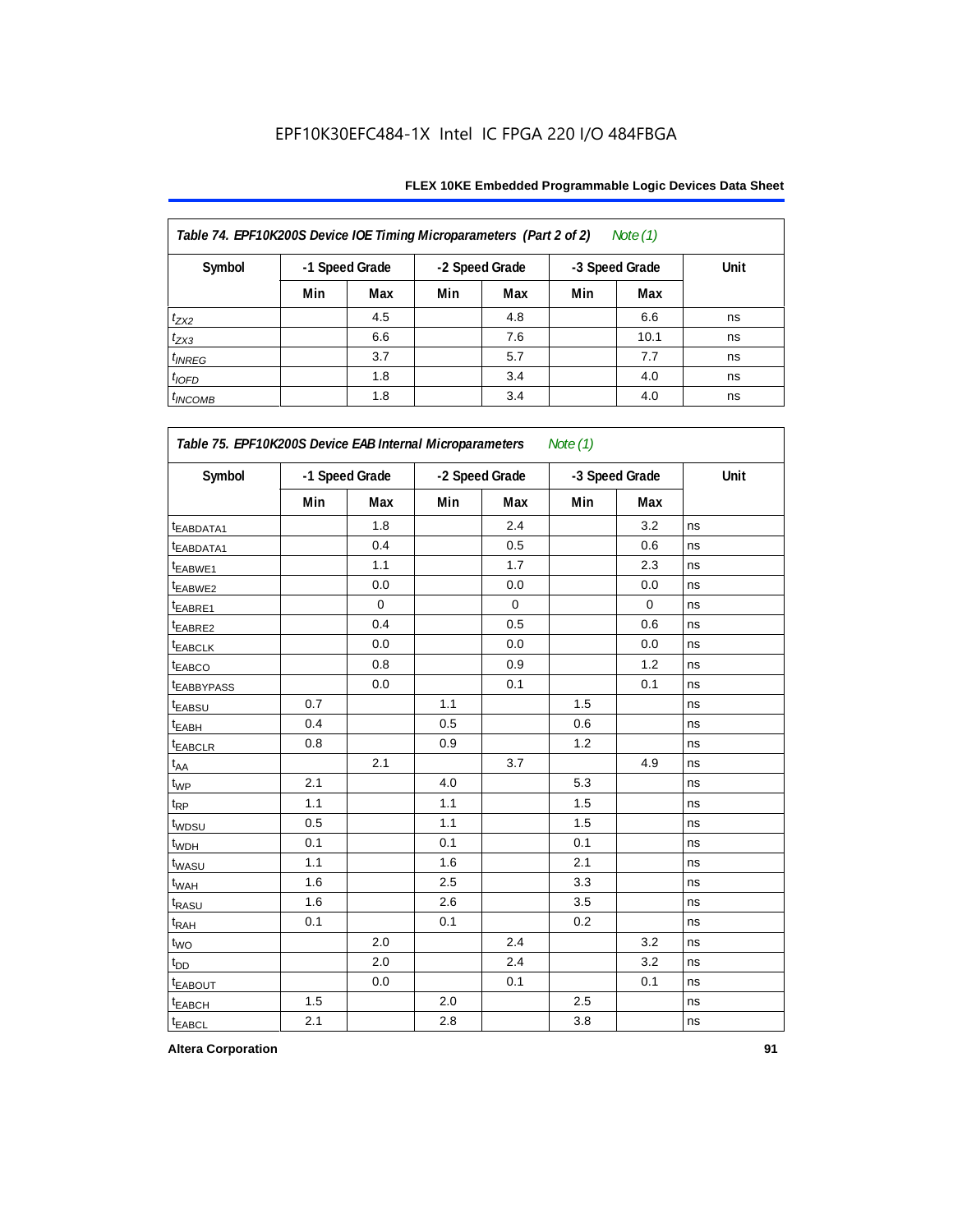|                                | Table 76. EPF10K200S Device EAB Internal Timing Macroparameters Note (1) |                |     |                |                |     |      |  |  |  |  |
|--------------------------------|--------------------------------------------------------------------------|----------------|-----|----------------|----------------|-----|------|--|--|--|--|
| Symbol                         |                                                                          | -1 Speed Grade |     | -2 Speed Grade | -3 Speed Grade |     | Unit |  |  |  |  |
|                                | Min                                                                      | Max            | Min | Max            | Min            | Max |      |  |  |  |  |
| $t_{EABA}$                     |                                                                          | 3.9            |     | 6.4            |                | 8.4 | ns   |  |  |  |  |
| <sup>t</sup> EABRCOMB          | 3.9                                                                      |                | 6.4 |                | 8.4            |     | ns   |  |  |  |  |
| <sup>t</sup> EABRCREG          | 3.6                                                                      |                | 5.7 |                | 7.6            |     | ns   |  |  |  |  |
| <sup>t</sup> EABWP             | 2.1                                                                      |                | 4.0 |                | 5.3            |     | ns   |  |  |  |  |
| <sup>t</sup> EABWCOMB          | 4.8                                                                      |                | 8.1 |                | 10.7           |     | ns   |  |  |  |  |
| <sup>t</sup> EABWCREG          | 5.4                                                                      |                | 8.0 |                | 10.6           |     | ns   |  |  |  |  |
| $t_{EABDD}$                    |                                                                          | 3.8            |     | 5.1            |                | 6.7 | ns   |  |  |  |  |
| <sup>t</sup> EA <u>BDATACO</u> |                                                                          | 0.8            |     | 1.0            |                | 1.3 | ns   |  |  |  |  |
| <sup>t</sup> EABDATASU         | 1.1                                                                      |                | 1.6 |                | 2.1            |     | ns   |  |  |  |  |
| <sup>t</sup> EABDATAH          | 0.0                                                                      |                | 0.0 |                | 0.0            |     | ns   |  |  |  |  |
| <sup>t</sup> EABWESU           | 0.7                                                                      |                | 1.1 |                | 1.5            |     | ns   |  |  |  |  |
| <sup>t</sup> EABWEH            | 0.4                                                                      |                | 0.5 |                | 0.6            |     | ns   |  |  |  |  |
| t <sub>EABWDSU</sub>           | 1.2                                                                      |                | 1.8 |                | 2.4            |     | ns   |  |  |  |  |
| <sup>t</sup> EABWDH            | 0.0                                                                      |                | 0.0 |                | 0.0            |     | ns   |  |  |  |  |
| <sup>t</sup> EABWASU           | 1.9                                                                      |                | 3.6 |                | 4.7            |     | ns   |  |  |  |  |
| <sup>t</sup> EABWAH            | 0.8                                                                      |                | 0.5 |                | 0.7            |     | ns   |  |  |  |  |
| t <sub>EABWO</sub>             |                                                                          | 3.1            |     | 4.4            |                | 5.8 | ns   |  |  |  |  |

| Table 77. EPF10K200S Device Interconnect Timing Microparameters (Part 1 of 2) |     |                |                |      |                |      | Note (1) |
|-------------------------------------------------------------------------------|-----|----------------|----------------|------|----------------|------|----------|
| Symbol                                                                        |     | -1 Speed Grade | -2 Speed Grade |      | -3 Speed Grade |      | Unit     |
|                                                                               | Min | Max            | Min            | Max  | Min            | Max  |          |
| <i>t<sub>DIN2IOE</sub></i>                                                    |     | 4.4            |                | 4.8  |                | 5.5  | ns       |
| t <sub>DIN2LE</sub>                                                           |     | 0.6            |                | 0.6  |                | 0.9  | ns       |
| <sup>t</sup> DIN2DATA                                                         |     | 1.8            |                | 2.1  |                | 2.8  | ns       |
| <sup>t</sup> DCLK2IOE                                                         |     | 1.7            |                | 2.0  |                | 2.8  | ns       |
| $t$ DCLK2LE                                                                   |     | 0.6            |                | 0.6  |                | 0.9  | ns       |
| <sup>t</sup> SAMELAB                                                          |     | 0.1            |                | 0.1  |                | 0.2  | ns       |
| <i>t</i> SAMEROW                                                              |     | 3.0            |                | 4.6  |                | 5.7  | ns       |
| <sup>t</sup> SAMECOLUMN                                                       |     | 3.5            |                | 4.9  |                | 6.4  | ns       |
| <i>t<sub>DIFFROW</sub></i>                                                    |     | 6.5            |                | 9.5  |                | 12.1 | ns       |
| <sup>t</sup> TWOROWS                                                          |     | 9.5            |                | 14.1 |                | 17.8 | ns       |
| <sup>t</sup> LEPERIPH                                                         |     | 5.5            |                | 6.2  |                | 7.2  | ns       |
| <b><i>LABCARRY</i></b>                                                        |     | 0.3            |                | 0.1  |                | 0.2  | ns       |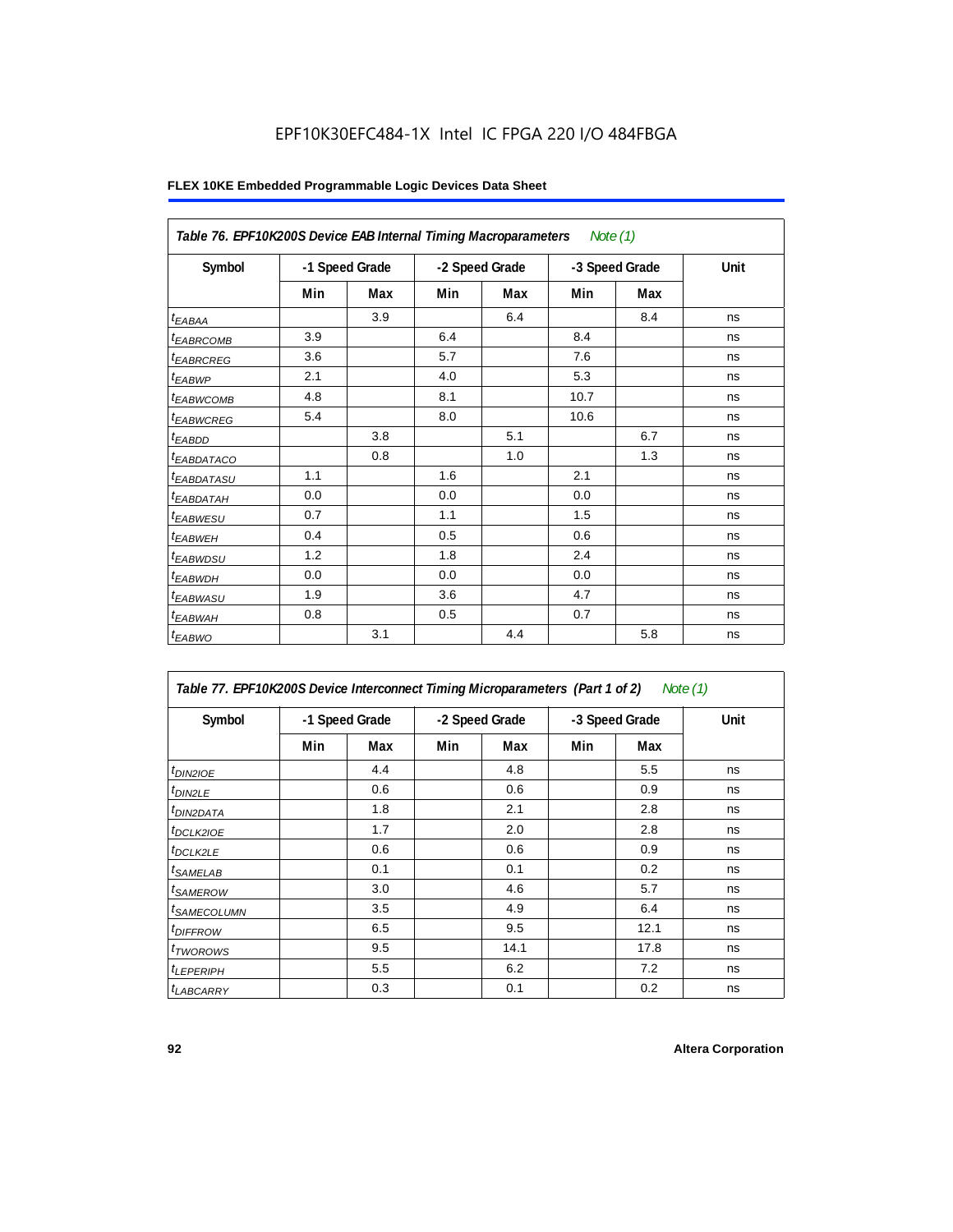#### **FLEX 10KE Embedded Programmable Logic Devices Data Sheet**

| Table 77. EPF10K200S Device Interconnect Timing Microparameters (Part 2 of 2)<br>Note $(1)$ |     |                                  |     |                |     |      |    |  |  |  |
|---------------------------------------------------------------------------------------------|-----|----------------------------------|-----|----------------|-----|------|----|--|--|--|
| Symbol                                                                                      |     | -1 Speed Grade<br>-2 Speed Grade |     | -3 Speed Grade |     | Unit |    |  |  |  |
|                                                                                             | Min | Max                              | Min | Max            | Min | Max  |    |  |  |  |
| <sup>I</sup> LABCASC                                                                        |     | 0.5                              |     | 1.0            |     | 1.4  | ns |  |  |  |

#### *Table 78. EPF10K200S External Timing Parameters Note (1)*

| Symbol                    |     | -1 Speed Grade |     | -2 Speed Grade |     | -3 Speed Grade | Unit |  |
|---------------------------|-----|----------------|-----|----------------|-----|----------------|------|--|
|                           | Min | Max            | Min | Max            | Min | Max            |      |  |
| t <sub>DRR</sub>          |     | 9.0            |     | 12.0           |     | 16.0           | ns   |  |
| $t$ <sub>INSU</sub> $(2)$ | 3.1 |                | 3.7 |                | 4.7 |                | ns   |  |
| $t_{INH}$ (2)             | 0.0 |                | 0.0 |                | 0.0 |                | ns   |  |
| $t_{\text{OUTCO}}(2)$     | 2.0 | 3.7            | 2.0 | 4.4            | 2.0 | 6.3            | ns   |  |
| $t_{INSU}(3)$             | 2.1 |                | 2.7 |                |     |                | ns   |  |
| $t_{INH}$ (3)             | 0.0 |                | 0.0 |                | –   |                | ns   |  |
| $t_{OUTCO}(3)$            | 0.5 | 2.7            | 0.5 | 3.4            | -   | -              | ns   |  |
| t <sub>PCISU</sub>        | 3.0 |                | 4.2 |                | -   |                | ns   |  |
| <sup>t</sup> PCIH         | 0.0 |                | 0.0 |                | -   |                | ns   |  |
| t <sub>PCICO</sub>        | 2.0 | 6.0            | 2.0 | 8.9            |     |                | ns   |  |

| Table 79. EPF10K200S External Bidirectional Timing Parameters |     |                |     |                | Note $(1)$ |                |      |
|---------------------------------------------------------------|-----|----------------|-----|----------------|------------|----------------|------|
| Symbol                                                        |     | -1 Speed Grade |     | -2 Speed Grade |            | -3 Speed Grade | Unit |
|                                                               | Min | Max            | Min | Max            | Min        | Max            |      |
| $t_{\text{INSUBIDIR}}(2)$                                     | 2.3 |                | 3.4 |                | 4.4        |                | ns   |
| $t_{INHBIDIR}$ (2)                                            | 0.0 |                | 0.0 |                | 0.0        |                | ns   |
| $t_{INSUBIDIR}$ (3)                                           | 3.3 |                | 4.4 |                |            |                | ns   |
| $t_{INHBIDIR}$ (3)                                            | 0.0 |                | 0.0 |                |            |                | ns   |
| toutcobidir $(2)$                                             | 2.0 | 3.7            | 2.0 | 4.4            | 2.0        | 6.3            | ns   |
| $t_{XZBIDIR}$ (2)                                             |     | 6.9            |     | 7.6            |            | 9.2            | ns   |
| $t_{ZXBIDIR}$ (2)                                             |     | 5.9            |     | 6.6            |            |                | ns   |
| $t_{\text{OUTC}OBIDIR}$ (3)                                   | 0.5 | 2.7            | 0.5 | 3.4            |            |                | ns   |
| $t_{XZBIDIR}$ (3)                                             |     | 6.9            |     | 7.6            |            | 9.2            | ns   |
| $t_{ZXBIDIR}$ (3)                                             |     | 5.9            |     | 6.6            |            |                | ns   |

# *Notes to tables:*<br>(1) All timing p

(1) All timing parameters are described in Tables  $24$  through  $30$  in this data sheet.<br>
(2) This parameter is measured without the use of the ClockLock or ClockBoost ci

(2) This parameter is measured without the use of the ClockLock or ClockBoost circuits.<br>(3) This parameter is measured with the use of the ClockLock or ClockBoost circuits.

This parameter is measured with the use of the ClockLock or ClockBoost circuits.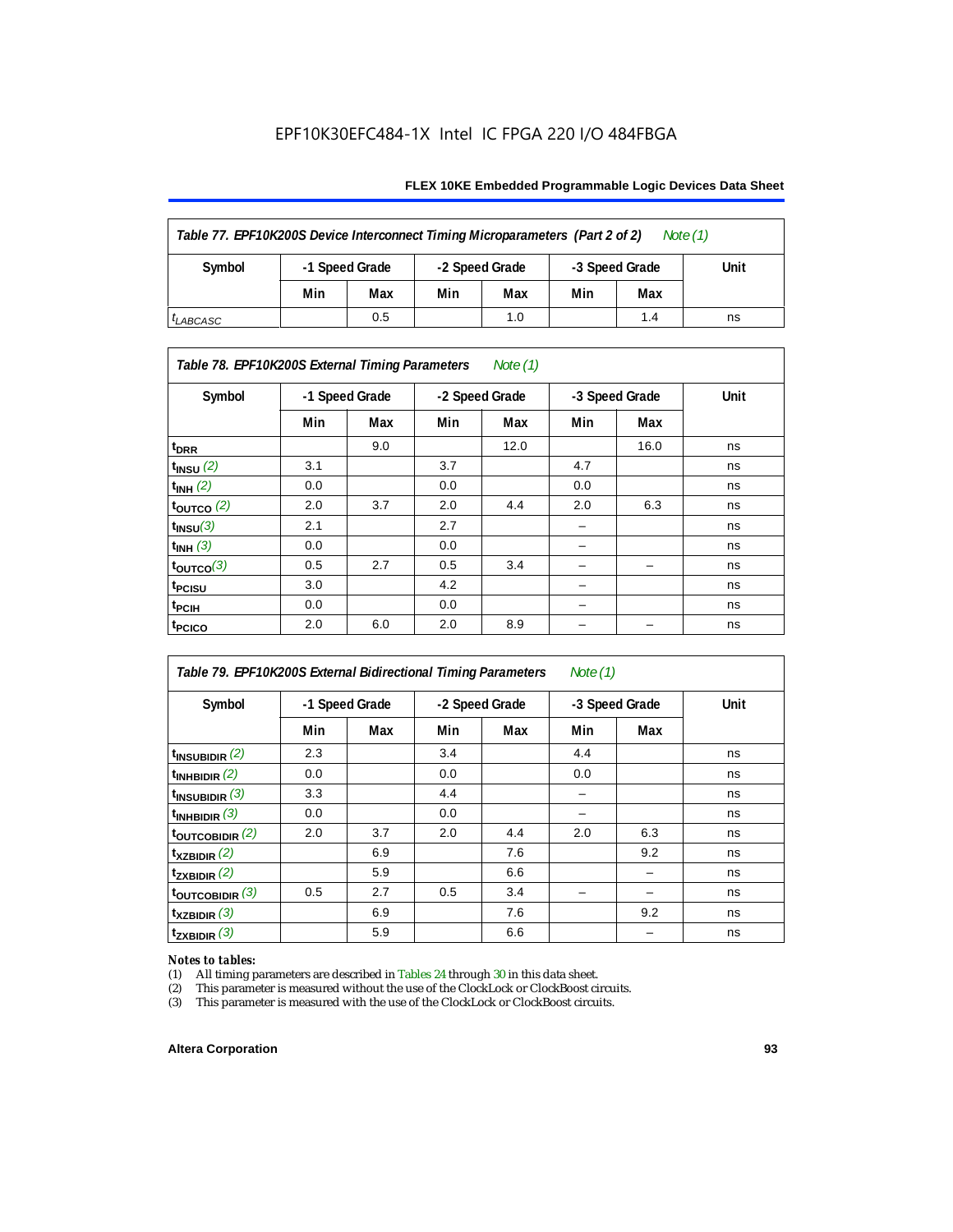| Power<br>Consumption | The supply power (P) for FLEX 10KE devices can be calculated with the<br>following equation:                                                                                                                                                                                                                                                                                                                                                                                                                   |                |  |                                                                                                                                                                                   |
|----------------------|----------------------------------------------------------------------------------------------------------------------------------------------------------------------------------------------------------------------------------------------------------------------------------------------------------------------------------------------------------------------------------------------------------------------------------------------------------------------------------------------------------------|----------------|--|-----------------------------------------------------------------------------------------------------------------------------------------------------------------------------------|
|                      | $P = P_{INT} + P_{IO} = (I_{COSTANDBY} + I_{CCACTIVE}) \times V_{CC} + P_{IO}$<br>The I <sub>CCACTIVE</sub> value depends on the switching frequency and the<br>application logic. This value is calculated based on the amount of current<br>that each LE typically consumes. The $P_{IO}$ value, which depends on the<br>device output load characteristics and switching frequency, can be<br>calculated using the guidelines given in Application Note 74 (Evaluating<br><b>Power for Altera Devices).</b> |                |  |                                                                                                                                                                                   |
|                      |                                                                                                                                                                                                                                                                                                                                                                                                                                                                                                                |                |  | Compared to the rest of the device, the embedded array consumes a<br>negligible amount of power. Therefore, the embedded array can be<br>ignored when calculating supply current. |
|                      | The $I_{\text{CCACTIVE}}$ value can be calculated with the following equation:                                                                                                                                                                                                                                                                                                                                                                                                                                 |                |  |                                                                                                                                                                                   |
|                      | $I_{\text{CCACTIVE}} = K \times f_{\text{MAX}} \times N \times \text{tog}_{\text{LC}} \times \frac{\mu A}{\text{MHz} \times \text{LE}}$                                                                                                                                                                                                                                                                                                                                                                        |                |  |                                                                                                                                                                                   |
|                      | Where:                                                                                                                                                                                                                                                                                                                                                                                                                                                                                                         |                |  |                                                                                                                                                                                   |
|                      | $=$ Maximum operating frequency in MHz<br>$f_{MAX}$<br>N<br>= Total number of LEs used in the device                                                                                                                                                                                                                                                                                                                                                                                                           |                |  |                                                                                                                                                                                   |
|                      | Average percent of LEs toggling at each clock<br>$\log_{LC}$<br>$=$<br>(typically 12.5%)                                                                                                                                                                                                                                                                                                                                                                                                                       |                |  |                                                                                                                                                                                   |
|                      | K<br>$=$ Constant                                                                                                                                                                                                                                                                                                                                                                                                                                                                                              |                |  |                                                                                                                                                                                   |
|                      | Table 80 provides the constant (K) values for FLEX 10KE devices.                                                                                                                                                                                                                                                                                                                                                                                                                                               |                |  |                                                                                                                                                                                   |
|                      | Table 80. FLEX 10KE K Constant Values                                                                                                                                                                                                                                                                                                                                                                                                                                                                          |                |  |                                                                                                                                                                                   |
|                      | Device                                                                                                                                                                                                                                                                                                                                                                                                                                                                                                         | <b>K</b> Value |  |                                                                                                                                                                                   |
|                      | EPF10K30E                                                                                                                                                                                                                                                                                                                                                                                                                                                                                                      | 4.5            |  |                                                                                                                                                                                   |
|                      | EPF10K50E                                                                                                                                                                                                                                                                                                                                                                                                                                                                                                      | 4.8            |  |                                                                                                                                                                                   |
|                      | <b>EPF10K50S</b>                                                                                                                                                                                                                                                                                                                                                                                                                                                                                               | 4.5            |  |                                                                                                                                                                                   |
|                      | EPF10K100E                                                                                                                                                                                                                                                                                                                                                                                                                                                                                                     | 4.5            |  |                                                                                                                                                                                   |
|                      | EPF10K130E                                                                                                                                                                                                                                                                                                                                                                                                                                                                                                     | 4.6            |  |                                                                                                                                                                                   |
|                      | EPF10K200E                                                                                                                                                                                                                                                                                                                                                                                                                                                                                                     | 4.8            |  |                                                                                                                                                                                   |
|                      | EPF10K200S                                                                                                                                                                                                                                                                                                                                                                                                                                                                                                     | 4.6            |  |                                                                                                                                                                                   |

This calculation provides an  $\rm I_{CC}$  estimate based on typical conditions with no output load. The actual I $_{\rm CC}$  should be verified during operation because this measurement is sensitive to the actual pattern in the device and the environmental operating conditions.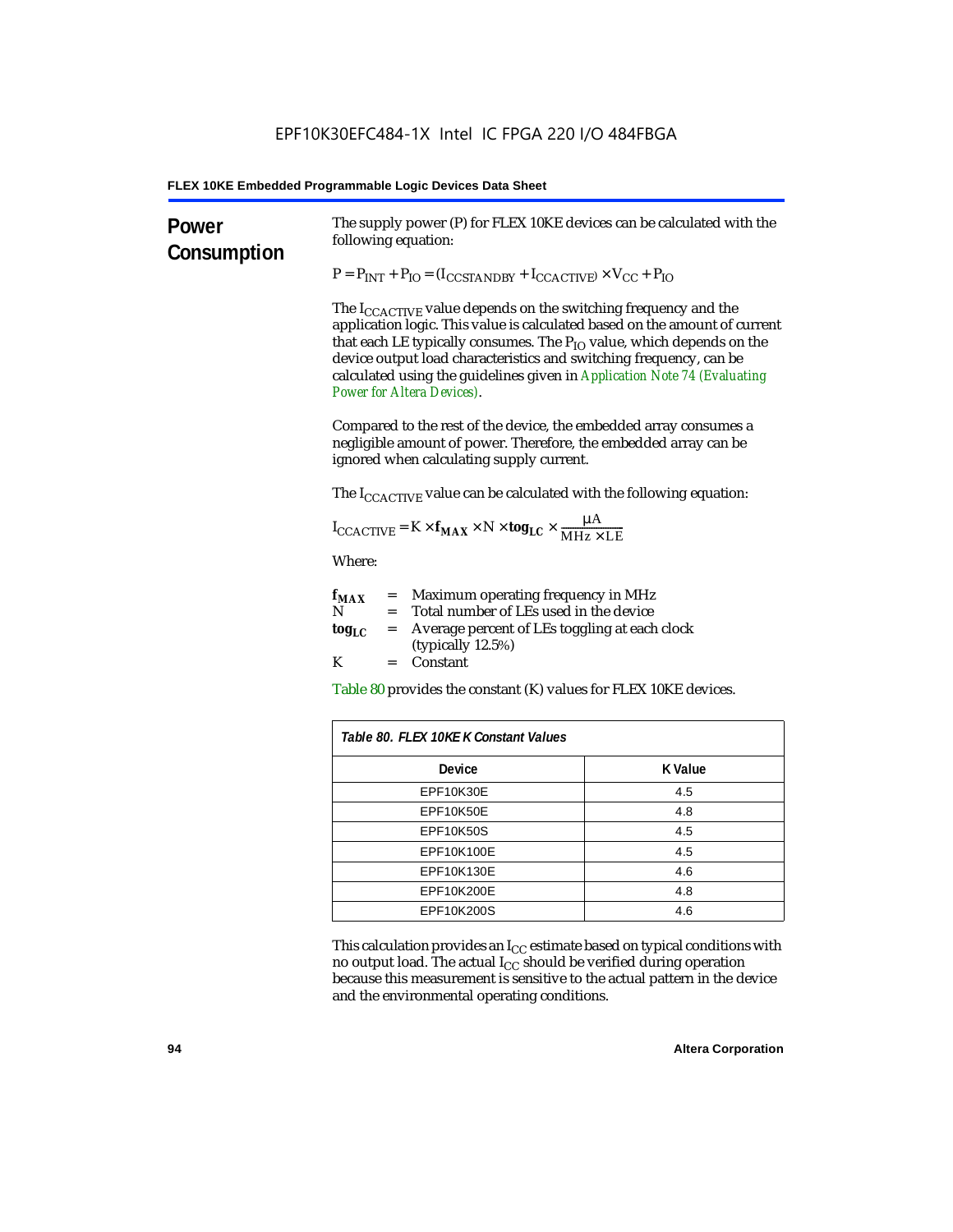To better reflect actual designs, the power model (and the constant K in the power calculation equations) for continuous interconnect FLEX devices assumes that LEs drive FastTrack Interconnect channels. In contrast, the power model of segmented FPGAs assumes that all LEs drive only one short interconnect segment. This assumption may lead to inaccurate results when compared to measured power consumption for actual designs in segmented FPGAs.

Figure 31 shows the relationship between the current and operating frequency of FLEX 10KE devices.



*Figure 31. FLEX 10KE I<sub>CCACTIVE</sub> vs. Operating Frequency (Part 1 of 2)*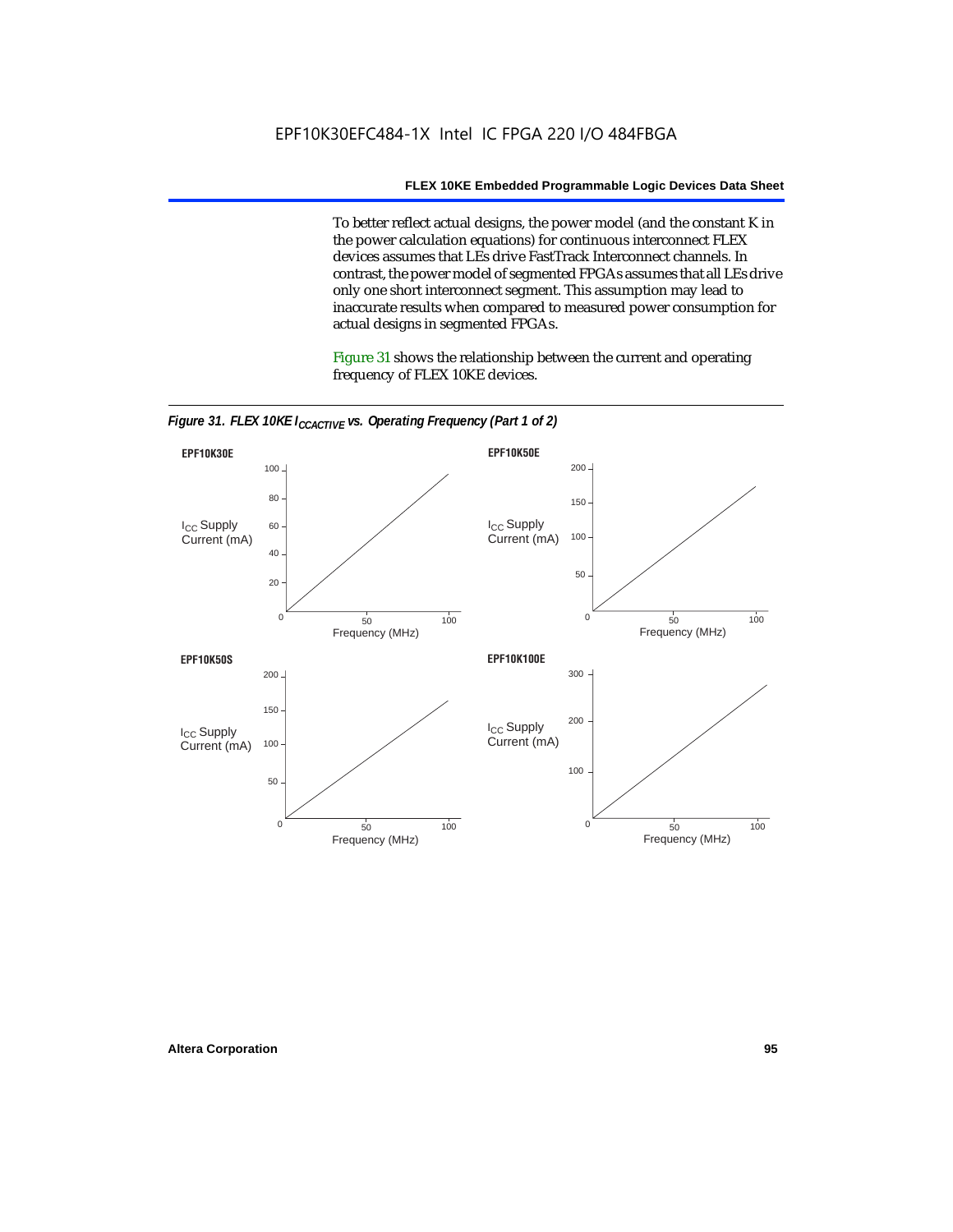

#### *Figure 31. FLEX 10KE I<sub>CCACTIVE</sub> vs. Operating Frequency (Part 2 of 2)*

# **Configuration & Operation**

The FLEX 10KE architecture supports several configuration schemes. This section summarizes the device operating modes and available device configuration schemes.

# **Operating Modes**

The FLEX 10KE architecture uses SRAM configuration elements that require configuration data to be loaded every time the circuit powers up. The process of physically loading the SRAM data into the device is called *configuration.* Before configuration, as  $V_{CC}$  rises, the device initiates a Power-On Reset (POR). This POR event clears the device and prepares it for configuration. The FLEX 10KE POR time does not exceed 50 µs.

When configuring with a configuration device, refer to the respective configuration device data sheet for POR timing information.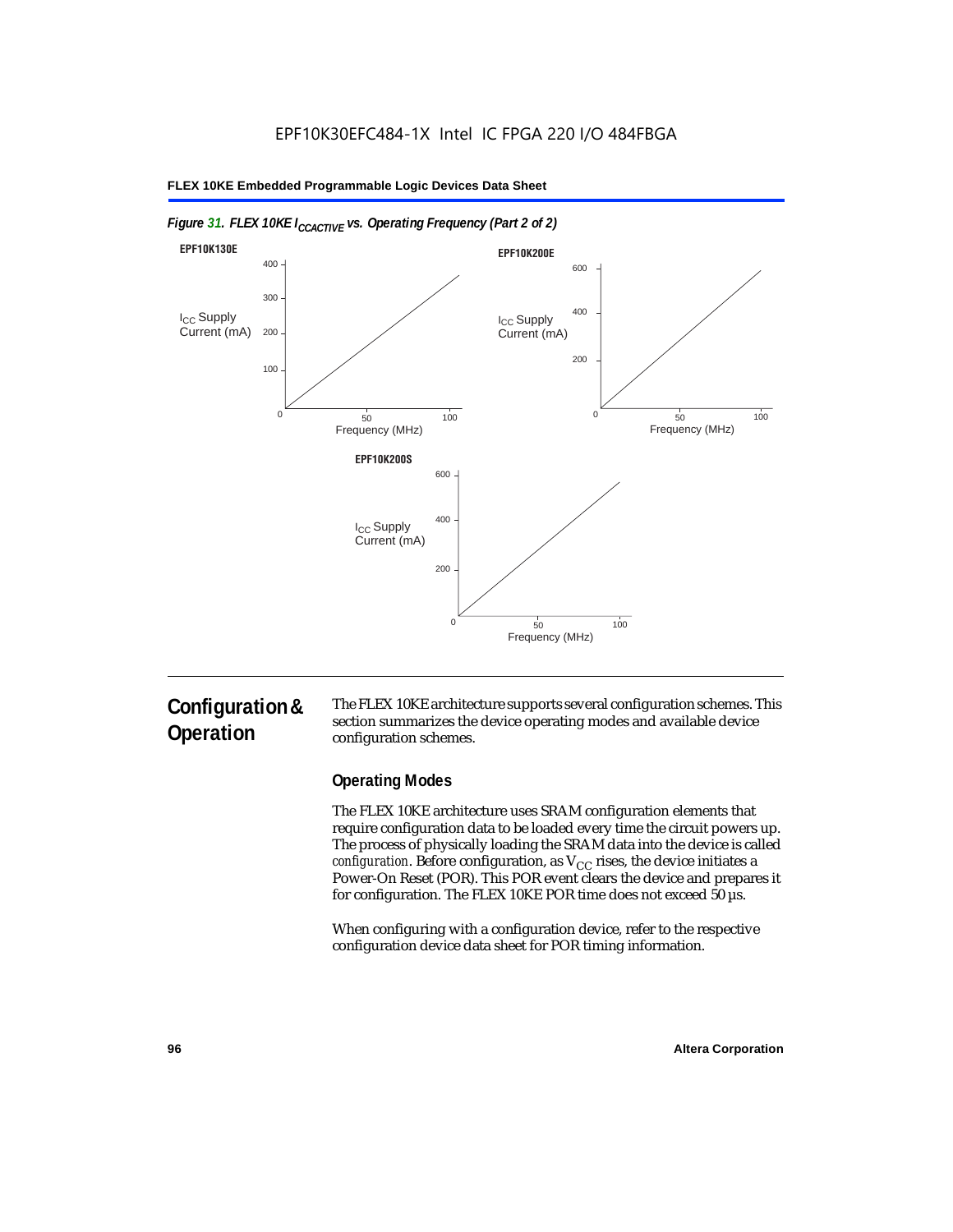During initialization, which occurs immediately after configuration, the device resets registers, enables I/O pins, and begins to operate as a logic device. The I/O pins are tri-stated during power-up, and before and during configuration. Together, the configuration and initialization processes are called *command mode*; normal device operation is called *user mode*.

SRAM configuration elements allow FLEX 10KE devices to be reconfigured in-circuit by loading new configuration data into the device. Real-time reconfiguration is performed by forcing the device into command mode with a device pin, loading different configuration data, reinitializing the device, and resuming user-mode operation. The entire reconfiguration process requires less than 85 ms and can be used to reconfigure an entire system dynamically. In-field upgrades can be performed by distributing new configuration files.

Before and during configuration, all I/O pins (except dedicated inputs, clock, or configuration pins) are pulled high by a weak pull-up resistor.

#### **Programming Files**

Despite being function- and pin-compatible, FLEX 10KE devices are not programming- or configuration file-compatible with FLEX 10K or FLEX 10KA devices. A design therefore must be recompiled before it is transferred from a FLEX 10K or FLEX 10KA device to an equivalent FLEX 10KE device. This recompilation should be performed both to create a new programming or configuration file and to check design timing in FLEX 10KE devices, which has different timing characteristics than FLEX 10K or FLEX 10KA devices.

FLEX 10KE devices are generally pin-compatible with equivalent FLEX 10KA devices. In some cases, FLEX 10KE devices have fewer I/O pins than the equivalent FLEX 10KA devices. Table 81 shows which FLEX 10KE devices have fewer I/O pins than equivalent FLEX 10KA devices. However, power, ground, JTAG, and configuration pins are the same on FLEX 10KA and FLEX 10KE devices, enabling migration from a FLEX 10KA design to a FLEX 10KE design.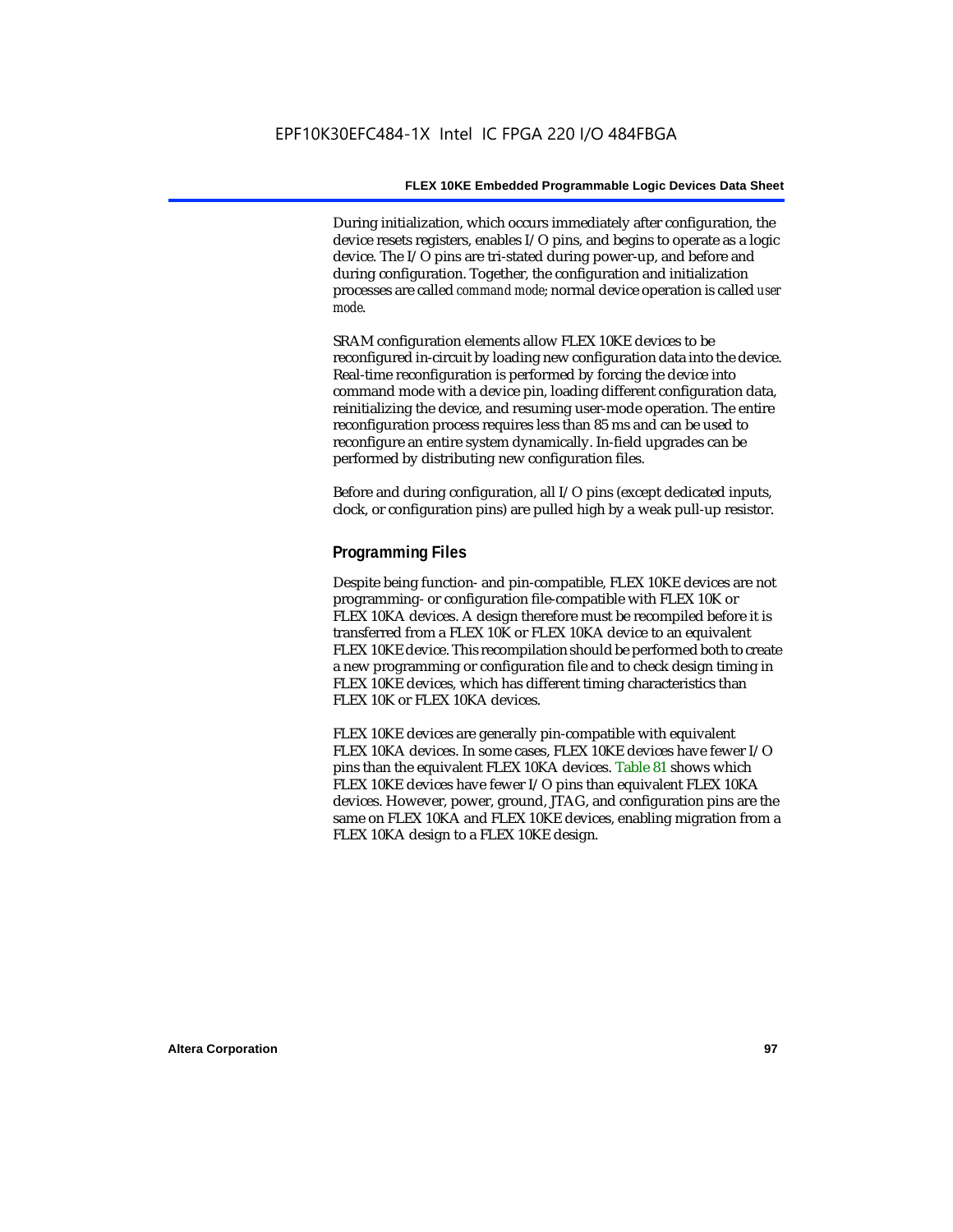Additionally, the Altera software offers several features that help plan for future device migration by preventing the use of conflicting I/O pins.

| Table 81. I/O Counts for FLEX 10KA & FLEX 10KE Devices |           |                  |           |  |
|--------------------------------------------------------|-----------|------------------|-----------|--|
| <b>FLEX 10KA</b>                                       |           | <b>FLEX 10KE</b> |           |  |
| <b>Device</b>                                          | I/O Count | Device           | I/O Count |  |
| EPF10K30AF256                                          | 191       | EPF10K30EF256    | 176       |  |
| EPF10K30AF484                                          | 246       | EPF10K30EF484    | 220       |  |
| EPF10K50VB356                                          | 274       | EPF10K50SB356    | 220       |  |
| EPF10K50VF484                                          | 291       | EPF10K50EF484    | 254       |  |
| EPF10K50VF484                                          | 291       | EPF10K50SF484    | 254       |  |
| EPF10K100AF484                                         | 369       | EPF10K100EF484   | 338       |  |

# **Configuration Schemes**

The configuration data for a FLEX 10KE device can be loaded with one of five configuration schemes (see Table 82), chosen on the basis of the target application. An EPC1, EPC2, or EPC16 configuration device, intelligent controller, or the JTAG port can be used to control the configuration of a FLEX 10KE device, allowing automatic configuration on system power-up.

Multiple FLEX 10KE devices can be configured in any of the five configuration schemes by connecting the configuration enable (nCE) and configuration enable output (nCEO) pins on each device. Additional FLEX 10K, FLEX 10KA, FLEX 10KE, and FLEX 6000 devices can be configured in the same serial chain.

| Table 82. Data Sources for FLEX 10KE Configuration |                                                                                                     |  |  |
|----------------------------------------------------|-----------------------------------------------------------------------------------------------------|--|--|
| <b>Configuration Scheme</b>                        | Data Source                                                                                         |  |  |
| Configuration device                               | EPC1, EPC2, or EPC16 configuration device                                                           |  |  |
| Passive serial (PS)                                | BitBlaster, ByteBlasterMV, or MasterBlaster download cables,<br>or serial data source               |  |  |
| Passive parallel asynchronous (PPA)                | Parallel data source                                                                                |  |  |
| Passive parallel synchronous (PPS)                 | Parallel data source                                                                                |  |  |
| <b>JTAG</b>                                        | BitBlaster or ByteBlasterMV download cables, or<br>microprocessor with a Jam STAPL file or JBC file |  |  |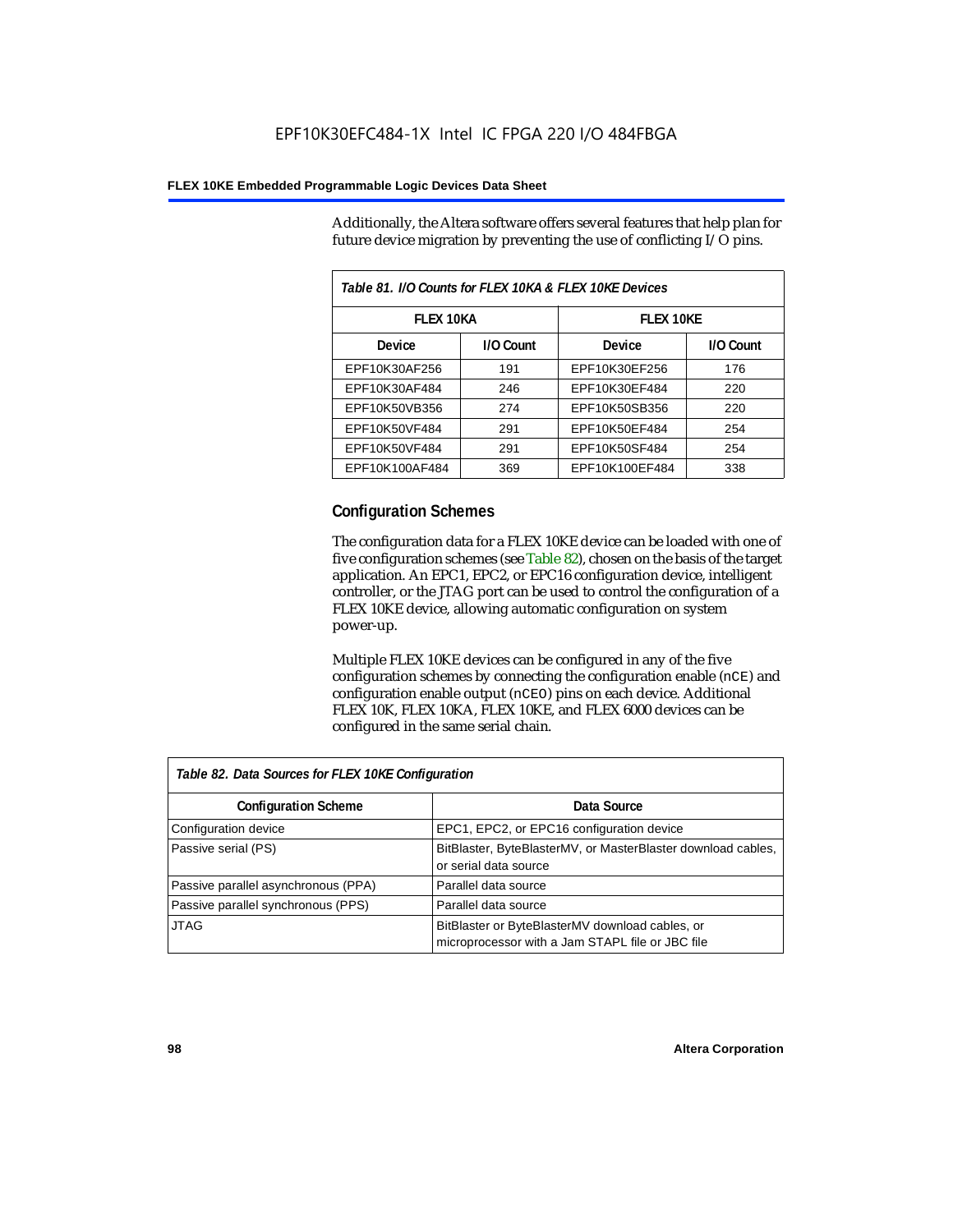| <b>Device</b><br><b>Pin-Outs</b>  | See the Altera web site (http://www.altera.com) or the Altera Digital<br>Library for pin-out information.                                                                                                                                                                            |  |
|-----------------------------------|--------------------------------------------------------------------------------------------------------------------------------------------------------------------------------------------------------------------------------------------------------------------------------------|--|
| <b>Revision</b><br><b>History</b> | The information contained in the FLEX 10KE Embedded Programmable Logic<br>Data Sheet version 2.5 supersedes information published in previous<br>versions.<br>Version 2.5<br>The following changes were made to the FLEX 10KE Embedded<br>Programmable Logic Data Sheet version 2.5: |  |
|                                   |                                                                                                                                                                                                                                                                                      |  |
|                                   |                                                                                                                                                                                                                                                                                      |  |
|                                   | <i>Note (1)</i> added to Figure 23.                                                                                                                                                                                                                                                  |  |
|                                   | Text added to "I/O Element" section on page 34.                                                                                                                                                                                                                                      |  |
|                                   | <b>Updated Table 22.</b>                                                                                                                                                                                                                                                             |  |
|                                   | Version 2.4                                                                                                                                                                                                                                                                          |  |
|                                   | The fillends a decorate come and details. IT EV 101/E Each dd.d                                                                                                                                                                                                                      |  |

The following changes were made to the *FLEX 10KE Embedded Programmable Logic Data Sheet* version 2.4: updated text on page 34 and page 63.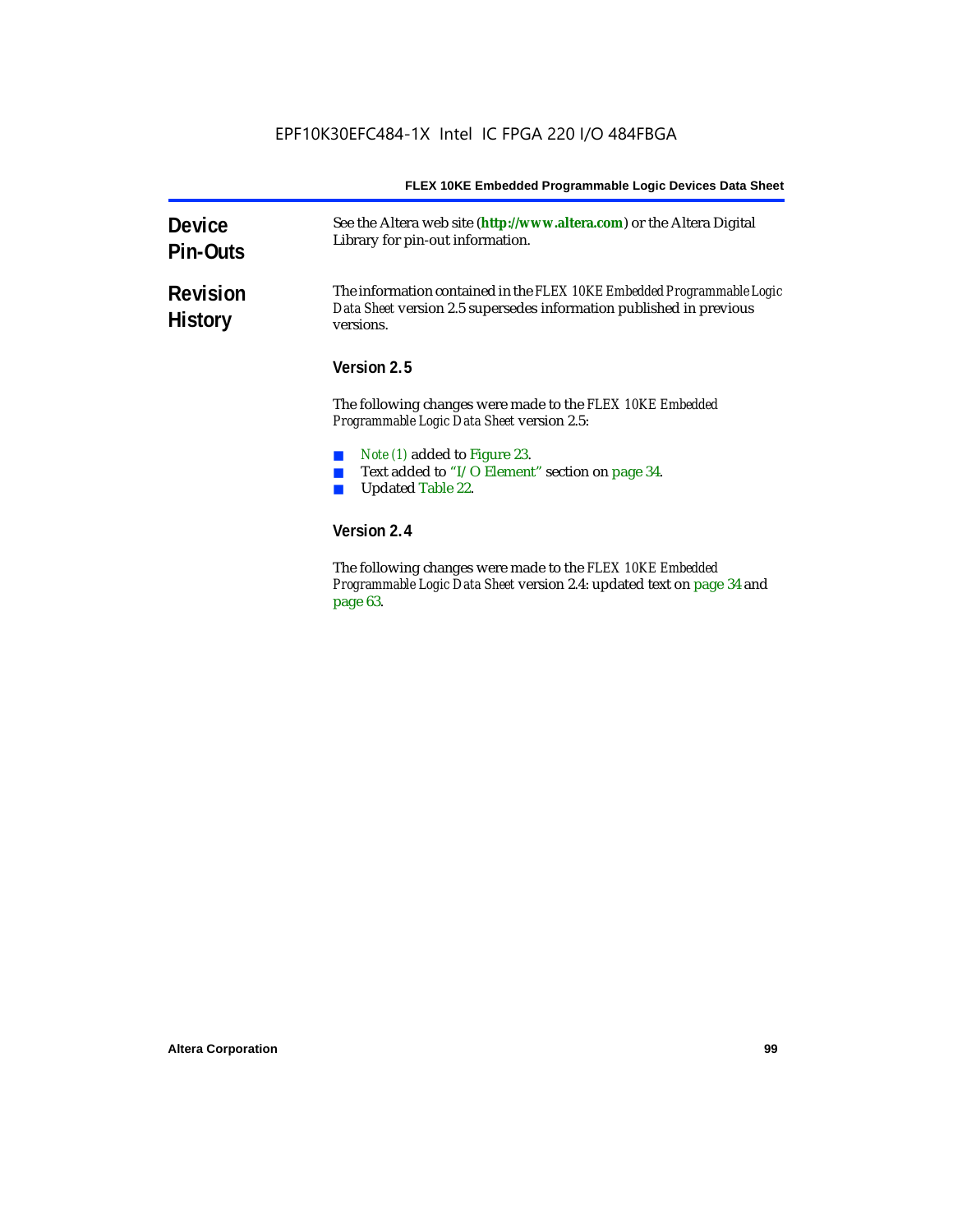

101 Innovation Drive San Jose, CA 95134 (408) 544-7000 http://www.altera.com Applications Hotline: (800) 800-EPLD Literature Services: lit\_req@altera.com

Copyright © 2003 Altera Corporation. All rights reserved. Altera, The Programmable Solutions Company, the stylized Altera logo, specific device designations, and all other words and logos that are identified as trademarks and/or service marks are, unless noted otherwise, the trademarks and service marks of Altera Corporation in the U.S. and other countries. All other product or service names are the property of their respective holders. Altera products are protected under numerous U.S. and foreign patents and pending

applications, maskwork rights, and copyrights. Altera warrants performance of its semiconductor products to current specifications in accordance with Altera's standard warranty, but reserves the right to make changes to any products and services at any time without notice. Altera assumes no responsibility or liability arising out of the application or use of any information, product, or service described herein except as expressly agreed to in writing by Altera Corporation. Altera customers are advised to obtain the latest version of device specifications before relying on any published information and before placing orders for products or services.



**100 Altera Corporation**